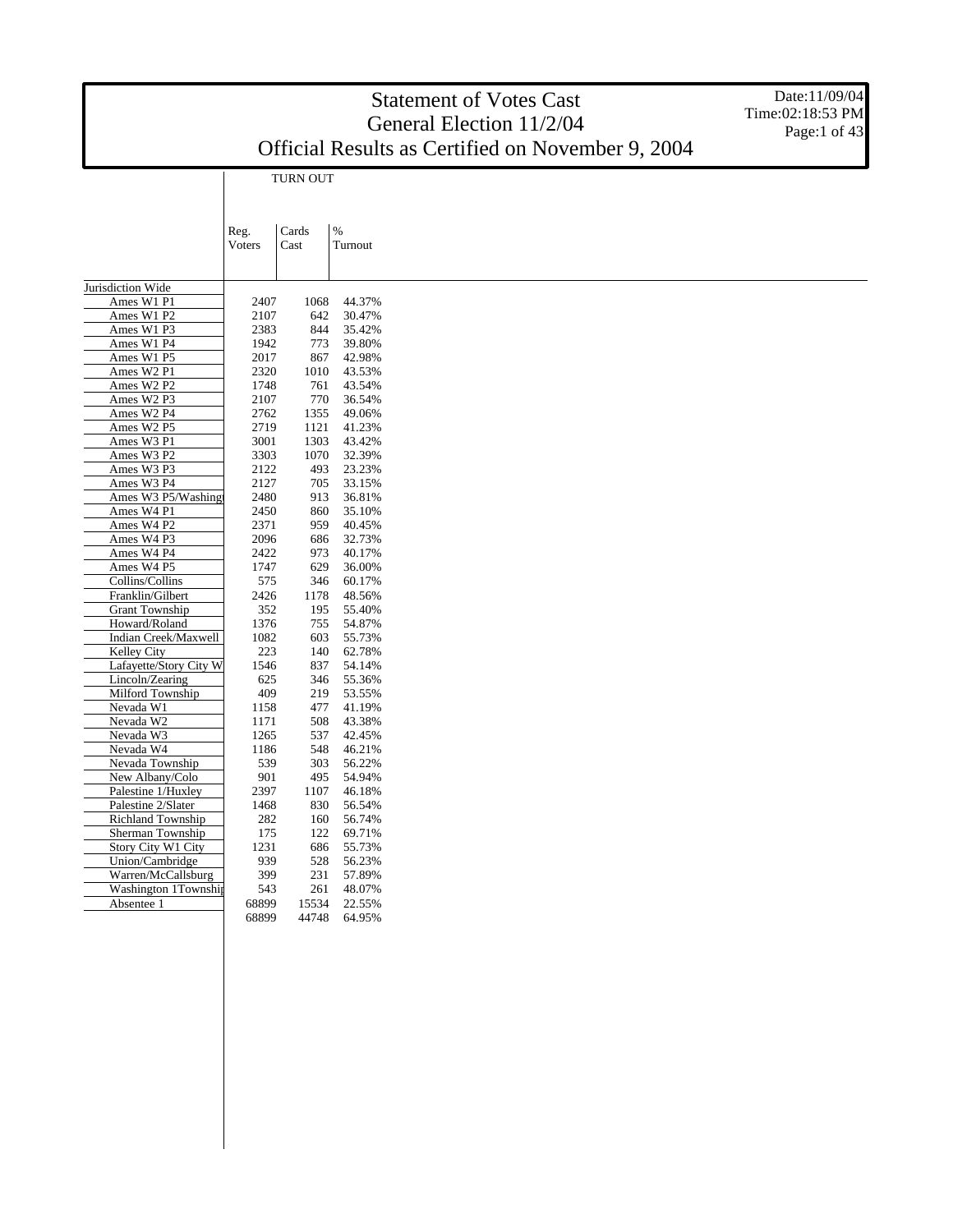Date:11/09/04 Time:02:18:54 PM Page:2 of 43

| Total<br><b>REPUBLICAN</b><br>DEMOCRATIC<br><b>IOWA GREEN</b><br>Reg.<br>Times<br>LIBERTARIAN<br>Voters<br>Counted<br>Votes<br>Jurisdiction Wide<br>Ames W1 P1<br>2407<br>322<br>55.59%<br>42.24%<br>0.31%<br>5<br>1.55%<br>1068<br>179<br>136<br>1<br>5<br>Ames W1 P2<br>2107<br>642<br>198<br>45.45%<br>99<br>50.00%<br>$\overline{4}$<br>2.02%<br>2.53%<br>90<br>Ames W1 P3<br>2383<br>844<br>241<br>50.21%<br>48.55%<br>$\boldsymbol{0}$<br>0.00%<br>3<br>1.24%<br>121<br>117<br>Ames W1 P4<br>191<br>45.55%<br>51.83%<br>1.57%<br>$\mathfrak{2}$<br>1.05%<br>1942<br>773<br>87<br>99<br>3<br>Ames W1 P5<br>44.40%<br>0.00%<br>0.41%<br>2017<br>867<br>241<br>133<br>55.19%<br>107<br>$\boldsymbol{0}$<br>$\mathbf{1}$<br>Ames W2 P1<br>2320<br>294<br>49.66%<br>48.98%<br>3<br>1.02%<br>1010<br>146<br>144<br>0.34%<br>1<br>Ames W2 P2<br>1748<br>45.14%<br>93<br>53.14%<br>$\overline{0}$<br>0.00%<br>$\overline{c}$<br>1.14%<br>761<br>175<br>79<br>Ames W2 P3<br>2107<br>770<br>227<br>46.26%<br>51.54%<br>0.44%<br>$\overline{4}$<br>1.76%<br>105<br>117<br>1<br>Ames W2 P4<br>1355<br>354<br>64.69%<br>35.03%<br>0.00%<br>$\overline{0}$<br>0.00%<br>2762<br>229<br>124<br>$\Omega$<br>Ames W2 P5<br>2719<br>1121<br>324<br>62.35%<br>120<br>37.04%<br>$\mathbf{0}$<br>0.00%<br>0.31%<br>202<br>$\mathbf{1}$<br>Ames W3 P1<br>3001<br>1303<br>375<br>65.60%<br>33.07%<br>0.27%<br>$\overline{4}$<br>1.07%<br>246<br>124<br>1<br>Ames W3 P2<br>3303<br>1070<br>58.82%<br>39.22%<br>$\overline{c}$<br>0.56%<br>5<br>1.40%<br>357<br>210<br>140<br>56.08%<br>0.00%<br>2.70%<br>Ames W3 P3<br>2122<br>493<br>148<br>61<br>41.22%<br>83<br>$\mathbf{0}$<br>4<br>Ames W3 P4<br>2127<br>705<br>46.97%<br>52.53%<br>$\Omega$<br>0.00%<br>$\mathbf{1}$<br>198<br>104<br>0.51%<br>93<br>Ames W3 P5/Washingt<br>2480<br>913<br>254<br>59.45%<br>39.76%<br>0.00%<br>$\boldsymbol{2}$<br>0.79%<br>151<br>101<br>$\mathbf{0}$<br>Ames W4 P1<br>2450<br>233<br>50.64%<br>48.50%<br>0.00%<br>$\overline{c}$<br>0.86%<br>860<br>118<br>113<br>$\overline{0}$<br>Ames W4 P2<br>2371<br>43.39%<br>55.37%<br>$\overline{c}$<br>0.83%<br>959<br>242<br>105<br>134<br>$\mathbf{1}$<br>0.41%<br>$\mathfrak{2}$<br>Ames W4 P3<br>2096<br>41.42%<br>55.62%<br>3<br>1.78%<br>1.18%<br>686<br>169<br>70<br>94<br>Ames W4 P4<br>2422<br>973<br>331<br>60.73%<br>38.07%<br>0.30%<br>3<br>0.91%<br>201<br>126<br>$\mathbf{1}$<br>Ames W4 P5<br>629<br>108 54.55%<br>43.94%<br>0.00%<br>3<br>1.52%<br>1747<br>198<br>87<br>$\mathbf{0}$<br>$\overline{c}$<br>Collins/Collins<br>99<br>36.36%<br>0.00%<br>2.02%<br>575<br>346<br>60<br>60.61%<br>36<br>$\overline{0}$<br>Franklin/Gilbert<br>2426<br>34.31%<br>$\overline{c}$<br>3<br>0.98%<br>1178<br>306<br>63.73%<br>0.65%<br>195<br>105<br>$\overline{c}$<br><b>Grant Township</b><br>352<br>195<br>47<br>31<br>65.96%<br>29.79%<br>$\overline{0}$<br>0.00%<br>4.26%<br>14<br>Howard/Roland<br>1376<br>755<br>65.69%<br>31.86%<br>0.49%<br>$\overline{4}$<br>1.96%<br>204<br>134<br>65<br>1<br>Indian Creek/Maxwell<br>1082<br>59.24%<br>39.13%<br>0.00%<br>3<br>1.63%<br>603<br>184<br>109<br>72<br>$\Omega$<br>223<br>$\boldsymbol{2}$<br><b>Kelley City</b><br>35<br>45.71%<br>48.57%<br>$\mathbf{0}$<br>0.00%<br>5.71%<br>140<br>16<br>17<br>Lafayette/Story City W<br>1546<br>837<br>253<br>61.26%<br>37.55%<br>0.40%<br>$\overline{c}$<br>0.79%<br>155<br>95<br>1<br>Lincoln/Zearing<br>625<br>62.00%<br>37.00%<br>$\overline{0}$<br>0.00%<br>$\mathbf{1}$<br>1.00%<br>346<br>100<br>62<br>37<br>Milford Township<br>409<br>$\overline{0}$<br>0.00%<br>219<br>48<br>34<br>70.83%<br>13<br>27.08%<br>$\mathbf{0}$<br>0.00%<br>Nevada W1<br>57.03%<br>39.06%<br>0.78%<br>$\overline{4}$<br>1158<br>477<br>128<br>73<br>50<br>1<br>3.13%<br>Nevada W2<br>140<br>55.00%<br>41.43%<br>0.00%<br>5<br>3.57%<br>1171<br>508<br>77<br>58<br>$\mathbf{0}$<br>Nevada W3<br>62.77%<br>37.23%<br>0.00%<br>$\overline{0}$<br>0.00%<br>1265<br>537<br>137<br>86<br>51<br>$\Omega$<br>Nevada W4<br>1186<br>57.58%<br>39.39%<br>0.00%<br>3<br>2.27%<br>548<br>132<br>52<br>$\overline{0}$<br>76<br>Nevada Township<br>539<br>303<br>74<br>60.81%<br>37.84%<br>0.00%<br>1.35%<br>28<br>$\Omega$<br>1<br>45<br>5<br>New Albany/Colo<br>901<br>495<br>105<br>64.76%<br>32<br>30.48%<br>$\overline{0}$<br>0.00%<br>4.76%<br>68<br>Palestine 1/Huxley<br>2397<br>70.43%<br>28.70%<br>0.00%<br>$\overline{c}$<br>0.58%<br>1107<br>345<br>243<br>99<br>$\mathbf{0}$<br>Palestine 2/Slater<br>37.40%<br>$\overline{c}$<br>0.38%<br>1468<br>830<br>262<br>161<br>61.45%<br>98<br>0.76%<br>$\mathbf{1}$<br><b>Richland Township</b><br>282<br>160<br>32<br>56.25%<br>40.63%<br>$\mathbf{0}$<br>0.00%<br>1<br>3.13%<br>18<br>13<br>Sherman Township<br>175<br>26<br>61.54%<br>9<br>34.62%<br>$\overline{0}$<br>0.00%<br>$\mathbf{1}$<br>3.85%<br>122<br>16<br>Story City W1 City<br>1231<br>237<br>75.53%<br>0.00%<br>0.42%<br>686<br>179<br>57<br>24.05%<br>$\mathbf{0}$<br>1<br>Union/Cambridge<br>939<br>61.93%<br>36.36%<br>0.00%<br>3<br>1.70%<br>528<br>176<br>109<br>64<br>$\overline{0}$<br>399<br>Warren/McCallsburg<br>231<br>70<br>0.00%<br>$\overline{0}$<br>0.00%<br>42<br>60.00%<br>28<br>40.00%<br>$\Omega$<br>Washington 1Township<br>543<br>88<br>67.05%<br>32.95%<br>0.00%<br>$\overline{0}$<br>0.00%<br>261<br>59<br>29<br>$\theta$<br>68899<br>5935<br>38.08%<br>8<br>0.37%<br>Absentee 1<br>15534<br>2260<br>3645<br>61.42%<br>0.13%<br>22<br>68899<br>44748<br>14235<br>7042<br>49.47%<br>7029<br>49.38%<br>34<br>0.24%<br>121<br>0.85% |  |  |  |  |  |  |  |
|-----------------------------------------------------------------------------------------------------------------------------------------------------------------------------------------------------------------------------------------------------------------------------------------------------------------------------------------------------------------------------------------------------------------------------------------------------------------------------------------------------------------------------------------------------------------------------------------------------------------------------------------------------------------------------------------------------------------------------------------------------------------------------------------------------------------------------------------------------------------------------------------------------------------------------------------------------------------------------------------------------------------------------------------------------------------------------------------------------------------------------------------------------------------------------------------------------------------------------------------------------------------------------------------------------------------------------------------------------------------------------------------------------------------------------------------------------------------------------------------------------------------------------------------------------------------------------------------------------------------------------------------------------------------------------------------------------------------------------------------------------------------------------------------------------------------------------------------------------------------------------------------------------------------------------------------------------------------------------------------------------------------------------------------------------------------------------------------------------------------------------------------------------------------------------------------------------------------------------------------------------------------------------------------------------------------------------------------------------------------------------------------------------------------------------------------------------------------------------------------------------------------------------------------------------------------------------------------------------------------------------------------------------------------------------------------------------------------------------------------------------------------------------------------------------------------------------------------------------------------------------------------------------------------------------------------------------------------------------------------------------------------------------------------------------------------------------------------------------------------------------------------------------------------------------------------------------------------------------------------------------------------------------------------------------------------------------------------------------------------------------------------------------------------------------------------------------------------------------------------------------------------------------------------------------------------------------------------------------------------------------------------------------------------------------------------------------------------------------------------------------------------------------------------------------------------------------------------------------------------------------------------------------------------------------------------------------------------------------------------------------------------------------------------------------------------------------------------------------------------------------------------------------------------------------------------------------------------------------------------------------------------------------------------------------------------------------------------------------------------------------------------------------------------------------------------------------------------------------------------------------------------------------------------------------------------------------------------------------------------------------------------------------------------------------------------------------------------------------------------------------------------------------------------------------------------------------------------------------------------------------------------------------------------------------------------------------------------------------------------------------------------------------------------------------------------------------------------------------------------------------------------------------------------------------------------------------------------------------------------------------------------------------------------------------------------------------------------------------------------------------------------------------------------------------------------------------------------------------------------------------------------------------------------------------------------------|--|--|--|--|--|--|--|
|                                                                                                                                                                                                                                                                                                                                                                                                                                                                                                                                                                                                                                                                                                                                                                                                                                                                                                                                                                                                                                                                                                                                                                                                                                                                                                                                                                                                                                                                                                                                                                                                                                                                                                                                                                                                                                                                                                                                                                                                                                                                                                                                                                                                                                                                                                                                                                                                                                                                                                                                                                                                                                                                                                                                                                                                                                                                                                                                                                                                                                                                                                                                                                                                                                                                                                                                                                                                                                                                                                                                                                                                                                                                                                                                                                                                                                                                                                                                                                                                                                                                                                                                                                                                                                                                                                                                                                                                                                                                                                                                                                                                                                                                                                                                                                                                                                                                                                                                                                                                                                                                                                                                                                                                                                                                                                                                                                                                                                                                                                                                                                       |  |  |  |  |  |  |  |
|                                                                                                                                                                                                                                                                                                                                                                                                                                                                                                                                                                                                                                                                                                                                                                                                                                                                                                                                                                                                                                                                                                                                                                                                                                                                                                                                                                                                                                                                                                                                                                                                                                                                                                                                                                                                                                                                                                                                                                                                                                                                                                                                                                                                                                                                                                                                                                                                                                                                                                                                                                                                                                                                                                                                                                                                                                                                                                                                                                                                                                                                                                                                                                                                                                                                                                                                                                                                                                                                                                                                                                                                                                                                                                                                                                                                                                                                                                                                                                                                                                                                                                                                                                                                                                                                                                                                                                                                                                                                                                                                                                                                                                                                                                                                                                                                                                                                                                                                                                                                                                                                                                                                                                                                                                                                                                                                                                                                                                                                                                                                                                       |  |  |  |  |  |  |  |
|                                                                                                                                                                                                                                                                                                                                                                                                                                                                                                                                                                                                                                                                                                                                                                                                                                                                                                                                                                                                                                                                                                                                                                                                                                                                                                                                                                                                                                                                                                                                                                                                                                                                                                                                                                                                                                                                                                                                                                                                                                                                                                                                                                                                                                                                                                                                                                                                                                                                                                                                                                                                                                                                                                                                                                                                                                                                                                                                                                                                                                                                                                                                                                                                                                                                                                                                                                                                                                                                                                                                                                                                                                                                                                                                                                                                                                                                                                                                                                                                                                                                                                                                                                                                                                                                                                                                                                                                                                                                                                                                                                                                                                                                                                                                                                                                                                                                                                                                                                                                                                                                                                                                                                                                                                                                                                                                                                                                                                                                                                                                                                       |  |  |  |  |  |  |  |
|                                                                                                                                                                                                                                                                                                                                                                                                                                                                                                                                                                                                                                                                                                                                                                                                                                                                                                                                                                                                                                                                                                                                                                                                                                                                                                                                                                                                                                                                                                                                                                                                                                                                                                                                                                                                                                                                                                                                                                                                                                                                                                                                                                                                                                                                                                                                                                                                                                                                                                                                                                                                                                                                                                                                                                                                                                                                                                                                                                                                                                                                                                                                                                                                                                                                                                                                                                                                                                                                                                                                                                                                                                                                                                                                                                                                                                                                                                                                                                                                                                                                                                                                                                                                                                                                                                                                                                                                                                                                                                                                                                                                                                                                                                                                                                                                                                                                                                                                                                                                                                                                                                                                                                                                                                                                                                                                                                                                                                                                                                                                                                       |  |  |  |  |  |  |  |
|                                                                                                                                                                                                                                                                                                                                                                                                                                                                                                                                                                                                                                                                                                                                                                                                                                                                                                                                                                                                                                                                                                                                                                                                                                                                                                                                                                                                                                                                                                                                                                                                                                                                                                                                                                                                                                                                                                                                                                                                                                                                                                                                                                                                                                                                                                                                                                                                                                                                                                                                                                                                                                                                                                                                                                                                                                                                                                                                                                                                                                                                                                                                                                                                                                                                                                                                                                                                                                                                                                                                                                                                                                                                                                                                                                                                                                                                                                                                                                                                                                                                                                                                                                                                                                                                                                                                                                                                                                                                                                                                                                                                                                                                                                                                                                                                                                                                                                                                                                                                                                                                                                                                                                                                                                                                                                                                                                                                                                                                                                                                                                       |  |  |  |  |  |  |  |
|                                                                                                                                                                                                                                                                                                                                                                                                                                                                                                                                                                                                                                                                                                                                                                                                                                                                                                                                                                                                                                                                                                                                                                                                                                                                                                                                                                                                                                                                                                                                                                                                                                                                                                                                                                                                                                                                                                                                                                                                                                                                                                                                                                                                                                                                                                                                                                                                                                                                                                                                                                                                                                                                                                                                                                                                                                                                                                                                                                                                                                                                                                                                                                                                                                                                                                                                                                                                                                                                                                                                                                                                                                                                                                                                                                                                                                                                                                                                                                                                                                                                                                                                                                                                                                                                                                                                                                                                                                                                                                                                                                                                                                                                                                                                                                                                                                                                                                                                                                                                                                                                                                                                                                                                                                                                                                                                                                                                                                                                                                                                                                       |  |  |  |  |  |  |  |
|                                                                                                                                                                                                                                                                                                                                                                                                                                                                                                                                                                                                                                                                                                                                                                                                                                                                                                                                                                                                                                                                                                                                                                                                                                                                                                                                                                                                                                                                                                                                                                                                                                                                                                                                                                                                                                                                                                                                                                                                                                                                                                                                                                                                                                                                                                                                                                                                                                                                                                                                                                                                                                                                                                                                                                                                                                                                                                                                                                                                                                                                                                                                                                                                                                                                                                                                                                                                                                                                                                                                                                                                                                                                                                                                                                                                                                                                                                                                                                                                                                                                                                                                                                                                                                                                                                                                                                                                                                                                                                                                                                                                                                                                                                                                                                                                                                                                                                                                                                                                                                                                                                                                                                                                                                                                                                                                                                                                                                                                                                                                                                       |  |  |  |  |  |  |  |
|                                                                                                                                                                                                                                                                                                                                                                                                                                                                                                                                                                                                                                                                                                                                                                                                                                                                                                                                                                                                                                                                                                                                                                                                                                                                                                                                                                                                                                                                                                                                                                                                                                                                                                                                                                                                                                                                                                                                                                                                                                                                                                                                                                                                                                                                                                                                                                                                                                                                                                                                                                                                                                                                                                                                                                                                                                                                                                                                                                                                                                                                                                                                                                                                                                                                                                                                                                                                                                                                                                                                                                                                                                                                                                                                                                                                                                                                                                                                                                                                                                                                                                                                                                                                                                                                                                                                                                                                                                                                                                                                                                                                                                                                                                                                                                                                                                                                                                                                                                                                                                                                                                                                                                                                                                                                                                                                                                                                                                                                                                                                                                       |  |  |  |  |  |  |  |
|                                                                                                                                                                                                                                                                                                                                                                                                                                                                                                                                                                                                                                                                                                                                                                                                                                                                                                                                                                                                                                                                                                                                                                                                                                                                                                                                                                                                                                                                                                                                                                                                                                                                                                                                                                                                                                                                                                                                                                                                                                                                                                                                                                                                                                                                                                                                                                                                                                                                                                                                                                                                                                                                                                                                                                                                                                                                                                                                                                                                                                                                                                                                                                                                                                                                                                                                                                                                                                                                                                                                                                                                                                                                                                                                                                                                                                                                                                                                                                                                                                                                                                                                                                                                                                                                                                                                                                                                                                                                                                                                                                                                                                                                                                                                                                                                                                                                                                                                                                                                                                                                                                                                                                                                                                                                                                                                                                                                                                                                                                                                                                       |  |  |  |  |  |  |  |
|                                                                                                                                                                                                                                                                                                                                                                                                                                                                                                                                                                                                                                                                                                                                                                                                                                                                                                                                                                                                                                                                                                                                                                                                                                                                                                                                                                                                                                                                                                                                                                                                                                                                                                                                                                                                                                                                                                                                                                                                                                                                                                                                                                                                                                                                                                                                                                                                                                                                                                                                                                                                                                                                                                                                                                                                                                                                                                                                                                                                                                                                                                                                                                                                                                                                                                                                                                                                                                                                                                                                                                                                                                                                                                                                                                                                                                                                                                                                                                                                                                                                                                                                                                                                                                                                                                                                                                                                                                                                                                                                                                                                                                                                                                                                                                                                                                                                                                                                                                                                                                                                                                                                                                                                                                                                                                                                                                                                                                                                                                                                                                       |  |  |  |  |  |  |  |
|                                                                                                                                                                                                                                                                                                                                                                                                                                                                                                                                                                                                                                                                                                                                                                                                                                                                                                                                                                                                                                                                                                                                                                                                                                                                                                                                                                                                                                                                                                                                                                                                                                                                                                                                                                                                                                                                                                                                                                                                                                                                                                                                                                                                                                                                                                                                                                                                                                                                                                                                                                                                                                                                                                                                                                                                                                                                                                                                                                                                                                                                                                                                                                                                                                                                                                                                                                                                                                                                                                                                                                                                                                                                                                                                                                                                                                                                                                                                                                                                                                                                                                                                                                                                                                                                                                                                                                                                                                                                                                                                                                                                                                                                                                                                                                                                                                                                                                                                                                                                                                                                                                                                                                                                                                                                                                                                                                                                                                                                                                                                                                       |  |  |  |  |  |  |  |
|                                                                                                                                                                                                                                                                                                                                                                                                                                                                                                                                                                                                                                                                                                                                                                                                                                                                                                                                                                                                                                                                                                                                                                                                                                                                                                                                                                                                                                                                                                                                                                                                                                                                                                                                                                                                                                                                                                                                                                                                                                                                                                                                                                                                                                                                                                                                                                                                                                                                                                                                                                                                                                                                                                                                                                                                                                                                                                                                                                                                                                                                                                                                                                                                                                                                                                                                                                                                                                                                                                                                                                                                                                                                                                                                                                                                                                                                                                                                                                                                                                                                                                                                                                                                                                                                                                                                                                                                                                                                                                                                                                                                                                                                                                                                                                                                                                                                                                                                                                                                                                                                                                                                                                                                                                                                                                                                                                                                                                                                                                                                                                       |  |  |  |  |  |  |  |
|                                                                                                                                                                                                                                                                                                                                                                                                                                                                                                                                                                                                                                                                                                                                                                                                                                                                                                                                                                                                                                                                                                                                                                                                                                                                                                                                                                                                                                                                                                                                                                                                                                                                                                                                                                                                                                                                                                                                                                                                                                                                                                                                                                                                                                                                                                                                                                                                                                                                                                                                                                                                                                                                                                                                                                                                                                                                                                                                                                                                                                                                                                                                                                                                                                                                                                                                                                                                                                                                                                                                                                                                                                                                                                                                                                                                                                                                                                                                                                                                                                                                                                                                                                                                                                                                                                                                                                                                                                                                                                                                                                                                                                                                                                                                                                                                                                                                                                                                                                                                                                                                                                                                                                                                                                                                                                                                                                                                                                                                                                                                                                       |  |  |  |  |  |  |  |
|                                                                                                                                                                                                                                                                                                                                                                                                                                                                                                                                                                                                                                                                                                                                                                                                                                                                                                                                                                                                                                                                                                                                                                                                                                                                                                                                                                                                                                                                                                                                                                                                                                                                                                                                                                                                                                                                                                                                                                                                                                                                                                                                                                                                                                                                                                                                                                                                                                                                                                                                                                                                                                                                                                                                                                                                                                                                                                                                                                                                                                                                                                                                                                                                                                                                                                                                                                                                                                                                                                                                                                                                                                                                                                                                                                                                                                                                                                                                                                                                                                                                                                                                                                                                                                                                                                                                                                                                                                                                                                                                                                                                                                                                                                                                                                                                                                                                                                                                                                                                                                                                                                                                                                                                                                                                                                                                                                                                                                                                                                                                                                       |  |  |  |  |  |  |  |
|                                                                                                                                                                                                                                                                                                                                                                                                                                                                                                                                                                                                                                                                                                                                                                                                                                                                                                                                                                                                                                                                                                                                                                                                                                                                                                                                                                                                                                                                                                                                                                                                                                                                                                                                                                                                                                                                                                                                                                                                                                                                                                                                                                                                                                                                                                                                                                                                                                                                                                                                                                                                                                                                                                                                                                                                                                                                                                                                                                                                                                                                                                                                                                                                                                                                                                                                                                                                                                                                                                                                                                                                                                                                                                                                                                                                                                                                                                                                                                                                                                                                                                                                                                                                                                                                                                                                                                                                                                                                                                                                                                                                                                                                                                                                                                                                                                                                                                                                                                                                                                                                                                                                                                                                                                                                                                                                                                                                                                                                                                                                                                       |  |  |  |  |  |  |  |
|                                                                                                                                                                                                                                                                                                                                                                                                                                                                                                                                                                                                                                                                                                                                                                                                                                                                                                                                                                                                                                                                                                                                                                                                                                                                                                                                                                                                                                                                                                                                                                                                                                                                                                                                                                                                                                                                                                                                                                                                                                                                                                                                                                                                                                                                                                                                                                                                                                                                                                                                                                                                                                                                                                                                                                                                                                                                                                                                                                                                                                                                                                                                                                                                                                                                                                                                                                                                                                                                                                                                                                                                                                                                                                                                                                                                                                                                                                                                                                                                                                                                                                                                                                                                                                                                                                                                                                                                                                                                                                                                                                                                                                                                                                                                                                                                                                                                                                                                                                                                                                                                                                                                                                                                                                                                                                                                                                                                                                                                                                                                                                       |  |  |  |  |  |  |  |
|                                                                                                                                                                                                                                                                                                                                                                                                                                                                                                                                                                                                                                                                                                                                                                                                                                                                                                                                                                                                                                                                                                                                                                                                                                                                                                                                                                                                                                                                                                                                                                                                                                                                                                                                                                                                                                                                                                                                                                                                                                                                                                                                                                                                                                                                                                                                                                                                                                                                                                                                                                                                                                                                                                                                                                                                                                                                                                                                                                                                                                                                                                                                                                                                                                                                                                                                                                                                                                                                                                                                                                                                                                                                                                                                                                                                                                                                                                                                                                                                                                                                                                                                                                                                                                                                                                                                                                                                                                                                                                                                                                                                                                                                                                                                                                                                                                                                                                                                                                                                                                                                                                                                                                                                                                                                                                                                                                                                                                                                                                                                                                       |  |  |  |  |  |  |  |
|                                                                                                                                                                                                                                                                                                                                                                                                                                                                                                                                                                                                                                                                                                                                                                                                                                                                                                                                                                                                                                                                                                                                                                                                                                                                                                                                                                                                                                                                                                                                                                                                                                                                                                                                                                                                                                                                                                                                                                                                                                                                                                                                                                                                                                                                                                                                                                                                                                                                                                                                                                                                                                                                                                                                                                                                                                                                                                                                                                                                                                                                                                                                                                                                                                                                                                                                                                                                                                                                                                                                                                                                                                                                                                                                                                                                                                                                                                                                                                                                                                                                                                                                                                                                                                                                                                                                                                                                                                                                                                                                                                                                                                                                                                                                                                                                                                                                                                                                                                                                                                                                                                                                                                                                                                                                                                                                                                                                                                                                                                                                                                       |  |  |  |  |  |  |  |
|                                                                                                                                                                                                                                                                                                                                                                                                                                                                                                                                                                                                                                                                                                                                                                                                                                                                                                                                                                                                                                                                                                                                                                                                                                                                                                                                                                                                                                                                                                                                                                                                                                                                                                                                                                                                                                                                                                                                                                                                                                                                                                                                                                                                                                                                                                                                                                                                                                                                                                                                                                                                                                                                                                                                                                                                                                                                                                                                                                                                                                                                                                                                                                                                                                                                                                                                                                                                                                                                                                                                                                                                                                                                                                                                                                                                                                                                                                                                                                                                                                                                                                                                                                                                                                                                                                                                                                                                                                                                                                                                                                                                                                                                                                                                                                                                                                                                                                                                                                                                                                                                                                                                                                                                                                                                                                                                                                                                                                                                                                                                                                       |  |  |  |  |  |  |  |
|                                                                                                                                                                                                                                                                                                                                                                                                                                                                                                                                                                                                                                                                                                                                                                                                                                                                                                                                                                                                                                                                                                                                                                                                                                                                                                                                                                                                                                                                                                                                                                                                                                                                                                                                                                                                                                                                                                                                                                                                                                                                                                                                                                                                                                                                                                                                                                                                                                                                                                                                                                                                                                                                                                                                                                                                                                                                                                                                                                                                                                                                                                                                                                                                                                                                                                                                                                                                                                                                                                                                                                                                                                                                                                                                                                                                                                                                                                                                                                                                                                                                                                                                                                                                                                                                                                                                                                                                                                                                                                                                                                                                                                                                                                                                                                                                                                                                                                                                                                                                                                                                                                                                                                                                                                                                                                                                                                                                                                                                                                                                                                       |  |  |  |  |  |  |  |
|                                                                                                                                                                                                                                                                                                                                                                                                                                                                                                                                                                                                                                                                                                                                                                                                                                                                                                                                                                                                                                                                                                                                                                                                                                                                                                                                                                                                                                                                                                                                                                                                                                                                                                                                                                                                                                                                                                                                                                                                                                                                                                                                                                                                                                                                                                                                                                                                                                                                                                                                                                                                                                                                                                                                                                                                                                                                                                                                                                                                                                                                                                                                                                                                                                                                                                                                                                                                                                                                                                                                                                                                                                                                                                                                                                                                                                                                                                                                                                                                                                                                                                                                                                                                                                                                                                                                                                                                                                                                                                                                                                                                                                                                                                                                                                                                                                                                                                                                                                                                                                                                                                                                                                                                                                                                                                                                                                                                                                                                                                                                                                       |  |  |  |  |  |  |  |
|                                                                                                                                                                                                                                                                                                                                                                                                                                                                                                                                                                                                                                                                                                                                                                                                                                                                                                                                                                                                                                                                                                                                                                                                                                                                                                                                                                                                                                                                                                                                                                                                                                                                                                                                                                                                                                                                                                                                                                                                                                                                                                                                                                                                                                                                                                                                                                                                                                                                                                                                                                                                                                                                                                                                                                                                                                                                                                                                                                                                                                                                                                                                                                                                                                                                                                                                                                                                                                                                                                                                                                                                                                                                                                                                                                                                                                                                                                                                                                                                                                                                                                                                                                                                                                                                                                                                                                                                                                                                                                                                                                                                                                                                                                                                                                                                                                                                                                                                                                                                                                                                                                                                                                                                                                                                                                                                                                                                                                                                                                                                                                       |  |  |  |  |  |  |  |
|                                                                                                                                                                                                                                                                                                                                                                                                                                                                                                                                                                                                                                                                                                                                                                                                                                                                                                                                                                                                                                                                                                                                                                                                                                                                                                                                                                                                                                                                                                                                                                                                                                                                                                                                                                                                                                                                                                                                                                                                                                                                                                                                                                                                                                                                                                                                                                                                                                                                                                                                                                                                                                                                                                                                                                                                                                                                                                                                                                                                                                                                                                                                                                                                                                                                                                                                                                                                                                                                                                                                                                                                                                                                                                                                                                                                                                                                                                                                                                                                                                                                                                                                                                                                                                                                                                                                                                                                                                                                                                                                                                                                                                                                                                                                                                                                                                                                                                                                                                                                                                                                                                                                                                                                                                                                                                                                                                                                                                                                                                                                                                       |  |  |  |  |  |  |  |
|                                                                                                                                                                                                                                                                                                                                                                                                                                                                                                                                                                                                                                                                                                                                                                                                                                                                                                                                                                                                                                                                                                                                                                                                                                                                                                                                                                                                                                                                                                                                                                                                                                                                                                                                                                                                                                                                                                                                                                                                                                                                                                                                                                                                                                                                                                                                                                                                                                                                                                                                                                                                                                                                                                                                                                                                                                                                                                                                                                                                                                                                                                                                                                                                                                                                                                                                                                                                                                                                                                                                                                                                                                                                                                                                                                                                                                                                                                                                                                                                                                                                                                                                                                                                                                                                                                                                                                                                                                                                                                                                                                                                                                                                                                                                                                                                                                                                                                                                                                                                                                                                                                                                                                                                                                                                                                                                                                                                                                                                                                                                                                       |  |  |  |  |  |  |  |
|                                                                                                                                                                                                                                                                                                                                                                                                                                                                                                                                                                                                                                                                                                                                                                                                                                                                                                                                                                                                                                                                                                                                                                                                                                                                                                                                                                                                                                                                                                                                                                                                                                                                                                                                                                                                                                                                                                                                                                                                                                                                                                                                                                                                                                                                                                                                                                                                                                                                                                                                                                                                                                                                                                                                                                                                                                                                                                                                                                                                                                                                                                                                                                                                                                                                                                                                                                                                                                                                                                                                                                                                                                                                                                                                                                                                                                                                                                                                                                                                                                                                                                                                                                                                                                                                                                                                                                                                                                                                                                                                                                                                                                                                                                                                                                                                                                                                                                                                                                                                                                                                                                                                                                                                                                                                                                                                                                                                                                                                                                                                                                       |  |  |  |  |  |  |  |
|                                                                                                                                                                                                                                                                                                                                                                                                                                                                                                                                                                                                                                                                                                                                                                                                                                                                                                                                                                                                                                                                                                                                                                                                                                                                                                                                                                                                                                                                                                                                                                                                                                                                                                                                                                                                                                                                                                                                                                                                                                                                                                                                                                                                                                                                                                                                                                                                                                                                                                                                                                                                                                                                                                                                                                                                                                                                                                                                                                                                                                                                                                                                                                                                                                                                                                                                                                                                                                                                                                                                                                                                                                                                                                                                                                                                                                                                                                                                                                                                                                                                                                                                                                                                                                                                                                                                                                                                                                                                                                                                                                                                                                                                                                                                                                                                                                                                                                                                                                                                                                                                                                                                                                                                                                                                                                                                                                                                                                                                                                                                                                       |  |  |  |  |  |  |  |
|                                                                                                                                                                                                                                                                                                                                                                                                                                                                                                                                                                                                                                                                                                                                                                                                                                                                                                                                                                                                                                                                                                                                                                                                                                                                                                                                                                                                                                                                                                                                                                                                                                                                                                                                                                                                                                                                                                                                                                                                                                                                                                                                                                                                                                                                                                                                                                                                                                                                                                                                                                                                                                                                                                                                                                                                                                                                                                                                                                                                                                                                                                                                                                                                                                                                                                                                                                                                                                                                                                                                                                                                                                                                                                                                                                                                                                                                                                                                                                                                                                                                                                                                                                                                                                                                                                                                                                                                                                                                                                                                                                                                                                                                                                                                                                                                                                                                                                                                                                                                                                                                                                                                                                                                                                                                                                                                                                                                                                                                                                                                                                       |  |  |  |  |  |  |  |
|                                                                                                                                                                                                                                                                                                                                                                                                                                                                                                                                                                                                                                                                                                                                                                                                                                                                                                                                                                                                                                                                                                                                                                                                                                                                                                                                                                                                                                                                                                                                                                                                                                                                                                                                                                                                                                                                                                                                                                                                                                                                                                                                                                                                                                                                                                                                                                                                                                                                                                                                                                                                                                                                                                                                                                                                                                                                                                                                                                                                                                                                                                                                                                                                                                                                                                                                                                                                                                                                                                                                                                                                                                                                                                                                                                                                                                                                                                                                                                                                                                                                                                                                                                                                                                                                                                                                                                                                                                                                                                                                                                                                                                                                                                                                                                                                                                                                                                                                                                                                                                                                                                                                                                                                                                                                                                                                                                                                                                                                                                                                                                       |  |  |  |  |  |  |  |
|                                                                                                                                                                                                                                                                                                                                                                                                                                                                                                                                                                                                                                                                                                                                                                                                                                                                                                                                                                                                                                                                                                                                                                                                                                                                                                                                                                                                                                                                                                                                                                                                                                                                                                                                                                                                                                                                                                                                                                                                                                                                                                                                                                                                                                                                                                                                                                                                                                                                                                                                                                                                                                                                                                                                                                                                                                                                                                                                                                                                                                                                                                                                                                                                                                                                                                                                                                                                                                                                                                                                                                                                                                                                                                                                                                                                                                                                                                                                                                                                                                                                                                                                                                                                                                                                                                                                                                                                                                                                                                                                                                                                                                                                                                                                                                                                                                                                                                                                                                                                                                                                                                                                                                                                                                                                                                                                                                                                                                                                                                                                                                       |  |  |  |  |  |  |  |
|                                                                                                                                                                                                                                                                                                                                                                                                                                                                                                                                                                                                                                                                                                                                                                                                                                                                                                                                                                                                                                                                                                                                                                                                                                                                                                                                                                                                                                                                                                                                                                                                                                                                                                                                                                                                                                                                                                                                                                                                                                                                                                                                                                                                                                                                                                                                                                                                                                                                                                                                                                                                                                                                                                                                                                                                                                                                                                                                                                                                                                                                                                                                                                                                                                                                                                                                                                                                                                                                                                                                                                                                                                                                                                                                                                                                                                                                                                                                                                                                                                                                                                                                                                                                                                                                                                                                                                                                                                                                                                                                                                                                                                                                                                                                                                                                                                                                                                                                                                                                                                                                                                                                                                                                                                                                                                                                                                                                                                                                                                                                                                       |  |  |  |  |  |  |  |
|                                                                                                                                                                                                                                                                                                                                                                                                                                                                                                                                                                                                                                                                                                                                                                                                                                                                                                                                                                                                                                                                                                                                                                                                                                                                                                                                                                                                                                                                                                                                                                                                                                                                                                                                                                                                                                                                                                                                                                                                                                                                                                                                                                                                                                                                                                                                                                                                                                                                                                                                                                                                                                                                                                                                                                                                                                                                                                                                                                                                                                                                                                                                                                                                                                                                                                                                                                                                                                                                                                                                                                                                                                                                                                                                                                                                                                                                                                                                                                                                                                                                                                                                                                                                                                                                                                                                                                                                                                                                                                                                                                                                                                                                                                                                                                                                                                                                                                                                                                                                                                                                                                                                                                                                                                                                                                                                                                                                                                                                                                                                                                       |  |  |  |  |  |  |  |
|                                                                                                                                                                                                                                                                                                                                                                                                                                                                                                                                                                                                                                                                                                                                                                                                                                                                                                                                                                                                                                                                                                                                                                                                                                                                                                                                                                                                                                                                                                                                                                                                                                                                                                                                                                                                                                                                                                                                                                                                                                                                                                                                                                                                                                                                                                                                                                                                                                                                                                                                                                                                                                                                                                                                                                                                                                                                                                                                                                                                                                                                                                                                                                                                                                                                                                                                                                                                                                                                                                                                                                                                                                                                                                                                                                                                                                                                                                                                                                                                                                                                                                                                                                                                                                                                                                                                                                                                                                                                                                                                                                                                                                                                                                                                                                                                                                                                                                                                                                                                                                                                                                                                                                                                                                                                                                                                                                                                                                                                                                                                                                       |  |  |  |  |  |  |  |
|                                                                                                                                                                                                                                                                                                                                                                                                                                                                                                                                                                                                                                                                                                                                                                                                                                                                                                                                                                                                                                                                                                                                                                                                                                                                                                                                                                                                                                                                                                                                                                                                                                                                                                                                                                                                                                                                                                                                                                                                                                                                                                                                                                                                                                                                                                                                                                                                                                                                                                                                                                                                                                                                                                                                                                                                                                                                                                                                                                                                                                                                                                                                                                                                                                                                                                                                                                                                                                                                                                                                                                                                                                                                                                                                                                                                                                                                                                                                                                                                                                                                                                                                                                                                                                                                                                                                                                                                                                                                                                                                                                                                                                                                                                                                                                                                                                                                                                                                                                                                                                                                                                                                                                                                                                                                                                                                                                                                                                                                                                                                                                       |  |  |  |  |  |  |  |
|                                                                                                                                                                                                                                                                                                                                                                                                                                                                                                                                                                                                                                                                                                                                                                                                                                                                                                                                                                                                                                                                                                                                                                                                                                                                                                                                                                                                                                                                                                                                                                                                                                                                                                                                                                                                                                                                                                                                                                                                                                                                                                                                                                                                                                                                                                                                                                                                                                                                                                                                                                                                                                                                                                                                                                                                                                                                                                                                                                                                                                                                                                                                                                                                                                                                                                                                                                                                                                                                                                                                                                                                                                                                                                                                                                                                                                                                                                                                                                                                                                                                                                                                                                                                                                                                                                                                                                                                                                                                                                                                                                                                                                                                                                                                                                                                                                                                                                                                                                                                                                                                                                                                                                                                                                                                                                                                                                                                                                                                                                                                                                       |  |  |  |  |  |  |  |
|                                                                                                                                                                                                                                                                                                                                                                                                                                                                                                                                                                                                                                                                                                                                                                                                                                                                                                                                                                                                                                                                                                                                                                                                                                                                                                                                                                                                                                                                                                                                                                                                                                                                                                                                                                                                                                                                                                                                                                                                                                                                                                                                                                                                                                                                                                                                                                                                                                                                                                                                                                                                                                                                                                                                                                                                                                                                                                                                                                                                                                                                                                                                                                                                                                                                                                                                                                                                                                                                                                                                                                                                                                                                                                                                                                                                                                                                                                                                                                                                                                                                                                                                                                                                                                                                                                                                                                                                                                                                                                                                                                                                                                                                                                                                                                                                                                                                                                                                                                                                                                                                                                                                                                                                                                                                                                                                                                                                                                                                                                                                                                       |  |  |  |  |  |  |  |
|                                                                                                                                                                                                                                                                                                                                                                                                                                                                                                                                                                                                                                                                                                                                                                                                                                                                                                                                                                                                                                                                                                                                                                                                                                                                                                                                                                                                                                                                                                                                                                                                                                                                                                                                                                                                                                                                                                                                                                                                                                                                                                                                                                                                                                                                                                                                                                                                                                                                                                                                                                                                                                                                                                                                                                                                                                                                                                                                                                                                                                                                                                                                                                                                                                                                                                                                                                                                                                                                                                                                                                                                                                                                                                                                                                                                                                                                                                                                                                                                                                                                                                                                                                                                                                                                                                                                                                                                                                                                                                                                                                                                                                                                                                                                                                                                                                                                                                                                                                                                                                                                                                                                                                                                                                                                                                                                                                                                                                                                                                                                                                       |  |  |  |  |  |  |  |
|                                                                                                                                                                                                                                                                                                                                                                                                                                                                                                                                                                                                                                                                                                                                                                                                                                                                                                                                                                                                                                                                                                                                                                                                                                                                                                                                                                                                                                                                                                                                                                                                                                                                                                                                                                                                                                                                                                                                                                                                                                                                                                                                                                                                                                                                                                                                                                                                                                                                                                                                                                                                                                                                                                                                                                                                                                                                                                                                                                                                                                                                                                                                                                                                                                                                                                                                                                                                                                                                                                                                                                                                                                                                                                                                                                                                                                                                                                                                                                                                                                                                                                                                                                                                                                                                                                                                                                                                                                                                                                                                                                                                                                                                                                                                                                                                                                                                                                                                                                                                                                                                                                                                                                                                                                                                                                                                                                                                                                                                                                                                                                       |  |  |  |  |  |  |  |
|                                                                                                                                                                                                                                                                                                                                                                                                                                                                                                                                                                                                                                                                                                                                                                                                                                                                                                                                                                                                                                                                                                                                                                                                                                                                                                                                                                                                                                                                                                                                                                                                                                                                                                                                                                                                                                                                                                                                                                                                                                                                                                                                                                                                                                                                                                                                                                                                                                                                                                                                                                                                                                                                                                                                                                                                                                                                                                                                                                                                                                                                                                                                                                                                                                                                                                                                                                                                                                                                                                                                                                                                                                                                                                                                                                                                                                                                                                                                                                                                                                                                                                                                                                                                                                                                                                                                                                                                                                                                                                                                                                                                                                                                                                                                                                                                                                                                                                                                                                                                                                                                                                                                                                                                                                                                                                                                                                                                                                                                                                                                                                       |  |  |  |  |  |  |  |
|                                                                                                                                                                                                                                                                                                                                                                                                                                                                                                                                                                                                                                                                                                                                                                                                                                                                                                                                                                                                                                                                                                                                                                                                                                                                                                                                                                                                                                                                                                                                                                                                                                                                                                                                                                                                                                                                                                                                                                                                                                                                                                                                                                                                                                                                                                                                                                                                                                                                                                                                                                                                                                                                                                                                                                                                                                                                                                                                                                                                                                                                                                                                                                                                                                                                                                                                                                                                                                                                                                                                                                                                                                                                                                                                                                                                                                                                                                                                                                                                                                                                                                                                                                                                                                                                                                                                                                                                                                                                                                                                                                                                                                                                                                                                                                                                                                                                                                                                                                                                                                                                                                                                                                                                                                                                                                                                                                                                                                                                                                                                                                       |  |  |  |  |  |  |  |
|                                                                                                                                                                                                                                                                                                                                                                                                                                                                                                                                                                                                                                                                                                                                                                                                                                                                                                                                                                                                                                                                                                                                                                                                                                                                                                                                                                                                                                                                                                                                                                                                                                                                                                                                                                                                                                                                                                                                                                                                                                                                                                                                                                                                                                                                                                                                                                                                                                                                                                                                                                                                                                                                                                                                                                                                                                                                                                                                                                                                                                                                                                                                                                                                                                                                                                                                                                                                                                                                                                                                                                                                                                                                                                                                                                                                                                                                                                                                                                                                                                                                                                                                                                                                                                                                                                                                                                                                                                                                                                                                                                                                                                                                                                                                                                                                                                                                                                                                                                                                                                                                                                                                                                                                                                                                                                                                                                                                                                                                                                                                                                       |  |  |  |  |  |  |  |
|                                                                                                                                                                                                                                                                                                                                                                                                                                                                                                                                                                                                                                                                                                                                                                                                                                                                                                                                                                                                                                                                                                                                                                                                                                                                                                                                                                                                                                                                                                                                                                                                                                                                                                                                                                                                                                                                                                                                                                                                                                                                                                                                                                                                                                                                                                                                                                                                                                                                                                                                                                                                                                                                                                                                                                                                                                                                                                                                                                                                                                                                                                                                                                                                                                                                                                                                                                                                                                                                                                                                                                                                                                                                                                                                                                                                                                                                                                                                                                                                                                                                                                                                                                                                                                                                                                                                                                                                                                                                                                                                                                                                                                                                                                                                                                                                                                                                                                                                                                                                                                                                                                                                                                                                                                                                                                                                                                                                                                                                                                                                                                       |  |  |  |  |  |  |  |
|                                                                                                                                                                                                                                                                                                                                                                                                                                                                                                                                                                                                                                                                                                                                                                                                                                                                                                                                                                                                                                                                                                                                                                                                                                                                                                                                                                                                                                                                                                                                                                                                                                                                                                                                                                                                                                                                                                                                                                                                                                                                                                                                                                                                                                                                                                                                                                                                                                                                                                                                                                                                                                                                                                                                                                                                                                                                                                                                                                                                                                                                                                                                                                                                                                                                                                                                                                                                                                                                                                                                                                                                                                                                                                                                                                                                                                                                                                                                                                                                                                                                                                                                                                                                                                                                                                                                                                                                                                                                                                                                                                                                                                                                                                                                                                                                                                                                                                                                                                                                                                                                                                                                                                                                                                                                                                                                                                                                                                                                                                                                                                       |  |  |  |  |  |  |  |
|                                                                                                                                                                                                                                                                                                                                                                                                                                                                                                                                                                                                                                                                                                                                                                                                                                                                                                                                                                                                                                                                                                                                                                                                                                                                                                                                                                                                                                                                                                                                                                                                                                                                                                                                                                                                                                                                                                                                                                                                                                                                                                                                                                                                                                                                                                                                                                                                                                                                                                                                                                                                                                                                                                                                                                                                                                                                                                                                                                                                                                                                                                                                                                                                                                                                                                                                                                                                                                                                                                                                                                                                                                                                                                                                                                                                                                                                                                                                                                                                                                                                                                                                                                                                                                                                                                                                                                                                                                                                                                                                                                                                                                                                                                                                                                                                                                                                                                                                                                                                                                                                                                                                                                                                                                                                                                                                                                                                                                                                                                                                                                       |  |  |  |  |  |  |  |
|                                                                                                                                                                                                                                                                                                                                                                                                                                                                                                                                                                                                                                                                                                                                                                                                                                                                                                                                                                                                                                                                                                                                                                                                                                                                                                                                                                                                                                                                                                                                                                                                                                                                                                                                                                                                                                                                                                                                                                                                                                                                                                                                                                                                                                                                                                                                                                                                                                                                                                                                                                                                                                                                                                                                                                                                                                                                                                                                                                                                                                                                                                                                                                                                                                                                                                                                                                                                                                                                                                                                                                                                                                                                                                                                                                                                                                                                                                                                                                                                                                                                                                                                                                                                                                                                                                                                                                                                                                                                                                                                                                                                                                                                                                                                                                                                                                                                                                                                                                                                                                                                                                                                                                                                                                                                                                                                                                                                                                                                                                                                                                       |  |  |  |  |  |  |  |
|                                                                                                                                                                                                                                                                                                                                                                                                                                                                                                                                                                                                                                                                                                                                                                                                                                                                                                                                                                                                                                                                                                                                                                                                                                                                                                                                                                                                                                                                                                                                                                                                                                                                                                                                                                                                                                                                                                                                                                                                                                                                                                                                                                                                                                                                                                                                                                                                                                                                                                                                                                                                                                                                                                                                                                                                                                                                                                                                                                                                                                                                                                                                                                                                                                                                                                                                                                                                                                                                                                                                                                                                                                                                                                                                                                                                                                                                                                                                                                                                                                                                                                                                                                                                                                                                                                                                                                                                                                                                                                                                                                                                                                                                                                                                                                                                                                                                                                                                                                                                                                                                                                                                                                                                                                                                                                                                                                                                                                                                                                                                                                       |  |  |  |  |  |  |  |
|                                                                                                                                                                                                                                                                                                                                                                                                                                                                                                                                                                                                                                                                                                                                                                                                                                                                                                                                                                                                                                                                                                                                                                                                                                                                                                                                                                                                                                                                                                                                                                                                                                                                                                                                                                                                                                                                                                                                                                                                                                                                                                                                                                                                                                                                                                                                                                                                                                                                                                                                                                                                                                                                                                                                                                                                                                                                                                                                                                                                                                                                                                                                                                                                                                                                                                                                                                                                                                                                                                                                                                                                                                                                                                                                                                                                                                                                                                                                                                                                                                                                                                                                                                                                                                                                                                                                                                                                                                                                                                                                                                                                                                                                                                                                                                                                                                                                                                                                                                                                                                                                                                                                                                                                                                                                                                                                                                                                                                                                                                                                                                       |  |  |  |  |  |  |  |
|                                                                                                                                                                                                                                                                                                                                                                                                                                                                                                                                                                                                                                                                                                                                                                                                                                                                                                                                                                                                                                                                                                                                                                                                                                                                                                                                                                                                                                                                                                                                                                                                                                                                                                                                                                                                                                                                                                                                                                                                                                                                                                                                                                                                                                                                                                                                                                                                                                                                                                                                                                                                                                                                                                                                                                                                                                                                                                                                                                                                                                                                                                                                                                                                                                                                                                                                                                                                                                                                                                                                                                                                                                                                                                                                                                                                                                                                                                                                                                                                                                                                                                                                                                                                                                                                                                                                                                                                                                                                                                                                                                                                                                                                                                                                                                                                                                                                                                                                                                                                                                                                                                                                                                                                                                                                                                                                                                                                                                                                                                                                                                       |  |  |  |  |  |  |  |
|                                                                                                                                                                                                                                                                                                                                                                                                                                                                                                                                                                                                                                                                                                                                                                                                                                                                                                                                                                                                                                                                                                                                                                                                                                                                                                                                                                                                                                                                                                                                                                                                                                                                                                                                                                                                                                                                                                                                                                                                                                                                                                                                                                                                                                                                                                                                                                                                                                                                                                                                                                                                                                                                                                                                                                                                                                                                                                                                                                                                                                                                                                                                                                                                                                                                                                                                                                                                                                                                                                                                                                                                                                                                                                                                                                                                                                                                                                                                                                                                                                                                                                                                                                                                                                                                                                                                                                                                                                                                                                                                                                                                                                                                                                                                                                                                                                                                                                                                                                                                                                                                                                                                                                                                                                                                                                                                                                                                                                                                                                                                                                       |  |  |  |  |  |  |  |

Straight Party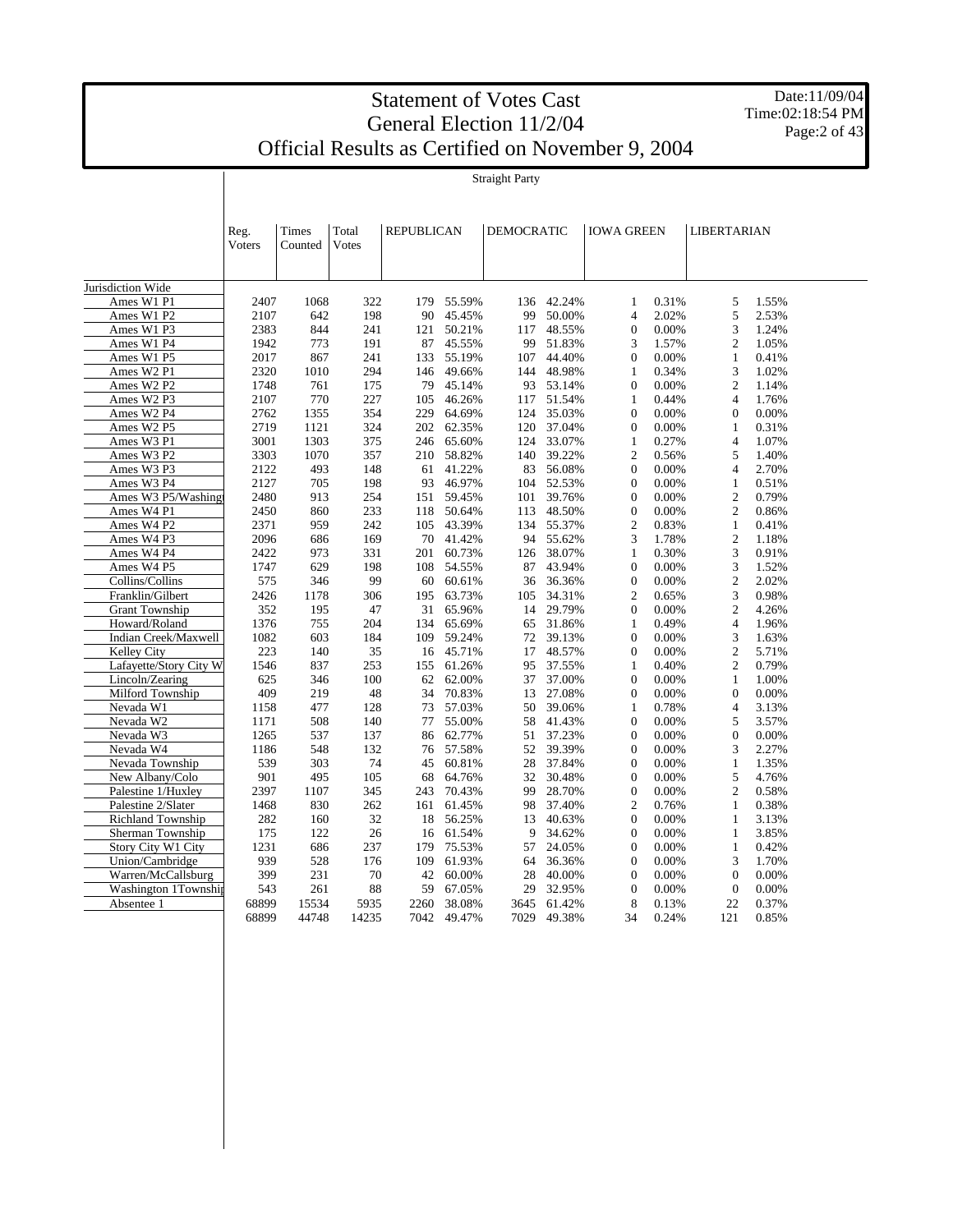|                                           |                                      |                | <b>Statement of Votes Cast</b><br>General Election 11/2/04 | Date: 11/09/04<br>Time:02:18:55 PM |
|-------------------------------------------|--------------------------------------|----------------|------------------------------------------------------------|------------------------------------|
|                                           |                                      |                | Official Results as Certified on November 9, 2004          | Page: 3 of 43                      |
|                                           | <b>Straight Party</b>                |                |                                                            |                                    |
|                                           |                                      |                |                                                            |                                    |
|                                           |                                      |                |                                                            |                                    |
|                                           | <b>SOCIALIST</b><br><b>WORKERS</b>   |                |                                                            |                                    |
|                                           |                                      |                |                                                            |                                    |
| Jurisdiction Wide                         |                                      |                |                                                            |                                    |
| Ames W1 P1                                | 1                                    | 0.31%          |                                                            |                                    |
| Ames W1 P2                                | $\boldsymbol{0}$                     | 0.00%          |                                                            |                                    |
| Ames W1 P3                                | $\boldsymbol{0}$                     | 0.00%          |                                                            |                                    |
| Ames W1 P4                                | $\boldsymbol{0}$                     | 0.00%          |                                                            |                                    |
| Ames W1 P5                                | $\boldsymbol{0}$                     | 0.00%          |                                                            |                                    |
| Ames W2 P1                                | $\boldsymbol{0}$                     | 0.00%          |                                                            |                                    |
| Ames W2 P2                                | 1                                    | 0.57%          |                                                            |                                    |
| Ames W2 P3                                | $\boldsymbol{0}$                     | 0.00%          |                                                            |                                    |
| Ames W2 P4                                | 1                                    | 0.28%          |                                                            |                                    |
| Ames W2 P5<br>Ames W3 P1                  | 1<br>$\boldsymbol{0}$                | 0.31%<br>0.00% |                                                            |                                    |
| Ames W3 P2                                | $\boldsymbol{0}$                     | 0.00%          |                                                            |                                    |
| Ames W3 P3                                | $\boldsymbol{0}$                     | 0.00%          |                                                            |                                    |
| Ames W3 P4                                | $\mathbf{0}$                         | 0.00%          |                                                            |                                    |
| Ames W3 P5/Washing                        | $\boldsymbol{0}$                     | 0.00%          |                                                            |                                    |
| Ames W4 P1                                | $\boldsymbol{0}$                     | 0.00%          |                                                            |                                    |
| Ames W4 P2                                | $\mathbf 0$                          | 0.00%          |                                                            |                                    |
| Ames W4 P3                                | $\boldsymbol{0}$                     | 0.00%          |                                                            |                                    |
| Ames W4 P4                                | $\boldsymbol{0}$                     | 0.00%          |                                                            |                                    |
| Ames W4 P5                                | $\boldsymbol{0}$                     | 0.00%          |                                                            |                                    |
| Collins/Collins                           | 1                                    | 1.01%          |                                                            |                                    |
| Franklin/Gilbert                          | 1                                    | 0.33%          |                                                            |                                    |
| <b>Grant Township</b>                     | $\boldsymbol{0}$                     | 0.00%          |                                                            |                                    |
| Howard/Roland                             | $\boldsymbol{0}$                     | 0.00%          |                                                            |                                    |
| Indian Creek/Maxwell                      | $\boldsymbol{0}$                     | 0.00%          |                                                            |                                    |
| Kelley City                               | $\boldsymbol{0}$                     | 0.00%          |                                                            |                                    |
| Lafayette/Story City W<br>Lincoln/Zearing | $\boldsymbol{0}$<br>$\boldsymbol{0}$ | 0.00%          |                                                            |                                    |
| Milford Township                          | 1                                    | 0.00%<br>2.08% |                                                            |                                    |
| Nevada W1                                 | $\boldsymbol{0}$                     | 0.00%          |                                                            |                                    |
| Nevada W2                                 | $\boldsymbol{0}$                     | 0.00%          |                                                            |                                    |
| Nevada W3                                 | $\boldsymbol{0}$                     | 0.00%          |                                                            |                                    |
| Nevada W4                                 | 1                                    | 0.76%          |                                                            |                                    |
| Nevada Township                           | $\boldsymbol{0}$                     | 0.00%          |                                                            |                                    |
| New Albany/Colo                           | $\mathbf{0}$                         | 0.00%          |                                                            |                                    |
| Palestine 1/Huxley                        | 1                                    | 0.29%          |                                                            |                                    |
| Palestine 2/Slater                        | $\boldsymbol{0}$                     | 0.00%          |                                                            |                                    |
| Richland Township                         | $\mathbf{0}$                         | 0.00%          |                                                            |                                    |
| Sherman Township                          | $\mathbf{0}$                         | $0.00\%$       |                                                            |                                    |
| Story City W1 City                        | $\mathbf{0}$                         | 0.00%          |                                                            |                                    |
| Union/Cambridge                           | $\mathbf{0}$                         | 0.00%          |                                                            |                                    |
| Warren/McCallsburg                        | $\mathbf{0}$                         | 0.00%          |                                                            |                                    |
| Washington 1Township<br>Absentee 1        | $\mathbf{0}$                         | 0.00%          |                                                            |                                    |
|                                           | $\mathbf{0}$<br>9                    | 0.00%<br>0.06% |                                                            |                                    |
|                                           |                                      |                |                                                            |                                    |
|                                           |                                      |                |                                                            |                                    |

# Statement of Votes Cast

Date:11/09/04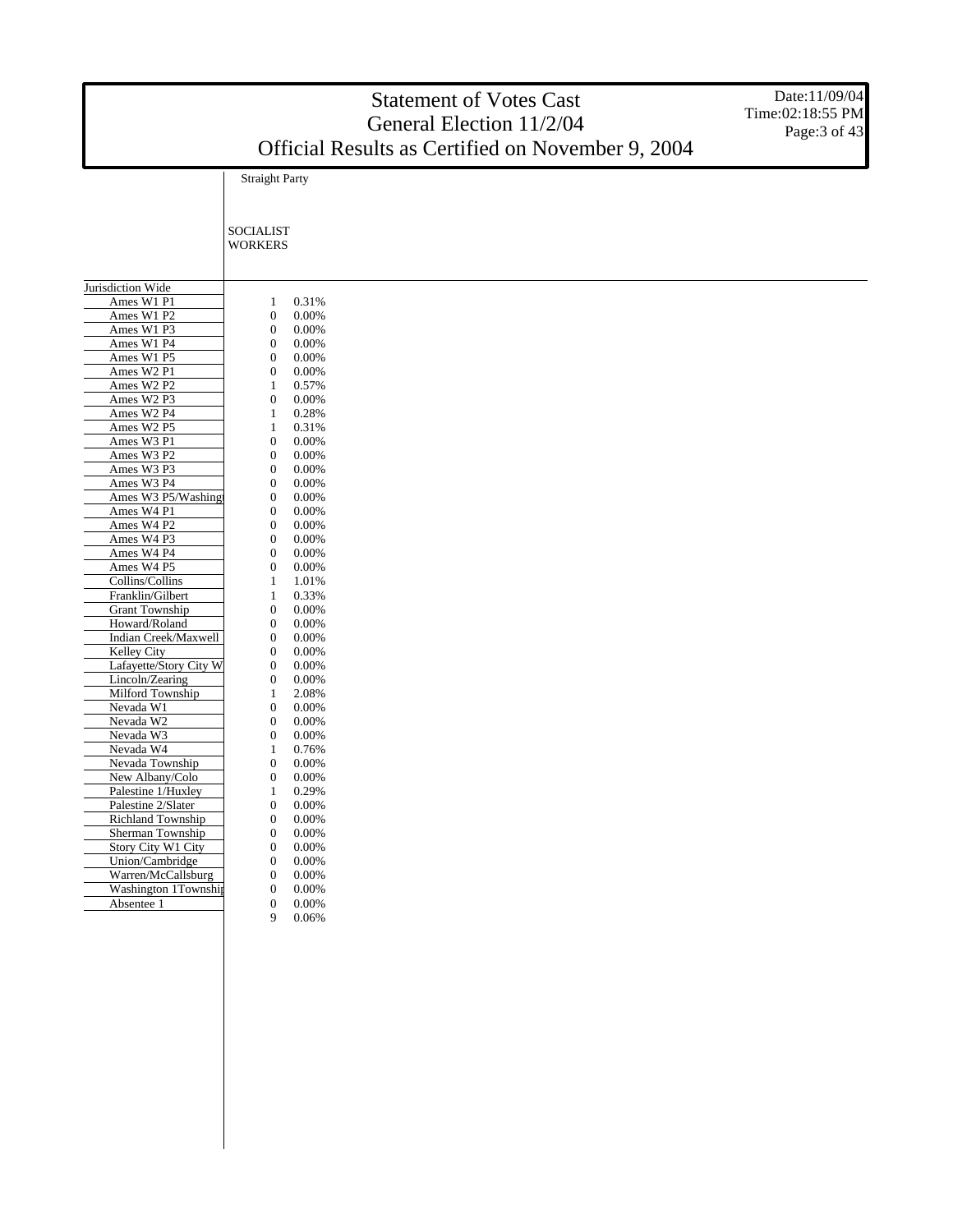Date:11/09/04 Time:02:18:55 PM Page:4 of 43

President/Vice President

|                          | Reg.<br>Voters | Times<br>Counted | Total<br>Votes | <b>GEORGE W.</b><br><b>BUSH</b> |                  | JOHN F. KERRY |                  | <b>MICHAEL</b><br><b>ANTHONY</b><br><b>PERO</b> |                | <b>DAVID COBB</b> |                |  |
|--------------------------|----------------|------------------|----------------|---------------------------------|------------------|---------------|------------------|-------------------------------------------------|----------------|-------------------|----------------|--|
| Jurisdiction Wide        |                |                  |                |                                 |                  |               |                  |                                                 |                |                   |                |  |
| Ames W1 P1               | 2407           | 1068             | 1066           | 529                             | 49.62%           | 520           | 48.78%           | $\mathbf{0}$                                    | 0.00%          | 3                 | 0.28%          |  |
| Ames W1 P2               | 2107           | 642              | 640            | 288                             | 45.00%           | 337           | 52.66%           | 3                                               | 0.47%          | $\overline{0}$    | 0.00%          |  |
| Ames W1 P3               | 2383           | 844              | 843            | 348                             | 41.28%           | 478           | 56.70%           | 1                                               | 0.12%          | $\mathbf{0}$      | 0.00%          |  |
| Ames W1 P4               | 1942           | 773              | 770            | 305                             | 39.61%           | 445           | 57.79%           | $\mathbf{1}$                                    | 0.13%          | $\mathbf{1}$      | 0.13%          |  |
| Ames W1 P5               | 2017           | 867              | 863            | 391                             | 45.31%           | 458           | 53.07%           | $\boldsymbol{0}$                                | 0.00%          | $\mathfrak{2}$    | 0.23%          |  |
| Ames W2 P1               | 2320           | 1010             | 1010           | 450                             | 44.55%           | 547           | 54.16%           | $\overline{c}$                                  | 0.20%          | $\Omega$          | 0.00%          |  |
| Ames W2 P2               | 1748           | 761              | 761            | 289                             | 37.98%           | 455           | 59.79%           | $\mathbf{1}$                                    | 0.13%          | $\mathbf{1}$      | 0.13%          |  |
| Ames W2 P3               | 2107           | 770              | 768            | 340                             | 44.27%           | 418           | 54.43%           | $\overline{2}$                                  | 0.26%          | $\Omega$          | 0.00%          |  |
| Ames W2 P4               | 2762           | 1355             | 1352           | 734                             | 54.29%           | 611           | 45.19%           | $\mathbf{1}$                                    | 0.07%          | $\mathbf{0}$      | 0.00%          |  |
| Ames W2 P5               | 2719           | 1121             | 1116           | 643                             | 57.62%           | 459           | 41.13%           | $\mathbf{0}$                                    | 0.00%          | $\mathbf{0}$      | 0.00%          |  |
| Ames W3 P1               | 3001           | 1303             | 1302           | 709                             | 54.45%           | 572           | 43.93%           | $\overline{2}$                                  | 0.15%          | $\mathfrak{2}$    | 0.15%          |  |
| Ames W3 P2               | 3303           | 1070             | 1070           | 548                             | 51.21%           | 503           | 47.01%           | $\theta$                                        | 0.00%          | $\mathbf{1}$      | 0.09%          |  |
| Ames W3 P3               | 2122           | 493              | 493            | 186                             | 37.73%           | 297           | 60.24%           | $\boldsymbol{0}$                                | 0.00%          | $\Omega$          | 0.00%          |  |
| Ames W3 P4               | 2127           | 705              | 704            | 294                             | 41.76%           | 389           | 55.26%           | $\overline{2}$                                  | 0.28%          | $\mathbf{0}$      | 0.00%          |  |
| Ames W3 P5/Washingt      | 2480           | 913              | 909            | 437                             | 48.07%           | 459           | 50.50%           | $\overline{4}$                                  | 0.44%          | 3                 | 0.33%          |  |
| Ames W4 P1               | 2450           | 860              | 857            | 413                             | 48.19%           | 439           | 51.23%           | $\boldsymbol{0}$                                | 0.00%          | 1                 | 0.12%          |  |
| Ames W4 P2               | 2371           | 959              | 958            | 419                             | 43.74%           | 525           | 54.80%           | $\overline{2}$                                  | 0.21%          | $\mathbf{1}$      | 0.10%          |  |
| Ames W4 P3               | 2096           | 686              | 685            | 239                             | 34.89%           | 425           | 62.04%           | $\boldsymbol{0}$                                | 0.00%          | $\overline{4}$    | 0.58%          |  |
| Ames W4 P4               | 2422           | 973              | 972            | 528                             | 54.32%           | 428           | 44.03%           | $\theta$                                        | 0.00%          | $\mathbf{1}$      | 0.10%          |  |
| Ames W4 P5               | 1747           | 629              | 628            | 311                             | 49.52%           | 303           | 48.25%           | $\boldsymbol{0}$                                | 0.00%          | $\mathbf{1}$      | 0.16%          |  |
| Collins/Collins          | 575            | 346              | 345            | 210                             | 60.87%           | 131           | 37.97%           | $\overline{0}$                                  | 0.00%          | 1                 | 0.29%          |  |
| Franklin/Gilbert         | 2426           | 1178             | 1178           | 680                             | 57.72%           | 484           | 41.09%           | $\mathbf{1}$                                    | 0.08%          | $\Omega$          | 0.00%          |  |
| <b>Grant Township</b>    | 352            | 195              | 194            | 116                             | 59.79%           | 75            | 38.66%           | $\overline{0}$                                  | 0.00%          | $\Omega$          | 0.00%          |  |
| Howard/Roland            | 1376           | 755              | 753            | 437                             | 58.03%           | 312           | 41.43%           | $\mathbf{1}$                                    | 0.13%          | $\mathbf{0}$      | 0.00%          |  |
| Indian Creek/Maxwell     | 1082           | 603              | 601            | 352                             | 58.57%           | 241           | 40.10%           | $\overline{0}$                                  | 0.00%          | $\mathbf{0}$      | 0.00%          |  |
| <b>Kelley City</b>       | 223            | 140              | 140            | 75                              | 53.57%           | 63            | 45.00%           | $\mathbf{0}$                                    | 0.00%          | $\overline{0}$    | 0.00%          |  |
| Lafayette/Story City W   | 1546           | 837              | 836            | 497                             | 59.45%           | 331           | 39.59%           | $\boldsymbol{0}$                                | 0.00%          | $\overline{c}$    | 0.24%          |  |
| Lincoln/Zearing          | 625            | 346              | 345            | 213                             | 61.74%           | 130           | 37.68%           | $\theta$                                        | 0.00%          | $\mathbf{0}$      | 0.00%          |  |
| Milford Township         | 409            | 219              | 219            | 133                             | 60.73%           | 83            | 37.90%           | $\mathbf{0}$                                    | 0.00%          | $\Omega$          | 0.00%          |  |
| Nevada W1                | 1158           | 477              | 475            | 254                             | 53.47%           | 218           | 45.89%           | $\theta$                                        | 0.00%          | $\mathbf{0}$      | 0.00%          |  |
| Nevada W2                | 1171           | 508              | 507            | 258                             | 50.89%           | 244           | 48.13%           | $\mathbf{0}$                                    | 0.00%          | $\Omega$          | 0.00%          |  |
| Nevada W3                | 1265           | 537              | 536            | 302                             | 56.34%           | 230           | 42.91%           | $\boldsymbol{0}$                                | 0.00%          | $\mathbf{1}$      | 0.19%          |  |
| Nevada W4                | 1186           | 548              | 547            | 296                             | 54.11%           | 246           | 44.97%           | $\mathbf{0}$                                    | 0.00%          | $\mathbf{0}$      | 0.00%          |  |
| Nevada Township          | 539            | 303              | 303            | 174                             | 57.43%           | 127           | 41.91%           | $\overline{0}$                                  | 0.00%          | $\mathbf{0}$      | 0.00%          |  |
| New Albany/Colo          | 901            | 495              | 495            | 304                             | 61.41%           | 185           | 37.37%           | $\boldsymbol{0}$                                | 0.00%          | $\mathbf{0}$      | 0.00%          |  |
| Palestine 1/Huxley       | 2397           | 1107             | 1105           | 698                             | 63.17%           | 397           | 35.93%           | $\mathbf{0}$                                    | 0.00%          | $\overline{0}$    | 0.00%          |  |
| Palestine 2/Slater       | 1468           | 830              | 829            | 508                             | 61.28%           | 316           | 38.12%           | $\mathbf{0}$                                    | 0.00%          | 1                 | 0.12%          |  |
| <b>Richland Township</b> | 282            | 160              | 160            | 94                              | 58.75%           | 64            | 40.00%           | $\mathbf{0}$                                    | 0.00%          | $\Omega$          | 0.00%          |  |
| Sherman Township         | 175            | 122              | 121            | 81                              | 66.94%           | 38            |                  | $\overline{2}$                                  | 1.65%          | $\mathbf{0}$      | 0.00%          |  |
| Story City W1 City       | 1231           | 686              | 685            | 438                             | 63.94%           | 244           | 31.40%<br>35.62% | $\overline{0}$                                  | 0.00%          | $\Omega$          | 0.00%          |  |
| Union/Cambridge          | 939            |                  | 527            | 306                             | 58.06%           |               | 41.56%           | $\mathbf{0}$                                    | 0.00%          | $\mathbf{0}$      | 0.00%          |  |
| Warren/McCallsburg       | 399            | 528              | 230            |                                 | 61.74%           | 219           | 37.83%           |                                                 |                | $\mathbf{0}$      |                |  |
| Washington 1Township     | 543            | 231<br>261       | 261            | 142<br>147                      | 56.32%           | 87<br>111     | 42.53%           | $\mathbf{1}$<br>3                               | 0.43%<br>1.15% | $\Omega$          | 0.00%<br>0.00% |  |
|                          | 68899          |                  |                |                                 |                  |               | 62.30%           | 8                                               |                | 11                |                |  |
| Absentee 1               | 68899          | 15534<br>44748   | 15493<br>44652 | 5703<br>20819                   | 36.81%<br>46.63% | 9652<br>23296 | 52.17%           | 37                                              | 0.05%<br>0.08% | 37                | 0.07%<br>0.08% |  |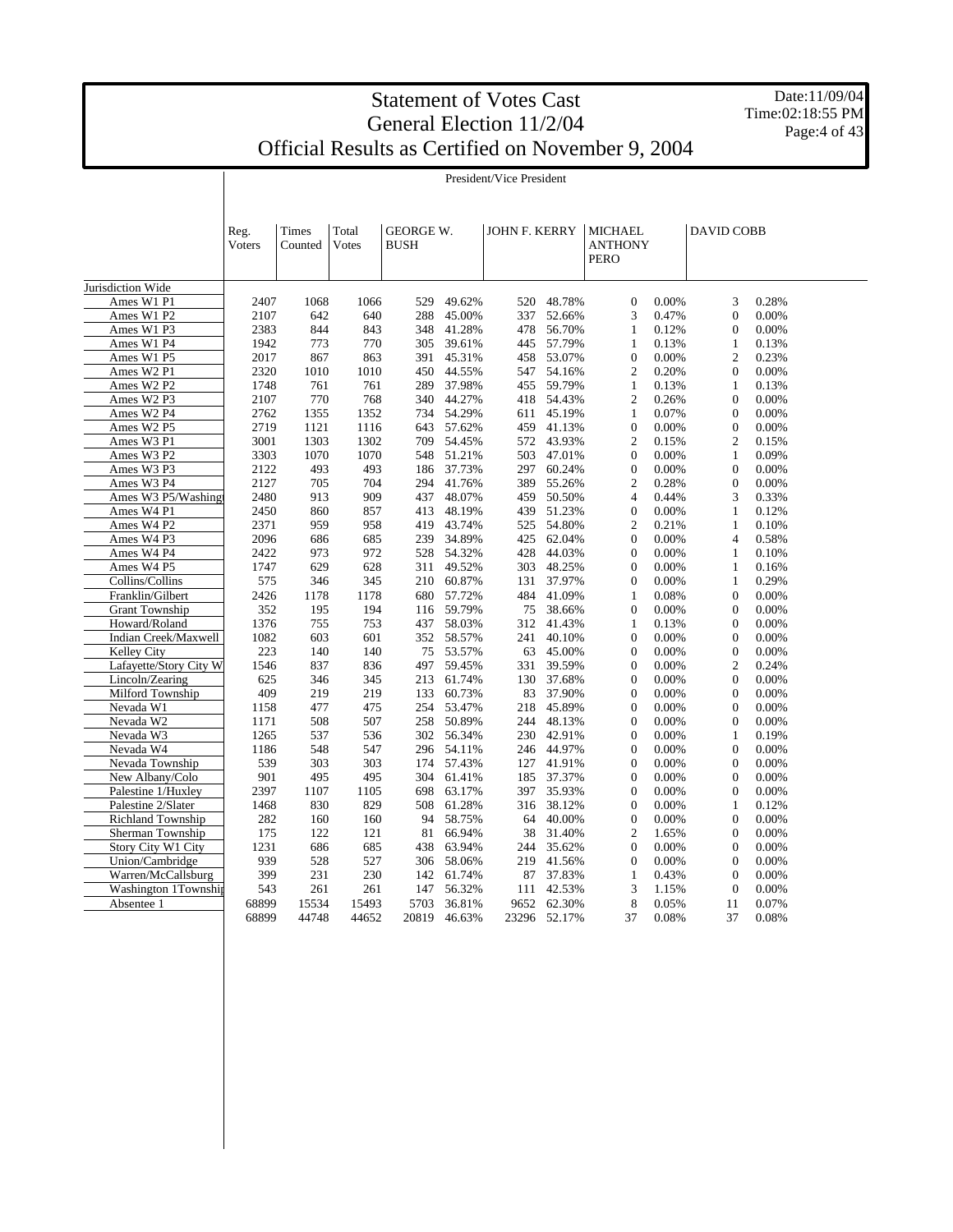President/Vice President

Date:11/09/04 Time:02:18:55 PM Page:5 of 43

Jurisdiction Wide Ames W1 P1 Ames W1 P2 Ames W1 P3 Ames W1 P4 Ames W1 P5 Ames W2 P1 Ames W2 P2 Ames W2 P3 Ames W2 P4 Ames W2 P5 Ames W3 P1 Ames W3 P2 Ames W3 P3 Ames W3 P4 Ames W3 P5/Washing Ames W4 P1 Ames W4 P2 Ames W4 P3 Ames W4 P4 Ames W4 P5 Collins/Collins Franklin/Gilbert Grant Township Howard/Roland Indian Creek/Maxwell Kelley City Lafayette/Story City W2 Lincoln/Zearing Milford Township Nevada W1 Nevada W2 Nevada W3 Nevada W4 Nevada Township New Albany/Colo Palestine 1/Huxley Palestine 2/Slater Richland Township Sherman Township Story City W1 City Union/Cambridge Warren/McCallsburg Washington 1Township Absentee 1 MICHAEL BADNARIK JAMES HARRIS | RALPH NADER | BILL VAN **AUKEN** Write-In Votes 11 1.03% 0 0.00% 3 0.28% 0 0.00% 0 0.00% 5 0.78% 0 0.00% 6 0.94% 0 0.00% 1 0.16% 8 0.95% 1 0.12% 7 0.83% 0 0.00% 0 0.00% 5 0.65% 1 0.13% 12 1.56% 0 0.00% 0 0.00% 5 0.58% 0 0.00% 7 0.81% 0 0.00% 0 0.00% 4 0.40% 0 0.00% 5 0.50% 0 0.00% 2 0.20% 8 1.05% 0 0.00% 5 0.66% 0 0.00% 2 0.26% 4 0.52% 0 0.00% 2 0.26% 0 0.00% 2 0.26% 2 0.15% 0 0.00% 3 0.22% 1 0.07% 0 0.00% 3 0.27% 0 0.00% 10 0.90% 0 0.00% 1 0.09% 9 0.69% 0 0.00% 4 0.31% 0 0.00% 4 0.31% 8 0.75% 0 0.00% 7 0.65% 1 0.09% 2 0.19% 4 0.81% 0 0.00% 5 1.01% 0 0.00% 1 0.20% 6 0.85% 0 0.00% 12 1.70% 0 0.00% 1 0.14% 2 0.22% 1 0.11% 3 0.33% 0 0.00% 0 0.00% 1 0.12% 0 0.00% 2 0.23% 0 0.00% 1 0.12% 5 0.52% 0 0.00% 5 0.52% 0 0.00% 1 0.10% 5 0.73% 0 0.00% 9 1.31% 0 0.00% 3 0.44% 5 0.51% 0 0.00% 5 0.51% 0 0.00% 5 0.51% 2 0.32% 0 0.00% 8 1.27% 0 0.00% 3 0.48% 0 0.00% 0 0.00% 3 0.87% 0 0.00% 0 0.00% 2 0.17% 1 0.08% 10 0.85% 0 0.00% 0 0.00% 1 0.52% 0 0.00% 2 1.03% 0 0.00% 0 0.00% 0 0.00% 0 0.00% 3 0.40% 0 0.00% 0 0.00% 3 0.50% 0 0.00% 3 0.50% 1 0.17% 1 0.17% 0 0.00% 0 0.00% 2 1.43% 0 0.00% 0 0.00% 2 0.24% 0 0.00% 3 0.36% 0 0.00% 1 0.12% 0 0.00% 0 0.00% 0 0.00% 0 0.00% 2 0.58% 2 0.91% 0 0.00% 1 0.46% 0 0.00% 0 0.00% 2 0.42% 0 0.00% 1 0.21% 0 0.00% 0 0.00% 3 0.59% 0 0.00% 2 0.39% 0 0.00% 0 0.00% 1 0.19% 0 0.00% 1 0.19% 0 0.00% 1 0.19% 4 0.73% 0 0.00% 1 0.18% 0 0.00% 0 0.00% 1 0.33% 0 0.00% 0 0.00% 0 0.00% 1 0.33% 3 0.61% 0 0.00% 2 0.40% 0 0.00% 1 0.20% 5 0.45% 0 0.00% 3 0.27% 0 0.00% 2 0.18% 2 0.24% 0 0.00% 2 0.24% 0 0.00% 0 0.00% 1 0.63% 0 0.00% 1 0.63% 0 0.00% 0 0.00% 0 0.00% 0 0.00% 0 0.00% 0 0.00% 0 0.00% 0 0.00% 0 0.00% 3 0.44% 0 0.00% 0 0.00% 1 0.19% 0 0.00% 1 0.19% 0 0.00% 0 0.00% 0 0.00% 0 0.00% 0 0.00% 0 0.00% 0 0.00% 0 0.00% 0 0.00% 0 0.00% 0 0.00% 0 0.00% 46 0.30% 5 0.03% 56 0.36% 0 0.00% 12 0.08% 181 0.41% 9 0.02% 220 0.49% 3 0.01% 50 0.11%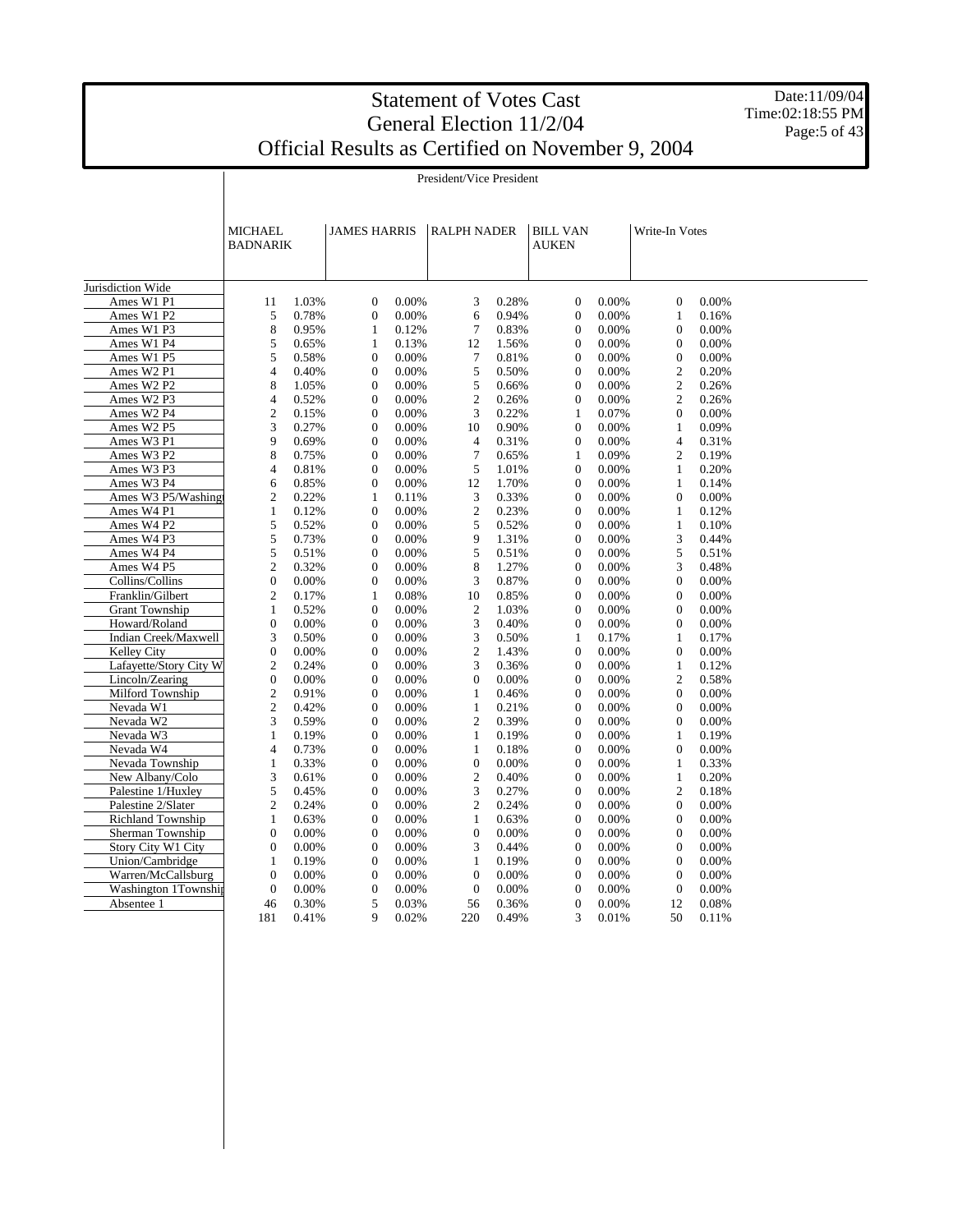Ī

Date:11/09/04 Time:02:18:55 PM Page:6 of 43

|                        | Reg.         | Times      | Total      | <b>CHUCK</b>    |                  | <b>ARTHUR</b> |                  | DARYL A.          |                | <b>CHRISTY ANN</b> |                |  |
|------------------------|--------------|------------|------------|-----------------|------------------|---------------|------------------|-------------------|----------------|--------------------|----------------|--|
|                        | Voters       | Counted    | Votes      | <b>GRASSLEY</b> |                  | <b>SMALL</b>  |                  | <b>NORTHROP</b>   |                | WELTY              |                |  |
|                        |              |            |            |                 |                  |               |                  |                   |                |                    |                |  |
|                        |              |            |            |                 |                  |               |                  |                   |                |                    |                |  |
| Jurisdiction Wide      |              |            |            |                 |                  |               |                  |                   |                |                    |                |  |
| Ames W1 P1             | 2407         | 1068       | 1039       |                 | 771 74.21%       | 229           | 22.04%           | 10                | 0.96%          | 26                 | 2.50%          |  |
| Ames W1 P2             | 2107         | 642        | 629        | 444             | 70.59%           | 159           | 25.28%           | 5                 | 0.79%          | 19                 | 3.02%          |  |
| Ames W1 P3             | 2383         | 844        | 814        | 551             | 67.69%           | 221           | 27.15%           | 19                | 2.33%          | 20                 | 2.46%          |  |
| Ames W1 P4             | 1942         | 773        | 757        | 485             | 64.07%           | 242           | 31.97%           | 11                | 1.45%          | 16                 | 2.11%          |  |
| Ames W1 P5             | 2017         | 867        | 842        | 610             | 72.45%           | 208           | 24.70%           | 12                | 1.43%          | 11                 | 1.31%          |  |
| Ames W2 P1             | 2320         | 1010       | 990        | 671             | 67.78%           | 294           | 29.70%           | 13                | 1.31%          | 10                 | 1.01%          |  |
| Ames W2 P2             | 1748         | 761        | 733        | 481             | 65.62%           | 201           | 27.42%           | 15                | 2.05%          | 34                 | 4.64%          |  |
| Ames W2 P3             | 2107         | 770        | 762        | 533             | 69.95%           | 205           | 26.90%           | 8                 | 1.05%          | 15                 | 1.97%          |  |
| Ames W2 P4             | 2762         | 1355       | 1338       | 1050            | 78.48%           | 264           | 19.73%           | 11                | 0.82%          | 12                 | 0.90%          |  |
| Ames W2 P5             | 2719         | 1121       | 1096       | 845             | 77.10%           | 229           | 20.89%           | 8                 | 0.73%          | 13                 | 1.19%          |  |
| Ames W3 P1             | 3001         | 1303       | 1246       | 952             | 76.40%           | 246           | 19.74%           | 6                 | 0.48%          | 38                 | 3.05%          |  |
| Ames W3 P2             | 3303         | 1070       | 1012       | 727             | 71.84%           | 253           | 25.00%           | 7                 | 0.69%          | 22                 | 2.17%          |  |
| Ames W3 P3             | 2122         | 493        | 469        | 283             | 60.34%           | 162           | 34.54%           | 6                 | 1.28%          | 12                 | 2.56%          |  |
| Ames W3 P4             | 2127         | 705        | 684        | 462             | 67.54%           | 179           | 26.17%           | 14                | 2.05%          | 25                 | 3.65%          |  |
| Ames W3 P5/Washingt    | 2480         | 913        | 882        | 615             | 69.73%           | 246           | 27.89%           | 8                 | 0.91%          | 11                 | 1.25%          |  |
| Ames W4 P1             | 2450         | 860        | 841        | 596             | 70.87%           | 222           | 26.40%           | 6                 | 0.71%          | 14                 | 1.66%          |  |
| Ames W4 P2             | 2371         | 959        | 940        | 610             | 64.89%           | 293           | 31.17%           | 9                 | 0.96%          | 24                 | 2.55%          |  |
| Ames W4 P3             | 2096         | 686        | 661        | 400             | 60.51%           | 216           | 32.68%           | 14                | 2.12%          | 26                 | 3.93%          |  |
| Ames W4 P4             | 2422         | 973        | 906        | 681             | 75.17%           | 197           | 21.74%           | $\overline{4}$    | 0.44%          | 17                 | 1.88%          |  |
| Ames W4 P5             | 1747         | 629        | 581        | 412             | 70.91%           | 132           | 22.72%           | 9                 | 1.55%          | 22                 | 3.79%          |  |
| Collins/Collins        | 575          | 346        | 342        | 287             | 83.92%           | 48            | 14.04%           | $\mathbf{1}$      | 0.29%          | 6                  | 1.75%          |  |
| Franklin/Gilbert       | 2426         | 1178       | 1163       | 918             | 78.93%           | 216           | 18.57%           | 9                 | 0.77%          | 15                 | 1.29%          |  |
| <b>Grant Township</b>  | 352          | 195        | 195        | 162             | 83.08%           | 29            | 14.87%           | 3                 | 1.54%          | $\mathbf{1}$       | 0.51%          |  |
| Howard/Roland          | 1376         | 755        | 748        | 598             | 79.95%           | 134           | 17.91%           | 5                 | 0.67%          | 9                  | 1.20%          |  |
| Indian Creek/Maxwell   | 1082         | 603        | 591        | 472             | 79.86%           | 111           | 18.78%           | $\overline{c}$    | 0.34%          | 6                  | 1.02%          |  |
| Kelley City            | 223          | 140        | 136        | 106             | 77.94%           | 26            | 19.12%           | $\mathfrak{2}$    | 1.47%          | $\mathbf{1}$       | 0.74%          |  |
| Lafayette/Story City W | 1546         | 837        | 823        | 678             | 82.38%           | 135           | 16.40%           | $\overline{4}$    | 0.49%          | 5                  | 0.61%          |  |
| Lincoln/Zearing        | 625          | 346        | 342        | 282             | 82.46%           | 56            | 16.37%           | 4                 | 1.17%          | $\mathbf{0}$       | 0.00%          |  |
| Milford Township       | 409          | 219        | 215        | 176             | 81.86%           | 35            | 16.28%           | $\mathbf{1}$      | 0.47%          | $\overline{2}$     | 0.93%          |  |
| Nevada W1              | 1158         | 477        | 471        | 371             | 78.77%           | 91            | 19.32%           | 3                 | 0.64%          | 6                  | 1.27%          |  |
| Nevada W2              | 1171         | 508        | 505        | 405             | 80.20%           | 84            | 16.63%           | 4                 | 0.79%          | 12                 | 2.38%          |  |
| Nevada W3<br>Nevada W4 | 1265<br>1186 | 537<br>548 | 521<br>538 | 418<br>435      | 80.23%<br>80.86% | 91<br>93      | 17.47%<br>17.29% | 5<br>$\mathbf{1}$ | 0.96%<br>0.19% | 7<br>9             | 1.34%<br>1.67% |  |
| Nevada Township        | 539          | 303        | 301        | 241             | 80.07%           | 56            | 18.60%           | $\boldsymbol{0}$  | 0.00%          | $\overline{4}$     | 1.33%          |  |
| New Albany/Colo        | 901          | 495        | 486        | 391             | 80.45%           | 81            | 16.67%           | $\mathbf{1}$      | 0.21%          | 13                 | 2.67%          |  |
| Palestine 1/Huxley     | 2397         | 1107       | 1088       | 900             | 82.72%           | 169           | 15.53%           | $\overline{c}$    | 0.18%          | 14                 | 1.29%          |  |
| Palestine 2/Slater     | 1468         | 830        | 815        | 651             | 79.88%           | 152           | 18.65%           | 5                 | 0.61%          | 6                  | 0.74%          |  |
| Richland Township      | 282          | 160        | 157        | 130             | 82.80%           | 26            | 16.56%           | $\mathbf{0}$      | 0.00%          | 1                  | 0.64%          |  |
| Sherman Township       | 175          | 122        | 120        | 103             | 85.83%           | 12            | 10.00%           | 4                 | 3.33%          | $\mathbf{1}$       | 0.83%          |  |
| Story City W1 City     | 1231         | 686        | 676        | 578             | 85.50%           | 93            | 13.76%           | $\mathbf{1}$      | 0.15%          | $\overline{4}$     | 0.59%          |  |
| Union/Cambridge        | 939          | 528        | 522        | 415             | 79.50%           | 98            | 18.77%           | 3                 | 0.57%          | 6                  | 1.15%          |  |
| Warren/McCallsburg     | 399          | 231        | 229        | 187             | 81.66%           | 41            | 17.90%           | $\mathbf{1}$      | 0.44%          | $\mathbf{0}$       | 0.00%          |  |
| Washington 1Township   | 543          | 261        | 257        | 195             | 75.88%           | 60            | 23.35%           | $\overline{0}$    | 0.00%          | $\overline{c}$     | 0.78%          |  |
| Absentee 1             | 68899        | 15534      | 15123      | 8787            | 58.10%           | 5926          | 39.19%           | 161               | 1.06%          | 218                | 1.44%          |  |
|                        | 68899        | 44748      | 43586      | 30065           | 68.98%           | 12261         | 28.13%           | 417               | 0.96%          | 735                | 1.69%          |  |
|                        |              |            |            |                 |                  |               |                  |                   |                |                    |                |  |

United States Senate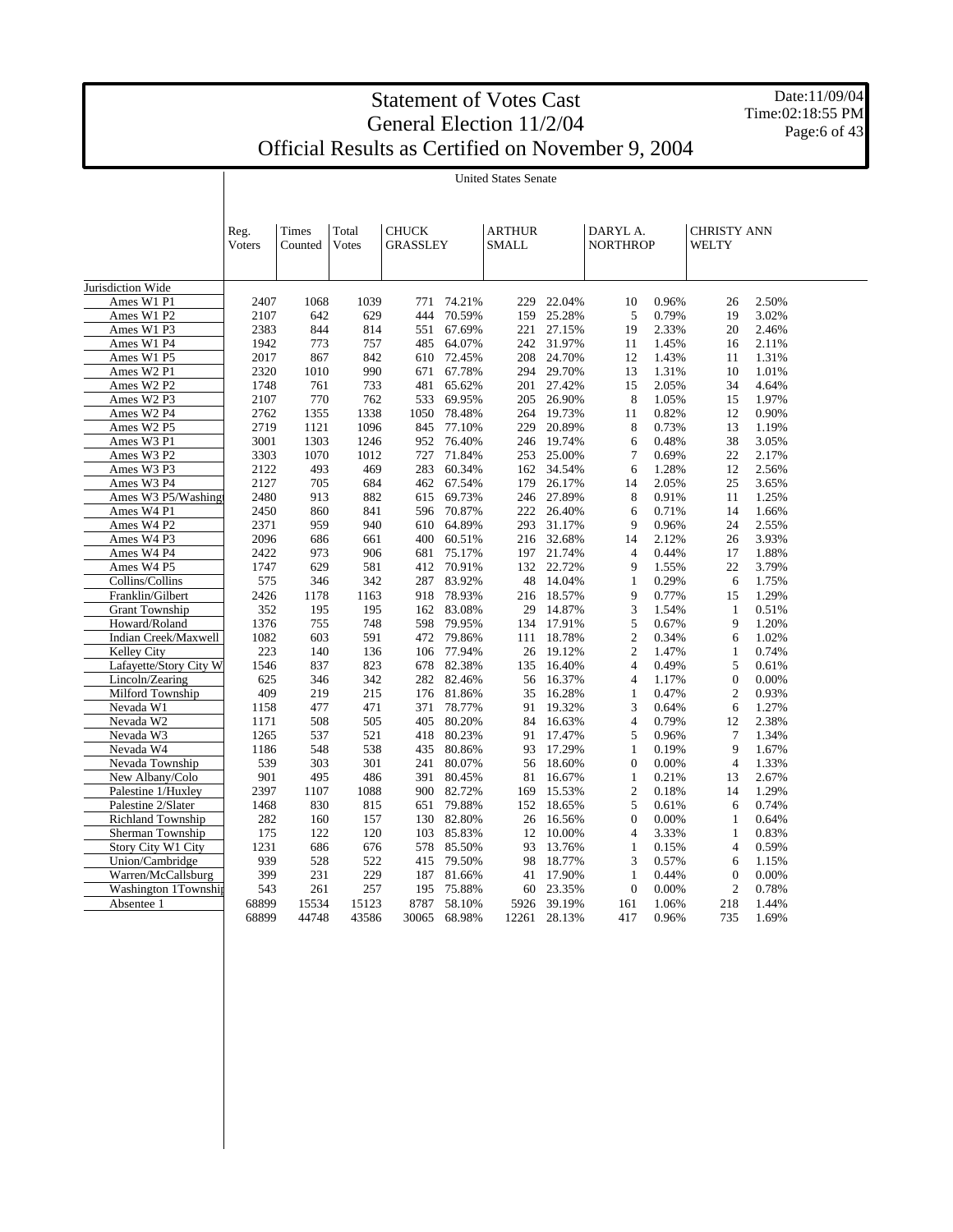|                                           |                                      |                |                                      |                | <b>Statement of Votes Cast</b><br>General Election 11/2/04 | Date:11/09/04<br>Time:02:18:57 PM<br>Page:7 of 43 |
|-------------------------------------------|--------------------------------------|----------------|--------------------------------------|----------------|------------------------------------------------------------|---------------------------------------------------|
|                                           |                                      |                |                                      |                | Official Results as Certified on November 9, 2004          |                                                   |
|                                           |                                      |                | <b>United States Senate</b>          |                |                                                            |                                                   |
|                                           |                                      |                |                                      |                |                                                            |                                                   |
|                                           |                                      |                |                                      |                |                                                            |                                                   |
|                                           |                                      |                | EDWIN B. FRUIT   Write-In Votes      |                |                                                            |                                                   |
|                                           |                                      |                |                                      |                |                                                            |                                                   |
| Jurisdiction Wide                         |                                      |                |                                      |                |                                                            |                                                   |
| Ames W1 P1                                | 2                                    | 0.19%          | 1                                    | 0.10%          |                                                            |                                                   |
| Ames W1 P2                                | 1                                    | 0.16%          | $\mathbf{1}$                         | 0.16%          |                                                            |                                                   |
| Ames W1 P3                                | $\overline{c}$                       | 0.25%          | 1                                    | 0.12%          |                                                            |                                                   |
| Ames W1 P4                                | 3                                    | 0.40%          | $\boldsymbol{0}$                     | 0.00%          |                                                            |                                                   |
| Ames W1 P5                                | 1                                    | 0.12%          | $\boldsymbol{0}$                     | 0.00%          |                                                            |                                                   |
| Ames W2 P1                                | $\boldsymbol{0}$                     | 0.00%          | $\boldsymbol{2}$                     | 0.20%          |                                                            |                                                   |
| Ames W2 P2                                | $\boldsymbol{2}$                     | 0.27%          | $\boldsymbol{0}$                     | 0.00%          |                                                            |                                                   |
| Ames W2 P3                                | 1                                    | 0.13%          | $\boldsymbol{0}$                     | 0.00%          |                                                            |                                                   |
| Ames W2 P4                                | 1                                    | 0.07%          | $\boldsymbol{0}$                     | 0.00%          |                                                            |                                                   |
| Ames W2 P5                                | $\boldsymbol{0}$                     | 0.00%          | $\mathbf{1}$                         | 0.09%          |                                                            |                                                   |
| Ames W3 P1<br>Ames W3 P2                  | 3<br>3                               | 0.24%<br>0.30% | 1<br>$\boldsymbol{0}$                | 0.08%<br>0.00% |                                                            |                                                   |
| Ames W3 P3                                | 6                                    | 1.28%          | $\boldsymbol{0}$                     | 0.00%          |                                                            |                                                   |
| Ames W3 P4                                | 4                                    | 0.58%          | $\boldsymbol{0}$                     | 0.00%          |                                                            |                                                   |
| Ames W3 P5/Washing                        | $\boldsymbol{2}$                     | 0.23%          | $\boldsymbol{0}$                     | 0.00%          |                                                            |                                                   |
| Ames W4 P1                                | $\boldsymbol{2}$                     | 0.24%          | 1                                    | 0.12%          |                                                            |                                                   |
| Ames W4 P2                                | 3                                    | 0.32%          | 1                                    | 0.11%          |                                                            |                                                   |
| Ames W4 P3                                | 3                                    | 0.45%          | $\boldsymbol{2}$                     | 0.30%          |                                                            |                                                   |
| Ames W4 P4                                | 5                                    | 0.55%          | $\boldsymbol{2}$                     | 0.22%          |                                                            |                                                   |
| Ames W4 P5                                | $\overline{4}$                       | 0.69%          | $\boldsymbol{2}$                     | 0.34%          |                                                            |                                                   |
| Collins/Collins                           | $\mathbf{0}$                         | 0.00%          | $\boldsymbol{0}$                     | 0.00%          |                                                            |                                                   |
| Franklin/Gilbert                          | 5                                    | 0.43%          | $\boldsymbol{0}$                     | 0.00%          |                                                            |                                                   |
| <b>Grant Township</b>                     | $\boldsymbol{0}$                     | 0.00%          | $\boldsymbol{0}$                     | 0.00%          |                                                            |                                                   |
| Howard/Roland                             | 1                                    | 0.13%          | $\mathbf{1}$                         | 0.13%          |                                                            |                                                   |
| Indian Creek/Maxwell                      | $\boldsymbol{0}$                     | 0.00%          | $\boldsymbol{0}$                     | 0.00%          |                                                            |                                                   |
| Kelley City                               | $\boldsymbol{0}$                     | 0.00%          | $\mathbf{1}$                         | 0.74%          |                                                            |                                                   |
| Lafayette/Story City W<br>Lincoln/Zearing | 1<br>$\boldsymbol{0}$                | 0.12%<br>0.00% | $\boldsymbol{0}$<br>$\boldsymbol{0}$ | 0.00%<br>0.00% |                                                            |                                                   |
| Milford Township                          | 1                                    | 0.47%          | $\boldsymbol{0}$                     | 0.00%          |                                                            |                                                   |
| Nevada W1                                 | $\boldsymbol{0}$                     | 0.00%          | $\boldsymbol{0}$                     | 0.00%          |                                                            |                                                   |
| Nevada W2                                 | $\boldsymbol{0}$                     | 0.00%          | $\boldsymbol{0}$                     | 0.00%          |                                                            |                                                   |
| Nevada W3                                 | $\boldsymbol{0}$                     | 0.00%          | $\boldsymbol{0}$                     | 0.00%          |                                                            |                                                   |
| Nevada W4                                 | $\overline{0}$                       | 0.00%          | $\boldsymbol{0}$                     | 0.00%          |                                                            |                                                   |
| Nevada Township                           | $\mathbf{0}$                         | 0.00%          | $\boldsymbol{0}$                     | 0.00%          |                                                            |                                                   |
| New Albany/Colo                           | $\Omega$                             | 0.00%          | $\mathbf{0}$                         | 0.00%          |                                                            |                                                   |
| Palestine 1/Huxley                        | $\mathbf{1}$                         | 0.09%          | $\boldsymbol{2}$                     | 0.18%          |                                                            |                                                   |
| Palestine 2/Slater                        | $\mathbf{1}$                         | 0.12%          | $\boldsymbol{0}$                     | 0.00%          |                                                            |                                                   |
| Richland Township                         | $\boldsymbol{0}$                     | 0.00%          | $\boldsymbol{0}$                     | $0.00\%$       |                                                            |                                                   |
| Sherman Township                          | $\boldsymbol{0}$                     | 0.00%          | $\boldsymbol{0}$                     | 0.00%          |                                                            |                                                   |
| Story City W1 City<br>Union/Cambridge     | $\boldsymbol{0}$<br>$\boldsymbol{0}$ | 0.00%<br>0.00% | $\boldsymbol{0}$<br>$\boldsymbol{0}$ | 0.00%<br>0.00% |                                                            |                                                   |
| Warren/McCallsburg                        | $\boldsymbol{0}$                     | 0.00%          | $\boldsymbol{0}$                     | 0.00%          |                                                            |                                                   |
| Washington 1Township                      | $\boldsymbol{0}$                     | 0.00%          | $\boldsymbol{0}$                     | 0.00%          |                                                            |                                                   |
| Absentee 1                                | 27                                   | 0.18%          | $\overline{4}$                       | 0.03%          |                                                            |                                                   |
|                                           | 85                                   | 0.20%          | 23                                   | 0.05%          |                                                            |                                                   |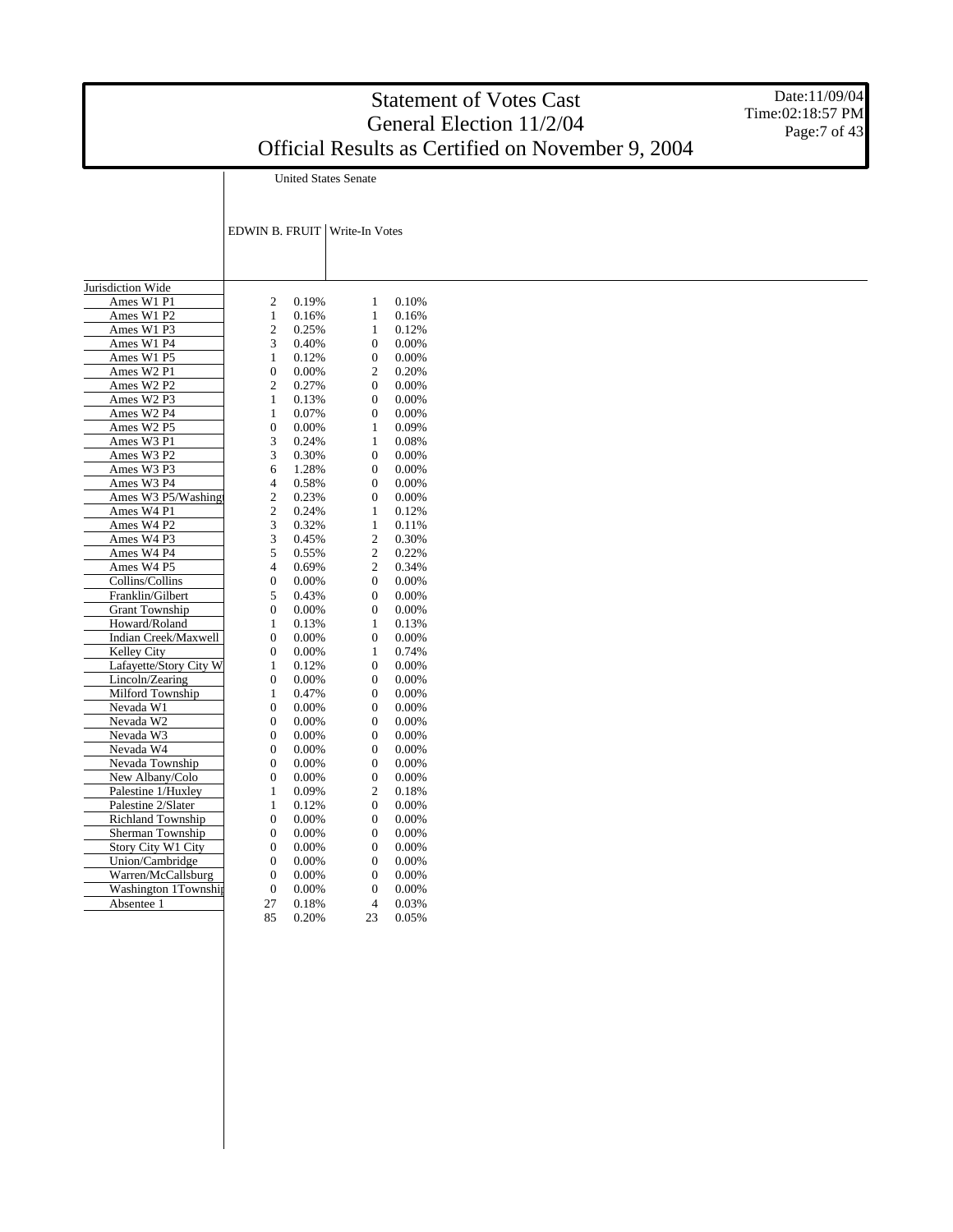Date:11/09/04 Time:02:18:57 PM Page:8 of 43

United States Rep Dist 4

|                          | Reg.<br>Voters | Times<br>Counted | Total<br>Votes | TOM LATHAM |        | PAUL W.<br><b>JOHNSON</b> |              |                  | Write-In Votes |  |  |
|--------------------------|----------------|------------------|----------------|------------|--------|---------------------------|--------------|------------------|----------------|--|--|
|                          |                |                  |                |            |        |                           |              |                  |                |  |  |
| Jurisdiction Wide        |                |                  |                |            |        |                           |              |                  |                |  |  |
| Ames W1 P1               | 2407           | 1068             | 1026           | 620        | 60.43% | 405                       | 39.47%       | 1                | 0.10%          |  |  |
| Ames W1 P2               | 2107           | 642              | 613            | 356        | 58.08% | 256                       | 41.76%       | $\mathbf{1}$     | 0.16%          |  |  |
| Ames W1 P3               | 2383           | 844              | 808            | 418        | 51.73% | 390                       | 48.27%       | $\boldsymbol{0}$ | 0.00%          |  |  |
| Ames W1 P4               | 1942           | 773              | 750            | 354        | 47.20% |                           | 395 52.67%   | $\mathbf{1}$     | 0.13%          |  |  |
| Ames W1 P5               | 2017           | 867              | 843            | 466        | 55.28% | 377                       | 44.72%       | $\boldsymbol{0}$ | 0.00%          |  |  |
| Ames W2 P1               | 2320           | 1010             | 976            | 508        | 52.05% |                           | 465 47.64%   | 3                | 0.31%          |  |  |
| Ames W2 P2               | 1748           | 761              | 717            | 352        | 49.09% | 361                       | 50.35%       | 4                | 0.56%          |  |  |
| Ames W2 P3               | 2107           | 770              | 754            | 433        | 57.43% | 320                       | 42.44%       | 1                | 0.13%          |  |  |
| Ames W2 P4               | 2762           | 1355             | 1320           | 844        | 63.94% | 476                       | 36.06%       | $\overline{0}$   | 0.00%          |  |  |
| Ames W2 P5               | 2719           | 1121             | 1071           | 716        | 66.85% | 355                       | 33.15%       | $\boldsymbol{0}$ | 0.00%          |  |  |
| Ames W3 P1               | 3001           | 1303             | 1213           | 810        | 66.78% | 400                       | 32.98%       | 3                | 0.25%          |  |  |
| Ames W3 P2               | 3303           | 1070             | 993            | 613        | 61.73% | 379                       | 38.17%       | $\mathbf{1}$     | 0.10%          |  |  |
| Ames W3 P3               | 2122           | 493              | 443            | 219        | 49.44% | 224                       | 50.56%       | $\mathbf{0}$     | 0.00%          |  |  |
| Ames W3 P4               | 2127           | 705              | 666            | 363        | 54.50% | 303                       | 45.50%       | $\boldsymbol{0}$ | 0.00%          |  |  |
| Ames W3 P5/Washingt      | 2480           | 913              | 874            | 490        | 56.06% | 383                       | 43.82%       | 1                | 0.11%          |  |  |
| Ames W4 P1               | 2450           | 860              | 828            | 474        | 57.25% | 353                       | 42.63%       | 1                | 0.12%          |  |  |
| Ames W4 P2               | 2371           | 959              | 931            | 477        | 51.24% | 454                       | 48.76%       | $\mathbf{0}$     | 0.00%          |  |  |
| Ames W4 P3               | 2096           | 686              | 630            | 292        | 46.35% | 338                       | 53.65%       | $\boldsymbol{0}$ | 0.00%          |  |  |
| Ames W4 P4               | 2422           | 973              | 881            | 530        | 60.16% | 347                       | 39.39%       | 4                | 0.45%          |  |  |
| Ames W4 P5               | 1747           | 629              | 563            | 337        | 59.86% | 225                       | 39.96%       | 1                | 0.18%          |  |  |
| Collins/Collins          | 575            | 346              | 329            | 253        | 76.90% | 76                        | 23.10%       | $\overline{0}$   | 0.00%          |  |  |
| Franklin/Gilbert         | 2426           | 1178             | 1146           | 766        | 66.84% | 380                       | 33.16%       | $\boldsymbol{0}$ | 0.00%          |  |  |
| <b>Grant Township</b>    | 352            | 195              | 191            | 136        | 71.20% | 55                        | 28.80%       | $\boldsymbol{0}$ | 0.00%          |  |  |
| Howard/Roland            | 1376           | 755              | 734            | 500        | 68.12% | 234                       | 31.88%       | $\boldsymbol{0}$ | 0.00%          |  |  |
| Indian Creek/Maxwell     | 1082           | 603              | 582            | 390        | 67.01% | 192                       | 32.99%       | $\boldsymbol{0}$ | 0.00%          |  |  |
| Kelley City              | 223            | 140              | 136            | 85         | 62.50% | 51                        | 37.50%       | $\mathbf{0}$     | 0.00%          |  |  |
| Lafayette/Story City W   | 1546           | 837              | 813            | 582        | 71.59% | 230                       | 28.29%       | 1                | 0.12%          |  |  |
| Lincoln/Zearing          | 625            | 346              | 334            | 240        | 71.86% | 94                        | 28.14%       | $\overline{0}$   | 0.00%          |  |  |
| Milford Township         | 409            | 219              | 214            | 147        | 68.69% | 67                        | 31.31%       | $\boldsymbol{0}$ | 0.00%          |  |  |
| Nevada W1                | 1158           | 477              | 460            | 321        | 69.78% | 139                       | 30.22%       | $\overline{0}$   | 0.00%          |  |  |
| Nevada W2                | 1171           | 508              | 499            | 332        | 66.53% | 167                       | 33.47%       | $\boldsymbol{0}$ | 0.00%          |  |  |
| Nevada W3                | 1265           | 537              | 513            | 341        | 66.47% | 172                       | 33.53%       | $\boldsymbol{0}$ | 0.00%          |  |  |
| Nevada W4                | 1186           | 548              | 529            | 354        | 66.92% | 175                       | 33.08%       | $\mathbf{0}$     | 0.00%          |  |  |
| Nevada Township          | 539            | 303              | 293            | 196        | 66.89% | 97                        | 33.11%       | $\boldsymbol{0}$ | 0.00%          |  |  |
| New Albany/Colo          | 901            | 495              | 471            | 330        | 70.06% | 141                       | 29.94%       | $\boldsymbol{0}$ | 0.00%          |  |  |
| Palestine 1/Huxley       | 2397           | 1107             | 1076           | 793        | 73.70% | 283                       | 26.30%       | $\boldsymbol{0}$ | 0.00%          |  |  |
| Palestine 2/Slater       | 1468           | 830              | 796            | 536        | 67.34% | 260                       | 32.66%       | $\boldsymbol{0}$ | 0.00%          |  |  |
| <b>Richland Township</b> | 282            | 160              | 159            | 121        | 76.10% | 38                        | 23.90%       | $\overline{0}$   | 0.00%          |  |  |
| Sherman Township         | 175            | 122              | 118            | 97         | 82.20% | 21                        | 17.80%       | $\boldsymbol{0}$ | 0.00%          |  |  |
| Story City W1 City       | 1231           | 686              | 668            | 499        | 74.70% | 169                       | 25.30%       | $\overline{0}$   | 0.00%          |  |  |
| Union/Cambridge          | 939            | 528              | 513            | 347        | 67.64% | 165                       | 32.16%       | 1                | 0.19%          |  |  |
| Warren/McCallsburg       | 399            | 231              | 228            | 161        | 70.61% | 67                        | 29.39%       | $\boldsymbol{0}$ | 0.00%          |  |  |
| Washington 1Township     | 543            | 261              | 255            | 162        | 63.53% | 93                        | 36.47%       | $\mathbf{0}$     | 0.00%          |  |  |
| Absentee 1               | 68899          | 15534            | 14914          | 6726       | 45.10% | 8179                      | 54.84%       | 9                | 0.06%          |  |  |
|                          | 68899          | 44748            | 42871          | 24087      | 56.18% |                           | 18751 43.74% | 33               | 0.08%          |  |  |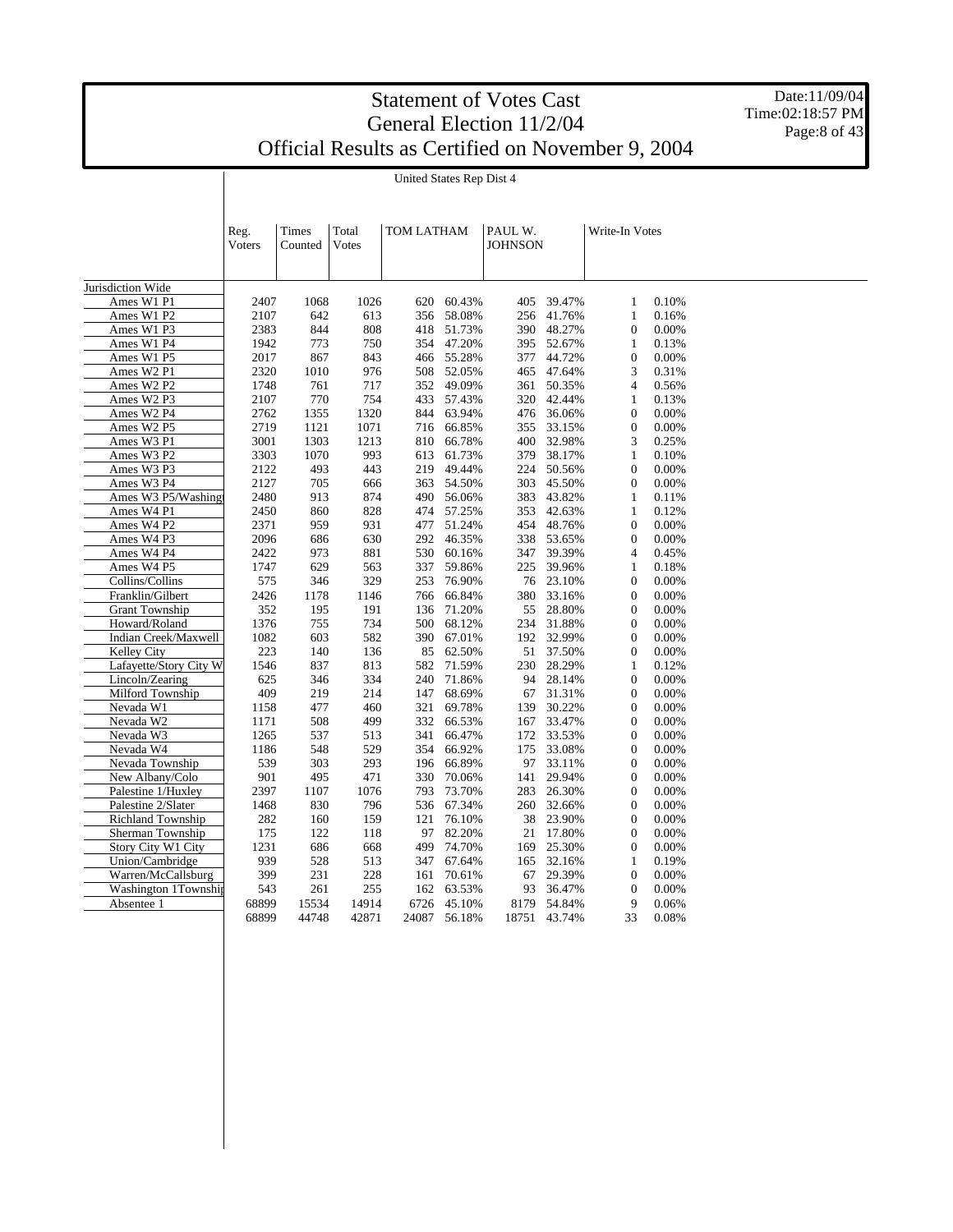Date:11/09/04 Time:02:18:57 PM Page: 9 of 43

State Representative Dist 10

|                          | Reg.<br>Voters   | Times<br>Counted | Total<br>Votes   | <b>JIM</b><br><b>KURTENBACH</b> |            | TRACY<br>RUNKEL                    |                          | Write-In Votes   |       |  |
|--------------------------|------------------|------------------|------------------|---------------------------------|------------|------------------------------------|--------------------------|------------------|-------|--|
| Jurisdiction Wide        |                  |                  |                  |                                 |            |                                    |                          |                  |       |  |
| Ames W1 P1               | $\mathbf{0}$     | $\boldsymbol{0}$ | $\boldsymbol{0}$ | $\boldsymbol{0}$                |            | $\boldsymbol{0}$                   |                          | $\boldsymbol{0}$ |       |  |
| Ames W1 P2               | $\mathbf{0}$     | $\boldsymbol{0}$ | $\boldsymbol{0}$ | $\boldsymbol{0}$                |            | $\boldsymbol{0}$<br>$\overline{a}$ | $\overline{a}$           | $\boldsymbol{0}$ |       |  |
| Ames W1 P3               | $\mathbf{0}$     | $\mathbf{0}$     | $\boldsymbol{0}$ | $\overline{0}$                  |            | $\overline{0}$<br>L,               | L,                       | $\boldsymbol{0}$ |       |  |
| Ames W1 P4               | $\overline{0}$   | $\overline{0}$   | $\boldsymbol{0}$ | $\overline{0}$                  |            | $\overline{0}$<br>L,               | $\overline{a}$           | $\boldsymbol{0}$ |       |  |
| Ames W1 P5               | $\overline{0}$   | $\mathbf{0}$     | $\overline{0}$   | $\overline{0}$                  |            | $\overline{0}$<br>÷.               | $\overline{a}$           | $\boldsymbol{0}$ |       |  |
| Ames W2 P1               | $\overline{0}$   | $\overline{0}$   | $\overline{0}$   | $\overline{0}$                  |            | $\overline{0}$<br>÷,               | $\overline{\phantom{a}}$ | $\overline{0}$   |       |  |
| Ames W2 P2               | $\overline{0}$   | $\overline{0}$   | $\overline{0}$   | $\theta$                        |            | $\theta$                           |                          | $\overline{0}$   |       |  |
|                          | $\overline{0}$   | $\overline{0}$   | $\overline{0}$   | $\overline{0}$                  |            | $\overline{0}$                     |                          | $\overline{0}$   |       |  |
| Ames W2 P3               |                  |                  |                  | $\Omega$                        |            | $\overline{a}$                     | $\overline{a}$           |                  |       |  |
| Ames W2 P4               | $\mathbf{0}$     | $\mathbf{0}$     | $\boldsymbol{0}$ |                                 |            | $\boldsymbol{0}$                   |                          | $\mathbf{0}$     |       |  |
| Ames W2 P5               | $\mathbf{0}$     | $\mathbf{0}$     | $\overline{0}$   | $\overline{0}$                  |            | $\mathbf{0}$<br>$\overline{a}$     | $\overline{a}$           | $\overline{0}$   |       |  |
| Ames W3 P1               | $\mathbf{0}$     | $\mathbf{0}$     | $\boldsymbol{0}$ | $\overline{0}$                  |            | $\overline{0}$<br>ä,               | ÷.                       | $\boldsymbol{0}$ |       |  |
| Ames W3 P2               | $\overline{0}$   | $\mathbf{0}$     | $\boldsymbol{0}$ | $\overline{0}$                  |            | $\mathbf{0}$<br>$\overline{a}$     | $\overline{\phantom{a}}$ | $\boldsymbol{0}$ |       |  |
| Ames W3 P3               | $\mathbf{0}$     | $\mathbf{0}$     | $\boldsymbol{0}$ | $\boldsymbol{0}$                |            | $\overline{0}$<br>L,               |                          | $\boldsymbol{0}$ |       |  |
| Ames W3 P4               | $\overline{0}$   | $\mathbf{0}$     | $\boldsymbol{0}$ | $\overline{0}$                  |            | $\overline{0}$<br>L,               |                          | $\boldsymbol{0}$ |       |  |
| Ames W3 P5/Washing       | $\mathbf{0}$     | $\overline{0}$   | $\boldsymbol{0}$ | $\overline{0}$                  |            | $\overline{0}$                     |                          | $\boldsymbol{0}$ |       |  |
| Ames W4 P1               | $\overline{0}$   | $\mathbf{0}$     | $\overline{0}$   | $\overline{0}$                  |            | $\overline{0}$                     |                          | $\boldsymbol{0}$ |       |  |
| Ames W4 P2               | $\overline{0}$   | $\overline{0}$   | $\mathbf{0}$     | $\overline{0}$                  |            | $\mathbf{0}$                       |                          | $\boldsymbol{0}$ |       |  |
| Ames W4 P3               | $\mathbf{0}$     | $\mathbf{0}$     | $\overline{0}$   | $\overline{0}$                  |            | $\overline{0}$                     |                          | $\overline{0}$   |       |  |
| Ames W4 P4               | $\overline{0}$   | $\overline{0}$   | $\overline{0}$   | $\overline{0}$                  |            | $\mathbf{0}$                       |                          | $\boldsymbol{0}$ |       |  |
| Ames W4 P5               | $\mathbf{0}$     | $\boldsymbol{0}$ | $\boldsymbol{0}$ | $\boldsymbol{0}$                |            | $\boldsymbol{0}$                   |                          | $\boldsymbol{0}$ |       |  |
| Collins/Collins          | 575              | 346              | 316              | 188                             | 59.49%     | 128                                | 40.51%                   | $\mathbf{0}$     | 0.00% |  |
| Franklin/Gilbert         | $\boldsymbol{0}$ | $\mathbf{0}$     | $\boldsymbol{0}$ | $\boldsymbol{0}$                |            | $\mathbf{0}$                       |                          | $\mathbf{0}$     |       |  |
| <b>Grant Township</b>    | 352              | 195              | 179              | 126                             | 70.39%     | 53                                 | 29.61%                   | $\mathbf{0}$     | 0.00% |  |
| Howard/Roland            | 1376             | 755              | 716              | 442                             | 61.73%     | 274                                | 38.27%                   | $\mathbf{0}$     | 0.00% |  |
| Indian Creek/Maxwell     | 1082             | 603              | 572              | 334                             | 58.39%     | 238                                | 41.61%                   | $\mathbf{0}$     | 0.00% |  |
| Kelley City              | 223              | 140              | 132              | 64                              | 48.48%     | 68                                 | 51.52%                   | $\boldsymbol{0}$ | 0.00% |  |
| Lafayette/Story City W   | 1546             | 837              | 796              |                                 | 460 57.79% |                                    | 335 42.09%               | $\mathbf{1}$     | 0.13% |  |
| Lincoln/Zearing          | 625              | 346              | 326              | 209                             | 64.11%     | 117                                | 35.89%                   | $\boldsymbol{0}$ | 0.00% |  |
| Milford Township         | 409              | 219              | 211              | 135                             | 63.98%     |                                    | 76 36.02%                | $\boldsymbol{0}$ | 0.00% |  |
| Nevada W1                | 1158             | 477              | 461              | 291                             | 63.12%     | 170                                | 36.88%                   | $\mathbf{0}$     | 0.00% |  |
| Nevada W2                | 1171             | 508              | 489              | 298                             | 60.94%     | 191                                | 39.06%                   | $\boldsymbol{0}$ | 0.00% |  |
| Nevada W3                | 1265             | 537              | 506              | 336                             | 66.40%     | 170                                | 33.60%                   | $\boldsymbol{0}$ | 0.00% |  |
| Nevada W4                | 1186             | 548              | 522              | 351                             | 67.24%     | 171                                | 32.76%                   | $\boldsymbol{0}$ | 0.00% |  |
| Nevada Township          | 539              | 303              | 289              | 209                             | 72.32%     | 80                                 | 27.68%                   | $\mathbf{0}$     | 0.00% |  |
| New Albany/Colo          | 901              | 495              | 457              | 275                             | 60.18%     |                                    | 182 39.82%               | $\mathbf{0}$     | 0.00% |  |
| Palestine 1/Huxley       | 2397             | 1107             | 1040             | 634                             | 60.96%     |                                    | 406 39.04%               | $\mathbf{0}$     | 0.00% |  |
| Palestine 2/Slater       | 1468             | 830              | 770              | 439                             | 57.01%     | 331                                | 42.99%                   | $\mathbf{0}$     | 0.00% |  |
| <b>Richland Township</b> | 282              | 160              | 156              |                                 | 115 73.72% | 41                                 | 26.28%                   | $\mathbf{0}$     | 0.00% |  |
| Sherman Township         | 175              | 122              | 117              | 88                              | 75.21%     | 29                                 | 24.79%                   | $\mathbf{0}$     | 0.00% |  |
| Story City W1 City       | 1231             | 686              | 658              | 434                             | 65.96%     |                                    | 224 34.04%               | $\overline{0}$   | 0.00% |  |
| Union/Cambridge          | 939              | 528              | 499              | 296                             | 59.32%     | 202                                | 40.48%                   | $\mathbf{1}$     | 0.20% |  |
| Warren/McCallsburg       | 399              | 231              | 225              | 140                             | 62.22%     | 85                                 | 37.78%                   | $\boldsymbol{0}$ | 0.00% |  |
| Washington 1Township     | $\mathbf{0}$     | $\boldsymbol{0}$ | $\mathbf{0}$     | $\overline{0}$                  |            | $\overline{0}$                     |                          | $\boldsymbol{0}$ |       |  |
| Absentee 1               | 19299            | 9434             | 4122             | 2116                            | 51.33%     | 2004                               | 48.62%                   | $\mathbf{2}$     | 0.05% |  |
|                          | 19299            | 19407            | 13559            | 7980                            | 58.85%     | 5575                               | 41.12%                   | 4                | 0.03% |  |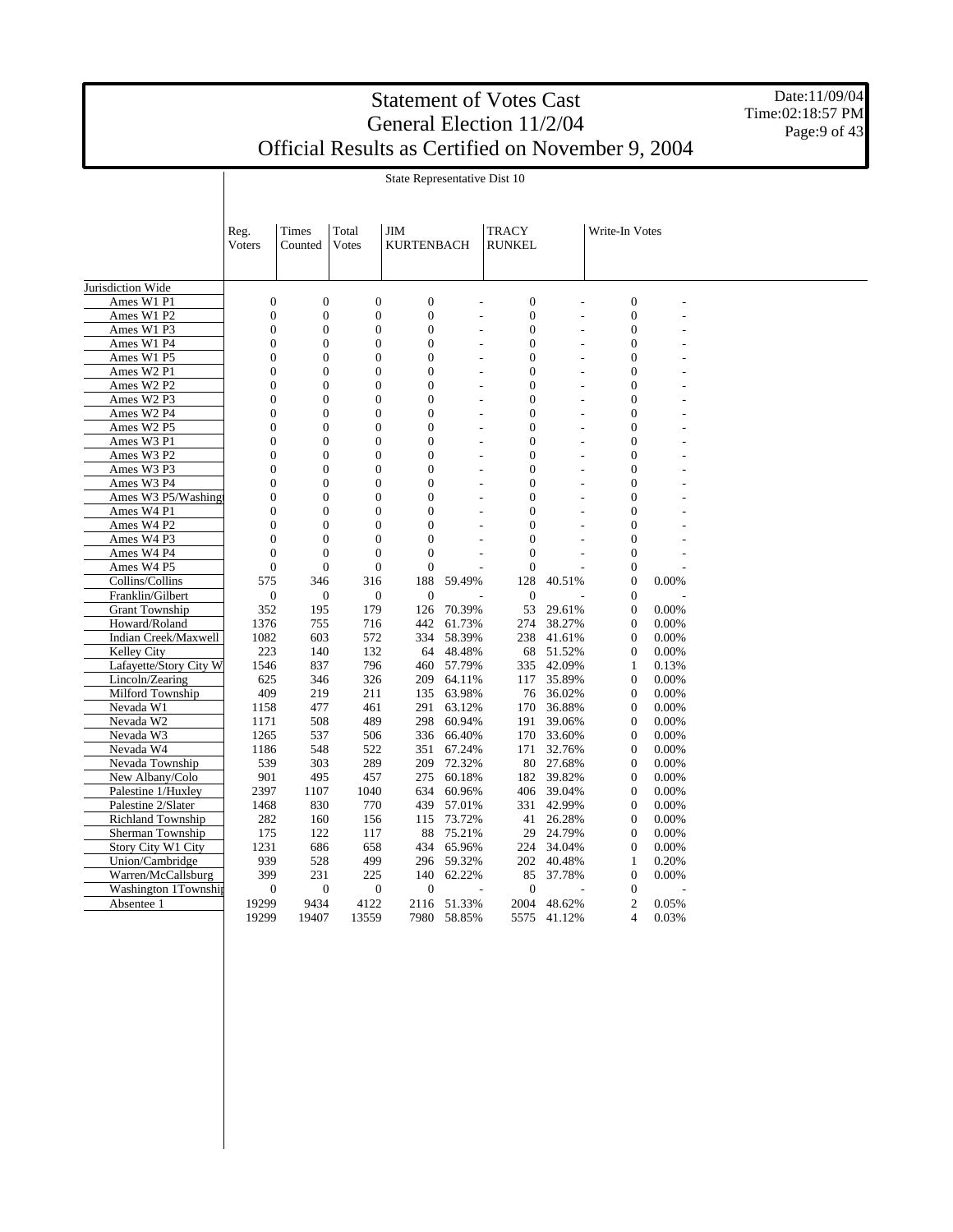Date:11/09/04 Time:02:18:57 PM Page: 10 of 43

|                        | Reg.<br>Voters | Times<br>Counted | Total<br>Votes   | RANDY R.<br>WOODBURY |                | BETH<br><b>WESSEL-KROES</b> |        | <b>JERRY LITZEL</b> |                          | Write-In Votes   |                          |  |
|------------------------|----------------|------------------|------------------|----------------------|----------------|-----------------------------|--------|---------------------|--------------------------|------------------|--------------------------|--|
|                        |                |                  |                  |                      |                |                             |        |                     |                          |                  |                          |  |
| Jurisdiction Wide      |                |                  |                  |                      |                |                             |        |                     |                          |                  |                          |  |
| Ames W1 P1             | 2407           | 1068             | 989              | 449                  | 45.40%         | 486                         | 49.14% | 54                  | 5.46%                    | $\boldsymbol{0}$ | 0.00%                    |  |
| Ames W1 P2             | 2107           | 642              | 582              | 233                  | 40.03%         | 311                         | 53.44% | 36                  | 6.19%                    | $\overline{c}$   | 0.34%                    |  |
| Ames W1 P3             | 2383           | 844              | 787              | 287                  | 36.47%         | 448                         | 56.93% | 52                  | 6.61%                    | $\overline{0}$   | 0.00%                    |  |
| Ames W1 P4             | $\overline{0}$ | $\boldsymbol{0}$ | $\boldsymbol{0}$ | $\boldsymbol{0}$     |                | $\boldsymbol{0}$            |        | $\mathbf{0}$        |                          | $\boldsymbol{0}$ |                          |  |
| Ames W1 P5             | $\mathbf{0}$   | $\mathbf{0}$     | $\overline{0}$   | $\boldsymbol{0}$     |                | $\boldsymbol{0}$            |        | $\boldsymbol{0}$    | $\overline{a}$           | $\overline{0}$   |                          |  |
| Ames W2 P1             | $\overline{0}$ | $\overline{0}$   | $\overline{0}$   | $\overline{0}$       |                | $\Omega$                    |        | $\overline{0}$      | $\overline{a}$           | $\boldsymbol{0}$ |                          |  |
| Ames W2 P2             | 1748           | 761              | 683              | 239                  | 34.99%         | 404                         | 59.15% | 38                  | 5.56%                    | $\overline{c}$   | 0.29%                    |  |
| Ames W2 P3             | $\overline{0}$ | $\overline{0}$   | $\overline{0}$   | $\overline{0}$       |                | $\mathbf{0}$                |        | $\boldsymbol{0}$    |                          | $\overline{0}$   |                          |  |
| Ames W2 P4             | $\overline{0}$ | $\overline{0}$   | $\theta$         | $\overline{0}$       | L,             | $\overline{0}$              | ÷,     | $\mathbf{0}$        | $\overline{\phantom{a}}$ | $\theta$         | $\overline{\phantom{a}}$ |  |
| Ames W2 P5             | $\overline{0}$ | $\overline{0}$   | $\overline{0}$   | $\overline{0}$       |                | $\theta$                    |        | $\overline{0}$      |                          | $\overline{0}$   |                          |  |
| Ames W3 P1             | 3001           | 1303             | 1175             |                      | 610 51.91%     | 483                         | 41.11% | 80                  | 6.81%                    | $\overline{c}$   | 0.17%                    |  |
| Ames W3 P2             | 3303           | 1070             | 936              | 442                  | 47.22%         | 440                         | 47.01% | 51                  | 5.45%                    | 3                | 0.32%                    |  |
| Ames W3 P3             | 2122           | 493              | 419              | 148                  | 35.32%         | 251                         | 59.90% | 20                  | 4.77%                    | $\mathbf{0}$     | 0.00%                    |  |
| Ames W3 P4             | 2127           | 705              | 642              | 237                  | 36.92%         | 335                         | 52.18% | 69                  | 10.75%                   | 1                | 0.16%                    |  |
| Ames W3 P5/Washingt    | 2480           | 913              | 848              | 337                  | 39.74%         | 474                         | 55.90% | 35                  | 4.13%                    | 2                | 0.24%                    |  |
| Ames W4 P1             | $\overline{0}$ | $\mathbf{0}$     | $\mathbf{0}$     | $\mathbf{0}$         | L,             | $\mathbf{0}$                |        | $\mathbf{0}$        | ÷,                       | 0                |                          |  |
| Ames W4 P2             | $\overline{0}$ | $\overline{0}$   | $\overline{0}$   | $\overline{0}$       |                | $\Omega$                    |        | $\Omega$            |                          | $\mathbf{0}$     |                          |  |
| Ames W4 P3             | 2096           | 686              | 585              | 179                  | 30.60%         | 359                         | 61.37% | 47                  | 8.03%                    | $\Omega$         | 0.00%                    |  |
| Ames W4 P4             | 2422           | 973              | 836              | 446                  | 53.35%         | 343                         | 41.03% | 41                  | 4.90%                    | 6                | 0.72%                    |  |
| Ames W4 P5             | 1747           | 629              | 523              | 254                  | 48.57%         | 242                         | 46.27% | 27                  | 5.16%                    | $\mathbf{0}$     | 0.00%                    |  |
| Collins/Collins        | $\overline{0}$ | $\overline{0}$   | $\mathbf{0}$     | $\overline{0}$       |                | $\overline{0}$              |        | $\mathbf{0}$        |                          | $\theta$         |                          |  |
| Franklin/Gilbert       | $\mathbf{0}$   | $\mathbf{0}$     | $\boldsymbol{0}$ | $\boldsymbol{0}$     | L,             | $\boldsymbol{0}$            |        | $\boldsymbol{0}$    | L                        | $\boldsymbol{0}$ |                          |  |
| <b>Grant Township</b>  | $\overline{0}$ | $\mathbf{0}$     | $\boldsymbol{0}$ | $\overline{0}$       | $\overline{a}$ | $\overline{0}$              | L.     | $\boldsymbol{0}$    | $\overline{a}$           | $\overline{0}$   |                          |  |
| Howard/Roland          | $\mathbf{0}$   | $\mathbf{0}$     | $\boldsymbol{0}$ | $\overline{0}$       | ÷.             | $\overline{0}$              | L,     | $\boldsymbol{0}$    | L,                       | $\overline{0}$   |                          |  |
| Indian Creek/Maxwell   | $\overline{0}$ | $\overline{0}$   | $\overline{0}$   | $\overline{0}$       | $\overline{a}$ | $\overline{0}$              | L,     | $\overline{0}$      | L                        | $\theta$         |                          |  |
| Kelley City            | $\mathbf{0}$   | $\overline{0}$   | $\overline{0}$   | $\overline{0}$       |                | $\overline{0}$              |        | $\overline{0}$      |                          | $\overline{0}$   |                          |  |
| Lafayette/Story City W | $\mathbf{0}$   | $\mathbf{0}$     | $\overline{0}$   | $\overline{0}$       | L,             | $\overline{0}$              | L,     | $\overline{0}$      | L                        | 0                |                          |  |
| Lincoln/Zearing        | $\mathbf{0}$   | $\mathbf{0}$     | $\boldsymbol{0}$ | $\overline{0}$       | L,             | $\overline{0}$              | L,     | $\overline{0}$      | L                        | 0                |                          |  |
| Milford Township       | $\overline{0}$ | $\mathbf{0}$     | $\overline{0}$   | $\overline{0}$       | $\overline{a}$ | $\overline{0}$              |        | $\overline{0}$      |                          | $\overline{0}$   |                          |  |
| Nevada W1              | $\overline{0}$ | $\overline{0}$   | $\overline{0}$   | $\overline{0}$       | $\overline{a}$ | $\overline{0}$              |        | $\overline{0}$      | L,                       | $\overline{0}$   |                          |  |
| Nevada W2              | $\overline{0}$ | $\overline{0}$   | $\overline{0}$   | $\overline{0}$       | L.             | $\overline{0}$              | L.     | $\overline{0}$      | L,                       | $\overline{0}$   |                          |  |
| Nevada W3              | $\overline{0}$ | $\overline{0}$   | $\overline{0}$   | $\overline{0}$       | ÷,             | $\theta$                    | ÷,     | $\theta$            | L                        | $\theta$         | L,                       |  |
| Nevada W4              | $\overline{0}$ | $\overline{0}$   | $\overline{0}$   | $\theta$             |                | $\overline{0}$              |        | $\overline{0}$      |                          | $\theta$         |                          |  |
| Nevada Township        | $\overline{0}$ | $\overline{0}$   | $\overline{0}$   | $\overline{0}$       | $\overline{a}$ | $\overline{0}$              | L,     | $\overline{0}$      | $\overline{a}$           | $\overline{0}$   |                          |  |
| New Albany/Colo        | $\overline{0}$ | $\overline{0}$   | $\overline{0}$   | $\overline{0}$       | L.             | $\overline{0}$              | L.     | $\overline{0}$      | $\overline{a}$           | 0                |                          |  |
| Palestine 1/Huxley     | $\overline{0}$ | $\mathbf{0}$     | $\overline{0}$   | $\overline{0}$       | L,             | $\overline{0}$              | L,     | $\overline{0}$      | L                        | $\overline{0}$   |                          |  |
| Palestine 2/Slater     | $\overline{0}$ | $\overline{0}$   | $\overline{0}$   | $\overline{0}$       |                | $\overline{0}$              |        | $\overline{0}$      |                          | $\theta$         |                          |  |
| Richland Township      | $\overline{0}$ | $\overline{0}$   | $\overline{0}$   | $\overline{0}$       |                | $\overline{0}$              |        | $\overline{0}$      |                          | $\overline{0}$   |                          |  |
| Sherman Township       | $\overline{0}$ | $\overline{0}$   | $\overline{0}$   | $\overline{0}$       | ÷.             | $\theta$                    | ÷      | $\overline{0}$      | L,                       | $\theta$         |                          |  |
| Story City W1 City     | $\overline{0}$ | $\overline{0}$   | $\theta$         | $\theta$             |                | $\theta$                    |        | $\theta$            |                          | $\theta$         |                          |  |
| Union/Cambridge        | $\Omega$       | $\overline{0}$   | $\theta$         | $\overline{0}$       | L,             | $\theta$                    |        | $\theta$            | L                        | $\theta$         |                          |  |
| Warren/McCallsburg     | $\overline{0}$ | $\overline{0}$   | $\overline{0}$   | $\overline{0}$       |                | $\overline{0}$              |        | $\overline{0}$      |                          | $\overline{0}$   |                          |  |
| Washington 1Township   | 543            | 261              | 246              | 111                  | 45.12%         | 115                         | 46.75% | 20                  | 8.13%                    | $\overline{0}$   | 0.00%                    |  |
| Absentee 1             | 28486          | 9977             | 4754             | 1394                 | 29.32%         | 3173                        | 66.74% | 179                 | 3.77%                    | 8                | 0.17%                    |  |
|                        | 28486          | 20325            | 14005            | 5366                 | 38.31%         | 7864                        | 56.15% | 749                 | 5.35%                    | 26               | 0.19%                    |  |

State Representative Dist 45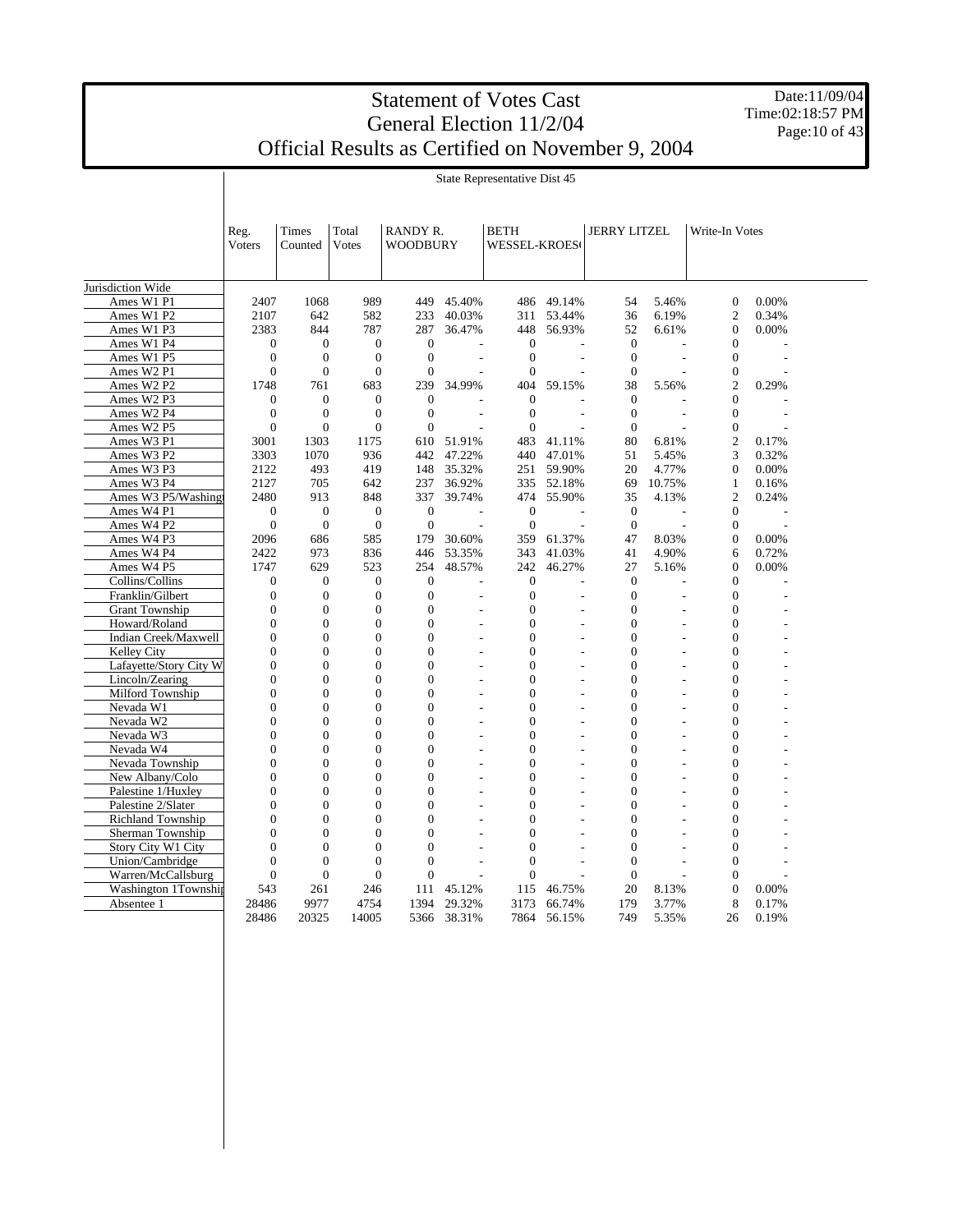Date:11/09/04 Time:02:18:58 PM Page:11 of 43

State Representative Dist 46

|                                              | Reg.<br><b>Voters</b> | Times<br>Counted | Total<br><b>Votes</b> | <b>LISA HEDDENS</b> |                | <b>ERIC COOPER</b> |                          | Write-In Votes   |       |  |
|----------------------------------------------|-----------------------|------------------|-----------------------|---------------------|----------------|--------------------|--------------------------|------------------|-------|--|
| Jurisdiction Wide                            |                       |                  |                       |                     |                |                    |                          |                  |       |  |
| Ames W1 P1                                   | $\overline{0}$        | $\overline{0}$   | $\boldsymbol{0}$      | $\boldsymbol{0}$    |                | $\boldsymbol{0}$   |                          | $\boldsymbol{0}$ |       |  |
| Ames W1 P2                                   | $\overline{0}$        | $\boldsymbol{0}$ | $\boldsymbol{0}$      | $\boldsymbol{0}$    | $\overline{a}$ | $\mathbf{0}$       | $\overline{a}$           | $\boldsymbol{0}$ |       |  |
| Ames W1 P3                                   | $\mathbf{0}$          | $\overline{0}$   | $\mathbf{0}$          | $\overline{0}$      |                | $\mathbf{0}$       |                          | $\boldsymbol{0}$ |       |  |
| Ames W1 P4                                   | 1942                  | 773              | 613                   | 505                 | 82.38%         | 105                | 17.13%                   | 3                | 0.49% |  |
| Ames W1 P5                                   | 2017                  | 867              | 677                   | 591                 | 87.30%         | 85                 | 12.56%                   | $\mathbf{1}$     | 0.15% |  |
| Ames W2 P1                                   | 2320                  | 1010             | 786                   | 667                 | 84.86%         | 116                | 14.76%                   | 3                | 0.38% |  |
| Ames W2 P2                                   | $\mathbf{0}$          | $\overline{0}$   | $\overline{0}$        | $\mathbf{0}$        |                | $\overline{0}$     |                          | $\boldsymbol{0}$ |       |  |
| Ames W2 P3                                   | 2107                  | 770              | 622                   | 514                 | 82.64%         | 106                | 17.04%                   | $\overline{c}$   | 0.32% |  |
| Ames W2 P4                                   | 2762                  | 1355             | 1001                  | 873                 | 87.21%         | 125                | 12.49%                   | 3                | 0.30% |  |
| Ames W2 P5                                   | 2719                  | 1121             | 814                   | 685                 | 84.15%         | 126                | 15.48%                   | 3                | 0.37% |  |
| Ames W3 P1                                   | $\mathbf{0}$          | $\boldsymbol{0}$ | $\boldsymbol{0}$      | $\boldsymbol{0}$    |                | $\boldsymbol{0}$   |                          | $\boldsymbol{0}$ |       |  |
| Ames W3 P2                                   | $\boldsymbol{0}$      | $\boldsymbol{0}$ | $\boldsymbol{0}$      | $\boldsymbol{0}$    |                | $\boldsymbol{0}$   | L,                       | $\boldsymbol{0}$ |       |  |
| Ames W3 P3                                   | $\boldsymbol{0}$      | $\boldsymbol{0}$ | $\boldsymbol{0}$      | $\boldsymbol{0}$    |                | $\boldsymbol{0}$   |                          | $\boldsymbol{0}$ |       |  |
| Ames W3 P4                                   | $\Omega$              | $\overline{0}$   | $\overline{0}$        | $\overline{0}$      |                | $\overline{0}$     |                          | $\boldsymbol{0}$ |       |  |
| Ames W3 P5/Washing                           | $\overline{0}$        | $\boldsymbol{0}$ | $\boldsymbol{0}$      | $\boldsymbol{0}$    |                | $\overline{0}$     |                          | $\boldsymbol{0}$ |       |  |
| Ames W4 P1                                   | 2450                  | 860              | 676                   | 559                 | 82.69%         | 113                | 16.72%                   | $\overline{4}$   | 0.59% |  |
| Ames W4 P2                                   | 2371                  | 959              | 800                   | 625                 | 78.13%         | 170                | 21.25%                   | 5                | 0.63% |  |
| Ames W4 P3                                   | $\theta$              | $\mathbf{0}$     | $\mathbf{0}$          | $\overline{0}$      |                | $\overline{0}$     |                          | $\overline{0}$   |       |  |
| Ames W4 P4                                   | $\mathbf{0}$          | $\overline{0}$   | $\boldsymbol{0}$      | $\boldsymbol{0}$    | $\overline{a}$ | $\boldsymbol{0}$   | L,                       | $\boldsymbol{0}$ |       |  |
| Ames W4 P5                                   | $\mathbf{0}$          | $\boldsymbol{0}$ | $\boldsymbol{0}$      | $\boldsymbol{0}$    |                | $\boldsymbol{0}$   |                          | $\boldsymbol{0}$ |       |  |
| Collins/Collins                              | $\mathbf{0}$          | $\overline{0}$   | $\overline{0}$        | $\overline{0}$      |                | $\overline{0}$     |                          | $\boldsymbol{0}$ |       |  |
| Franklin/Gilbert                             | 2426                  | 1178             | 897                   | 746                 | 83.17%         | 143                | 15.94%                   | 8                | 0.89% |  |
| <b>Grant Township</b>                        | $\theta$              | $\mathbf{0}$     | $\mathbf{0}$          | $\overline{0}$      |                | $\overline{0}$     |                          | $\overline{0}$   |       |  |
| Howard/Roland                                | $\mathbf{0}$          | $\boldsymbol{0}$ | $\boldsymbol{0}$      | $\boldsymbol{0}$    |                | $\boldsymbol{0}$   |                          | $\boldsymbol{0}$ |       |  |
| Indian Creek/Maxwell                         | $\overline{0}$        | $\overline{0}$   | $\overline{0}$        | $\overline{0}$      | $\overline{a}$ | $\overline{0}$     | L,                       | $\overline{0}$   |       |  |
| Kelley City                                  | $\overline{0}$        | $\overline{0}$   | $\boldsymbol{0}$      | $\overline{0}$      | ÷.             | $\overline{0}$     | $\overline{a}$           | $\boldsymbol{0}$ |       |  |
| Lafayette/Story City W                       | $\overline{0}$        | $\overline{0}$   | $\overline{0}$        | $\overline{0}$      | ÷,             | $\overline{0}$     | L,                       | $\overline{0}$   |       |  |
| Lincoln/Zearing                              | $\overline{0}$        | $\overline{0}$   | $\boldsymbol{0}$      | $\overline{0}$      | L,             | $\overline{0}$     | L,                       | $\boldsymbol{0}$ |       |  |
| Milford Township                             | $\overline{0}$        | $\overline{0}$   | $\overline{0}$        | $\overline{0}$      | L,             | $\theta$           | L,                       | $\overline{0}$   |       |  |
| Nevada W1                                    | $\overline{0}$        | $\overline{0}$   | $\boldsymbol{0}$      | $\overline{0}$      | L,             | $\theta$           | L,                       | $\overline{0}$   |       |  |
| Nevada W2                                    | $\overline{0}$        | $\boldsymbol{0}$ | $\boldsymbol{0}$      | $\boldsymbol{0}$    |                | $\overline{0}$     |                          | $\boldsymbol{0}$ |       |  |
| Nevada W3                                    | $\overline{0}$        | $\overline{0}$   | $\overline{0}$        | $\overline{0}$      | L,             | $\overline{0}$     | L,                       | $\overline{0}$   |       |  |
| Nevada W4                                    | $\overline{0}$        | $\overline{0}$   | $\boldsymbol{0}$      | $\boldsymbol{0}$    | L,             | $\overline{0}$     |                          | $\boldsymbol{0}$ |       |  |
| Nevada Township                              | $\Omega$              | $\overline{0}$   | $\overline{0}$        | $\overline{0}$      | ÷,             | $\theta$           | $\overline{\phantom{a}}$ | $\overline{0}$   |       |  |
| New Albany/Colo                              | $\overline{0}$        | $\boldsymbol{0}$ | $\boldsymbol{0}$      | $\boldsymbol{0}$    |                | $\overline{0}$     |                          | $\boldsymbol{0}$ |       |  |
| Palestine 1/Huxley                           | $\Omega$              | $\theta$         | $\overline{0}$        | $\overline{0}$      | L,             | $\theta$           | L,                       | $\Omega$         |       |  |
| Palestine 2/Slater                           | $\overline{0}$        | $\overline{0}$   | $\overline{0}$        | $\overline{0}$      |                | $\overline{0}$     |                          | $\overline{0}$   |       |  |
|                                              | $\Omega$              | $\overline{0}$   | $\overline{0}$        | $\overline{0}$      |                | $\theta$           |                          | $\overline{0}$   |       |  |
| <b>Richland Township</b><br>Sherman Township | $\mathbf{0}$          | $\overline{0}$   | $\overline{0}$        | $\overline{0}$      | L,             | $\overline{0}$     | $\overline{a}$           | $\overline{0}$   |       |  |
| Story City W1 City                           | $\Omega$              | $\theta$         | $\overline{0}$        | $\overline{0}$      | L,             | $\theta$           | L,                       | $\overline{0}$   |       |  |
|                                              |                       | $\overline{0}$   | $\overline{0}$        | $\overline{0}$      |                | $\overline{0}$     |                          |                  |       |  |
| Union/Cambridge                              | $\overline{0}$        |                  |                       |                     |                |                    |                          | $\boldsymbol{0}$ |       |  |
| Warren/McCallsburg                           | $\boldsymbol{0}$      | $\boldsymbol{0}$ | $\boldsymbol{0}$      | $\boldsymbol{0}$    | L.             | $\boldsymbol{0}$   | $\overline{a}$           | $\boldsymbol{0}$ |       |  |
| Washington 1Township                         | $\overline{0}$        | $\overline{0}$   | $\overline{0}$        | $\overline{0}$      |                | $\overline{0}$     |                          | $\boldsymbol{0}$ |       |  |
| Absentee 1                                   | 21114                 | 10343            | 4795                  | 4336                | 90.43%         | 437                | 9.11%                    | 22               | 0.46% |  |
|                                              | 21114                 | 19236            | 11681                 | 10101               | 86.47%         | 1526               | 13.06%                   | 54               | 0.46% |  |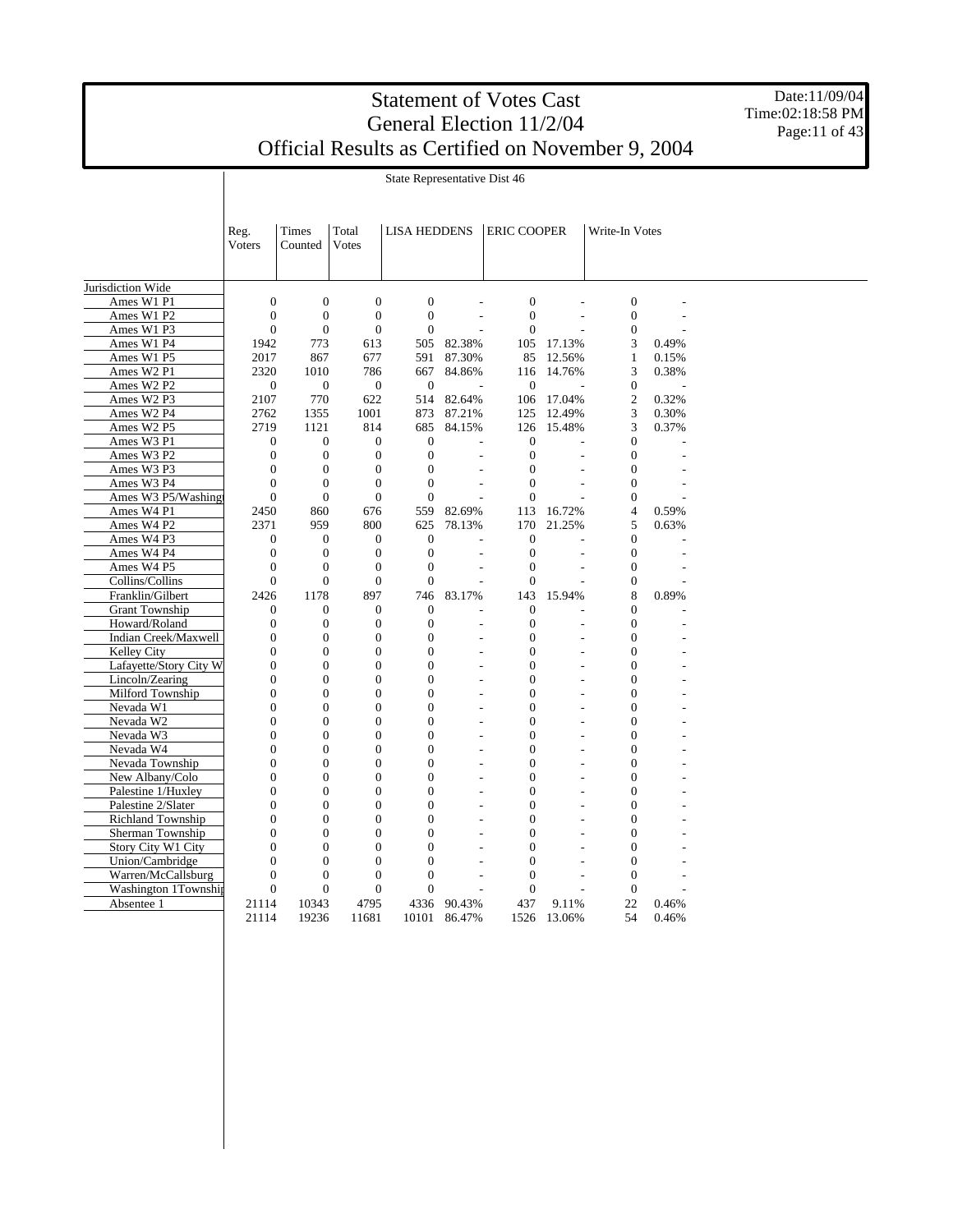Date:11/09/04 Time:02:18:58 PM Page: 12 of 43

Board of Supervisors

|                          | Reg.<br><b>Voters</b> | Times<br>Counted | Total<br>Votes | WAYNE E.<br><b>CLINTON</b> |              | Write-In Votes |       |  |
|--------------------------|-----------------------|------------------|----------------|----------------------------|--------------|----------------|-------|--|
|                          |                       |                  |                |                            |              |                |       |  |
| Jurisdiction Wide        |                       |                  |                |                            |              |                |       |  |
| Ames W1 P1               | 2407                  | 1068             | 735            | 729                        | 99.18%       | 6              | 0.82% |  |
| Ames W1 P2               | 2107                  | 642              | 446            | 441                        | 98.88%       | 5              | 1.12% |  |
| Ames W1 P3               | 2383                  | 844              | 602            | 592                        | 98.34%       | 10             | 1.66% |  |
| Ames W1 P4               | 1942                  | 773              | 560            | 550                        | 98.21%       | 10             | 1.79% |  |
| Ames W1 P5               | 2017                  | 867              | 629            | 621                        | 98.73%       | 8              | 1.27% |  |
| Ames W2 P1               | 2320                  | 1010             | 742            | 723                        | 97.44%       | 19             | 2.56% |  |
| Ames W2 P2               | 1748                  | 761              | 552            | 545                        | 98.73%       | $\tau$         | 1.27% |  |
| Ames W2 P3               | 2107                  | 770              | 575            | 564                        | 98.09%       | 11             | 1.91% |  |
| Ames W2 P4               | 2762                  | 1355             | 918            | 910                        | 99.13%       | 8              | 0.87% |  |
| Ames W2 P5               | 2719                  | 1121             | 749            | 738                        | 98.53%       | 11             | 1.47% |  |
| Ames W3 P1               | 3001                  | 1303             | 830            | 808                        | 97.35%       | 22             | 2.65% |  |
| Ames W3 P2               | 3303                  | 1070             | 706            |                            | 686 97.17%   | 20             | 2.83% |  |
| Ames W3 P3               | 2122                  | 493              | 332            | 326                        | 98.19%       | 6              | 1.81% |  |
| Ames W3 P4               | 2127                  | 705              | 520            |                            | 510 98.08%   | 10             | 1.92% |  |
| Ames W3 P5/Washingt      | 2480                  | 913              | 632            | 622                        | 98.42%       | 10             | 1.58% |  |
| Ames W4 P1               | 2450                  | 860              | 609            | 596                        | 97.87%       | 13             | 2.13% |  |
| Ames W4 P2               | 2371                  | 959              | 711            | 700                        | 98.45%       | 11             | 1.55% |  |
| Ames W4 P3               | 2096                  | 686              | 495            | 487                        | 98.38%       | 8              | 1.62% |  |
| Ames W4 P4               | 2422                  | 973              | 645            | 625                        | 96.90%       | 20             | 3.10% |  |
| Ames W4 P5               | 1747                  | 629              | 401            | 395                        | 98.50%       | 6              | 1.50% |  |
| Collins/Collins          | 575                   | 346              | 214            | 210                        | 98.13%       | $\overline{4}$ | 1.87% |  |
| Franklin/Gilbert         | 2426                  | 1178             | 805            | 787                        | 97.76%       | 18             | 2.24% |  |
| <b>Grant Township</b>    | 352                   | 195              | 135            |                            | 126 93.33%   | 9              | 6.67% |  |
| Howard/Roland            | 1376                  | 755              | 502            | 491                        | 97.81%       | 11             | 2.19% |  |
| Indian Creek/Maxwell     | 1082                  | 603              | 395            |                            | 382 96.71%   | 13             | 3.29% |  |
| Kelley City              | 223                   | 140              | 99             | 97                         | 97.98%       | $\overline{2}$ | 2.02% |  |
| Lafayette/Story City W   | 1546                  | 837              | 524            | 512                        | 97.71%       | 12             | 2.29% |  |
| Lincoln/Zearing          | 625                   | 346              | 225            | 221                        | 98.22%       | $\overline{4}$ | 1.78% |  |
| Milford Township         | 409                   | 219              | 140            | 135                        | 96.43%       | 5              | 3.57% |  |
| Nevada W1                | 1158                  | 477              | 342            | 338                        | 98.83%       | $\overline{4}$ | 1.17% |  |
| Nevada W2                | 1171                  | 508              | 376            | 360                        | 95.74%       | 16             | 4.26% |  |
| Nevada W3                | 1265                  | 537              | 383            | 380                        | 99.22%       | 3              | 0.78% |  |
| Nevada W4                | 1186                  | 548              | 407            | 401                        | 98.53%       | 6              | 1.47% |  |
| Nevada Township          | 539                   | 303              | 187            |                            | 185 98.93%   | $\overline{2}$ | 1.07% |  |
| New Albany/Colo          | 901                   | 495              | 331            | 326                        | 98.49%       | 5              | 1.51% |  |
| Palestine 1/Huxley       | 2397                  | 1107             | 698            | 687                        | 98.42%       | 11             | 1.58% |  |
| Palestine 2/Slater       | 1468                  | 830              | 514            | 509                        | 99.03%       | 5              | 0.97% |  |
| <b>Richland Township</b> | 282                   | 160              | 115            | 111                        | 96.52%       | $\overline{4}$ | 3.48% |  |
| Sherman Township         | 175                   | 122              | 85             | 81                         | 95.29%       | $\overline{4}$ | 4.71% |  |
| Story City W1 City       | 1231                  | 686              | 386            | 381                        | 98.70%       | 5              | 1.30% |  |
| Union/Cambridge          | 939                   | 528              | 323            | 320                        | 99.07%       | $\mathfrak{Z}$ | 0.93% |  |
| Warren/McCallsburg       | 399                   | 231              | 149            | 146                        | 97.99%       | 3              | 2.01% |  |
| Washington 1Township     | 543                   | 261              | 166            | 163                        | 98.19%       | 3              | 1.81% |  |
| Absentee 1               | 68899                 | 15534            | 11391          | 11225                      | 98.54%       | 166            | 1.46% |  |
|                          | 68899                 | 44748            | 31281          |                            | 30742 98.28% | 539            | 1.72% |  |
|                          |                       |                  |                |                            |              |                |       |  |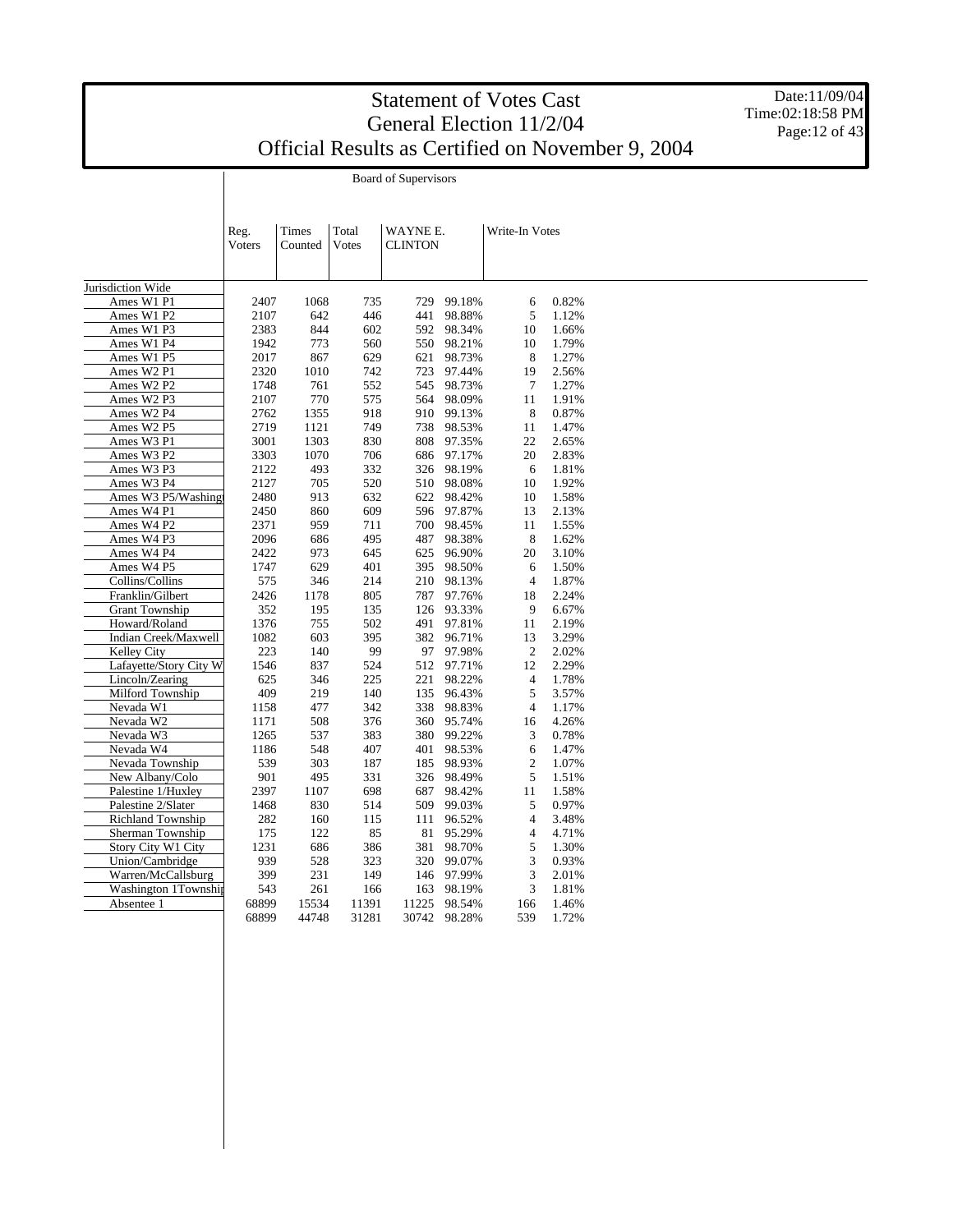Date:11/09/04 Time:02:18:59 PM Page:  $13$  of  $43$ 

Auditor

|                          | Reg.<br>Voters | Times<br>Counted | Total<br><b>Votes</b> | <b>MARY</b><br><b>MOSIMAN</b> |            | <b>JIM HUTTER</b> |        | Write-In Votes   |       |  |
|--------------------------|----------------|------------------|-----------------------|-------------------------------|------------|-------------------|--------|------------------|-------|--|
| Jurisdiction Wide        |                |                  |                       |                               |            |                   |        |                  |       |  |
| Ames W1 P1               | 2407           | 1068             | 968                   | 567                           | 58.57%     | 401               | 41.43% | $\overline{0}$   | 0.00% |  |
| Ames W1 P2               | 2107           | 642              | 578                   | 311                           | 53.81%     | 267               | 46.19% | $\mathbf{0}$     | 0.00% |  |
| Ames W1 P3               | 2383           | 844              | 767                   | 405                           | 52.80%     | 361               | 47.07% | 1                | 0.13% |  |
| Ames W1 P4               | 1942           | 773              | 703                   |                               | 370 52.63% | 332               | 47.23% | 1                | 0.14% |  |
| Ames W1 P5               | 2017           | 867              | 806                   | 502                           | 62.28%     | 304               | 37.72% | $\boldsymbol{0}$ | 0.00% |  |
| Ames W2 P1               | 2320           | 1010             | 941                   | 553                           | 58.77%     | 382               | 40.60% | 6                | 0.64% |  |
| Ames W2 P2               | 1748           | 761              | 679                   | 323                           | 47.57%     | 355               | 52.28% | $\mathbf{1}$     | 0.15% |  |
| Ames W2 P3               | 2107           | 770              | 728                   | 436                           | 59.89%     | 292               | 40.11% | $\boldsymbol{0}$ | 0.00% |  |
| Ames W2 P4               | 2762           | 1355             | 1282                  | 870                           | 67.86%     | 412               | 32.14% | $\mathbf{0}$     | 0.00% |  |
| Ames W2 P5               | 2719           | 1121             | 1037                  | 705                           | 67.98%     | 331               | 31.92% | 1                | 0.10% |  |
| Ames W3 P1               | 3001           | 1303             | 1157                  | 736                           | 63.61%     | 420               | 36.30% | $\mathbf{1}$     | 0.09% |  |
| Ames W3 P2               | 3303           | 1070             | 929                   | 515                           | 55.44%     | 412               | 44.35% | $\overline{c}$   | 0.22% |  |
| Ames W3 P3               | 2122           | 493              | 417                   | 184                           | 44.12%     | 233               | 55.88% | $\overline{0}$   | 0.00% |  |
| Ames W3 P4               | 2127           | 705              | 625                   | 321                           | 51.36%     | 302               | 48.32% | $\overline{2}$   | 0.32% |  |
| Ames W3 P5/Washing       | 2480           | 913              | 831                   | 497                           | 59.81%     | 333               | 40.07% | $\mathbf{1}$     | 0.12% |  |
| Ames W4 P1               | 2450           | 860              | 800                   | 465                           | 58.13%     | 332               | 41.50% | 3                | 0.38% |  |
| Ames W4 P2               | 2371           | 959              | 893                   | 475                           | 53.19%     | 418               | 46.81% | $\mathbf{0}$     | 0.00% |  |
| Ames W4 P3               | 2096           | 686              | 586                   | 240                           | 40.96%     | 344               | 58.70% | $\overline{2}$   | 0.34% |  |
| Ames W4 P4               | 2422           | 973              | 835                   | 466                           | 55.81%     | 363               | 43.47% | 6                | 0.72% |  |
| Ames W4 P5               | 1747           | 629              | 513                   | 262                           | 51.07%     | 251               | 48.93% | $\boldsymbol{0}$ | 0.00% |  |
| Collins/Collins          | 575            | 346              | 313                   | 223                           | 71.25%     | 90                | 28.75% | $\overline{0}$   | 0.00% |  |
| Franklin/Gilbert         | 2426           | 1178             | 1119                  | 802                           | 71.67%     | 317               | 28.33% | $\boldsymbol{0}$ | 0.00% |  |
| <b>Grant Township</b>    | 352            | 195              | 184                   | 125                           | 67.93%     | 59                | 32.07% | $\overline{0}$   | 0.00% |  |
| Howard/Roland            | 1376           | 755              | 709                   | 465                           | 65.59%     | 244               | 34.41% | $\boldsymbol{0}$ | 0.00% |  |
| Indian Creek/Maxwell     | 1082           | 603              | 563                   | 358                           | 63.59%     | 205               | 36.41% | $\mathbf{0}$     | 0.00% |  |
| <b>Kelley City</b>       | 223            | 140              | 131                   | 85                            | 64.89%     | 46                | 35.11% | $\overline{0}$   | 0.00% |  |
| Lafayette/Story City W   | 1546           | 837              | 776                   | 549                           | 70.75%     | 227               | 29.25% | $\mathbf{0}$     | 0.00% |  |
| Lincoln/Zearing          | 625            | 346              | 329                   | 232                           | 70.52%     | 97                | 29.48% | $\mathbf{0}$     | 0.00% |  |
| Milford Township         | 409            | 219              | 209                   | 147                           | 70.33%     | 62                | 29.67% | $\boldsymbol{0}$ | 0.00% |  |
| Nevada W1                | 1158           | 477              | 453                   | 315                           | 69.54%     | 138               | 30.46% | $\mathbf{0}$     | 0.00% |  |
| Nevada W2                | 1171           | 508              | 477                   | 317                           | 66.46%     | 158               | 33.12% | $\overline{c}$   | 0.42% |  |
| Nevada W3                | 1265           | 537              | 496                   | 345                           | 69.56%     | 151               | 30.44% | $\mathbf{0}$     | 0.00% |  |
| Nevada W4                | 1186           | 548              | 519                   | 367                           | 70.71%     | 152               | 29.29% | $\mathbf{0}$     | 0.00% |  |
| Nevada Township          | 539            | 303              | 286                   | 202                           | 70.63%     | 84                | 29.37% | $\overline{0}$   | 0.00% |  |
| New Albany/Colo          | 901            | 495              | 460                   | 309                           | 67.17%     | 151               | 32.83% | $\overline{0}$   | 0.00% |  |
| Palestine 1/Huxley       | 2397           | 1107             | 1034                  | 729                           | 70.50%     | 305               | 29.50% | $\overline{0}$   | 0.00% |  |
| Palestine 2/Slater       | 1468           | 830              | 753                   | 505                           | 67.07%     | 248               | 32.93% | $\mathbf{0}$     | 0.00% |  |
| <b>Richland Township</b> | 282            | 160              | 157                   | 109                           | 69.43%     | 47                | 29.94% | 1                | 0.64% |  |
| Sherman Township         | 175            | 122              | 114                   | 77                            | 67.54%     | 37                | 32.46% | $\boldsymbol{0}$ | 0.00% |  |
| Story City W1 City       | 1231           | 686              | 645                   | 472                           | 73.18%     | 173               | 26.82% | $\mathbf{0}$     | 0.00% |  |
| Union/Cambridge          | 939            | 528              | 497                   | 320                           | 64.39%     | 177               | 35.61% | $\boldsymbol{0}$ | 0.00% |  |
| Warren/McCallsburg       | 399            | 231              | 222                   | 151                           | 68.02%     | 71                | 31.98% | $\mathbf{0}$     | 0.00% |  |
| Washington 1Township     | 543            | 261              | 246                   | 151                           | 61.38%     | 95                | 38.62% | $\theta$         | 0.00% |  |
| Absentee 1               | 68899          | 15534            | 14475                 | 7869                          | 54.36%     | 6595              | 45.56% | 11               | 0.08% |  |
|                          | 68899          | 44748            | 41242                 | 24427                         | 59.23%     | 16774             | 40.67% | 41               | 0.10% |  |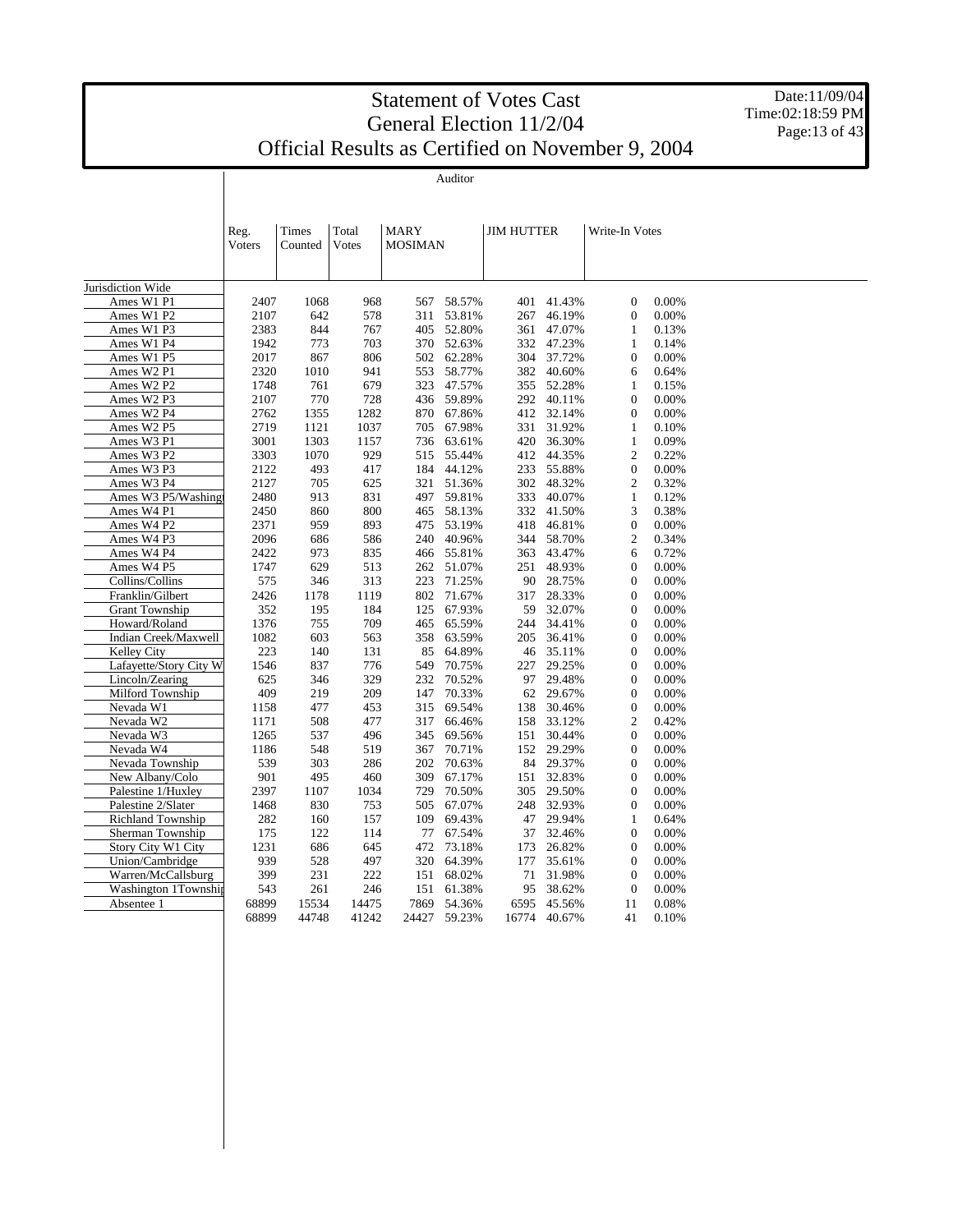Date:11/09/04 Time:02:18:59 PM Page: $14$  of  $43$ 

Sheriff

|                           | Reg.<br>Voters | Times<br>Counted | Total<br>Votes | TERRY D.<br><b>STARK</b> |                  | PAUL H.<br><b>FITZGERALD</b> |                  | Write-In Votes   |                |  |
|---------------------------|----------------|------------------|----------------|--------------------------|------------------|------------------------------|------------------|------------------|----------------|--|
|                           |                |                  |                |                          |                  |                              |                  |                  |                |  |
|                           |                |                  |                |                          |                  |                              |                  |                  |                |  |
| Jurisdiction Wide         | 2407           | 1068             |                |                          | 47.30%           |                              | 52.70%           | $\overline{0}$   | 0.00%          |  |
| Ames W1 P1<br>Ames W1 P2  |                |                  | 1000           | 473                      |                  | 527                          |                  |                  |                |  |
| Ames W1 P3                | 2107<br>2383   | 642<br>844       | 603<br>784     | 264<br>333               | 43.78%<br>42.47% | 338                          | 56.05%<br>57.14% | 1<br>3           | 0.17%<br>0.38% |  |
|                           | 1942           |                  |                |                          |                  | 448                          |                  |                  | 0.14%          |  |
| Ames W1 P4                |                | 773              | 735            | 305                      | 41.50%           | 429                          | 58.37%           | 1                |                |  |
| Ames W1 P5                | 2017           | 867              | 834            | 382                      | 45.80%           | 452                          | 54.20%           | $\boldsymbol{0}$ | 0.00%          |  |
| Ames W2 P1                | 2320           | 1010             | 973            |                          | 436 44.81%       | 534                          | 54.88%           | 3                | 0.31%          |  |
| Ames W2 P2                | 1748           | 761              | 698            | 267                      | 38.25%           | 426                          | 61.03%           | 5                | 0.72%          |  |
| Ames W2 P3                | 2107           | 770              | 741            | 327                      | 44.13%<br>50.72% | 413                          | 55.74%           | 1                | 0.13%          |  |
| Ames W2 P4                | 2762           | 1355             | 1311<br>1057   | 665                      |                  | 646                          | 49.28%           | $\boldsymbol{0}$ | 0.00%          |  |
| Ames W2 P5                | 2719           | 1121             |                |                          | 574 54.30%       | 481                          | 45.51%           | $\mathfrak{2}$   | 0.19%          |  |
| Ames W3 P1                | 3001           | 1303             | 1188           | 610                      | 51.35%           | 574                          | 48.32%           | 4                | 0.34%          |  |
| Ames W3 P2                | 3303           | 1070             | 938            | 467                      | 49.79%           | 464                          | 49.47%           | 7                | 0.75%          |  |
| Ames W3 P3                | 2122           | 493              | 431            | 174                      | 40.37%           |                              | 256 59.40%       | 1                | 0.23%          |  |
| Ames W3 P4                | 2127           | 705              | 656            | 272                      | 41.46%           | 383                          | 58.38%           | 1                | 0.15%          |  |
| Ames W3 P5/Washing        | 2480           | 913              | 850            | 398                      | 46.82%           |                              | 452 53.18%       | $\boldsymbol{0}$ | 0.00%          |  |
| Ames W4 P1                | 2450           | 860              | 815            | 379                      | 46.50%           | 434                          | 53.25%           | $\overline{c}$   | 0.25%          |  |
| Ames W4 P2                | 2371           | 959              | 923            | 389                      | 42.15%           |                              | 533 57.75%       | $\mathbf{1}$     | 0.11%          |  |
| Ames W4 P3                | 2096           | 686              | 599            | 215                      | 35.89%           | 383                          | 63.94%           | $\mathbf{1}$     | 0.17%          |  |
| Ames W4 P4                | 2422           | 973              | 848            | 423                      | 49.88%           |                              | 416 49.06%       | 9                | 1.06%          |  |
| Ames W4 P5                | 1747           | 629              | 539            | 241                      | 44.71%           | 295                          | 54.73%           | 3                | 0.56%          |  |
| Collins/Collins           | 575            | 346              | 338            | 148                      | 43.79%           |                              | 190 56.21%       | $\boldsymbol{0}$ | 0.00%          |  |
| Franklin/Gilbert          | 2426           | 1178             | 1149           | 597                      | 51.96%           | 550                          | 47.87%           | 2                | 0.17%          |  |
| <b>Grant Township</b>     | 352            | 195              | 195            | 130                      | 66.67%           | 65                           | 33.33%           | $\boldsymbol{0}$ | 0.00%          |  |
| Howard/Roland             | 1376           | 755              | 735            | 412                      | 56.05%           | 321                          | 43.67%           | $\overline{c}$   | 0.27%          |  |
| Indian Creek/Maxwell      | 1082           | 603              | 593            | 298                      | 50.25%           | 295                          | 49.75%           | $\boldsymbol{0}$ | 0.00%          |  |
| Kelley City               | 223            | 140              | 139            | 69                       | 49.64%           | 70                           | 50.36%           | $\mathbf{0}$     | 0.00%          |  |
| Lafayette/Story City W    | 1546           | 837              | 806            | 405                      | 50.25%           | 401                          | 49.75%           | $\boldsymbol{0}$ | 0.00%          |  |
| Lincoln/Zearing           | 625            | 346              | 344            | 179                      | 52.03%           | 165                          | 47.97%           | $\boldsymbol{0}$ | 0.00%          |  |
| Milford Township          | 409            | 219              | 214            | 127                      | 59.35%           | 87                           | 40.65%           | $\boldsymbol{0}$ | 0.00%          |  |
| Nevada W1                 | 1158           | 477              | 472            | 271                      | 57.42%           | 201                          | 42.58%           | $\overline{0}$   | 0.00%          |  |
| Nevada W2                 | 1171           | 508              | 503            | 294                      | 58.45%           | 208                          | 41.35%           | 1                | 0.20%          |  |
| Nevada W3                 | 1265           | 537              | 516            | 297                      | 57.56%           | 219                          | 42.44%           | $\mathbf{0}$     | 0.00%          |  |
| Nevada W4                 | 1186           | 548              | 539            | 323                      | 59.93%           | 216                          | 40.07%           | $\boldsymbol{0}$ | 0.00%          |  |
| Nevada Township           | 539            | 303              | 297            | 198                      | 66.67%           | 99                           | 33.33%           | $\overline{0}$   | 0.00%          |  |
| New Albany/Colo           | 901            | 495              | 492            | 210                      | 42.68%           |                              | 282 57.32%       | $\boldsymbol{0}$ | $0.00\%$       |  |
| Palestine 1/Huxley        | 2397           | 1107             | 1065           | 585                      | 54.93%           | 479                          | 44.98%           | 1                | 0.09%          |  |
| Palestine 2/Slater        | 1468           | 830              | 805            | 386                      | 47.95%           |                              | 418 51.93%       | $\mathbf{1}$     | 0.12%          |  |
| <b>Richland Township</b>  | 282            | 160              | 157            | 96                       | 61.15%           | 61                           | 38.85%           | $\boldsymbol{0}$ | 0.00%          |  |
| Sherman Township          | 175            | 122              | 121            | 61                       | 50.41%           | 60                           | 49.59%           | $\boldsymbol{0}$ | 0.00%          |  |
| <b>Story City W1 City</b> | 1231           | 686              | 665            | 372                      | 55.94%           | 293                          | 44.06%           | $\boldsymbol{0}$ | 0.00%          |  |
| Union/Cambridge           | 939            | 528              | 519            | 290                      | 55.88%           | 229                          | 44.12%           | $\mathbf{0}$     | 0.00%          |  |
| Warren/McCallsburg        | 399            | 231              | 229            | 174                      | 75.98%           | 55                           | 24.02%           | $\mathbf{0}$     | 0.00%          |  |
| Washington 1Township      | 543            | 261              | 254            | 133                      | 52.36%           | 121                          | 47.64%           | $\mathbf{0}$     | 0.00%          |  |
| Absentee 1                | 68899          | 15534            | 14758          | 5574                     | 37.77%           | 9163                         | 62.09%           | 21               | 0.14%          |  |
|                           | 68899          | 44748            | 42428          | 19223                    | 45.31%           |                              | 23132 54.52%     | 73               | 0.17%          |  |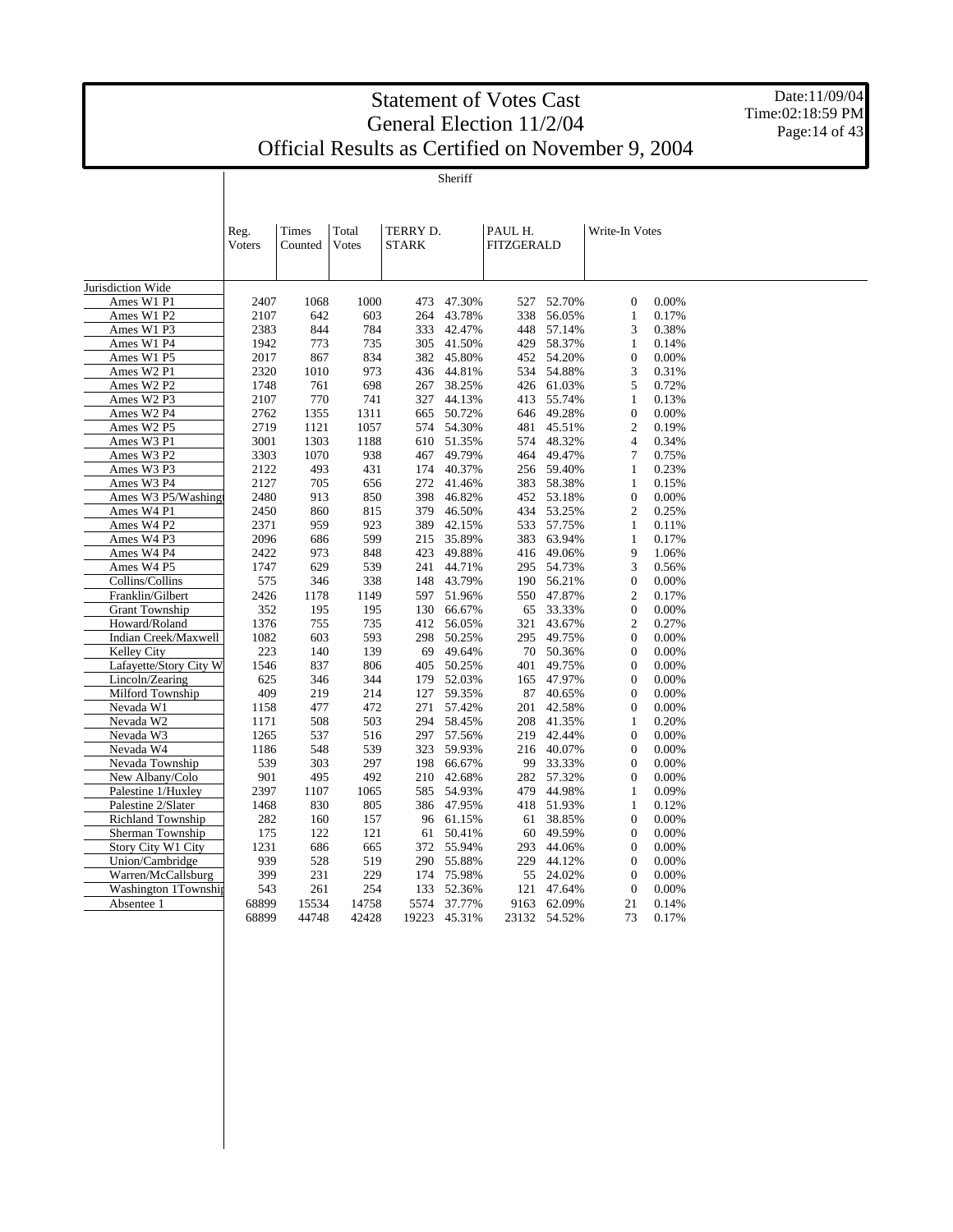Collins Twp Trustee

Date:11/09/04 Time:02:18:59 PM Page: $15$  of  $43$ 

|                          | Reg.                                 | Times                                | Total                                | STEVEN C.                |                                  | Write-In Votes           |       |  |
|--------------------------|--------------------------------------|--------------------------------------|--------------------------------------|--------------------------|----------------------------------|--------------------------|-------|--|
|                          | Voters                               | Counted                              | <b>Votes</b>                         | <b>SHIPTON</b>           |                                  |                          |       |  |
|                          |                                      |                                      |                                      |                          |                                  |                          |       |  |
|                          |                                      |                                      |                                      |                          |                                  |                          |       |  |
| Jurisdiction Wide        |                                      |                                      |                                      |                          |                                  |                          |       |  |
| Ames W1 P1               | $\boldsymbol{0}$                     | $\boldsymbol{0}$                     | $\boldsymbol{0}$                     | $\boldsymbol{0}$         |                                  | $\overline{0}$           |       |  |
| Ames W1 P2               | $\overline{0}$                       | $\boldsymbol{0}$                     | $\mathbf{0}$                         | $\mathbf{0}$             | $\overline{a}$                   | $\overline{0}$           |       |  |
| Ames W1 P3               | $\overline{0}$                       | $\mathbf{0}$                         | $\mathbf{0}$                         | $\mathbf{0}$             | $\overline{a}$                   | $\overline{0}$           |       |  |
| Ames W1 P4               | $\theta$                             | $\overline{0}$                       | $\overline{0}$                       | $\Omega$                 | $\overline{a}$                   | $\mathbf{0}$             |       |  |
| Ames W1 P5               | $\overline{0}$                       | $\overline{0}$                       | $\mathbf{0}$                         | $\Omega$                 | L,                               | $\mathbf{0}$             |       |  |
| Ames W2 P1               | $\overline{0}$                       | $\mathbf{0}$                         | $\mathbf{0}$                         | $\mathbf{0}$             | $\overline{a}$                   | $\mathbf{0}$             |       |  |
| Ames W2 P2               | $\overline{0}$<br>$\overline{0}$     | $\overline{0}$<br>$\overline{0}$     | $\mathbf{0}$<br>$\overline{0}$       | $\Omega$                 | $\overline{a}$                   | $\mathbf{0}$             |       |  |
| Ames W2 P3               |                                      |                                      |                                      | $\mathbf{0}$<br>$\Omega$ | $\overline{a}$                   | $\mathbf{0}$<br>$\Omega$ |       |  |
| Ames W2 P4               | $\boldsymbol{0}$<br>$\boldsymbol{0}$ | $\boldsymbol{0}$<br>$\boldsymbol{0}$ | $\boldsymbol{0}$<br>$\boldsymbol{0}$ | $\boldsymbol{0}$         | $\overline{a}$<br>$\overline{a}$ | $\mathbf{0}$             |       |  |
| Ames W2 P5<br>Ames W3 P1 | $\overline{0}$                       | $\mathbf{0}$                         | $\mathbf{0}$                         | $\mathbf{0}$             | $\overline{a}$                   | $\mathbf{0}$             |       |  |
| Ames W3 P2               | $\overline{0}$                       | $\boldsymbol{0}$                     | $\mathbf{0}$                         | $\mathbf{0}$             | L.                               | $\overline{0}$           |       |  |
| Ames W3 P3               | $\overline{0}$                       | $\boldsymbol{0}$                     | $\boldsymbol{0}$                     | $\mathbf{0}$             | $\overline{a}$                   | $\mathbf{0}$             |       |  |
| Ames W3 P4               | $\overline{0}$                       | $\boldsymbol{0}$                     | $\boldsymbol{0}$                     | $\mathbf{0}$             | $\overline{a}$                   | $\mathbf{0}$             |       |  |
| Ames W3 P5/Washing       | $\overline{0}$                       | $\boldsymbol{0}$                     | $\mathbf{0}$                         | $\mathbf{0}$             | $\overline{a}$                   | $\mathbf{0}$             |       |  |
| Ames W4 P1               | $\overline{0}$                       | $\overline{0}$                       | $\mathbf{0}$                         | $\mathbf{0}$             | L,                               | $\mathbf{0}$             |       |  |
| Ames W4 P2               | $\overline{0}$                       | $\boldsymbol{0}$                     | $\mathbf{0}$                         | $\mathbf{0}$             | L,                               | $\mathbf{0}$             |       |  |
| Ames W4 P3               | $\overline{0}$                       | $\overline{0}$                       | $\mathbf{0}$                         | $\overline{0}$           | $\overline{a}$                   | $\mathbf{0}$             |       |  |
| Ames W4 P4               | $\overline{0}$                       | $\overline{0}$                       | $\mathbf{0}$                         | $\overline{0}$           | L,                               | $\overline{0}$           |       |  |
| Ames W4 P5               | $\overline{0}$                       | $\overline{0}$                       | $\mathbf{0}$                         | $\overline{0}$           | L,                               | $\overline{0}$           |       |  |
| Collins/Collins          | 223                                  | 141                                  | 125                                  | 123                      | 98.40%                           | $\overline{c}$           | 1.60% |  |
| Franklin/Gilbert         | $\boldsymbol{0}$                     | $\overline{0}$                       | $\mathbf{0}$                         | $\mathbf{0}$             | ÷                                | $\mathbf{0}$             |       |  |
| <b>Grant Township</b>    | $\overline{0}$                       | $\mathbf{0}$                         | $\mathbf{0}$                         | $\overline{0}$           | $\overline{a}$                   | $\overline{0}$           |       |  |
| Howard/Roland            | $\overline{0}$                       | $\boldsymbol{0}$                     | $\boldsymbol{0}$                     | $\mathbf{0}$             | $\overline{a}$                   | $\mathbf{0}$             |       |  |
| Indian Creek/Maxwell     | $\overline{0}$                       | $\overline{0}$                       | $\mathbf{0}$                         | $\mathbf{0}$             | $\overline{a}$                   | $\mathbf{0}$             |       |  |
| Kelley City              | $\overline{0}$                       | $\mathbf{0}$                         | $\mathbf{0}$                         | $\mathbf{0}$             | $\overline{a}$                   | $\mathbf{0}$             |       |  |
| Lafayette/Story City W   | $\theta$                             | $\mathbf{0}$                         | $\overline{0}$                       | $\Omega$                 | $\overline{\phantom{a}}$         | $\Omega$                 |       |  |
| Lincoln/Zearing          | $\Omega$                             | $\overline{0}$                       | $\mathbf{0}$                         | $\Omega$                 | $\overline{a}$                   | $\Omega$                 |       |  |
| Milford Township         | $\boldsymbol{0}$                     | $\boldsymbol{0}$                     | $\boldsymbol{0}$                     | $\boldsymbol{0}$         | $\overline{a}$                   | $\mathbf{0}$             |       |  |
| Nevada W1                | $\boldsymbol{0}$                     | $\boldsymbol{0}$                     | $\boldsymbol{0}$                     | $\mathbf{0}$             | $\overline{a}$                   | $\mathbf{0}$             |       |  |
| Nevada W2                | $\overline{0}$                       | $\boldsymbol{0}$                     | $\mathbf{0}$                         | $\mathbf{0}$             | ÷.                               | $\mathbf{0}$             |       |  |
| Nevada W3                | $\overline{0}$                       | $\boldsymbol{0}$                     | $\mathbf{0}$                         | $\mathbf{0}$             | $\overline{a}$                   | $\mathbf{0}$             |       |  |
| Nevada W4                | $\overline{0}$                       | $\boldsymbol{0}$                     | $\boldsymbol{0}$                     | $\mathbf{0}$             | $\overline{a}$                   | $\mathbf{0}$             |       |  |
| Nevada Township          | $\overline{0}$                       | $\overline{0}$                       | $\overline{0}$                       | $\mathbf{0}$             | $\overline{a}$                   | $\mathbf{0}$             |       |  |
| New Albany/Colo          | $\overline{0}$                       | $\boldsymbol{0}$                     | $\mathbf{0}$                         | $\mathbf{0}$             | $\overline{a}$                   | $\overline{0}$           |       |  |
| Palestine 1/Huxley       | $\overline{0}$                       | $\boldsymbol{0}$                     | $\mathbf{0}$                         | $\mathbf{0}$             | $\overline{a}$                   | $\mathbf{0}$             |       |  |
| Palestine 2/Slater       | $\overline{0}$                       | $\boldsymbol{0}$                     | $\boldsymbol{0}$                     | $\mathbf{0}$             | ÷.                               | $\mathbf{0}$             |       |  |
| Richland Township        | $\overline{0}$                       | $\boldsymbol{0}$                     | $\boldsymbol{0}$                     | $\mathbf{0}$             | $\overline{a}$                   | $\mathbf{0}$             |       |  |
| Sherman Township         | $\overline{0}$                       | $\overline{0}$                       | $\mathbf{0}$                         | $\mathbf{0}$             |                                  | $\overline{0}$           |       |  |
| Story City W1 City       | $\overline{0}$                       | $\mathbf{0}$                         | $\boldsymbol{0}$                     | $\mathbf{0}$             |                                  | $\overline{0}$           |       |  |
| Union/Cambridge          | $\theta$                             | $\overline{0}$                       | $\overline{0}$                       | $\overline{0}$           | ÷                                | $\overline{0}$           |       |  |
| Warren/McCallsburg       | $\overline{0}$                       | $\overline{0}$                       | $\overline{0}$                       | $\overline{0}$           |                                  | $\overline{0}$           |       |  |
| Washington 1Township     | $\overline{0}$                       | $\overline{0}$                       | $\overline{0}$                       | $\Omega$                 |                                  | $\mathbf{0}$             |       |  |
| Absentee 1               | 223                                  | 37                                   | 34                                   |                          | 34 100.00%                       | $\mathbf{0}$             | 0.00% |  |
|                          | 223                                  | 178                                  | 159                                  | 157                      | 98.74%                           | $\overline{2}$           | 1.26% |  |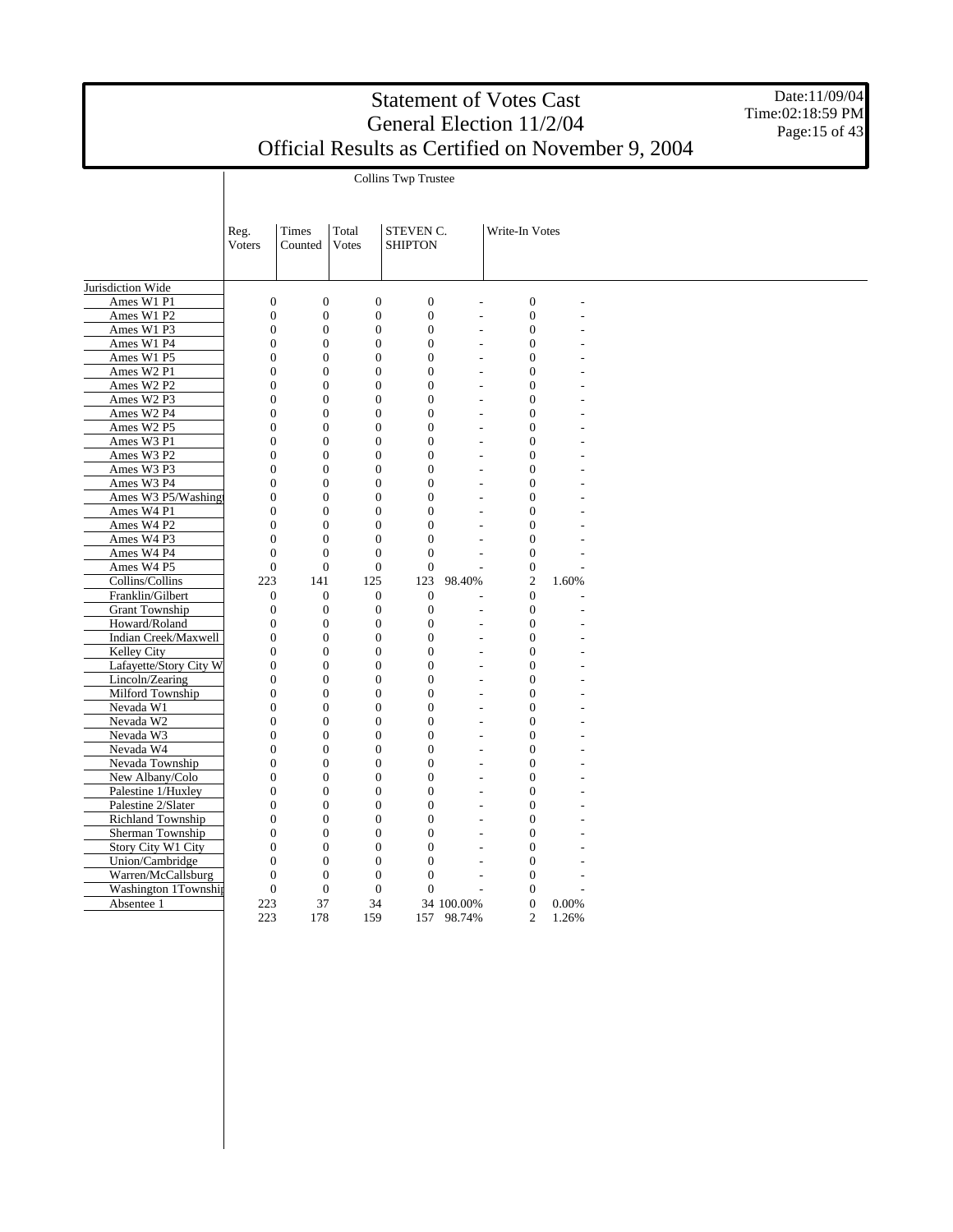|                                    | Page: 16 of 43   |                  |                  |                      |                |                                                   |       |                                          |                  |                          |                  |            |
|------------------------------------|------------------|------------------|------------------|----------------------|----------------|---------------------------------------------------|-------|------------------------------------------|------------------|--------------------------|------------------|------------|
|                                    |                  |                  |                  |                      |                | Official Results as Certified on November 9, 2004 |       |                                          |                  |                          |                  |            |
|                                    |                  |                  |                  | Franklin Twp Trustee |                |                                                   |       |                                          |                  | <b>Grant Twp Trustee</b> |                  |            |
|                                    | Reg.<br>Voters   | Times<br>Counted | Total<br>Votes   |                      |                | <b>ROBERT WIRTH Write-In Votes</b>                |       | Reg.<br>Voters                           | Times<br>Counted | Total<br>Votes           | Write-In Votes   |            |
| Jurisdiction Wide                  |                  |                  |                  |                      |                |                                                   |       |                                          |                  |                          |                  |            |
| Ames W1 P1                         | $\overline{0}$   | $\overline{0}$   | $\overline{0}$   | $\overline{0}$       | L.             | $\overline{0}$                                    |       | $\boldsymbol{0}$<br>$\overline{a}$       | $\overline{0}$   | $\overline{0}$           | $\overline{0}$   |            |
| Ames W1 P2                         | $\boldsymbol{0}$ | $\boldsymbol{0}$ | $\boldsymbol{0}$ | $\boldsymbol{0}$     | L,             | $\mathbf{0}$                                      |       | $\boldsymbol{0}$<br>$\overline{a}$       | $\boldsymbol{0}$ | $\boldsymbol{0}$         | $\boldsymbol{0}$ |            |
| Ames W1 P3                         | $\overline{0}$   | $\overline{0}$   | $\overline{0}$   | $\overline{0}$       |                | $\overline{0}$                                    |       | $\overline{0}$                           | $\mathbf{0}$     | $\overline{0}$           | $\overline{0}$   |            |
| Ames W1 P4                         | $\overline{0}$   | $\overline{0}$   | $\overline{0}$   | $\overline{0}$       |                | $\overline{0}$                                    |       | $\boldsymbol{0}$                         | $\mathbf{0}$     | $\overline{0}$           | $\overline{0}$   |            |
| Ames W1 P5                         | $\overline{0}$   | $\overline{0}$   | $\overline{0}$   | $\overline{0}$       |                | $\overline{0}$<br>L.                              |       | $\boldsymbol{0}$<br>$\overline{a}$       | $\overline{0}$   | $\boldsymbol{0}$         | $\overline{0}$   |            |
| Ames W2 P1                         | $\overline{0}$   | $\theta$         | $\Omega$         | $\theta$             |                | $\theta$                                          |       | $\overline{0}$<br>L,                     | $\overline{0}$   | $\overline{0}$           | $\theta$         |            |
| Ames W <sub>2</sub> P <sub>2</sub> | $\overline{0}$   | $\boldsymbol{0}$ | $\boldsymbol{0}$ | $\overline{0}$       |                | $\overline{0}$                                    |       | $\boldsymbol{0}$                         | $\overline{0}$   | $\boldsymbol{0}$         | $\overline{0}$   |            |
| Ames W2 P3                         | $\overline{0}$   | $\overline{0}$   | $\overline{0}$   | $\overline{0}$       |                | $\overline{0}$                                    |       | $\overline{0}$                           | $\overline{0}$   | $\overline{0}$           | $\overline{0}$   |            |
| Ames W2 P4                         | $\overline{0}$   | $\overline{0}$   | $\overline{0}$   | $\theta$             | $\overline{a}$ | $\theta$                                          |       | $\overline{0}$<br>$\overline{a}$         | $\Omega$         | $\overline{0}$           | $\theta$         |            |
| Ames W2 P5                         | $\overline{0}$   | $\overline{0}$   | $\overline{0}$   | $\overline{0}$       | ÷.             | $\overline{0}$                                    |       | $\overline{0}$<br>$\overline{a}$         | $\Omega$         | $\overline{0}$           | $\theta$         |            |
| Ames W3 P1                         | $\boldsymbol{0}$ | $\boldsymbol{0}$ | $\overline{0}$   | $\overline{0}$       |                | $\overline{0}$                                    |       | $\boldsymbol{0}$<br>÷                    | $\boldsymbol{0}$ | $\boldsymbol{0}$         | $\mathbf{0}$     |            |
| Ames W3 P2                         | $\overline{0}$   | $\overline{0}$   | $\overline{0}$   | $\overline{0}$       | $\overline{a}$ | $\overline{0}$                                    |       | $\overline{0}$<br>$\overline{a}$         | $\overline{0}$   | $\overline{0}$           | $\overline{0}$   |            |
| Ames W3 P3                         | $\overline{0}$   | $\overline{0}$   | $\overline{0}$   | $\overline{0}$       |                | $\overline{0}$                                    |       | $\overline{0}$                           | $\overline{0}$   | $\overline{0}$           | $\overline{0}$   |            |
| Ames W3 P4                         | $\overline{0}$   | $\overline{0}$   | $\Omega$         | $\theta$             |                | $\theta$                                          |       | $\overline{0}$                           | $\Omega$         | $\theta$                 | $\theta$         |            |
| Ames W3 P5/Washing                 | $\boldsymbol{0}$ | $\boldsymbol{0}$ | $\boldsymbol{0}$ | $\theta$             | L.             | $\theta$                                          |       | $\boldsymbol{0}$<br>L,                   | $\Omega$         | $\boldsymbol{0}$         | $\theta$         |            |
| Ames W4 P1                         | $\overline{0}$   | $\overline{0}$   | $\overline{0}$   | $\overline{0}$       |                | $\overline{0}$                                    |       | $\boldsymbol{0}$<br>L,                   | $\mathbf{0}$     | $\boldsymbol{0}$         | $\mathbf{0}$     |            |
| Ames W4 P2                         | $\overline{0}$   | $\overline{0}$   | $\overline{0}$   | $\overline{0}$       | $\overline{a}$ | $\overline{0}$                                    |       | $\overline{0}$<br>$\overline{a}$         | $\overline{0}$   | $\overline{0}$           | $\overline{0}$   |            |
| Ames W4 P3                         | $\overline{0}$   | $\overline{0}$   | $\overline{0}$   | $\overline{0}$       |                | $\overline{0}$                                    |       | $\overline{0}$                           | $\overline{0}$   | $\overline{0}$           | $\overline{0}$   |            |
| Ames W4 P4                         | $\theta$         | $\theta$         | $\theta$         | $\theta$             |                | $\theta$                                          |       | $\Omega$                                 | $\theta$         | $\theta$                 | $\theta$         |            |
| Ames W4 P5                         | $\overline{0}$   | $\overline{0}$   | $\mathbf{0}$     | $\overline{0}$       |                | $\overline{0}$                                    |       | $\mathbf{0}$                             | $\mathbf{0}$     | $\mathbf{0}$             | $\mathbf{0}$     |            |
| Collins/Collins                    | $\overline{0}$   | $\boldsymbol{0}$ | $\mathbf{0}$     | $\mathbf{0}$         |                | $\overline{0}$                                    |       | $\boldsymbol{0}$                         | $\overline{0}$   | $\boldsymbol{0}$         | $\boldsymbol{0}$ |            |
| Franklin/Gilbert                   | 1703             | 788              | 537              | 528                  | 98.32%         | 9                                                 | 1.68% | $\overline{0}$                           | $\overline{0}$   | $\boldsymbol{0}$         | $\boldsymbol{0}$ |            |
| <b>Grant Township</b>              | $\boldsymbol{0}$ | $\boldsymbol{0}$ | $\boldsymbol{0}$ | $\boldsymbol{0}$     |                | $\theta$                                          |       | 352                                      | 195              | 19                       |                  | 19 100.00% |
| Howard/Roland                      | $\overline{0}$   | $\boldsymbol{0}$ | $\mathbf{0}$     | $\overline{0}$       |                | $\overline{0}$                                    |       | $\boldsymbol{0}$<br>$\overline{a}$       | $\overline{0}$   | $\overline{0}$           | $\mathbf{0}$     |            |
| Indian Creek/Maxwell               | $\overline{0}$   | $\overline{0}$   | $\overline{0}$   | $\overline{0}$       |                | $\overline{0}$                                    |       | $\boldsymbol{0}$                         | $\mathbf{0}$     | $\overline{0}$           | $\overline{0}$   |            |
| Kelley City                        | $\overline{0}$   | $\overline{0}$   | $\overline{0}$   | $\Omega$             | ÷.             | $\theta$                                          |       | $\mathbf{0}$<br>$\overline{\phantom{a}}$ | $\overline{0}$   | $\overline{0}$           | $\overline{0}$   |            |
| Lafayette/Story City W             | $\overline{0}$   | $\overline{0}$   | $\overline{0}$   | $\overline{0}$       | L.             | $\overline{0}$                                    |       | $\overline{0}$<br>$\overline{a}$         | $\overline{0}$   | $\overline{0}$           | $\overline{0}$   |            |
| Lincoln/Zearing                    | $\boldsymbol{0}$ | $\boldsymbol{0}$ | $\boldsymbol{0}$ | $\overline{0}$       |                | $\overline{0}$                                    |       | $\boldsymbol{0}$<br>$\overline{a}$       | $\mathbf{0}$     | $\boldsymbol{0}$         | $\overline{0}$   |            |
| Milford Township                   | $\overline{0}$   | $\overline{0}$   | $\overline{0}$   | $\overline{0}$       |                | $\overline{0}$                                    |       | $\overline{0}$<br>$\overline{a}$         | $\overline{0}$   | $\overline{0}$           | $\overline{0}$   |            |
| Nevada W1                          | $\overline{0}$   | $\overline{0}$   | $\overline{0}$   | $\overline{0}$       |                | $\theta$                                          |       | $\mathbf{0}$                             | $\Omega$         | $\mathbf{0}$             | $\theta$         |            |
| Nevada W2                          | $\overline{0}$   | $\theta$         | $\Omega$         | $\theta$             |                | $\theta$                                          |       | $\mathbf{0}$<br>$\overline{\phantom{a}}$ | $\Omega$         | $\overline{0}$           | $\theta$         |            |
| Nevada W3                          | $\boldsymbol{0}$ | $\boldsymbol{0}$ | $\boldsymbol{0}$ | $\boldsymbol{0}$     | L.             | $\mathbf{0}$                                      |       | $\boldsymbol{0}$<br>$\overline{a}$       | $\boldsymbol{0}$ | $\boldsymbol{0}$         | $\boldsymbol{0}$ |            |
| Nevada W4                          | $\overline{0}$   | $\overline{0}$   | $\overline{0}$   | $\overline{0}$       | L.             | $\overline{0}$                                    |       | $\mathbf{0}$<br>$\overline{a}$           | $\mathbf{0}$     | $\overline{0}$           | $\overline{0}$   |            |
| Nevada Township                    | $\overline{0}$   | $\overline{0}$   | $\overline{0}$   | $\overline{0}$       |                | $\overline{0}$                                    |       | $\overline{0}$                           | $\overline{0}$   | $\overline{0}$           | $\overline{0}$   |            |
| New Albany/Colo                    | $\overline{0}$   | $\overline{0}$   | $\overline{0}$   | $\overline{0}$       |                | $\theta$                                          |       | $\overline{0}$                           | $\Omega$         | $\overline{0}$           | $\theta$         |            |
| Palestine 1/Huxley                 | $\Omega$         | $\theta$         | $\Omega$         | $\theta$             |                | $\theta$                                          |       | $\boldsymbol{0}$<br>$\overline{a}$       | $\Omega$         | $\theta$                 | $\theta$         |            |
| Palestine 2/Slater                 | $\boldsymbol{0}$ | $\overline{0}$   | $\boldsymbol{0}$ | $\overline{0}$       |                | $\mathbf{0}$                                      |       | $\boldsymbol{0}$<br>$\overline{a}$       | $\mathbf{0}$     | $\boldsymbol{0}$         | $\mathbf{0}$     |            |
| Richland Township                  | $\overline{0}$   | $\overline{0}$   | $\overline{0}$   | $\overline{0}$       | ä,             | $\overline{0}$                                    |       | $\boldsymbol{0}$<br>$\overline{a}$       | $\overline{0}$   | $\overline{0}$           | $\overline{0}$   |            |
| Sherman Township                   | $\overline{0}$   | $\overline{0}$   | $\overline{0}$   | $\overline{0}$       |                | $\theta$                                          |       | $\overline{0}$                           | $\overline{0}$   | $\overline{0}$           | $\overline{0}$   |            |
| Story City W1 City                 | $\theta$         | $\theta$         | $\theta$         | $\theta$             |                | $\theta$                                          |       | $\Omega$                                 | $\Omega$         | $\theta$                 | $\theta$         |            |
| Union/Cambridge                    | $\overline{0}$   | $\overline{0}$   | $\overline{0}$   | $\overline{0}$       |                | $\overline{0}$                                    |       | $\boldsymbol{0}$                         | $\mathbf{0}$     | $\mathbf{0}$             | $\mathbf{0}$     |            |
| Warren/McCallsburg                 | $\overline{0}$   | $\boldsymbol{0}$ | $\boldsymbol{0}$ | $\overline{0}$       |                | $\overline{0}$                                    |       | $\boldsymbol{0}$<br>÷                    | $\mathbf{0}$     | $\boldsymbol{0}$         | $\mathbf{0}$     |            |
| Washington 1Township               | $\overline{0}$   | $\overline{0}$   | $\overline{0}$   | $\overline{0}$       |                | $\theta$                                          |       | $\overline{0}$<br>$\overline{a}$         | $\overline{0}$   | $\overline{0}$           | $\overline{0}$   |            |
| Absentee 1                         | 1703             | 477              | 382              | 377                  | 98.69%         | 5                                                 | 1.31% | 352                                      | 64               | $\overline{4}$           |                  | 4 100.00%  |
|                                    | 1703             | 1265             | 919              | 905                  | 98.48%         | 14                                                | 1.52% | 352                                      | 259              | 23                       |                  | 23 100.00% |

# Statement of Votes Cast General Election 11/2/04

ι

Date:11/09/04 Time:02:19:00 PM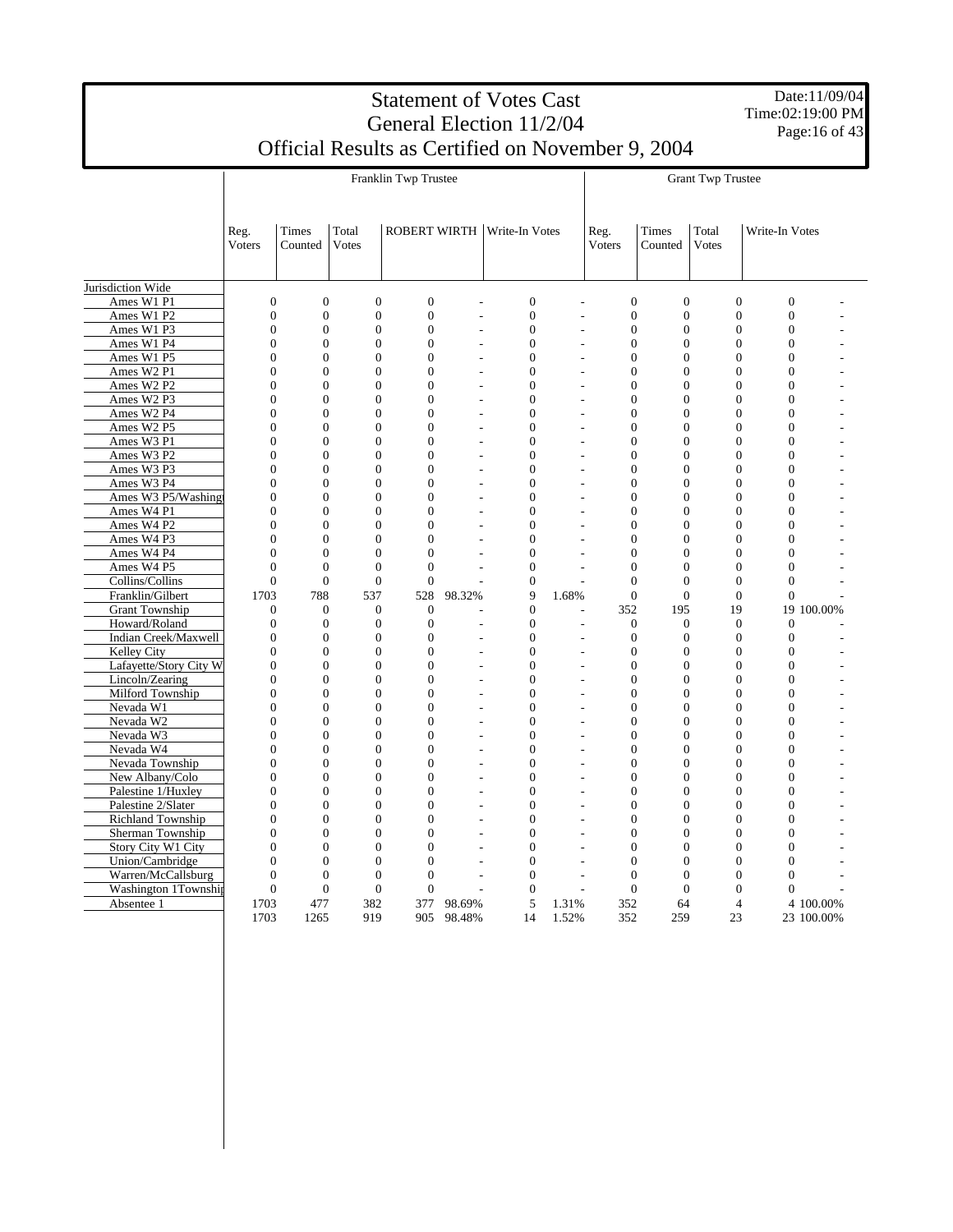Date:11/09/04 Time:02:19:00 PM Page: 17 of 43

Howard Twp Trustee

|                          | Reg.<br>Voters   | <b>Times</b><br>Counted | Total<br>Votes   | PAUL N.<br><b>RISDAL</b> | Write-In Votes           |                  |       |  |
|--------------------------|------------------|-------------------------|------------------|--------------------------|--------------------------|------------------|-------|--|
| Jurisdiction Wide        |                  |                         |                  |                          |                          |                  |       |  |
| Ames W1 P1               | $\boldsymbol{0}$ | $\boldsymbol{0}$        | $\mathbf{0}$     | $\mathbf{0}$             | L,                       | $\boldsymbol{0}$ |       |  |
| Ames W1 P2               | $\boldsymbol{0}$ | $\boldsymbol{0}$        | $\boldsymbol{0}$ | $\boldsymbol{0}$         |                          | $\boldsymbol{0}$ |       |  |
| Ames W1 P3               | $\boldsymbol{0}$ | $\boldsymbol{0}$        | $\boldsymbol{0}$ | $\boldsymbol{0}$         | L,                       | $\boldsymbol{0}$ |       |  |
| Ames W1 P4               | $\boldsymbol{0}$ | $\overline{0}$          | $\mathbf{0}$     | $\mathbf{0}$             | $\overline{a}$           | $\mathbf{0}$     |       |  |
| Ames W1 P5               | $\boldsymbol{0}$ | $\boldsymbol{0}$        | $\boldsymbol{0}$ | $\mathbf{0}$             | ۰                        | $\boldsymbol{0}$ |       |  |
| Ames W2 P1               | $\boldsymbol{0}$ | $\boldsymbol{0}$        | $\boldsymbol{0}$ | $\mathbf{0}$             | L.                       | $\boldsymbol{0}$ |       |  |
| Ames W2 P2               | $\overline{0}$   | $\overline{0}$          | $\mathbf{0}$     | $\mathbf{0}$             | ÷,                       | $\mathbf{0}$     |       |  |
| Ames W2 P3               | $\overline{0}$   | $\overline{0}$          | $\mathbf{0}$     | $\mathbf{0}$             |                          | $\mathbf{0}$     |       |  |
| Ames W2 P4               | $\boldsymbol{0}$ | $\boldsymbol{0}$        | $\boldsymbol{0}$ | $\boldsymbol{0}$         | $\overline{a}$           | $\boldsymbol{0}$ |       |  |
| Ames W2 P5               | $\overline{0}$   | $\overline{0}$          | $\mathbf{0}$     | $\Omega$                 | $\overline{\phantom{a}}$ | $\overline{0}$   |       |  |
| Ames W3 P1               | $\overline{0}$   | $\overline{0}$          | $\boldsymbol{0}$ | $\mathbf{0}$             | ۰                        | $\overline{0}$   |       |  |
| Ames W3 P2               | $\overline{0}$   | $\overline{0}$          | $\overline{0}$   | $\mathbf{0}$             | $\frac{1}{2}$            | $\mathbf{0}$     |       |  |
| Ames W3 P3               | $\overline{0}$   | $\overline{0}$          | $\overline{0}$   | $\Omega$                 | L,                       | $\mathbf{0}$     |       |  |
| Ames W3 P4               | $\overline{0}$   | $\overline{0}$          | $\overline{0}$   | $\mathbf{0}$             | $\overline{a}$           | $\mathbf{0}$     |       |  |
| Ames W3 P5/Washing       | $\boldsymbol{0}$ | $\boldsymbol{0}$        | $\boldsymbol{0}$ | $\mathbf{0}$             | L,                       | $\boldsymbol{0}$ |       |  |
| Ames W4 P1               | $\overline{0}$   | $\overline{0}$          | $\mathbf{0}$     | $\mathbf{0}$             | ٠                        | $\mathbf{0}$     |       |  |
| Ames W4 P2               | $\boldsymbol{0}$ | $\overline{0}$          | $\boldsymbol{0}$ | $\mathbf{0}$             | L,                       | $\boldsymbol{0}$ |       |  |
| Ames W4 P3               | $\overline{0}$   | $\boldsymbol{0}$        | $\boldsymbol{0}$ | $\mathbf{0}$             | L,                       | $\boldsymbol{0}$ |       |  |
| Ames W4 P4               | $\overline{0}$   | $\overline{0}$          | $\mathbf{0}$     | $\Omega$                 | L,                       | $\mathbf{0}$     |       |  |
| Ames W4 P5               | $\overline{0}$   | $\overline{0}$          | $\boldsymbol{0}$ | $\mathbf{0}$             |                          | $\boldsymbol{0}$ |       |  |
| Collins/Collins          | $\overline{0}$   | $\overline{0}$          | $\mathbf{0}$     | $\mathbf{0}$             | L,                       | $\boldsymbol{0}$ |       |  |
| Franklin/Gilbert         | $\overline{0}$   | $\overline{0}$          | $\mathbf{0}$     | $\mathbf{0}$             | ÷.                       | $\overline{0}$   |       |  |
| <b>Grant Township</b>    | $\mathbf{0}$     | $\overline{0}$          | $\mathbf{0}$     | $\mathbf{0}$             | L,                       | $\boldsymbol{0}$ |       |  |
| Howard/Roland            | 381              | 192                     | 122              | 122 100.00%              |                          | $\boldsymbol{0}$ | 0.00% |  |
| Indian Creek/Maxwell     | $\mathbf{0}$     | $\overline{0}$          | $\boldsymbol{0}$ | $\mathbf{0}$             |                          | $\mathbf{0}$     |       |  |
| Kelley City              | $\boldsymbol{0}$ | $\overline{0}$          | $\boldsymbol{0}$ | $\mathbf{0}$             | L,                       | $\mathbf{0}$     |       |  |
| Lafayette/Story City W   | $\boldsymbol{0}$ | $\boldsymbol{0}$        | $\boldsymbol{0}$ | $\boldsymbol{0}$         | L,                       | $\boldsymbol{0}$ |       |  |
| Lincoln/Zearing          | $\boldsymbol{0}$ | $\boldsymbol{0}$        | $\boldsymbol{0}$ | $\boldsymbol{0}$         | $\overline{a}$           | $\boldsymbol{0}$ |       |  |
| Milford Township         | $\overline{0}$   | $\overline{0}$          | $\boldsymbol{0}$ | $\mathbf{0}$             | ÷,                       | $\overline{0}$   |       |  |
| Nevada W1                | $\overline{0}$   | $\overline{0}$          | $\mathbf{0}$     | $\mathbf{0}$             | L,                       | $\mathbf{0}$     |       |  |
| Nevada W2                | $\boldsymbol{0}$ | $\boldsymbol{0}$        | $\boldsymbol{0}$ | $\boldsymbol{0}$         | ÷,                       | $\boldsymbol{0}$ |       |  |
| Nevada W3                | $\overline{0}$   | $\overline{0}$          | $\mathbf{0}$     | $\mathbf{0}$             | $\overline{a}$           | $\overline{0}$   |       |  |
| Nevada W4                | $\overline{0}$   | $\boldsymbol{0}$        | $\boldsymbol{0}$ | $\mathbf{0}$             | ÷,                       | $\boldsymbol{0}$ |       |  |
| Nevada Township          | $\overline{0}$   | $\overline{0}$          | $\boldsymbol{0}$ | $\mathbf{0}$             | $\overline{\phantom{a}}$ | $\boldsymbol{0}$ |       |  |
| New Albany/Colo          | $\overline{0}$   | $\overline{0}$          | $\overline{0}$   | $\Omega$                 | L,                       | $\overline{0}$   |       |  |
| Palestine 1/Huxley       | $\theta$         | $\overline{0}$          | $\overline{0}$   | $\Omega$                 | $\overline{\phantom{a}}$ | $\mathbf{0}$     |       |  |
| Palestine 2/Slater       | $\boldsymbol{0}$ | $\overline{0}$          | $\boldsymbol{0}$ | $\mathbf{0}$             |                          | $\boldsymbol{0}$ |       |  |
| <b>Richland Township</b> | $\overline{0}$   | $\overline{0}$          | $\mathbf{0}$     | $\mathbf{0}$             | $\overline{a}$           | $\mathbf{0}$     |       |  |
| Sherman Township         | $\boldsymbol{0}$ | $\overline{0}$          | $\boldsymbol{0}$ | $\mathbf{0}$             | $\overline{a}$           | $\boldsymbol{0}$ |       |  |
| Story City W1 City       | $\boldsymbol{0}$ | $\boldsymbol{0}$        | $\boldsymbol{0}$ | $\boldsymbol{0}$         | ÷,                       | $\boldsymbol{0}$ |       |  |
| Union/Cambridge          | $\overline{0}$   | $\overline{0}$          | $\mathbf{0}$     | $\Omega$                 |                          | $\mathbf{0}$     |       |  |
| Warren/McCallsburg       | $\boldsymbol{0}$ | $\boldsymbol{0}$        | $\boldsymbol{0}$ | $\mathbf{0}$             | L,                       | $\mathbf{0}$     |       |  |
| Washington 1Township     | $\boldsymbol{0}$ | $\boldsymbol{0}$        | $\mathbf{0}$     | $\boldsymbol{0}$         | $\overline{a}$           | $\boldsymbol{0}$ |       |  |
| Absentee 1               | 381              | 83                      | 62               | 60<br>96.77%             |                          | $\overline{c}$   | 3.23% |  |
|                          | 381              | 275                     | 184              | 98.91%<br>182            |                          | $\overline{c}$   | 1.09% |  |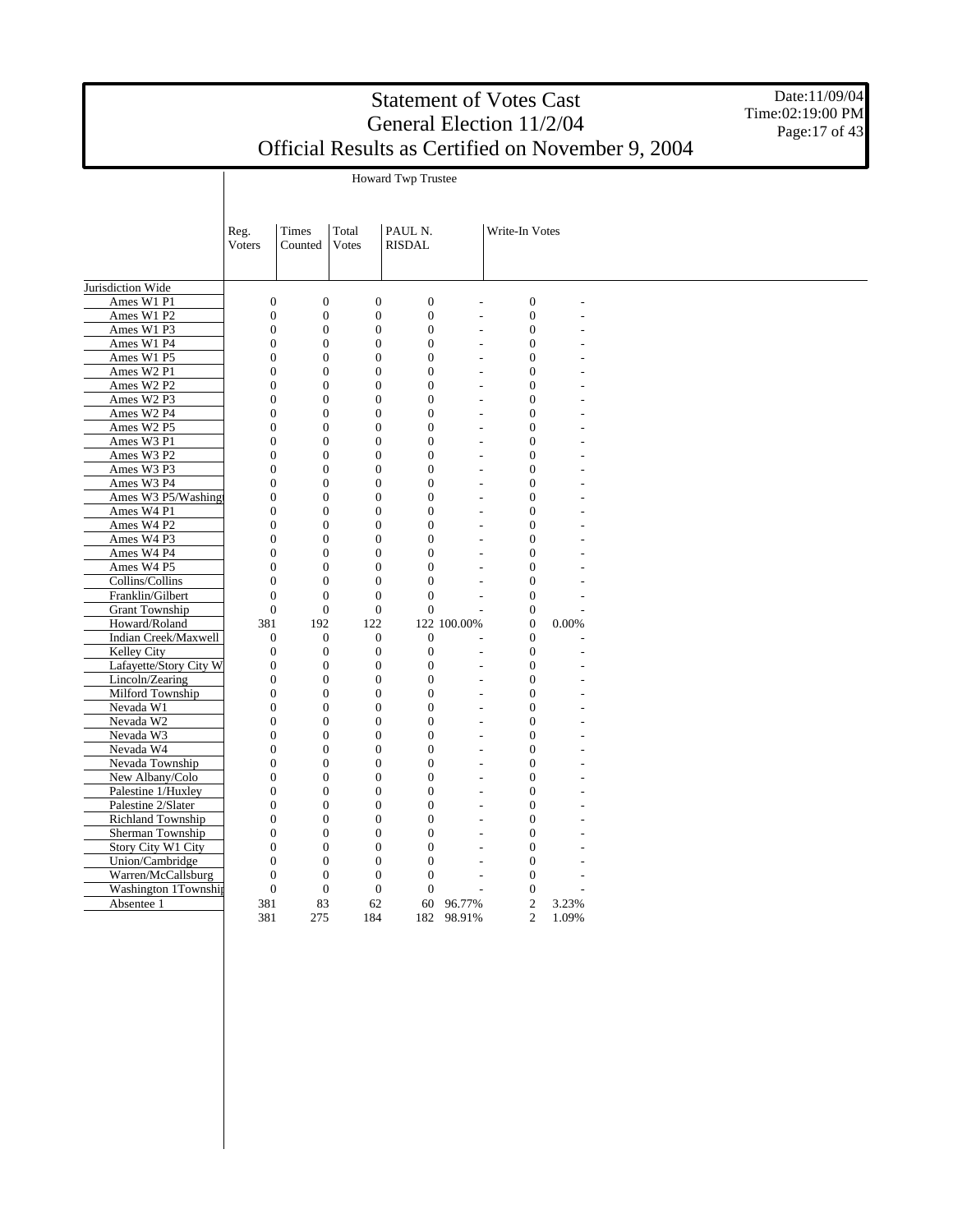Date:11/09/04 Time:02:19:00 PM Page: 18 of 43

|                        | Reg.             | Times            | Total            | <b>KEVIN BALDUS</b> |                          | Write-In Votes                             |       |  |
|------------------------|------------------|------------------|------------------|---------------------|--------------------------|--------------------------------------------|-------|--|
|                        | <b>Voters</b>    | Counted          | <b>Votes</b>     |                     |                          |                                            |       |  |
|                        |                  |                  |                  |                     |                          |                                            |       |  |
|                        |                  |                  |                  |                     |                          |                                            |       |  |
| Jurisdiction Wide      |                  |                  |                  |                     |                          |                                            |       |  |
| Ames W1 P1             | $\boldsymbol{0}$ | $\boldsymbol{0}$ | $\boldsymbol{0}$ | $\boldsymbol{0}$    | $\overline{a}$           | $\boldsymbol{0}$                           |       |  |
| Ames W1 P2             | $\boldsymbol{0}$ | $\boldsymbol{0}$ | $\boldsymbol{0}$ | $\mathbf{0}$        | $\overline{a}$           | $\boldsymbol{0}$                           |       |  |
| Ames W1 P3             | $\overline{0}$   | $\boldsymbol{0}$ | $\boldsymbol{0}$ | $\mathbf{0}$        |                          | $\boldsymbol{0}$                           |       |  |
| Ames W1 P4             | $\overline{0}$   | $\overline{0}$   | $\mathbf{0}$     | $\overline{0}$      | $\overline{a}$           | $\overline{0}$                             |       |  |
| Ames W1 P5             | $\overline{0}$   | $\overline{0}$   | $\mathbf{0}$     | $\mathbf{0}$        | $\overline{a}$           | $\boldsymbol{0}$                           |       |  |
| Ames W2 P1             | $\overline{0}$   | $\overline{0}$   | $\mathbf{0}$     | $\Omega$            | $\overline{\phantom{a}}$ | $\overline{0}$                             |       |  |
| Ames W2 P2             | $\overline{0}$   | $\overline{0}$   | $\mathbf{0}$     | $\Omega$            |                          | $\overline{0}$                             |       |  |
| Ames W2 P3             | $\overline{0}$   | $\overline{0}$   | $\overline{0}$   | $\mathbf{0}$        | $\overline{a}$           | $\overline{0}$                             |       |  |
| Ames W2 P4             | $\boldsymbol{0}$ | $\boldsymbol{0}$ | $\boldsymbol{0}$ | $\mathbf{0}$        | $\overline{a}$           | $\boldsymbol{0}$                           |       |  |
| Ames W2 P5             | $\boldsymbol{0}$ | $\boldsymbol{0}$ | $\boldsymbol{0}$ | $\overline{0}$      |                          | $\boldsymbol{0}$                           |       |  |
| Ames W3 P1             | $\overline{0}$   | $\boldsymbol{0}$ | $\boldsymbol{0}$ | $\mathbf{0}$        |                          | $\overline{0}$                             |       |  |
| Ames W3 P2             | $\boldsymbol{0}$ | $\boldsymbol{0}$ | $\boldsymbol{0}$ | $\mathbf{0}$        | $\overline{a}$           | $\boldsymbol{0}$                           |       |  |
| Ames W3 P3             | $\overline{0}$   | $\overline{0}$   | $\mathbf{0}$     | $\overline{0}$      | $\overline{a}$           | $\overline{0}$                             |       |  |
| Ames W3 P4             | $\overline{0}$   | $\overline{0}$   | $\mathbf{0}$     | $\Omega$            |                          | $\overline{0}$                             |       |  |
| Ames W3 P5/Washing     | $\overline{0}$   | $\overline{0}$   | $\mathbf{0}$     | $\mathbf{0}$        |                          | $\overline{0}$<br>$\overline{\phantom{a}}$ |       |  |
| Ames W4 P1             | $\overline{0}$   | $\overline{0}$   | $\boldsymbol{0}$ | $\overline{0}$      | $\overline{a}$           | $\mathbf{0}$                               |       |  |
| Ames W4 P2             | $\overline{0}$   | $\overline{0}$   | $\mathbf{0}$     | $\mathbf{0}$        |                          | $\overline{0}$                             |       |  |
| Ames W4 P3             | $\overline{0}$   | $\overline{0}$   | $\mathbf{0}$     | $\Omega$            |                          | $\overline{0}$                             |       |  |
| Ames W4 P4             | $\boldsymbol{0}$ | $\boldsymbol{0}$ | $\boldsymbol{0}$ | $\mathbf{0}$        | ÷                        | $\boldsymbol{0}$                           |       |  |
| Ames W4 P5             | $\overline{0}$   | $\boldsymbol{0}$ | $\boldsymbol{0}$ | $\overline{0}$      | $\overline{a}$           | $\overline{0}$                             |       |  |
| Collins/Collins        | $\overline{0}$   | $\overline{0}$   | $\mathbf{0}$     | $\overline{0}$      |                          | $\overline{0}$                             |       |  |
| Franklin/Gilbert       | $\overline{0}$   | $\overline{0}$   | $\overline{0}$   | $\overline{0}$      | $\overline{a}$           | $\overline{0}$                             |       |  |
| <b>Grant Township</b>  | $\overline{0}$   | $\overline{0}$   | $\boldsymbol{0}$ | $\mathbf{0}$        | $\overline{a}$           | $\boldsymbol{0}$                           |       |  |
| Howard/Roland          | 381              | 192              | 127              | 125                 | 98.43%                   | $\overline{2}$                             | 1.57% |  |
| Indian Creek/Maxwell   | $\overline{0}$   | $\mathbf{0}$     | $\overline{0}$   | $\overline{0}$      |                          | $\mathbf{0}$                               |       |  |
| Kelley City            | $\overline{0}$   | $\overline{0}$   | $\mathbf{0}$     | $\mathbf{0}$        | $\overline{a}$           | $\mathbf{0}$                               |       |  |
| Lafayette/Story City W | $\overline{0}$   | $\overline{0}$   | $\mathbf{0}$     | $\Omega$            | $\overline{a}$           | $\overline{0}$                             |       |  |
| Lincoln/Zearing        | $\overline{0}$   | $\boldsymbol{0}$ | $\boldsymbol{0}$ | $\mathbf{0}$        |                          | $\overline{0}$                             |       |  |
| Milford Township       | $\overline{0}$   | $\boldsymbol{0}$ | $\boldsymbol{0}$ | $\mathbf{0}$        |                          | $\overline{0}$<br>$\overline{\phantom{a}}$ |       |  |
| Nevada W1              | $\overline{0}$   | $\boldsymbol{0}$ | $\boldsymbol{0}$ | $\mathbf{0}$        | $\overline{a}$           | $\overline{0}$                             |       |  |
| Nevada W2              | $\overline{0}$   | $\boldsymbol{0}$ | $\boldsymbol{0}$ | $\overline{0}$      | $\overline{a}$           | $\boldsymbol{0}$                           |       |  |
| Nevada W3              | $\overline{0}$   | $\overline{0}$   | $\boldsymbol{0}$ | $\overline{0}$      |                          | $\overline{0}$                             |       |  |
| Nevada W4              | $\overline{0}$   | $\overline{0}$   | $\mathbf{0}$     | $\mathbf{0}$        | ÷,                       | $\mathbf{0}$                               |       |  |
| Nevada Township        | $\overline{0}$   | $\overline{0}$   | $\mathbf{0}$     | $\overline{0}$      | $\overline{a}$           | $\overline{0}$                             |       |  |
| New Albany/Colo        | $\overline{0}$   | $\overline{0}$   | $\overline{0}$   | $\theta$            |                          | $\overline{0}$                             |       |  |
| Palestine 1/Huxley     | $\Omega$         | $\overline{0}$   | $\mathbf{0}$     | $\Omega$            |                          | $\Omega$<br>$\overline{\phantom{a}}$       |       |  |
| Palestine 2/Slater     | $\boldsymbol{0}$ | $\boldsymbol{0}$ | $\boldsymbol{0}$ | $\Omega$            | $\overline{a}$           | $\boldsymbol{0}$                           |       |  |
| Richland Township      | $\overline{0}$   | $\boldsymbol{0}$ | $\boldsymbol{0}$ | $\mathbf{0}$        | $\overline{a}$           | $\boldsymbol{0}$                           |       |  |
| Sherman Township       | $\overline{0}$   | $\overline{0}$   | $\boldsymbol{0}$ | $\overline{0}$      |                          | $\overline{0}$                             |       |  |
| Story City W1 City     | $\overline{0}$   | $\boldsymbol{0}$ | $\boldsymbol{0}$ | $\mathbf{0}$        |                          | $\boldsymbol{0}$                           |       |  |
| Union/Cambridge        | $\overline{0}$   | $\overline{0}$   | $\mathbf{0}$     | $\overline{0}$      |                          | $\overline{0}$                             |       |  |
| Warren/McCallsburg     | $\overline{0}$   | $\overline{0}$   | $\mathbf{0}$     | $\overline{0}$      |                          | $\overline{0}$                             |       |  |
| Washington 1Township   | $\overline{0}$   | $\overline{0}$   | $\overline{0}$   | $\overline{0}$      |                          | $\overline{0}$                             |       |  |
| Absentee 1             | 381              | 88               | 75               |                     | 75 100.00%               | $\overline{0}$                             | 0.00% |  |
|                        | 381              | 280              | 202              | 200                 | 99.01%                   | $\overline{2}$                             | 0.99% |  |

Howard Twp Trustee To Fill A Vacancy

 $\overline{\phantom{a}}$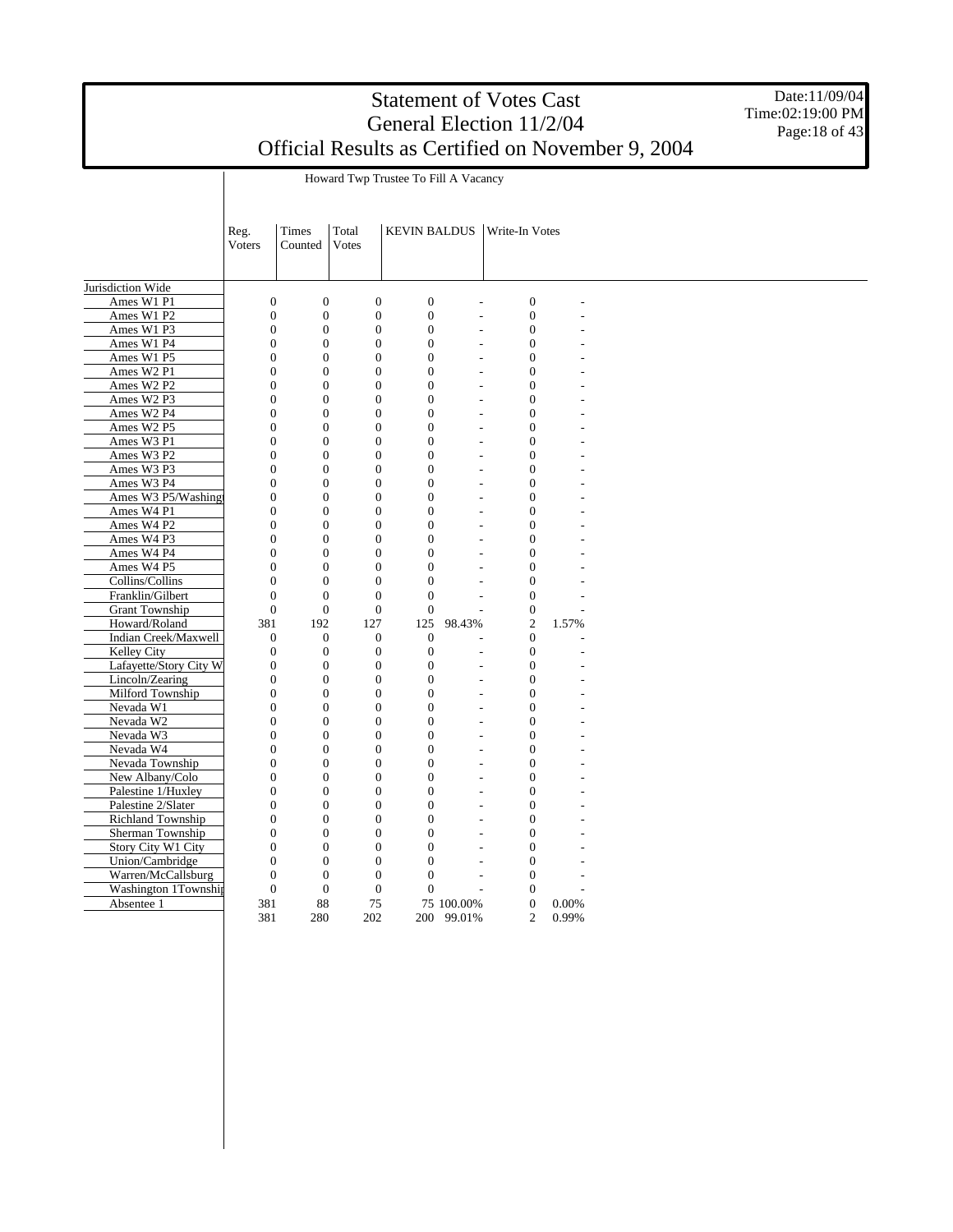Indian Creek Twp Trustee

Date:11/09/04 Time:02:19:01 PM Page: 19 of 43

|                        | Reg.             | Times            | Total            | ROBERT D.        |                          | Write-In Votes                   |                |  |
|------------------------|------------------|------------------|------------------|------------------|--------------------------|----------------------------------|----------------|--|
|                        | <b>Voters</b>    | Counted          | Votes            | <b>MAXWELL</b>   |                          |                                  |                |  |
|                        |                  |                  |                  |                  |                          |                                  |                |  |
| Jurisdiction Wide      |                  |                  |                  |                  |                          |                                  |                |  |
|                        |                  |                  |                  |                  |                          |                                  |                |  |
| Ames W1 P1             | $\mathbf{0}$     | $\boldsymbol{0}$ | $\boldsymbol{0}$ | $\boldsymbol{0}$ | $\overline{a}$           | $\boldsymbol{0}$                 | L,             |  |
| Ames W1 P2             | $\boldsymbol{0}$ | $\boldsymbol{0}$ | $\overline{0}$   | $\boldsymbol{0}$ | $\overline{a}$           | $\overline{0}$                   | L,             |  |
| Ames W1 P3             | $\boldsymbol{0}$ | $\boldsymbol{0}$ | $\boldsymbol{0}$ | $\boldsymbol{0}$ | L,                       | $\boldsymbol{0}$                 |                |  |
| Ames W1 P4             | $\overline{0}$   | $\boldsymbol{0}$ | $\boldsymbol{0}$ | $\boldsymbol{0}$ | $\overline{a}$           | $\boldsymbol{0}$                 |                |  |
| Ames W1 P5             | $\overline{0}$   | $\boldsymbol{0}$ | $\boldsymbol{0}$ | $\overline{0}$   | $\frac{1}{2}$            | $\overline{0}$                   |                |  |
| Ames W2 P1             | $\boldsymbol{0}$ | $\boldsymbol{0}$ | $\boldsymbol{0}$ | $\boldsymbol{0}$ | $\overline{a}$           | $\boldsymbol{0}$                 |                |  |
| Ames W2 P2             | $\overline{0}$   | $\boldsymbol{0}$ | $\boldsymbol{0}$ | $\boldsymbol{0}$ | $\overline{a}$           | $\boldsymbol{0}$                 | $\overline{a}$ |  |
| Ames W2 P3             | $\overline{0}$   | $\boldsymbol{0}$ | $\boldsymbol{0}$ | $\overline{0}$   | $\overline{a}$           | $\boldsymbol{0}$                 |                |  |
| Ames W2 P4             | $\theta$         | $\overline{0}$   | $\overline{0}$   | $\Omega$         | $\overline{a}$           | $\overline{0}$                   |                |  |
| Ames W2 P5             | $\overline{0}$   | $\overline{0}$   | $\overline{0}$   | $\overline{0}$   | $\overline{a}$           | $\overline{0}$                   |                |  |
| Ames W3 P1             | $\overline{0}$   | $\overline{0}$   | $\overline{0}$   | $\mathbf{0}$     | $\overline{\phantom{a}}$ | $\overline{0}$                   |                |  |
| Ames W3 P2             | $\overline{0}$   | $\overline{0}$   | $\boldsymbol{0}$ | $\overline{0}$   | L,                       | $\overline{0}$                   |                |  |
| Ames W3 P3             | $\overline{0}$   | $\overline{0}$   | $\overline{0}$   | $\mathbf{0}$     | $\overline{a}$           | $\overline{0}$                   |                |  |
| Ames W3 P4             | $\overline{0}$   | $\overline{0}$   | $\overline{0}$   | $\overline{0}$   | $\overline{a}$           | $\overline{0}$                   |                |  |
| Ames W3 P5/Washingt    | $\overline{0}$   | $\overline{0}$   | $\boldsymbol{0}$ | $\mathbf{0}$     | $\overline{a}$           | $\boldsymbol{0}$                 |                |  |
| Ames W4 P1             | $\overline{0}$   | $\overline{0}$   | $\overline{0}$   | $\overline{0}$   | $\overline{a}$           | $\overline{0}$                   |                |  |
| Ames W4 P2             | $\overline{0}$   | $\overline{0}$   | $\overline{0}$   | $\theta$         | $\overline{a}$           | $\overline{0}$                   |                |  |
| Ames W4 P3             | $\overline{0}$   | $\overline{0}$   | $\boldsymbol{0}$ | $\overline{0}$   | $\frac{1}{2}$            | $\overline{0}$                   |                |  |
| Ames W4 P4             | $\overline{0}$   | $\boldsymbol{0}$ | $\boldsymbol{0}$ | $\overline{0}$   | $\overline{a}$           | $\overline{0}$                   |                |  |
| Ames W4 P5             | $\overline{0}$   | $\boldsymbol{0}$ | $\boldsymbol{0}$ | $\boldsymbol{0}$ | L.                       | $\boldsymbol{0}$                 |                |  |
| Collins/Collins        | $\overline{0}$   | $\overline{0}$   | $\boldsymbol{0}$ | $\overline{0}$   | $\overline{a}$           | $\overline{0}$                   |                |  |
| Franklin/Gilbert       | $\overline{0}$   | $\boldsymbol{0}$ | $\boldsymbol{0}$ | $\boldsymbol{0}$ | $\overline{a}$           | $\boldsymbol{0}$                 |                |  |
| <b>Grant Township</b>  | $\overline{0}$   | $\overline{0}$   | $\boldsymbol{0}$ | $\boldsymbol{0}$ | $\overline{a}$           | $\boldsymbol{0}$                 |                |  |
| Howard/Roland          | $\mathbf{0}$     | $\boldsymbol{0}$ | $\boldsymbol{0}$ | $\boldsymbol{0}$ | L.                       | $\boldsymbol{0}$                 |                |  |
| Indian Creek/Maxwell   | 475              | 259              | 225              | 223              | 99.11%                   | $\overline{c}$                   | 0.89%          |  |
| Kelley City            | $\mathbf{0}$     | $\mathbf{0}$     | $\overline{0}$   | $\overline{0}$   |                          | $\Omega$                         |                |  |
| Lafayette/Story City W | $\overline{0}$   | $\overline{0}$   | $\overline{0}$   | $\overline{0}$   | $\overline{a}$           | $\overline{0}$                   | L,             |  |
| Lincoln/Zearing        | $\overline{0}$   | $\overline{0}$   | $\overline{0}$   | $\mathbf{0}$     | $\overline{a}$           | $\overline{0}$                   |                |  |
| Milford Township       | $\overline{0}$   | $\overline{0}$   | $\boldsymbol{0}$ | $\mathbf{0}$     | L,                       | $\overline{0}$                   |                |  |
| Nevada W1              | $\overline{0}$   | $\overline{0}$   | $\overline{0}$   | $\overline{0}$   | $\overline{a}$           | $\overline{0}$                   |                |  |
| Nevada W2              | $\overline{0}$   | $\overline{0}$   | $\overline{0}$   | $\mathbf{0}$     | $\overline{a}$           | $\overline{0}$                   |                |  |
| Nevada W3              | $\overline{0}$   | $\overline{0}$   | $\overline{0}$   | $\overline{0}$   | $\overline{a}$           | $\overline{0}$                   |                |  |
| Nevada W4              | $\overline{0}$   | $\overline{0}$   | $\boldsymbol{0}$ | $\overline{0}$   | $\overline{a}$           | $\overline{0}$                   |                |  |
| Nevada Township        | $\overline{0}$   | $\overline{0}$   | $\overline{0}$   | $\overline{0}$   | $\overline{a}$           | $\overline{0}$                   |                |  |
| New Albany/Colo        | $\overline{0}$   | $\boldsymbol{0}$ | $\overline{0}$   | $\overline{0}$   |                          | $\overline{0}$<br>$\overline{a}$ |                |  |
| Palestine 1/Huxley     | $\overline{0}$   | $\boldsymbol{0}$ | $\boldsymbol{0}$ | $\mathbf{0}$     | $\overline{\phantom{a}}$ | $\boldsymbol{0}$                 |                |  |
| Palestine 2/Slater     | $\overline{0}$   | $\boldsymbol{0}$ | $\boldsymbol{0}$ | $\boldsymbol{0}$ | $\overline{a}$           | $\boldsymbol{0}$                 |                |  |
| Richland Township      | $\overline{0}$   | $\boldsymbol{0}$ | $\boldsymbol{0}$ | $\overline{0}$   | $\overline{a}$           | $\boldsymbol{0}$                 |                |  |
| Sherman Township       | $\overline{0}$   | $\boldsymbol{0}$ | $\boldsymbol{0}$ | $\overline{0}$   | $\overline{a}$           | $\overline{0}$                   |                |  |
| Story City W1 City     | $\boldsymbol{0}$ | $\boldsymbol{0}$ | $\boldsymbol{0}$ | $\boldsymbol{0}$ | $\overline{a}$           | $\boldsymbol{0}$                 |                |  |
| Union/Cambridge        | $\overline{0}$   | $\boldsymbol{0}$ | $\boldsymbol{0}$ | $\boldsymbol{0}$ | $\overline{a}$           | $\overline{0}$                   |                |  |
| Warren/McCallsburg     | $\overline{0}$   | $\boldsymbol{0}$ | $\boldsymbol{0}$ | $\overline{0}$   | L                        | $\overline{0}$                   |                |  |
| Washington 1Township   | $\overline{0}$   | $\mathbf{0}$     | $\overline{0}$   | $\Omega$         |                          | $\Omega$                         |                |  |
| Absentee 1             | 475              | 73               | 66               |                  | 66 100.00%               | $\overline{0}$                   | 0.00%          |  |
|                        | 475              | 332              |                  |                  |                          | $\overline{c}$                   | 0.69%          |  |
|                        |                  |                  | 291              | 289              | 99.31%                   |                                  |                |  |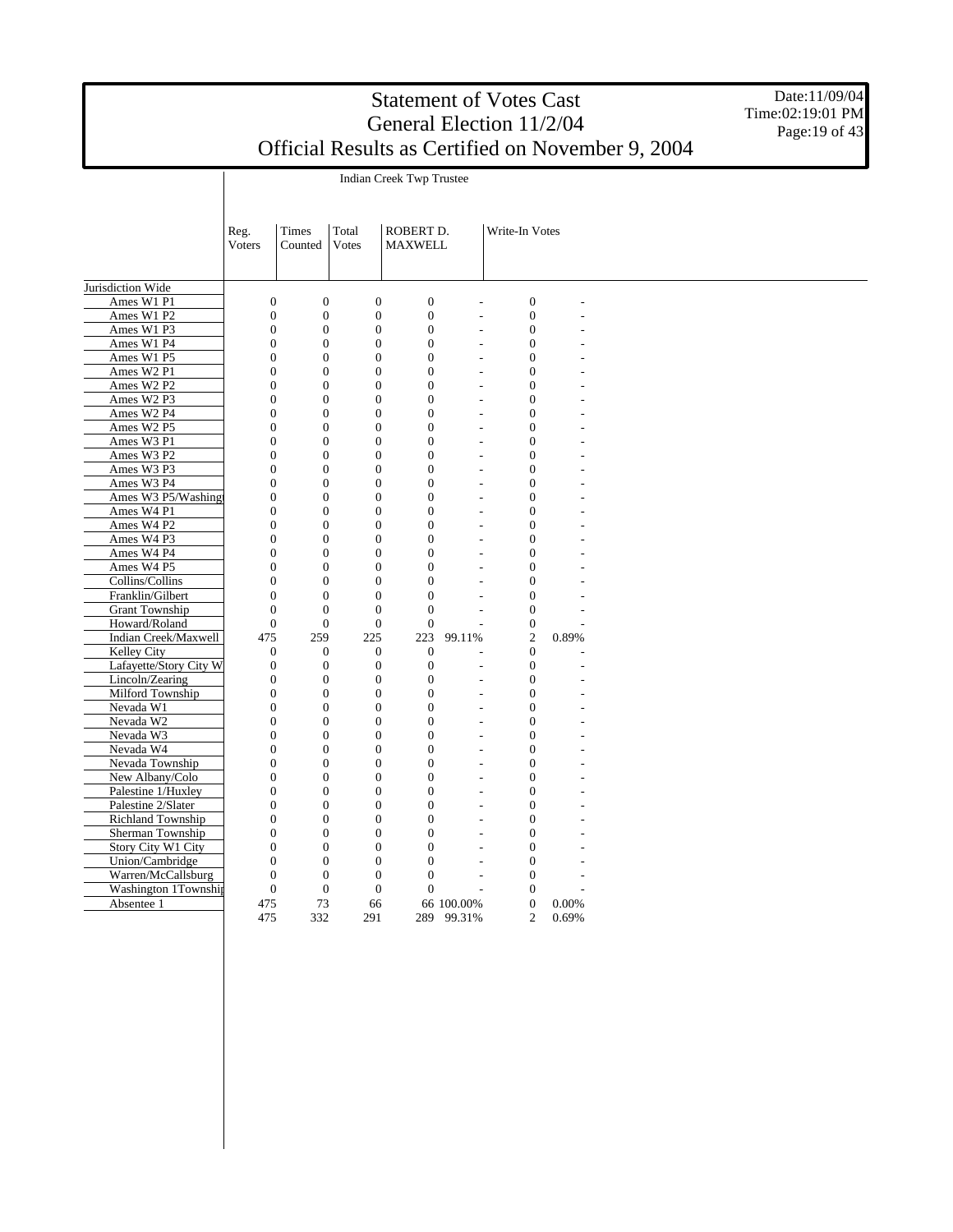Date:11/09/04 Time:02:19:01 PM Page: 20 of 43

Lafayette Twp Trustee

|                        | Reg.<br>Voters   | Times<br>Counted | Total<br>Votes               | <b>GARY L. UTHE</b> |            | Write-In Votes           |                  |       |  |  |
|------------------------|------------------|------------------|------------------------------|---------------------|------------|--------------------------|------------------|-------|--|--|
| Jurisdiction Wide      |                  |                  |                              |                     |            |                          |                  |       |  |  |
| Ames W1 P1             | $\mathbf{0}$     | $\mathbf{0}$     | $\overline{0}$               | $\overline{0}$      |            |                          | $\mathbf{0}$     |       |  |  |
| Ames W1 P2             | $\mathbf{0}$     |                  | $\mathbf{0}$<br>$\mathbf{0}$ | $\mathbf{0}$        |            |                          | $\mathbf{0}$     |       |  |  |
| Ames W1 P3             | $\overline{0}$   | $\boldsymbol{0}$ | $\boldsymbol{0}$             | $\overline{0}$      |            | L.                       | $\boldsymbol{0}$ |       |  |  |
| Ames W1 P4             | $\boldsymbol{0}$ | $\boldsymbol{0}$ | $\mathbf{0}$                 | $\overline{0}$      |            |                          | $\boldsymbol{0}$ |       |  |  |
| Ames W1 P5             | $\overline{0}$   | $\mathbf{0}$     | $\overline{0}$               | $\overline{0}$      |            |                          | $\mathbf{0}$     |       |  |  |
| Ames W2 P1             | $\overline{0}$   | $\overline{0}$   | $\overline{0}$               | $\overline{0}$      |            |                          | $\boldsymbol{0}$ |       |  |  |
| Ames W2 P2             | $\mathbf{0}$     | $\mathbf{0}$     | $\mathbf{0}$                 | $\overline{0}$      |            |                          | $\boldsymbol{0}$ |       |  |  |
| Ames W2 P3             | $\theta$         | $\Omega$         | $\theta$                     | $\theta$            |            | ÷.                       | $\mathbf{0}$     |       |  |  |
| Ames W2 P4             | $\overline{0}$   | $\mathbf{0}$     | $\overline{0}$               | $\overline{0}$      |            | $\overline{\phantom{a}}$ | $\mathbf{0}$     |       |  |  |
| Ames W2 P5             | $\overline{0}$   | $\mathbf{0}$     | $\overline{0}$               | $\overline{0}$      |            | $\overline{\phantom{a}}$ | $\overline{0}$   |       |  |  |
| Ames W3 P1             | $\overline{0}$   | $\mathbf{0}$     | $\mathbf{0}$                 | $\overline{0}$      |            |                          | $\mathbf{0}$     |       |  |  |
| Ames W3 P2             | $\Omega$         | $\Omega$         | $\mathbf{0}$                 | $\theta$            |            | $\overline{a}$           | $\mathbf{0}$     |       |  |  |
| Ames W3 P3             | $\mathbf{0}$     | $\mathbf{0}$     | $\mathbf{0}$                 | $\theta$            |            | L.                       | $\mathbf{0}$     |       |  |  |
| Ames W3 P4             | $\overline{0}$   | $\mathbf{0}$     | $\mathbf{0}$                 | $\overline{0}$      |            | $\overline{a}$           | $\boldsymbol{0}$ |       |  |  |
| Ames W3 P5/Washing     | $\overline{0}$   | $\overline{0}$   | $\overline{0}$               | $\theta$            |            |                          | $\mathbf{0}$     |       |  |  |
| Ames W4 P1             | $\overline{0}$   | $\mathbf{0}$     | $\overline{0}$               | $\overline{0}$      |            |                          | $\mathbf{0}$     |       |  |  |
| Ames W4 P2             | $\overline{0}$   | $\overline{0}$   | $\overline{0}$               | $\overline{0}$      |            |                          | $\boldsymbol{0}$ |       |  |  |
| Ames W4 P3             | $\overline{0}$   | $\mathbf{0}$     | $\boldsymbol{0}$             | $\overline{0}$      |            |                          | $\boldsymbol{0}$ |       |  |  |
| Ames W4 P4             | $\theta$         | $\mathbf{0}$     | $\overline{0}$               | $\theta$            |            | ÷.                       | $\mathbf{0}$     |       |  |  |
|                        |                  |                  |                              |                     |            |                          |                  |       |  |  |
| Ames W4 P5             | $\overline{0}$   | $\mathbf{0}$     | $\overline{0}$               | $\overline{0}$      |            | $\overline{\phantom{a}}$ | $\boldsymbol{0}$ |       |  |  |
| Collins/Collins        | $\overline{0}$   | $\mathbf{0}$     | $\overline{0}$               | $\overline{0}$      |            | $\overline{\phantom{a}}$ | $\boldsymbol{0}$ |       |  |  |
| Franklin/Gilbert       | $\Omega$         | $\Omega$         | $\Omega$                     | $\Omega$            |            |                          | $\mathbf{0}$     |       |  |  |
| <b>Grant Township</b>  | $\Omega$         | $\mathbf{0}$     | $\mathbf{0}$                 | $\Omega$            |            | $\overline{a}$           | $\mathbf{0}$     |       |  |  |
| Howard/Roland          | $\overline{0}$   | $\mathbf{0}$     | $\mathbf{0}$                 | $\overline{0}$      |            |                          | $\mathbf{0}$     |       |  |  |
| Indian Creek/Maxwell   | $\overline{0}$   | $\mathbf{0}$     | $\overline{0}$               | $\overline{0}$      |            | ÷.                       | $\boldsymbol{0}$ |       |  |  |
| Kelley City            | $\mathbf{0}$     | $\mathbf{0}$     | $\mathbf{0}$                 | $\overline{0}$      |            |                          | $\boldsymbol{0}$ |       |  |  |
| Lafayette/Story City W | 337              | 206              | 166                          | 163                 | 98.19%     |                          | 3                | 1.81% |  |  |
| Lincoln/Zearing        | $\mathbf{0}$     | $\mathbf{0}$     | $\mathbf{0}$                 | $\overline{0}$      |            |                          | $\boldsymbol{0}$ |       |  |  |
| Milford Township       | $\boldsymbol{0}$ | $\mathbf{0}$     | $\boldsymbol{0}$             | $\boldsymbol{0}$    |            |                          | $\boldsymbol{0}$ |       |  |  |
| Nevada W1              | $\overline{0}$   | $\mathbf{0}$     | $\overline{0}$               | $\overline{0}$      |            | $\overline{a}$           | $\mathbf{0}$     |       |  |  |
| Nevada W2              | $\overline{0}$   | $\mathbf{0}$     | $\mathbf{0}$                 | $\overline{0}$      |            | $\overline{\phantom{a}}$ | $\boldsymbol{0}$ |       |  |  |
| Nevada W3              | $\overline{0}$   | $\mathbf{0}$     | $\overline{0}$               | $\overline{0}$      |            | $\overline{a}$           | $\boldsymbol{0}$ |       |  |  |
| Nevada W4              | $\Omega$         | $\Omega$         | $\Omega$                     | $\Omega$            |            |                          | $\overline{0}$   |       |  |  |
| Nevada Township        | $\Omega$         | $\mathbf{0}$     | $\mathbf{0}$                 | $\theta$            |            | $\overline{\phantom{a}}$ | $\mathbf{0}$     |       |  |  |
| New Albany/Colo        | $\overline{0}$   | $\mathbf{0}$     | $\mathbf{0}$                 | $\overline{0}$      |            |                          | $\boldsymbol{0}$ |       |  |  |
| Palestine 1/Huxley     | $\overline{0}$   | $\boldsymbol{0}$ | $\boldsymbol{0}$             | $\overline{0}$      |            | ÷.                       | $\boldsymbol{0}$ |       |  |  |
| Palestine 2/Slater     | $\overline{0}$   | $\mathbf{0}$     | $\overline{0}$               | $\theta$            |            |                          | $\mathbf{0}$     |       |  |  |
| Richland Township      | $\overline{0}$   | $\mathbf{0}$     | $\mathbf{0}$                 | $\overline{0}$      |            | ÷                        | $\boldsymbol{0}$ |       |  |  |
| Sherman Township       | $\overline{0}$   | $\overline{0}$   | $\overline{0}$               | $\overline{0}$      |            |                          | $\boldsymbol{0}$ |       |  |  |
| Story City W1 City     | $\Omega$         | $\mathbf{0}$     | $\mathbf{0}$                 | $\overline{0}$      |            |                          | $\mathbf{0}$     |       |  |  |
| Union/Cambridge        | $\overline{0}$   | $\mathbf{0}$     | $\overline{0}$               | $\overline{0}$      |            | $\overline{\phantom{a}}$ | $\mathbf{0}$     |       |  |  |
| Warren/McCallsburg     | $\overline{0}$   | $\mathbf{0}$     | $\mathbf{0}$                 | $\overline{0}$      |            | $\overline{a}$           | $\boldsymbol{0}$ |       |  |  |
| Washington 1Township   | $\mathbf{0}$     | $\boldsymbol{0}$ | $\boldsymbol{0}$             | $\boldsymbol{0}$    |            | L,                       | $\boldsymbol{0}$ |       |  |  |
| Absentee 1             | 337              | 62               | 53                           | 52                  | 98.11%     |                          | $\mathbf{1}$     | 1.89% |  |  |
|                        | 337              | 268              | 219                          |                     | 215 98.17% |                          | $\overline{4}$   | 1.83% |  |  |
|                        |                  |                  |                              |                     |            |                          |                  |       |  |  |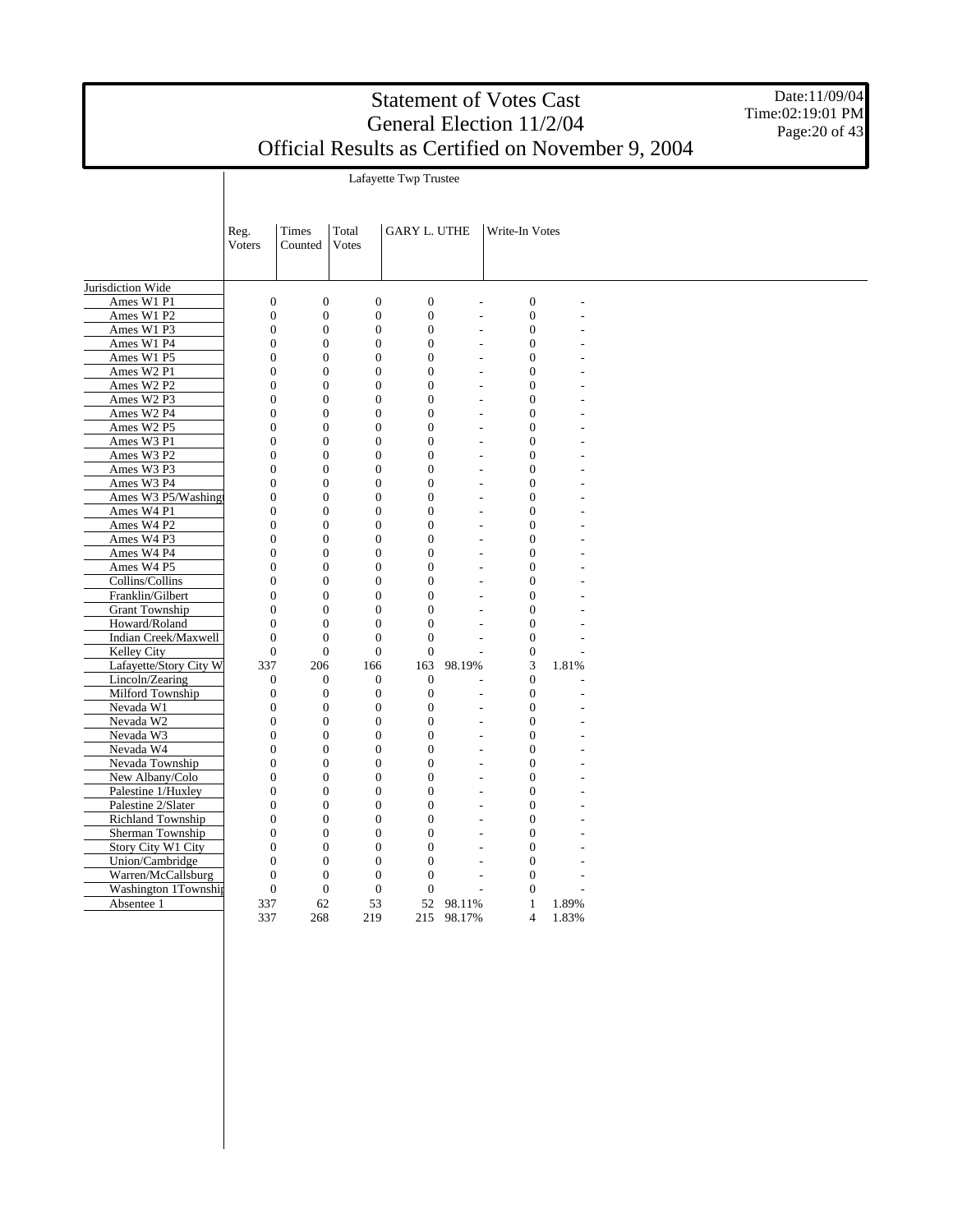Date:11/09/04 Time:02:19:01 PM Page: $21$  of  $43$ 

Lincoln Twp Trustee

|                        | Reg.<br>Voters   | Times<br>Counted | Total<br>Votes   |                  |                          | PHILIP McBRIDE   Write-In Votes |       |  |
|------------------------|------------------|------------------|------------------|------------------|--------------------------|---------------------------------|-------|--|
| Jurisdiction Wide      |                  |                  |                  |                  |                          |                                 |       |  |
| Ames W1 P1             | $\mathbf{0}$     | $\boldsymbol{0}$ | $\boldsymbol{0}$ | $\boldsymbol{0}$ | L,                       | $\boldsymbol{0}$                |       |  |
| Ames W1 P2             | $\mathbf{0}$     | $\overline{0}$   | $\overline{0}$   | $\mathbf{0}$     | ÷                        | $\overline{0}$                  |       |  |
| Ames W1 P3             | $\overline{0}$   | $\mathbf{0}$     | $\overline{0}$   | $\overline{0}$   | $\overline{a}$           | $\mathbf{0}$                    |       |  |
| Ames W1 P4             | $\overline{0}$   | $\mathbf{0}$     | $\overline{0}$   | $\mathbf{0}$     | L,                       | $\mathbf{0}$                    |       |  |
| Ames W1 P5             | $\overline{0}$   | $\mathbf{0}$     | $\overline{0}$   | $\mathbf{0}$     | L,                       | $\mathbf{0}$                    |       |  |
| Ames W2 P1             | $\overline{0}$   | $\mathbf{0}$     | $\overline{0}$   | $\Omega$         | L.                       | $\overline{0}$                  |       |  |
| Ames W2 P2             | $\overline{0}$   | $\mathbf{0}$     | $\overline{0}$   | $\overline{0}$   | $\overline{a}$           | $\overline{0}$                  |       |  |
| Ames W2 P3             | $\overline{0}$   | $\overline{0}$   | $\mathbf{0}$     | $\overline{0}$   |                          | $\boldsymbol{0}$                |       |  |
| Ames W2 P4             | $\boldsymbol{0}$ | $\boldsymbol{0}$ | $\mathbf{0}$     | $\Omega$         | L.                       | $\boldsymbol{0}$                |       |  |
| Ames W2 P5             | $\overline{0}$   | $\overline{0}$   | $\overline{0}$   | $\Omega$         | L,                       | $\overline{0}$                  |       |  |
| Ames W3 P1             | $\overline{0}$   | $\mathbf{0}$     | $\mathbf{0}$     | $\mathbf{0}$     | L,                       | $\mathbf{0}$                    |       |  |
| Ames W3 P2             | $\overline{0}$   | $\mathbf{0}$     | $\overline{0}$   | $\overline{0}$   | $\overline{a}$           | $\mathbf{0}$                    |       |  |
| Ames W3 P3             | $\overline{0}$   | $\mathbf{0}$     | $\overline{0}$   | $\Omega$         | ÷                        | $\mathbf{0}$                    |       |  |
| Ames W3 P4             | $\Omega$         | $\Omega$         | $\overline{0}$   | $\theta$         | $\overline{a}$           | $\overline{0}$                  |       |  |
| Ames W3 P5/Washingt    | $\overline{0}$   | $\mathbf{0}$     | $\overline{0}$   | $\theta$         | ÷,                       | $\overline{0}$                  |       |  |
| Ames W4 P1             | $\overline{0}$   | $\mathbf{0}$     | $\overline{0}$   | $\overline{0}$   | $\overline{a}$           | $\overline{0}$                  |       |  |
| Ames W4 P2             | $\overline{0}$   | $\mathbf{0}$     | $\overline{0}$   | $\Omega$         | L.                       | $\overline{0}$                  |       |  |
| Ames W4 P3             | $\overline{0}$   | $\mathbf{0}$     | $\overline{0}$   | $\overline{0}$   | $\overline{a}$           | $\overline{0}$                  |       |  |
| Ames W4 P4             | $\overline{0}$   | $\overline{0}$   | $\overline{0}$   | $\overline{0}$   |                          | $\boldsymbol{0}$                |       |  |
| Ames W4 P5             | $\overline{0}$   | $\mathbf{0}$     | $\mathbf{0}$     | $\mathbf{0}$     | L,                       | $\boldsymbol{0}$                |       |  |
| Collins/Collins        | $\Omega$         | $\overline{0}$   | $\overline{0}$   | $\Omega$         |                          | $\overline{0}$                  |       |  |
| Franklin/Gilbert       | $\overline{0}$   | $\mathbf{0}$     | $\overline{0}$   | $\mathbf{0}$     | ÷,                       | $\mathbf{0}$                    |       |  |
| <b>Grant Township</b>  | $\overline{0}$   | $\mathbf{0}$     | $\overline{0}$   | $\theta$         | $\overline{a}$           | $\mathbf{0}$                    |       |  |
| Howard/Roland          | $\overline{0}$   | $\boldsymbol{0}$ | $\mathbf{0}$     | $\mathbf{0}$     | ÷                        | $\boldsymbol{0}$                |       |  |
| Indian Creek/Maxwell   | $\Omega$         | $\theta$         | $\theta$         | $\theta$         | L,                       | $\overline{0}$                  |       |  |
| Kelley City            | $\mathbf{0}$     | $\Omega$         | $\overline{0}$   | $\overline{0}$   |                          | $\mathbf{0}$                    |       |  |
| Lafayette/Story City W | $\overline{0}$   | $\mathbf{0}$     | $\overline{0}$   | $\mathbf{0}$     | $\overline{a}$           | $\boldsymbol{0}$                |       |  |
| Lincoln/Zearing        | 163              | 101              | 87               | 85               | 97.70%                   | $\overline{c}$                  | 2.30% |  |
| Milford Township       | $\theta$         | $\mathbf{0}$     | $\mathbf{0}$     | $\theta$         |                          | $\mathbf{0}$                    |       |  |
| Nevada W1              | $\mathbf{0}$     | $\overline{0}$   | $\mathbf{0}$     | $\overline{0}$   | L.                       | $\boldsymbol{0}$                |       |  |
| Nevada W2              | $\overline{0}$   | $\boldsymbol{0}$ | $\mathbf{0}$     | $\mathbf{0}$     |                          | $\boldsymbol{0}$                |       |  |
| Nevada W3              | $\Omega$         | $\mathbf{0}$     | $\overline{0}$   | $\Omega$         | L,                       | $\overline{0}$                  |       |  |
| Nevada W4              | $\overline{0}$   | $\mathbf{0}$     | $\overline{0}$   | $\mathbf{0}$     | L,                       | $\mathbf{0}$                    |       |  |
| Nevada Township        | $\overline{0}$   | $\mathbf{0}$     | $\overline{0}$   | $\theta$         | $\overline{\phantom{a}}$ | $\mathbf{0}$                    |       |  |
| New Albany/Colo        | $\overline{0}$   | $\boldsymbol{0}$ | $\mathbf{0}$     | $\mathbf{0}$     | ÷,                       | $\boldsymbol{0}$                |       |  |
| Palestine 1/Huxley     | $\Omega$         | $\Omega$         | $\theta$         | $\theta$         | $\overline{a}$           | $\theta$                        |       |  |
| Palestine 2/Slater     | $\overline{0}$   | $\Omega$         | $\overline{0}$   | $\Omega$         |                          | $\mathbf{0}$                    |       |  |
| Richland Township      | $\overline{0}$   | $\mathbf{0}$     | $\overline{0}$   | $\mathbf{0}$     | $\overline{a}$           | $\overline{0}$                  |       |  |
| Sherman Township       | $\overline{0}$   | $\mathbf{0}$     | $\overline{0}$   | $\overline{0}$   | ÷.                       | $\boldsymbol{0}$                |       |  |
| Story City W1 City     | $\overline{0}$   | $\mathbf{0}$     | $\overline{0}$   | $\overline{0}$   | ÷                        | $\overline{0}$                  |       |  |
| Union/Cambridge        | $\overline{0}$   | $\overline{0}$   | $\overline{0}$   | $\overline{0}$   |                          | $\overline{0}$                  |       |  |
| Warren/McCallsburg     | $\overline{0}$   | $\mathbf{0}$     | $\overline{0}$   | $\mathbf{0}$     | L,                       | $\overline{0}$                  |       |  |
| Washington 1Township   | $\mathbf{0}$     | $\mathbf{0}$     | $\mathbf{0}$     | $\boldsymbol{0}$ | ÷.                       | $\mathbf{0}$                    |       |  |
| Absentee 1             | 163              | 34               | 34               |                  | 34 100.00%               | $\mathbf{0}$                    | 0.00% |  |
|                        | 163              | 135              | 121              | 119              | 98.35%                   | $\overline{2}$                  | 1.65% |  |
|                        |                  |                  |                  |                  |                          |                                 |       |  |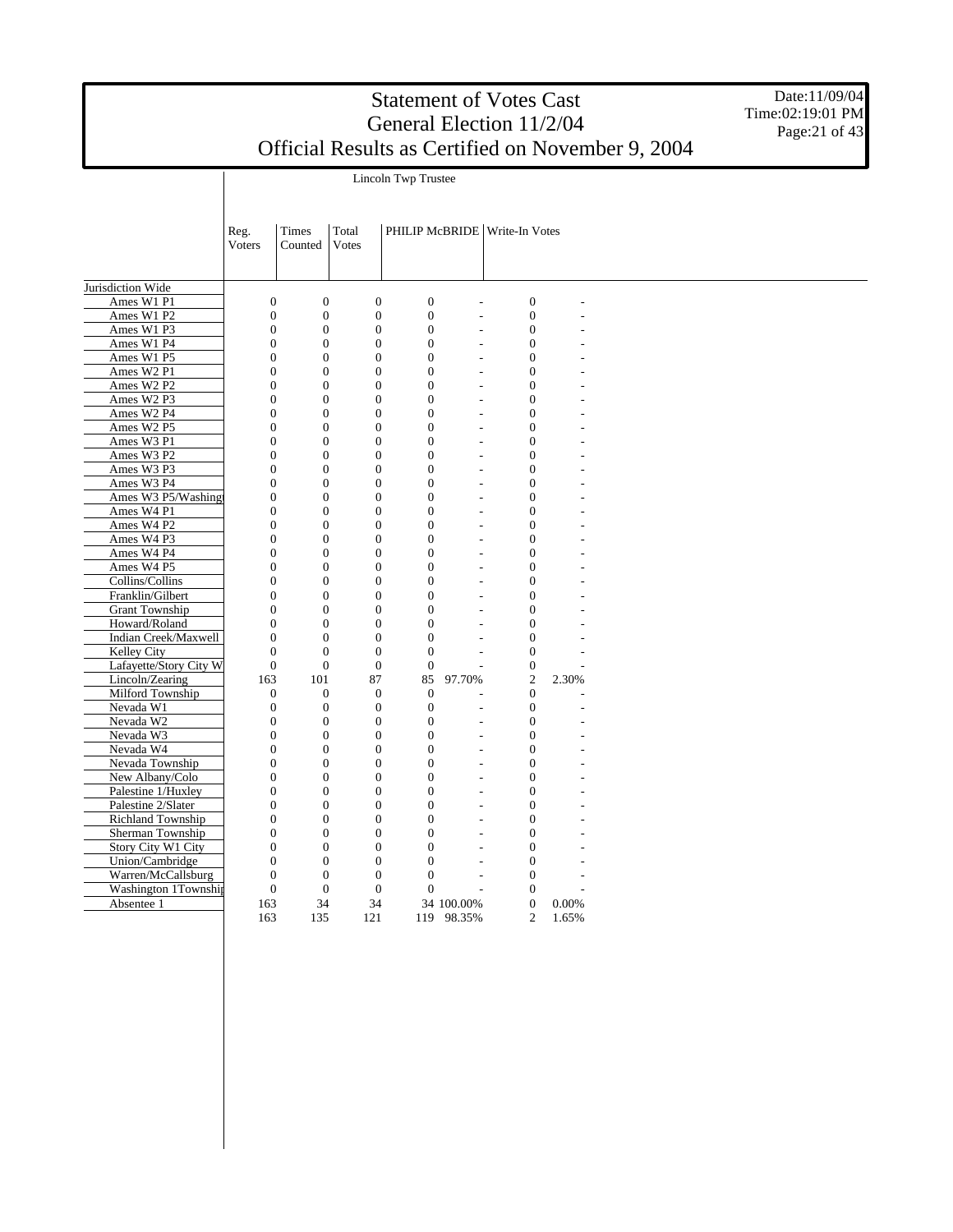Date:11/09/04 Time:02:19:02 PM Page: 22 of 43

Milford Twp Trustee

|                        | Reg.<br>Voters   | <b>Times</b><br>Counted | Total<br><b>Votes</b> | ROBERT W.<br><b>JACOBSON</b> |                          | Write-In Votes   |       |  |
|------------------------|------------------|-------------------------|-----------------------|------------------------------|--------------------------|------------------|-------|--|
| Jurisdiction Wide      |                  |                         |                       |                              |                          |                  |       |  |
| Ames W1 P1             | $\mathbf{0}$     | $\boldsymbol{0}$        | $\boldsymbol{0}$      | $\boldsymbol{0}$             |                          | $\boldsymbol{0}$ |       |  |
| Ames W1 P2             | $\overline{0}$   | $\overline{0}$          | $\overline{0}$        | $\mathbf{0}$                 | L.                       | $\boldsymbol{0}$ |       |  |
| Ames W1 P3             | $\overline{0}$   | $\overline{0}$          | $\overline{0}$        | $\mathbf{0}$                 | $\overline{\phantom{a}}$ | $\overline{0}$   |       |  |
| Ames W1 P4             | $\boldsymbol{0}$ | $\overline{0}$          | $\boldsymbol{0}$      | $\mathbf{0}$                 | L,                       | $\overline{0}$   |       |  |
| Ames W1 P5             | $\theta$         | $\theta$                | $\Omega$              | $\Omega$                     | L,                       | $\overline{0}$   |       |  |
| Ames W2 P1             | $\overline{0}$   | $\overline{0}$          | $\overline{0}$        | $\Omega$                     |                          | $\overline{0}$   |       |  |
| Ames W2 P2             | $\overline{0}$   | $\overline{0}$          | $\overline{0}$        | $\mathbf{0}$                 | $\overline{a}$           | $\overline{0}$   |       |  |
| Ames W2 P3             | $\boldsymbol{0}$ | $\boldsymbol{0}$        | $\boldsymbol{0}$      | $\mathbf{0}$                 | L.                       | $\overline{0}$   |       |  |
| Ames W2 P4             | $\overline{0}$   | $\overline{0}$          | $\overline{0}$        | $\mathbf{0}$                 | ÷.                       | $\overline{0}$   |       |  |
| Ames W2 P5             | $\mathbf{0}$     | $\overline{0}$          | $\mathbf{0}$          | $\overline{0}$               | L,                       | $\overline{0}$   |       |  |
| Ames W3 P1             | $\overline{0}$   | $\overline{0}$          | $\overline{0}$        | $\mathbf{0}$                 | $\overline{a}$           | $\mathbf{0}$     |       |  |
| Ames W3 P2             | $\Omega$         | $\Omega$                | $\Omega$              | $\Omega$                     |                          | $\overline{0}$   |       |  |
| Ames W3 P3             | $\overline{0}$   | $\overline{0}$          | $\overline{0}$        | $\mathbf{0}$                 | L,                       | $\overline{0}$   |       |  |
| Ames W3 P4             | $\overline{0}$   | $\overline{0}$          | $\overline{0}$        | $\mathbf{0}$                 | $\overline{a}$           | $\overline{0}$   |       |  |
| Ames W3 P5/Washing     | $\boldsymbol{0}$ | $\overline{0}$          | $\boldsymbol{0}$      | $\overline{0}$               | ÷.                       | $\overline{0}$   |       |  |
| Ames W4 P1             | $\theta$         | $\theta$                | $\Omega$              | $\Omega$                     | L,                       | $\overline{0}$   |       |  |
| Ames W4 P2             | $\overline{0}$   | $\overline{0}$          | $\overline{0}$        | $\Omega$                     |                          | $\overline{0}$   |       |  |
| Ames W4 P3             | $\overline{0}$   | $\overline{0}$          | $\overline{0}$        | $\mathbf{0}$                 | $\overline{a}$           | $\overline{0}$   |       |  |
| Ames W4 P4             | $\overline{0}$   | $\overline{0}$          | $\overline{0}$        | $\Omega$                     | L.                       | $\overline{0}$   |       |  |
| Ames W4 P5             | $\overline{0}$   | $\overline{0}$          | $\overline{0}$        | $\mathbf{0}$                 | ÷,                       | $\overline{0}$   |       |  |
| Collins/Collins        | $\overline{0}$   | $\overline{0}$          | $\overline{0}$        | $\overline{0}$               | L.                       | $\overline{0}$   |       |  |
| Franklin/Gilbert       | $\overline{0}$   | $\overline{0}$          | $\overline{0}$        | $\mathbf{0}$                 | $\overline{a}$           | $\overline{0}$   |       |  |
| <b>Grant Township</b>  | $\theta$         | $\Omega$                | $\overline{0}$        | $\Omega$                     |                          | $\overline{0}$   |       |  |
| Howard/Roland          | $\overline{0}$   | $\overline{0}$          | $\overline{0}$        | $\mathbf{0}$                 | L,                       | $\boldsymbol{0}$ |       |  |
| Indian Creek/Maxwell   | $\overline{0}$   | $\overline{0}$          | $\overline{0}$        | $\mathbf{0}$                 | L,                       | $\overline{0}$   |       |  |
| <b>Kelley City</b>     | $\theta$         | $\theta$                | $\overline{0}$        | $\Omega$                     |                          | $\overline{0}$   |       |  |
| Lafayette/Story City W | $\theta$         | $\Omega$                | $\theta$              | $\Omega$                     | L,                       | $\overline{0}$   |       |  |
| Lincoln/Zearing        | $\mathbf{0}$     | $\overline{0}$          | $\overline{0}$        | $\mathbf{0}$                 |                          | $\overline{0}$   |       |  |
| Milford Township       | 409              | 219                     | 142                   | 141                          | 99.30%                   | $\mathbf{1}$     | 0.70% |  |
| Nevada W1              | $\overline{0}$   | $\overline{0}$          | $\mathbf{0}$          | $\mathbf{0}$                 |                          | $\overline{0}$   |       |  |
| Nevada W2              | $\overline{0}$   | $\boldsymbol{0}$        | $\boldsymbol{0}$      | $\boldsymbol{0}$             | $\overline{\phantom{a}}$ | $\boldsymbol{0}$ |       |  |
| Nevada W3              | $\boldsymbol{0}$ | $\boldsymbol{0}$        | $\boldsymbol{0}$      | $\mathbf{0}$                 | L.                       | $\mathbf{0}$     |       |  |
| Nevada W4              | $\Omega$         | $\overline{0}$          | $\overline{0}$        | $\Omega$                     | $\overline{a}$           | $\overline{0}$   |       |  |
| Nevada Township        | $\overline{0}$   | $\overline{0}$          | $\overline{0}$        | $\Omega$                     | L,                       | $\overline{0}$   |       |  |
| New Albany/Colo        | $\overline{0}$   | $\overline{0}$          | $\overline{0}$        | $\mathbf{0}$                 | L,                       | $\mathbf 0$      |       |  |
| Palestine 1/Huxley     | $\overline{0}$   | $\overline{0}$          | $\overline{0}$        | $\mathbf{0}$                 | $\overline{a}$           | $\overline{0}$   |       |  |
| Palestine 2/Slater     | $\overline{0}$   | $\overline{0}$          | $\overline{0}$        | $\Omega$                     | $\overline{\phantom{a}}$ | $\overline{0}$   |       |  |
| Richland Township      | $\theta$         | $\theta$                | $\overline{0}$        | $\Omega$                     | ÷,                       | $\overline{0}$   |       |  |
| Sherman Township       | $\overline{0}$   | $\overline{0}$          | $\overline{0}$        | $\Omega$                     |                          | $\overline{0}$   |       |  |
| Story City W1 City     | $\Omega$         | $\Omega$                | $\boldsymbol{0}$      | $\Omega$                     |                          | $\overline{0}$   |       |  |
| Union/Cambridge        | $\mathbf{0}$     | $\overline{0}$          | $\overline{0}$        | $\mathbf{0}$                 |                          | $\overline{0}$   |       |  |
| Warren/McCallsburg     | $\overline{0}$   | $\boldsymbol{0}$        | $\boldsymbol{0}$      | $\boldsymbol{0}$             | $\overline{\phantom{a}}$ | $\boldsymbol{0}$ |       |  |
| Washington 1Township   | $\boldsymbol{0}$ | $\boldsymbol{0}$        | $\boldsymbol{0}$      | $\boldsymbol{0}$             |                          | $\boldsymbol{0}$ |       |  |
| Absentee 1             | 409              | 91                      | 74                    | 70                           | 94.59%                   | $\overline{4}$   | 5.41% |  |
|                        | 409              | 310                     | 216                   | 211                          | 97.69%                   | 5                | 2.31% |  |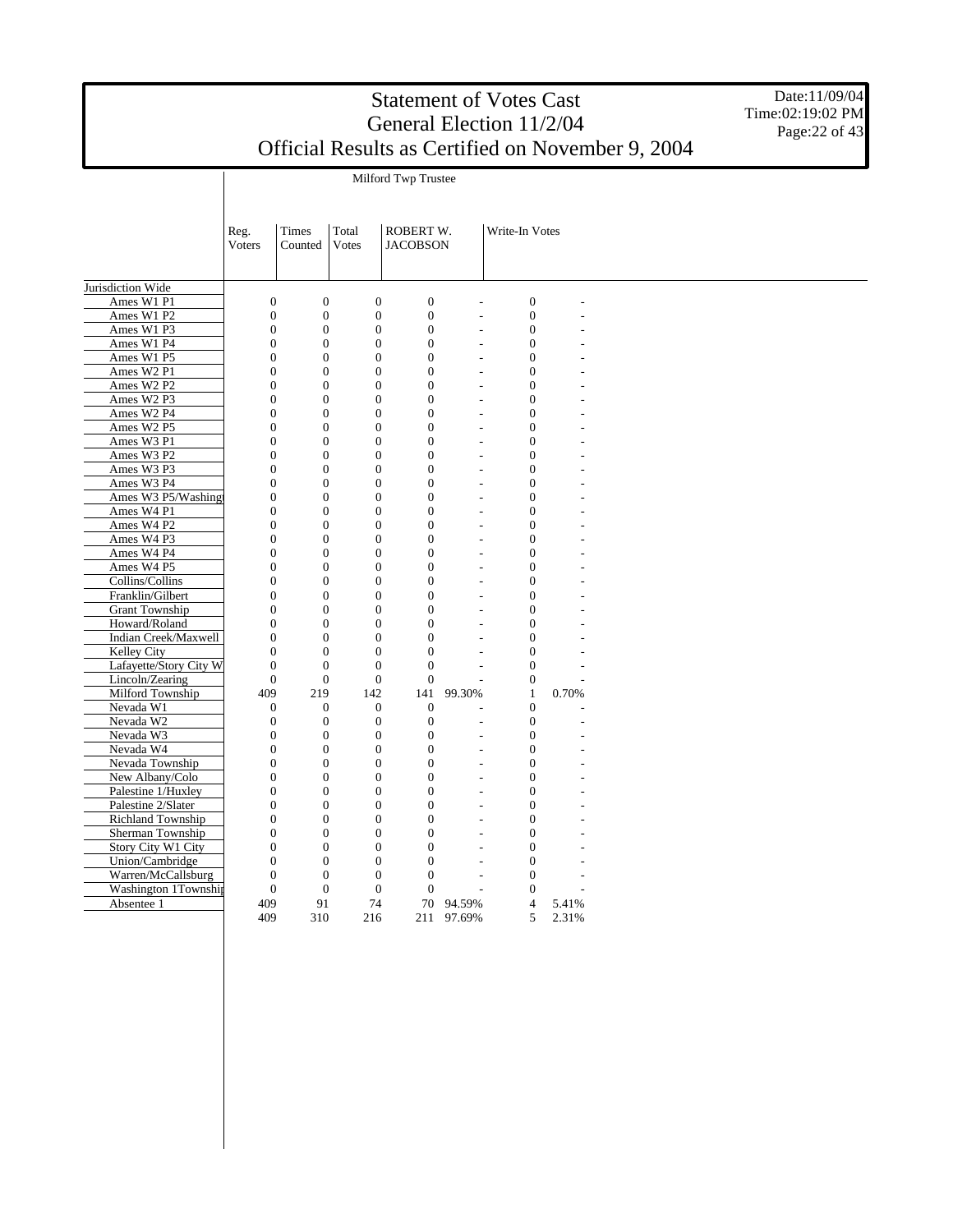Date:11/09/04 Time:02:19:02 PM Page:23 of 43

|                                    |        |                                                                      |                                  | Nevada Twp Trustee               |                |                                    | New Albany Twp Trustee           |                                  |                                  |                                  |                                  |           |
|------------------------------------|--------|----------------------------------------------------------------------|----------------------------------|----------------------------------|----------------|------------------------------------|----------------------------------|----------------------------------|----------------------------------|----------------------------------|----------------------------------|-----------|
|                                    |        |                                                                      |                                  |                                  |                |                                    |                                  |                                  |                                  |                                  |                                  |           |
|                                    |        |                                                                      |                                  |                                  |                |                                    |                                  |                                  |                                  |                                  |                                  |           |
|                                    | Reg.   | Times                                                                | Total                            | <b>RICHARD</b>                   |                | Write-In Votes                     |                                  | Reg.                             | Times                            | Total                            | Write-In Votes                   |           |
|                                    | Voters | Counted                                                              | Votes                            | <b>COLLINS</b>                   |                |                                    |                                  | Voters                           | Counted                          | Votes                            |                                  |           |
|                                    |        |                                                                      |                                  |                                  |                |                                    |                                  |                                  |                                  |                                  |                                  |           |
| Jurisdiction Wide                  |        |                                                                      |                                  |                                  |                |                                    |                                  |                                  |                                  |                                  |                                  |           |
| Ames W1 P1                         |        | $\overline{0}$<br>$\overline{0}$                                     | $\overline{0}$                   | $\overline{0}$                   |                | $\boldsymbol{0}$                   | $\overline{a}$                   | $\boldsymbol{0}$                 | $\boldsymbol{0}$                 | $\boldsymbol{0}$                 | $\boldsymbol{0}$                 |           |
| Ames W1 P2                         |        | $\overline{0}$<br>$\overline{0}$                                     | $\overline{0}$                   | $\overline{0}$                   |                | $\boldsymbol{0}$                   | $\overline{a}$                   | $\overline{0}$                   | $\overline{0}$                   | $\overline{0}$                   | $\overline{0}$                   |           |
| Ames W1 P3                         |        | $\overline{0}$<br>$\overline{0}$                                     | $\overline{0}$                   | $\overline{0}$                   |                | $\boldsymbol{0}$                   | $\overline{a}$                   | $\boldsymbol{0}$                 | $\overline{0}$                   | $\boldsymbol{0}$                 | $\overline{0}$                   |           |
| Ames W1 P4                         |        | $\overline{0}$<br>$\overline{0}$                                     | $\overline{0}$                   | $\overline{0}$                   |                | $\overline{0}$                     | $\overline{a}$                   | $\overline{0}$                   | $\overline{0}$                   | $\overline{0}$                   | $\overline{0}$                   |           |
| Ames W1 P5                         |        | $\boldsymbol{0}$<br>$\boldsymbol{0}$                                 | $\boldsymbol{0}$                 | $\boldsymbol{0}$                 |                | $\boldsymbol{0}$                   | L.                               | $\boldsymbol{0}$                 | $\overline{0}$                   | $\boldsymbol{0}$                 | $\overline{0}$                   |           |
| Ames W <sub>2</sub> P <sub>1</sub> |        | $\overline{0}$<br>$\overline{0}$                                     | $\overline{0}$                   | $\overline{0}$                   |                | $\boldsymbol{0}$                   | $\overline{a}$                   | $\overline{0}$                   | $\overline{0}$                   | $\boldsymbol{0}$                 | $\mathbf{0}$                     |           |
| Ames W2 P2                         |        | $\boldsymbol{0}$<br>$\boldsymbol{0}$                                 | $\theta$                         | $\Omega$                         |                | $\boldsymbol{0}$                   | ÷,                               | $\boldsymbol{0}$                 | $\Omega$                         | $\boldsymbol{0}$                 | $\Omega$                         |           |
| Ames W2 P3                         |        | $\theta$<br>$\overline{0}$                                           | $\theta$                         | $\theta$                         |                | $\overline{0}$                     | $\overline{a}$                   | $\overline{0}$                   | $\theta$                         | $\theta$                         | $\theta$                         |           |
| Ames W2 P4                         |        | $\overline{0}$<br>$\overline{0}$                                     | $\overline{0}$                   | $\overline{0}$                   | $\overline{a}$ | $\overline{0}$                     | $\overline{a}$                   | $\overline{0}$                   | $\overline{0}$                   | $\overline{0}$                   | $\overline{0}$                   |           |
| Ames W2 P5                         |        | $\overline{0}$<br>$\overline{0}$                                     | $\overline{0}$                   | $\overline{0}$                   |                | $\overline{0}$                     | $\overline{a}$                   | $\overline{0}$                   | $\Omega$                         | $\overline{0}$                   | $\Omega$                         |           |
| Ames W3 P1                         |        | $\overline{0}$<br>$\overline{0}$                                     | $\overline{0}$                   | $\overline{0}$                   |                | $\overline{0}$                     | $\overline{a}$                   | $\overline{0}$                   | $\overline{0}$                   | $\overline{0}$                   | $\mathbf{0}$                     |           |
| Ames W3 P2                         |        | $\overline{0}$<br>$\overline{0}$                                     | $\overline{0}$                   | $\overline{0}$                   |                | $\overline{0}$                     | $\overline{a}$                   | $\overline{0}$                   | $\Omega$                         | $\overline{0}$                   | $\Omega$                         |           |
| Ames W3 P3                         |        | $\overline{0}$<br>$\overline{0}$                                     | $\overline{0}$                   | $\overline{0}$                   |                | $\boldsymbol{0}$                   | $\overline{a}$                   | $\boldsymbol{0}$                 | $\overline{0}$                   | $\boldsymbol{0}$                 | $\overline{0}$                   |           |
| Ames W3 P4                         |        | $\overline{0}$<br>$\overline{0}$                                     | $\overline{0}$                   | $\overline{0}$                   |                | $\boldsymbol{0}$                   | $\overline{a}$                   | $\boldsymbol{0}$                 | $\overline{0}$                   | $\boldsymbol{0}$                 | $\mathbf{0}$                     |           |
| Ames W3 P5/Washing                 |        | $\Omega$<br>$\boldsymbol{0}$<br>$\theta$                             | $\theta$<br>$\theta$             | $\Omega$<br>$\theta$             |                | $\boldsymbol{0}$                   | $\overline{a}$                   | $\boldsymbol{0}$                 | $\Omega$                         | $\boldsymbol{0}$                 | $\Omega$<br>$\theta$             |           |
| Ames W4 P1                         |        | $\overline{0}$                                                       |                                  |                                  |                | $\overline{0}$                     | L                                | $\overline{0}$                   | $\Omega$                         | $\overline{0}$                   |                                  |           |
| Ames W4 P2                         |        | $\overline{0}$<br>$\overline{0}$<br>$\overline{0}$<br>$\overline{0}$ | $\overline{0}$<br>$\overline{0}$ | $\overline{0}$<br>$\overline{0}$ |                | $\overline{0}$                     | $\overline{a}$                   | $\overline{0}$                   | $\overline{0}$                   | $\overline{0}$<br>$\overline{0}$ | $\overline{0}$<br>$\overline{0}$ |           |
| Ames W4 P3<br>Ames W4 P4           |        | $\overline{0}$<br>$\overline{0}$                                     | $\overline{0}$                   | $\overline{0}$                   |                | $\boldsymbol{0}$<br>$\overline{0}$ | $\overline{a}$                   | $\overline{0}$<br>$\overline{0}$ | $\overline{0}$<br>$\overline{0}$ | $\overline{0}$                   | $\overline{0}$                   |           |
| Ames W4 P5                         |        | $\overline{0}$<br>$\overline{0}$                                     | $\overline{0}$                   | $\overline{0}$                   |                | $\boldsymbol{0}$                   | $\overline{a}$<br>$\overline{a}$ | $\overline{0}$                   | $\overline{0}$                   | $\overline{0}$                   | $\Omega$                         |           |
| Collins/Collins                    |        | $\overline{0}$<br>$\overline{0}$                                     | $\overline{0}$                   | $\overline{0}$                   |                | $\overline{0}$                     | $\overline{a}$                   | $\overline{0}$                   | $\overline{0}$                   | $\overline{0}$                   | $\overline{0}$                   |           |
| Franklin/Gilbert                   |        | $\boldsymbol{0}$<br>$\boldsymbol{0}$                                 | $\boldsymbol{0}$                 | $\boldsymbol{0}$                 |                | $\boldsymbol{0}$                   | L.                               | $\boldsymbol{0}$                 | $\boldsymbol{0}$                 | $\boldsymbol{0}$                 | $\overline{0}$                   |           |
| <b>Grant Township</b>              |        | $\overline{0}$<br>$\overline{0}$                                     | $\overline{0}$                   | $\overline{0}$                   |                | $\boldsymbol{0}$                   | $\overline{a}$                   | $\overline{0}$                   | $\overline{0}$                   | $\overline{0}$                   | $\overline{0}$                   |           |
| Howard/Roland                      |        | $\overline{0}$<br>$\overline{0}$                                     | $\overline{0}$                   | $\overline{0}$                   |                | $\overline{0}$                     | ÷,                               | $\overline{0}$                   | $\overline{0}$                   | $\overline{0}$                   | $\mathbf{0}$                     |           |
| Indian Creek/Maxwell               |        | $\theta$<br>$\theta$                                                 | $\theta$                         | $\theta$                         |                | $\overline{0}$                     | $\overline{a}$                   | $\Omega$                         | $\theta$                         | $\theta$                         | $\theta$                         |           |
| Kelley City                        |        | $\overline{0}$<br>$\overline{0}$                                     | $\overline{0}$                   | $\overline{0}$                   |                | $\overline{0}$                     | $\overline{a}$                   | $\overline{0}$                   | $\overline{0}$                   | $\overline{0}$                   | $\mathbf{0}$                     |           |
| Lafayette/Story City W             |        | $\mathbf{0}$<br>$\mathbf{0}$                                         | $\overline{0}$                   | $\mathbf{0}$                     |                | $\overline{0}$                     | $\overline{a}$                   | $\overline{0}$                   | $\overline{0}$                   | $\overline{0}$                   | $\Omega$                         |           |
| Lincoln/Zearing                    |        | $\mathbf{0}$<br>$\overline{0}$                                       | $\overline{0}$                   | $\overline{0}$                   |                | $\mathbf{0}$                       | $\overline{a}$                   | $\overline{0}$                   | $\overline{0}$                   | $\overline{0}$                   | $\mathbf{0}$                     |           |
| Milford Township                   |        | $\mathbf{0}$<br>$\mathbf{0}$                                         | $\overline{0}$                   | $\mathbf{0}$                     |                | $\mathbf{0}$                       |                                  | $\overline{0}$                   | $\Omega$                         | $\overline{0}$                   | $\Omega$                         |           |
| Nevada W1                          |        | $\overline{0}$<br>$\overline{0}$                                     | $\overline{0}$                   | $\overline{0}$                   |                | $\boldsymbol{0}$                   | $\overline{a}$                   | $\boldsymbol{0}$                 | $\overline{0}$                   | $\boldsymbol{0}$                 | $\overline{0}$                   |           |
| Nevada W2                          |        | $\overline{0}$<br>$\overline{0}$                                     | $\boldsymbol{0}$                 | $\overline{0}$                   |                | $\boldsymbol{0}$                   | $\overline{a}$                   | $\overline{0}$                   | $\overline{0}$                   | $\overline{0}$                   | $\overline{0}$                   |           |
| Nevada W3                          |        | $\theta$<br>$\Omega$                                                 | $\Omega$                         | $\Omega$                         |                | $\boldsymbol{0}$                   | $\overline{a}$                   | $\boldsymbol{0}$                 | $\Omega$                         | $\boldsymbol{0}$                 | $\boldsymbol{0}$                 |           |
| Nevada W4                          |        | $\theta$<br>$\theta$                                                 | $\theta$                         | $\theta$                         |                | $\overline{0}$                     |                                  | $\theta$                         | $\theta$                         | $\overline{0}$                   | $\theta$                         |           |
| Nevada Township                    | 539    | 303                                                                  | 193                              | 190                              | 98.45%         | 3                                  | 1.55%                            | $\mathbf{0}$                     | $\overline{0}$                   | $\overline{0}$                   | $\overline{0}$                   |           |
| New Albany/Colo                    |        | $\mathbf{0}$<br>$\mathbf{0}$                                         | $\theta$                         | $\mathbf{0}$                     |                | $\boldsymbol{0}$                   | L                                | 260                              | 145                              | 5                                |                                  | 5 100.00% |
| Palestine 1/Huxley                 |        | $\overline{0}$<br>$\overline{0}$                                     | $\mathbf{0}$                     | $\overline{0}$                   |                | $\boldsymbol{0}$                   | $\overline{a}$                   | $\mathbf{0}$                     | $\overline{0}$                   | $\overline{0}$                   | $\mathbf{0}$                     |           |
| Palestine 2/Slater                 |        | $\overline{0}$<br>$\boldsymbol{0}$                                   | $\overline{0}$                   | $\overline{0}$                   |                | $\boldsymbol{0}$                   | $\overline{a}$                   | $\boldsymbol{0}$                 | $\overline{0}$                   | $\boldsymbol{0}$                 | $\overline{0}$                   |           |
| Richland Township                  |        | $\overline{0}$<br>$\overline{0}$                                     | $\overline{0}$                   | $\overline{0}$                   |                | $\overline{0}$                     | $\overline{\phantom{0}}$         | $\overline{0}$                   | $\overline{0}$                   | $\overline{0}$                   | $\overline{0}$                   |           |
| Sherman Township                   |        | $\boldsymbol{0}$<br>$\boldsymbol{0}$                                 | $\boldsymbol{0}$                 | $\boldsymbol{0}$                 |                | $\boldsymbol{0}$                   | L.                               | $\boldsymbol{0}$                 | $\boldsymbol{0}$                 | $\boldsymbol{0}$                 | $\mathbf{0}$                     |           |
| Story City W1 City                 |        | $\theta$<br>$\theta$                                                 | $\theta$                         | $\theta$                         |                | $\boldsymbol{0}$                   | $\overline{a}$                   | $\Omega$                         | $\theta$                         | $\boldsymbol{0}$                 | $\Omega$                         |           |
| Union/Cambridge                    |        | $\mathbf{0}$<br>$\mathbf{0}$                                         | $\overline{0}$                   | $\mathbf{0}$                     |                | $\mathbf{0}$                       | $\overline{a}$                   | $\overline{0}$                   | $\Omega$                         | $\overline{0}$                   | $\Omega$                         |           |
| Warren/McCallsburg                 |        | $\theta$<br>$\overline{0}$                                           | $\overline{0}$                   | $\overline{0}$                   |                | $\overline{0}$                     | $\overline{a}$                   | $\overline{0}$                   | $\Omega$                         | $\theta$                         | $\Omega$                         |           |
| Washington 1Township               |        | $\overline{0}$<br>$\overline{0}$                                     | $\mathbf{0}$                     | $\overline{0}$                   |                | $\overline{0}$                     | $\overline{a}$                   | $\overline{0}$                   | $\mathbf{0}$                     | $\mathbf{0}$                     | $\overline{0}$                   |           |
| Absentee 1                         | 539    | 126                                                                  | 95                               | 93                               | 97.89%         | $\overline{2}$                     | 2.11%                            | 260                              | 32                               | $\overline{0}$                   | $\overline{0}$                   |           |
|                                    | 539    | 429                                                                  | 288                              | 283                              | 98.26%         | 5                                  | 1.74%                            | 260                              | 177                              | 5                                |                                  | 5 100.00% |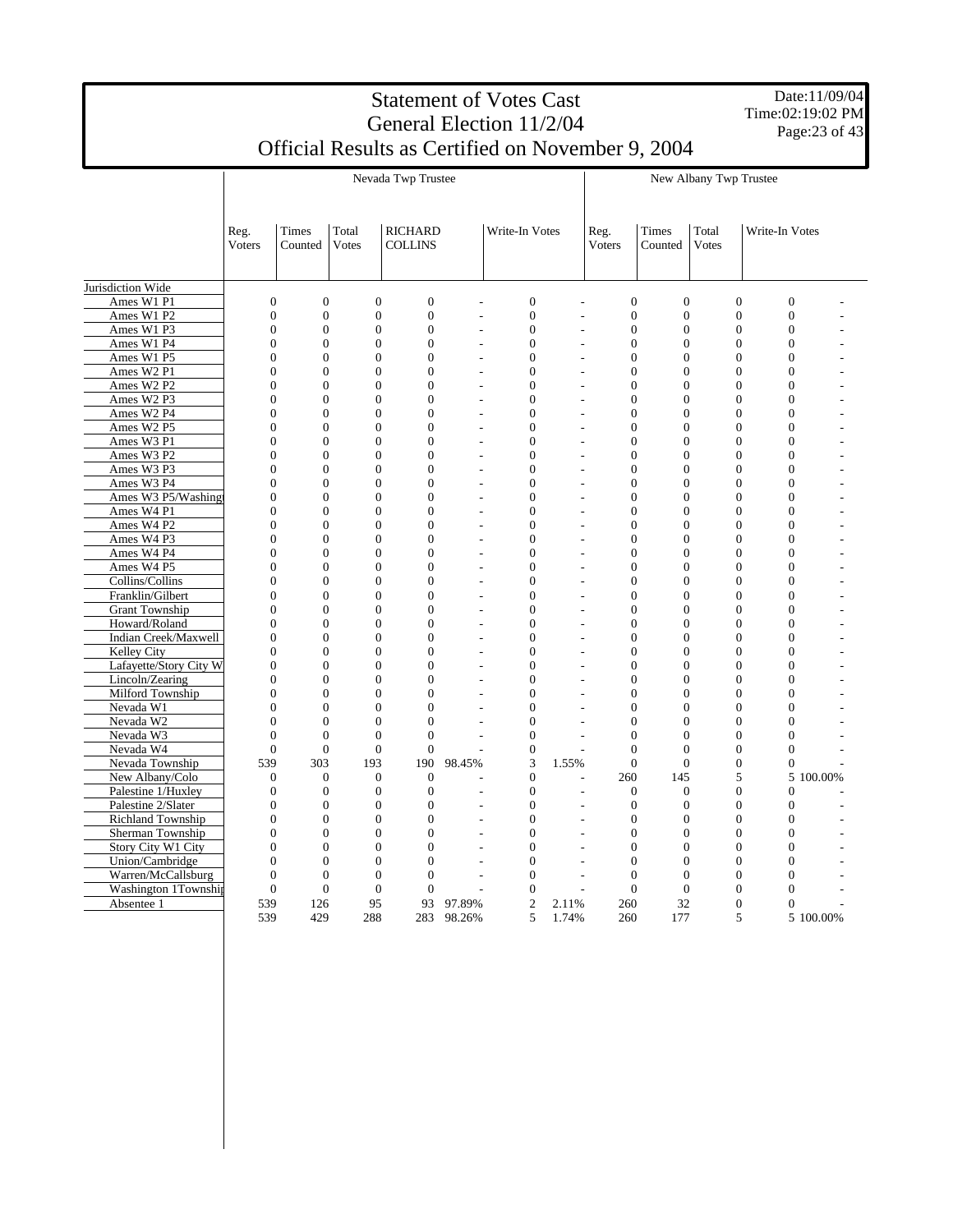Date:11/09/04 Time:02:19:02 PM Page:24 of 43

|                                    |                                  |                                  | New Albany Twp Trustee To Fill A Vacancy |                                  |                           |                          | Palestine Twp Trustee |                       |                                                                      |                       |                                                    |                          |
|------------------------------------|----------------------------------|----------------------------------|------------------------------------------|----------------------------------|---------------------------|--------------------------|-----------------------|-----------------------|----------------------------------------------------------------------|-----------------------|----------------------------------------------------|--------------------------|
|                                    |                                  |                                  |                                          |                                  |                           |                          |                       |                       |                                                                      |                       |                                                    |                          |
|                                    | Reg.<br>Voters                   | Times<br>Counted                 | Total<br><b>Votes</b>                    | ALLAN R.<br><b>ARMBRECHT</b>     |                           | Write-In Votes           |                       | Reg.<br>Voters        | Times<br>Counted                                                     | Total<br><b>Votes</b> | Write-In Votes                                     |                          |
| Jurisdiction Wide                  |                                  |                                  |                                          |                                  |                           |                          |                       |                       |                                                                      |                       |                                                    |                          |
| Ames W1 P1                         | $\overline{0}$                   | $\overline{0}$                   | $\overline{0}$                           | $\overline{0}$                   |                           | $\overline{0}$           |                       |                       | $\overline{0}$<br>$\overline{0}$                                     |                       | $\overline{0}$<br>$\overline{0}$                   |                          |
| Ames W1 P2                         | $\overline{0}$                   | $\overline{0}$                   | $\overline{0}$                           | $\overline{0}$                   | L,                        | $\overline{0}$           |                       | L,                    | $\boldsymbol{0}$<br>$\overline{0}$                                   |                       | $\boldsymbol{0}$<br>$\boldsymbol{0}$               |                          |
| Ames W1 P3                         | $\overline{0}$                   | $\overline{0}$                   | $\overline{0}$                           | $\overline{0}$                   |                           | $\overline{0}$           |                       |                       | $\boldsymbol{0}$<br>$\overline{0}$                                   |                       | $\boldsymbol{0}$<br>$\overline{0}$                 |                          |
| Ames W1 P4                         | $\boldsymbol{0}$                 | $\boldsymbol{0}$                 | $\boldsymbol{0}$                         | $\boldsymbol{0}$                 | $\overline{a}$            | $\boldsymbol{0}$         |                       | $\overline{a}$        | $\boldsymbol{0}$<br>$\boldsymbol{0}$                                 |                       | $\boldsymbol{0}$<br>$\boldsymbol{0}$               |                          |
| Ames W1 P5                         | $\overline{0}$                   | $\overline{0}$                   | $\theta$                                 | $\overline{0}$                   |                           | $\Omega$                 |                       |                       | $\overline{0}$<br>$\theta$                                           |                       | $\theta$<br>$\Omega$                               |                          |
| Ames W2 P1                         | $\overline{0}$                   | $\overline{0}$                   | $\overline{0}$                           | $\overline{0}$                   | ÷.                        | $\overline{0}$           |                       | $\overline{a}$        | $\overline{0}$<br>$\overline{0}$                                     |                       | $\overline{0}$<br>$\overline{0}$                   |                          |
| Ames W2 P2                         | $\overline{0}$                   | $\overline{0}$                   | $\theta$                                 | $\overline{0}$                   | $\overline{a}$            | $\Omega$                 |                       | $\overline{a}$        | $\overline{0}$<br>$\theta$                                           |                       | $\overline{0}$<br>$\Omega$                         |                          |
| Ames W2 P3                         | $\boldsymbol{0}$                 | $\boldsymbol{0}$                 | $\overline{0}$                           | $\overline{0}$                   | L.                        | $\mathbf{0}$             |                       | L,                    | $\boldsymbol{0}$<br>$\mathbf{0}$                                     |                       | $\boldsymbol{0}$<br>$\overline{0}$                 |                          |
| Ames W2 P4                         | $\theta$                         | $\theta$                         | $\theta$                                 | $\theta$                         |                           | $\Omega$                 |                       | $\overline{a}$        | $\boldsymbol{0}$<br>$\theta$                                         |                       | $\boldsymbol{0}$<br>$\Omega$                       |                          |
| Ames W2 P5                         | $\overline{0}$                   | $\overline{0}$                   | $\overline{0}$                           | $\overline{0}$                   |                           | $\Omega$                 |                       | L,                    | $\overline{0}$<br>$\theta$                                           |                       | $\overline{0}$<br>$\Omega$                         |                          |
| Ames W3 P1                         | $\overline{0}$                   | $\overline{0}$                   | $\overline{0}$                           | $\overline{0}$                   |                           | $\overline{0}$           |                       | $\overline{a}$        | $\boldsymbol{0}$<br>$\overline{0}$                                   |                       | $\overline{0}$<br>$\Omega$                         |                          |
| Ames W3 P2                         | $\overline{0}$                   | $\overline{0}$                   | $\overline{0}$                           | $\overline{0}$                   |                           | $\overline{0}$           |                       | $\overline{a}$        | $\overline{0}$<br>$\overline{0}$                                     |                       | $\overline{0}$<br>$\overline{0}$                   |                          |
| Ames W3 P3                         | $\boldsymbol{0}$                 | $\overline{0}$                   | $\overline{0}$                           | $\overline{0}$                   |                           | $\overline{0}$           |                       | $\overline{a}$        | $\boldsymbol{0}$<br>$\overline{0}$                                   |                       | $\boldsymbol{0}$<br>$\overline{0}$                 |                          |
| Ames W3 P4                         | $\theta$                         | $\theta$                         | $\theta$                                 | $\theta$                         |                           | $\Omega$                 |                       |                       | $\theta$<br>$\overline{0}$                                           |                       | $\theta$<br>$\overline{0}$                         |                          |
| Ames W3 P5/Washingt                | $\overline{0}$                   | $\overline{0}$                   | $\overline{0}$                           | $\overline{0}$                   |                           | $\Omega$                 |                       | L,                    | $\overline{0}$<br>$\overline{0}$                                     |                       | $\overline{0}$<br>$\Omega$                         |                          |
| Ames W4 P1                         | $\overline{0}$                   | $\overline{0}$                   | $\theta$                                 | $\theta$                         |                           | $\Omega$                 |                       | $\overline{a}$        | $\overline{0}$<br>$\theta$                                           |                       | $\overline{0}$<br>$\Omega$                         |                          |
| Ames W4 P2                         | $\overline{0}$                   | $\overline{0}$                   | $\overline{0}$                           | $\overline{0}$                   | L,                        | $\overline{0}$           |                       | $\overline{a}$        | $\overline{0}$<br>$\boldsymbol{0}$                                   |                       | $\overline{0}$<br>$\mathbf{0}$                     |                          |
| Ames W4 P3                         | $\overline{0}$                   | $\overline{0}$                   | $\overline{0}$                           | $\overline{0}$                   |                           | $\overline{0}$           |                       | $\overline{a}$        | $\boldsymbol{0}$<br>$\overline{0}$                                   |                       | $\overline{0}$<br>$\overline{0}$                   |                          |
| Ames W4 P4                         | $\overline{0}$                   | $\overline{0}$                   | $\overline{0}$                           | $\overline{0}$                   | ۳                         | $\Omega$                 |                       | $\overline{a}$        | $\overline{0}$<br>$\theta$                                           |                       | $\overline{0}$<br>$\Omega$                         |                          |
| Ames W4 P5                         | $\overline{0}$                   | $\theta$                         | $\theta$                                 | $\theta$                         |                           | $\Omega$                 |                       | L,                    | $\overline{0}$<br>$\theta$                                           |                       | $\overline{0}$<br>$\Omega$                         |                          |
| Collins/Collins                    | $\mathbf{0}$                     | $\overline{0}$                   | $\overline{0}$                           | $\overline{0}$                   |                           | $\mathbf{0}$             |                       |                       | $\overline{0}$<br>$\overline{0}$                                     |                       | $\overline{0}$<br>$\overline{0}$                   |                          |
| Franklin/Gilbert                   | $\mathbf{0}$                     | $\overline{0}$                   | $\overline{0}$                           | $\overline{0}$                   | ÷,                        | $\mathbf{0}$             |                       | $\overline{a}$        | $\boldsymbol{0}$<br>$\boldsymbol{0}$                                 |                       | $\boldsymbol{0}$<br>$\overline{0}$                 |                          |
| <b>Grant Township</b>              | $\overline{0}$                   | $\overline{0}$                   | $\overline{0}$                           | $\overline{0}$                   |                           | $\overline{0}$           |                       |                       | $\overline{0}$<br>$\overline{0}$                                     |                       | $\overline{0}$<br>$\overline{0}$                   |                          |
| Howard/Roland                      | $\overline{0}$                   | $\overline{0}$                   | $\overline{0}$                           | $\overline{0}$                   |                           | $\mathbf{0}$             |                       | $\overline{a}$        | $\overline{0}$<br>$\overline{0}$                                     |                       | $\overline{0}$<br>$\Omega$                         |                          |
| Indian Creek/Maxwell               | $\overline{0}$                   | $\theta$                         | $\theta$                                 | $\theta$                         | $\overline{a}$            | $\Omega$                 |                       | $\overline{a}$        | $\theta$<br>$\overline{0}$                                           |                       | $\theta$<br>$\theta$                               |                          |
| Kelley City                        | $\overline{0}$                   | $\overline{0}$                   | $\overline{0}$                           | $\overline{0}$                   | L.                        | $\overline{0}$           |                       | $\overline{a}$        | $\overline{0}$<br>$\mathbf{0}$                                       |                       | $\overline{0}$<br>$\mathbf{0}$                     |                          |
| Lafayette/Story City W             | $\overline{0}$                   | $\overline{0}$                   | $\overline{0}$                           | $\overline{0}$                   |                           | $\overline{0}$           |                       | L,                    | $\boldsymbol{0}$<br>$\overline{0}$                                   |                       | $\overline{0}$<br>$\overline{0}$                   |                          |
| Lincoln/Zearing                    | $\boldsymbol{0}$                 | $\overline{0}$                   | $\overline{0}$                           | $\overline{0}$                   | ۳                         | $\overline{0}$           |                       | $\overline{a}$        | $\boldsymbol{0}$<br>$\overline{0}$                                   |                       | $\overline{0}$<br>$\overline{0}$                   |                          |
| Milford Township                   | $\overline{0}$                   | $\theta$                         | $\theta$                                 | $\theta$                         |                           | $\Omega$                 |                       |                       | $\overline{0}$<br>$\theta$                                           |                       | $\overline{0}$<br>$\Omega$                         |                          |
| Nevada W1                          | $\overline{0}$                   | $\overline{0}$                   | $\overline{0}$                           | $\overline{0}$                   |                           | $\overline{0}$           |                       |                       | $\overline{0}$<br>$\overline{0}$                                     |                       | $\overline{0}$<br>$\overline{0}$                   |                          |
| Nevada W2                          | $\overline{0}$                   | $\overline{0}$                   | $\overline{0}$                           | $\overline{0}$                   |                           | $\overline{0}$           |                       | L,                    | $\boldsymbol{0}$<br>$\mathbf{0}$                                     |                       | $\mathbf{0}$<br>$\overline{0}$                     |                          |
| Nevada W3                          | $\overline{0}$                   | $\overline{0}$                   | $\overline{0}$                           | $\overline{0}$                   |                           | $\overline{0}$           |                       |                       | $\overline{0}$<br>$\overline{0}$                                     |                       | $\overline{0}$<br>$\overline{0}$                   |                          |
| Nevada W4                          | $\overline{0}$                   | $\overline{0}$                   | $\overline{0}$                           | $\overline{0}$                   |                           | $\overline{0}$           |                       | $\overline{a}$        | $\boldsymbol{0}$<br>$\overline{0}$                                   |                       | $\boldsymbol{0}$<br>$\overline{0}$                 |                          |
| Nevada Township                    | $\Omega$                         | $\overline{0}$                   | $\theta$                                 | $\theta$                         |                           | $\theta$                 |                       |                       | $\theta$<br>$\theta$                                                 |                       | $\overline{0}$<br>$\theta$                         |                          |
| New Albany/Colo                    | 260                              | 145                              | 114                                      |                                  | 114 100.00%               | $\overline{0}$           | 0.00%                 |                       | $\overline{0}$<br>$\overline{0}$                                     |                       | $\boldsymbol{0}$<br>$\overline{0}$                 |                          |
| Palestine 1/Huxley                 | $\mathbf{0}$                     | $\overline{0}$                   | $\overline{0}$                           | $\overline{0}$                   |                           | $\overline{0}$           |                       | 383                   | 135                                                                  | 14                    |                                                    | 14 100.00%               |
| Palestine 2/Slater                 | $\boldsymbol{0}$                 | $\boldsymbol{0}$                 | $\overline{0}$                           | $\boldsymbol{0}$                 |                           | $\boldsymbol{0}$         |                       | 226<br>$\overline{a}$ | 185                                                                  |                       | 3                                                  | 3 100.00%                |
| Richland Township                  | $\theta$                         | $\theta$                         | $\theta$                                 | $\theta$                         |                           | $\Omega$                 |                       | L,                    | $\boldsymbol{0}$<br>$\theta$                                         |                       | $\boldsymbol{0}$<br>$\boldsymbol{0}$               |                          |
| Sherman Township                   | $\overline{0}$                   | $\overline{0}$                   | $\overline{0}$                           | $\overline{0}$                   |                           | $\overline{0}$           |                       | $\overline{a}$        | $\overline{0}$<br>$\overline{0}$                                     |                       | $\overline{0}$<br>$\overline{0}$                   |                          |
| Story City W1 City                 | $\overline{0}$                   | $\overline{0}$                   | $\overline{0}$                           | $\overline{0}$                   |                           | $\overline{0}$           |                       | L,                    | $\overline{0}$<br>$\boldsymbol{0}$                                   |                       | $\boldsymbol{0}$<br>$\overline{0}$                 |                          |
| Union/Cambridge                    | $\overline{0}$<br>$\overline{0}$ | $\overline{0}$<br>$\overline{0}$ | $\overline{0}$<br>$\overline{0}$         | $\overline{0}$<br>$\overline{0}$ |                           | $\overline{0}$           |                       |                       | $\overline{0}$<br>$\overline{0}$                                     |                       | $\overline{0}$<br>$\overline{0}$<br>$\overline{0}$ |                          |
| Warren/McCallsburg                 | $\boldsymbol{0}$                 | $\boldsymbol{0}$                 | $\theta$                                 | $\theta$                         |                           | $\mathbf{0}$<br>$\Omega$ |                       | $\overline{a}$        | $\boldsymbol{0}$<br>$\boldsymbol{0}$<br>$\theta$<br>$\boldsymbol{0}$ |                       | $\boldsymbol{0}$<br>$\boldsymbol{0}$<br>$\theta$   |                          |
| Washington 1Township<br>Absentee 1 | 260                              | 49                               | 41                                       |                                  |                           | $\overline{0}$           | 0.00%                 | 609                   | 77                                                                   | 14                    |                                                    |                          |
|                                    | 260                              | 194                              | 155                                      |                                  | 41 100.00%<br>155 100.00% | $\Omega$                 | 0.00%                 | 609                   | 397                                                                  | 31                    |                                                    | 14 100.00%<br>31 100.00% |
|                                    |                                  |                                  |                                          |                                  |                           |                          |                       |                       |                                                                      |                       |                                                    |                          |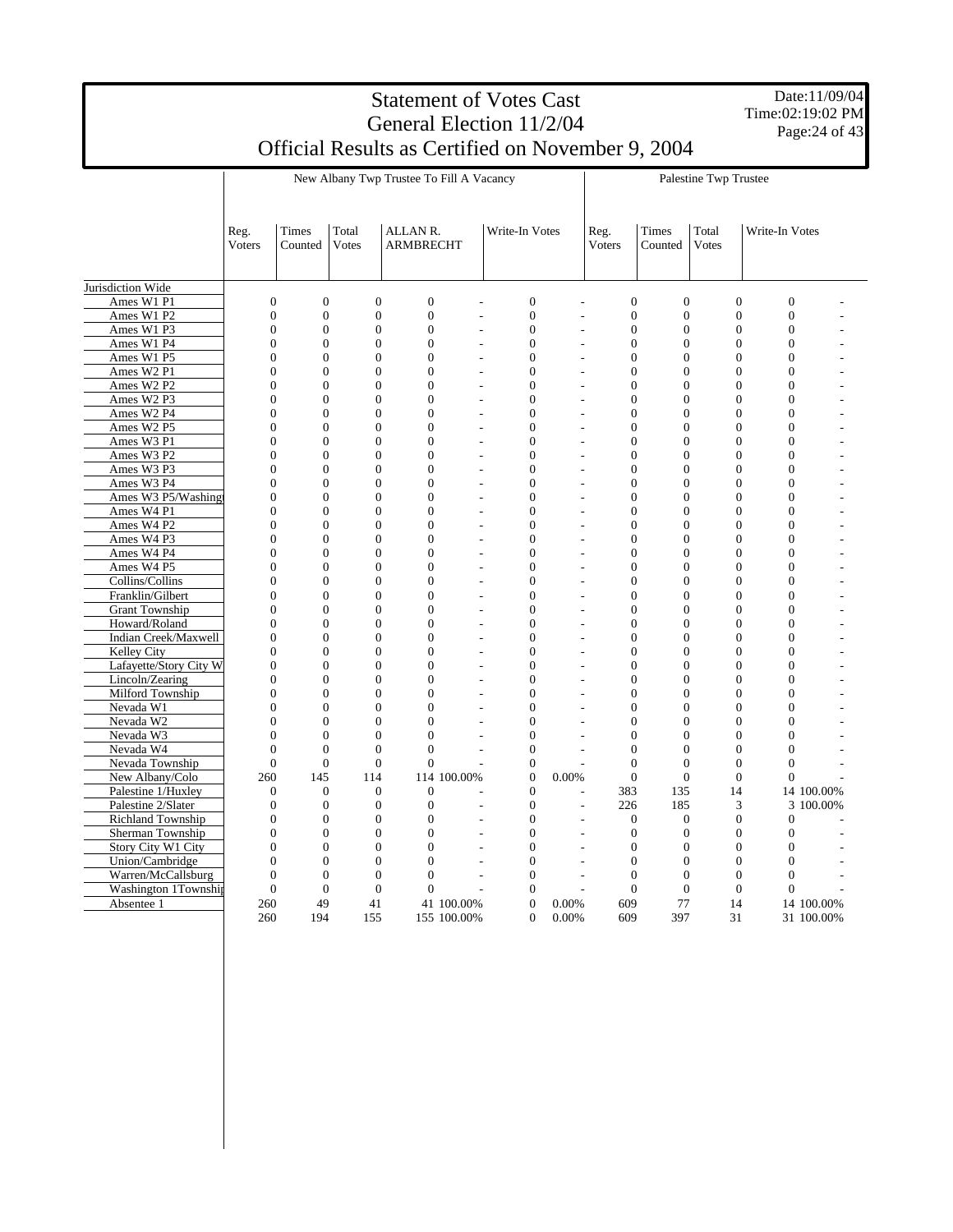Richland Twp Trustee

Date:11/09/04 Time:02:19:03 PM Page: 25 of 43

|                        | Reg.<br>Voters   | Times<br>Counted | Total<br><b>Votes</b> | WILLARD<br><b>GERLACH</b> |                          | Write-In Votes   |       |  |
|------------------------|------------------|------------------|-----------------------|---------------------------|--------------------------|------------------|-------|--|
|                        |                  |                  |                       |                           |                          |                  |       |  |
|                        |                  |                  |                       |                           |                          |                  |       |  |
| Jurisdiction Wide      |                  |                  |                       |                           |                          |                  |       |  |
| Ames W1 P1             | $\overline{0}$   | $\boldsymbol{0}$ | $\overline{0}$        | $\overline{0}$            | $\overline{a}$           | $\overline{0}$   |       |  |
| Ames W1 P2             | $\overline{0}$   | $\overline{0}$   | $\overline{0}$        | $\mathbf{0}$              | $\overline{\phantom{a}}$ | $\overline{0}$   |       |  |
| Ames W1 P3             | $\overline{0}$   | $\boldsymbol{0}$ | $\mathbf{0}$          | $\overline{0}$            | $\overline{a}$           | $\boldsymbol{0}$ |       |  |
| Ames W1 P4             | $\overline{0}$   | $\boldsymbol{0}$ | $\mathbf{0}$          | $\mathbf{0}$              | $\overline{a}$           | $\mathbf{0}$     |       |  |
| Ames W1 P5             | $\overline{0}$   | $\boldsymbol{0}$ | $\overline{0}$        | $\overline{0}$            | L.                       | $\overline{0}$   |       |  |
| Ames W2 P1             | $\overline{0}$   | $\boldsymbol{0}$ | $\mathbf{0}$          | $\overline{0}$            | $\overline{a}$           | $\overline{0}$   |       |  |
| Ames W2 P2             | $\overline{0}$   | $\overline{0}$   | $\mathbf{0}$          | $\overline{0}$            | $\overline{a}$           | $\overline{0}$   |       |  |
| Ames W2 P3             | $\boldsymbol{0}$ | $\boldsymbol{0}$ | $\mathbf{0}$          | $\overline{0}$            | L.                       | $\boldsymbol{0}$ |       |  |
| Ames W2 P4             | $\overline{0}$   | $\overline{0}$   | $\overline{0}$        | $\overline{0}$            | $\overline{a}$           | $\overline{0}$   |       |  |
| Ames W2 P5             | $\overline{0}$   | $\boldsymbol{0}$ | $\mathbf{0}$          | $\overline{0}$            | $\overline{a}$           | $\mathbf{0}$     |       |  |
| Ames W3 P1             | $\boldsymbol{0}$ | $\boldsymbol{0}$ | $\boldsymbol{0}$      | $\overline{0}$            | $\overline{a}$           | $\boldsymbol{0}$ |       |  |
| Ames W3 P2             | $\boldsymbol{0}$ | $\boldsymbol{0}$ | $\boldsymbol{0}$      | $\overline{0}$            | L.                       | $\boldsymbol{0}$ |       |  |
| Ames W3 P3             | $\overline{0}$   | $\boldsymbol{0}$ | $\mathbf{0}$          | $\overline{0}$            | $\overline{a}$           | $\boldsymbol{0}$ |       |  |
| Ames W3 P4             | $\overline{0}$   | $\boldsymbol{0}$ | $\boldsymbol{0}$      | $\overline{0}$            | $\overline{a}$           | $\boldsymbol{0}$ |       |  |
| Ames W3 P5/Washing     | $\boldsymbol{0}$ | $\boldsymbol{0}$ | $\mathbf{0}$          | $\boldsymbol{0}$          | $\overline{a}$           | $\boldsymbol{0}$ |       |  |
| Ames W4 P1             | $\boldsymbol{0}$ | $\boldsymbol{0}$ | $\boldsymbol{0}$      | $\overline{0}$            | $\overline{\phantom{a}}$ | $\boldsymbol{0}$ |       |  |
| Ames W4 P2             | $\boldsymbol{0}$ | $\boldsymbol{0}$ | $\boldsymbol{0}$      | $\theta$                  | $\overline{\phantom{a}}$ | $\theta$         |       |  |
| Ames W4 P3             | $\overline{0}$   | $\overline{0}$   | $\mathbf{0}$          | $\Omega$                  | $\overline{\phantom{a}}$ | $\overline{0}$   |       |  |
| Ames W4 P4             | $\overline{0}$   | $\overline{0}$   | $\mathbf{0}$          | $\Omega$                  | $\overline{\phantom{a}}$ | $\overline{0}$   |       |  |
| Ames W4 P5             | $\overline{0}$   | $\overline{0}$   | $\mathbf{0}$          | $\overline{0}$            | $\overline{a}$           | $\overline{0}$   |       |  |
| Collins/Collins        | $\overline{0}$   | $\overline{0}$   | $\mathbf{0}$          | $\theta$                  | $\overline{\phantom{a}}$ | $\overline{0}$   |       |  |
| Franklin/Gilbert       | $\overline{0}$   | $\overline{0}$   | $\mathbf{0}$          | $\overline{0}$            | $\overline{a}$           | $\overline{0}$   |       |  |
| <b>Grant Township</b>  | $\overline{0}$   | $\overline{0}$   | $\mathbf{0}$          | $\Omega$                  | $\overline{\phantom{a}}$ | $\overline{0}$   |       |  |
| Howard/Roland          | $\overline{0}$   | $\overline{0}$   | $\mathbf{0}$          | $\overline{0}$            | $\overline{a}$           | $\overline{0}$   |       |  |
| Indian Creek/Maxwell   | $\overline{0}$   | $\overline{0}$   | $\mathbf{0}$          | $\overline{0}$            | $\overline{\phantom{a}}$ | $\overline{0}$   |       |  |
| Kelley City            | $\overline{0}$   | $\overline{0}$   | $\overline{0}$        | $\theta$                  | $\overline{a}$           | $\mathbf{0}$     |       |  |
| Lafayette/Story City W | $\overline{0}$   | $\overline{0}$   | $\overline{0}$        | $\overline{0}$            | $\overline{\phantom{a}}$ | $\mathbf{0}$     |       |  |
| Lincoln/Zearing        | $\overline{0}$   | $\boldsymbol{0}$ | $\mathbf{0}$          | $\overline{0}$            | $\overline{a}$           | $\overline{0}$   |       |  |
| Milford Township       | $\overline{0}$   | $\boldsymbol{0}$ | $\mathbf{0}$          | $\mathbf{0}$              | $\overline{a}$           | $\boldsymbol{0}$ |       |  |
| Nevada W1              | $\overline{0}$   | $\boldsymbol{0}$ | $\overline{0}$        | $\overline{0}$            | $\overline{a}$           | $\overline{0}$   |       |  |
| Nevada W2              | $\overline{0}$   | $\boldsymbol{0}$ | $\mathbf{0}$          | $\overline{0}$            | $\overline{a}$           | $\overline{0}$   |       |  |
| Nevada W3              | $\overline{0}$   | $\overline{0}$   | $\mathbf{0}$          | $\overline{0}$            | L.                       | $\overline{0}$   |       |  |
| Nevada W4              | $\boldsymbol{0}$ | $\boldsymbol{0}$ | $\mathbf{0}$          | $\overline{0}$            | $\overline{a}$           | $\boldsymbol{0}$ |       |  |
| Nevada Township        | $\overline{0}$   | $\overline{0}$   | $\overline{0}$        | $\theta$                  | $\overline{\phantom{a}}$ | $\overline{0}$   |       |  |
| New Albany/Colo        | $\overline{0}$   | $\boldsymbol{0}$ | $\mathbf{0}$          | $\overline{0}$            | $\overline{a}$           | $\overline{0}$   |       |  |
| Palestine 1/Huxley     | $\overline{0}$   | $\boldsymbol{0}$ | $\boldsymbol{0}$      | $\overline{0}$            | $\overline{a}$           | $\mathbf{0}$     |       |  |
| Palestine 2/Slater     | $\boldsymbol{0}$ | $\boldsymbol{0}$ | $\boldsymbol{0}$      | $\overline{0}$            | L,                       | $\boldsymbol{0}$ |       |  |
| Richland Township      | 282              | 160              | 141                   | 141                       | 100.00%                  | $\mathbf{0}$     | 0.00% |  |
| Sherman Township       | $\boldsymbol{0}$ | $\boldsymbol{0}$ | $\mathbf{0}$          | $\boldsymbol{0}$          |                          | $\overline{0}$   |       |  |
| Story City W1 City     | $\boldsymbol{0}$ | $\boldsymbol{0}$ | $\mathbf{0}$          | $\boldsymbol{0}$          | $\overline{a}$           | $\mathbf{0}$     |       |  |
| Union/Cambridge        | $\boldsymbol{0}$ | $\boldsymbol{0}$ | $\boldsymbol{0}$      | $\overline{0}$            | $\overline{a}$           | $\overline{0}$   |       |  |
| Warren/McCallsburg     | $\theta$         | $\boldsymbol{0}$ | $\boldsymbol{0}$      | $\theta$                  | L,                       | $\Omega$         |       |  |
| Washington 1Township   | $\overline{0}$   | $\overline{0}$   | $\mathbf{0}$          | $\Omega$                  |                          | $\Omega$         |       |  |
| Absentee 1             | 282              | 59               | 49                    | 48                        | 97.96%                   | 1                | 2.04% |  |
|                        | 282              | 219              | 190                   | 189                       | 99.47%                   | 1                | 0.53% |  |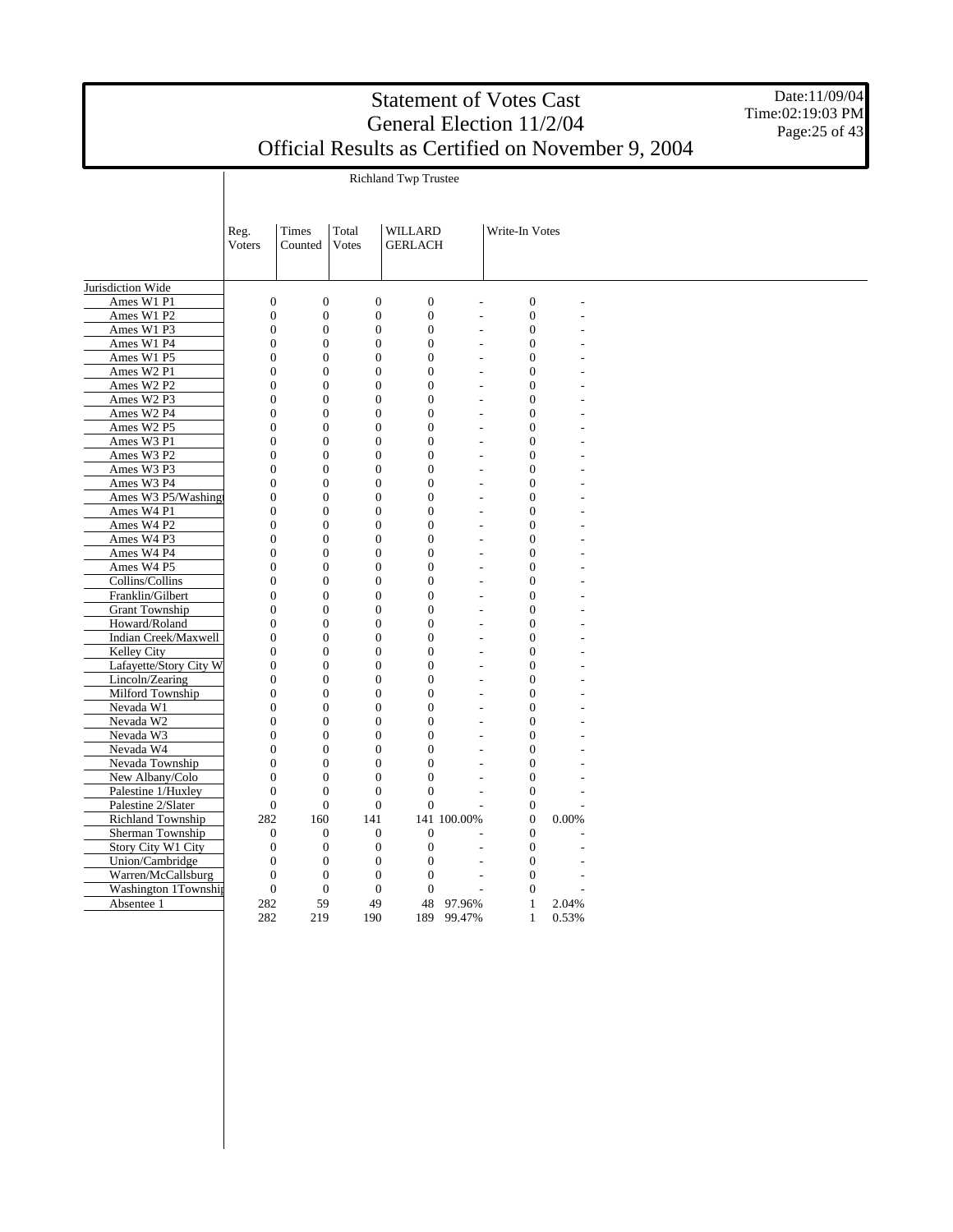Date:11/09/04 Time:02:19:03 PM Page:26 of 43

|                        |                  |                  |                  | Sherman Twp Trustee       |            |                  |                | <b>Union Twp Trustee</b> |                  |                  |                  |           |  |
|------------------------|------------------|------------------|------------------|---------------------------|------------|------------------|----------------|--------------------------|------------------|------------------|------------------|-----------|--|
|                        | Reg.<br>Voters   | Times<br>Counted | Total<br>Votes   | DEAN R.<br><b>HARTWIG</b> |            | Write-In Votes   |                | Reg.<br>Voters           | Times<br>Counted | Total<br>Votes   | Write-In Votes   |           |  |
| Jurisdiction Wide      |                  |                  |                  |                           |            |                  |                |                          |                  |                  |                  |           |  |
| Ames W1 P1             | $\boldsymbol{0}$ | $\boldsymbol{0}$ | $\boldsymbol{0}$ | $\boldsymbol{0}$          |            | $\boldsymbol{0}$ | $\overline{a}$ | $\boldsymbol{0}$         | $\boldsymbol{0}$ | $\boldsymbol{0}$ | $\boldsymbol{0}$ |           |  |
| Ames W1 P2             | $\overline{0}$   | $\overline{0}$   | $\overline{0}$   | $\mathbf{0}$              |            | $\boldsymbol{0}$ | L,             | $\overline{0}$           | $\overline{0}$   | $\overline{0}$   | $\overline{0}$   |           |  |
| Ames W1 P3             | $\theta$         | $\overline{0}$   | $\theta$         | $\overline{0}$            | L,         | $\overline{0}$   | $\overline{a}$ | $\Omega$                 | $\theta$         | $\overline{0}$   | $\theta$         |           |  |
| Ames W1 P4             | $\overline{0}$   | $\overline{0}$   | $\overline{0}$   | $\mathbf{0}$              |            | $\overline{0}$   | $\overline{a}$ | $\overline{0}$           | $\overline{0}$   | $\overline{0}$   | $\overline{0}$   |           |  |
| Ames W1 P5             | $\overline{0}$   | $\overline{0}$   | $\overline{0}$   | $\overline{0}$            |            | $\overline{0}$   | L              | $\overline{0}$           | $\Omega$         | $\overline{0}$   | $\Omega$         |           |  |
| Ames W2 P1             | $\overline{0}$   | $\overline{0}$   | $\overline{0}$   | $\overline{0}$            |            | $\overline{0}$   | L,             | $\overline{0}$           | $\Omega$         | $\overline{0}$   | $\overline{0}$   |           |  |
| Ames W2 P2             | $\theta$         | $\overline{0}$   | $\theta$         | $\overline{0}$            |            | $\overline{0}$   |                | $\theta$                 | $\Omega$         | $\overline{0}$   | $\Omega$         |           |  |
| Ames W2 P3             | $\overline{0}$   | $\overline{0}$   | $\overline{0}$   | $\overline{0}$            |            | $\overline{0}$   | L,             | $\overline{0}$           | $\overline{0}$   | $\overline{0}$   | $\overline{0}$   |           |  |
| Ames W2 P4             | $\overline{0}$   | $\overline{0}$   | $\overline{0}$   | $\overline{0}$            |            | $\overline{0}$   | L              | $\mathbf{0}$             | $\Omega$         | $\overline{0}$   | $\Omega$         |           |  |
| Ames W2 P5             | $\overline{0}$   | $\overline{0}$   | $\overline{0}$   | $\overline{0}$            |            | $\overline{0}$   | L              | $\overline{0}$           | $\overline{0}$   | $\overline{0}$   | $\overline{0}$   |           |  |
| Ames W3 P1             | $\theta$         | $\overline{0}$   | $\overline{0}$   | $\overline{0}$            |            | $\overline{0}$   | Ĭ.             | $\overline{0}$           | $\Omega$         | $\overline{0}$   | $\Omega$         |           |  |
| Ames W3 P2             | $\overline{0}$   | $\boldsymbol{0}$ | $\overline{0}$   | $\overline{0}$            |            | $\overline{0}$   | L,             | $\overline{0}$           | $\overline{0}$   | $\mathbf{0}$     | $\overline{0}$   |           |  |
| Ames W3 P3             | $\overline{0}$   | $\overline{0}$   | $\overline{0}$   | $\overline{0}$            |            | $\overline{0}$   | L              | $\overline{0}$           | $\overline{0}$   | $\overline{0}$   | $\overline{0}$   |           |  |
| Ames W3 P4             | $\overline{0}$   | $\overline{0}$   | $\mathbf{0}$     | $\overline{0}$            |            | $\overline{0}$   | L,             | $\overline{0}$           | $\overline{0}$   | $\mathbf{0}$     | $\overline{0}$   |           |  |
| Ames W3 P5/Washing     | $\overline{0}$   | $\overline{0}$   | $\overline{0}$   | $\overline{0}$            |            | $\overline{0}$   |                | $\overline{0}$           | $\theta$         | $\overline{0}$   | $\theta$         |           |  |
| Ames W4 P1             | $\overline{0}$   | $\boldsymbol{0}$ | $\overline{0}$   | $\overline{0}$            |            | $\boldsymbol{0}$ | $\overline{a}$ | $\overline{0}$           | $\overline{0}$   | $\boldsymbol{0}$ | $\overline{0}$   |           |  |
| Ames W4 P2             | $\overline{0}$   | $\boldsymbol{0}$ | $\boldsymbol{0}$ | $\overline{0}$            |            | $\mathbf{0}$     | $\overline{a}$ | $\overline{0}$           | $\overline{0}$   | $\overline{0}$   | $\overline{0}$   |           |  |
| Ames W4 P3             | $\boldsymbol{0}$ | $\boldsymbol{0}$ | $\overline{0}$   | $\overline{0}$            |            | $\boldsymbol{0}$ | L              | $\boldsymbol{0}$         | $\overline{0}$   | $\boldsymbol{0}$ | $\overline{0}$   |           |  |
| Ames W4 P4             | $\overline{0}$   | $\overline{0}$   | $\overline{0}$   | $\overline{0}$            |            | $\overline{0}$   | L,             | $\overline{0}$           | $\overline{0}$   | $\overline{0}$   | $\Omega$         |           |  |
| Ames W4 P5             | $\boldsymbol{0}$ | $\boldsymbol{0}$ | $\Omega$         | $\boldsymbol{0}$          |            | $\boldsymbol{0}$ | $\overline{a}$ | $\boldsymbol{0}$         | $\Omega$         | $\boldsymbol{0}$ | $\Omega$         |           |  |
| Collins/Collins        | $\boldsymbol{0}$ | $\boldsymbol{0}$ | $\boldsymbol{0}$ | $\mathbf{0}$              |            | $\boldsymbol{0}$ | L              | $\boldsymbol{0}$         | $\Omega$         | $\boldsymbol{0}$ | $\Omega$         |           |  |
| Franklin/Gilbert       | $\overline{0}$   | $\mathbf{0}$     | $\Omega$         | $\overline{0}$            |            | $\overline{0}$   | L              | $\overline{0}$           | $\Omega$         | $\overline{0}$   | $\Omega$         |           |  |
| <b>Grant Township</b>  | $\theta$         | $\overline{0}$   | $\theta$         | $\theta$                  |            | $\overline{0}$   |                | $\Omega$                 | $\Omega$         | $\overline{0}$   | $\theta$         |           |  |
| Howard/Roland          | $\overline{0}$   | $\mathbf{0}$     | $\mathbf{0}$     | $\overline{0}$            |            | $\overline{0}$   | $\overline{a}$ | $\overline{0}$           | $\overline{0}$   | $\overline{0}$   | $\mathbf{0}$     |           |  |
| Indian Creek/Maxwell   | $\overline{0}$   | $\mathbf{0}$     | $\mathbf{0}$     | $\overline{0}$            |            | $\overline{0}$   | L              | $\mathbf{0}$             | $\Omega$         | $\mathbf{0}$     | $\Omega$         |           |  |
| Kelley City            | $\overline{0}$   | $\mathbf{0}$     | $\overline{0}$   | $\overline{0}$            |            | $\overline{0}$   | $\overline{a}$ | $\overline{0}$           | $\overline{0}$   | $\overline{0}$   | $\overline{0}$   |           |  |
| Lafayette/Story City W | $\overline{0}$   | $\overline{0}$   | $\overline{0}$   | $\theta$                  |            | $\overline{0}$   | L,             | $\Omega$                 | $\Omega$         | $\overline{0}$   | $\Omega$         |           |  |
| Lincoln/Zearing        | $\overline{0}$   | $\overline{0}$   | $\overline{0}$   | $\overline{0}$            |            | $\overline{0}$   | $\overline{a}$ | $\overline{0}$           | $\overline{0}$   | $\overline{0}$   | $\overline{0}$   |           |  |
| Milford Township       | $\overline{0}$   | $\boldsymbol{0}$ | $\overline{0}$   | $\overline{0}$            |            | $\boldsymbol{0}$ | $\overline{a}$ | $\overline{0}$           | $\overline{0}$   | $\boldsymbol{0}$ | $\overline{0}$   |           |  |
| Nevada W1              | $\overline{0}$   | $\overline{0}$   | $\overline{0}$   | $\overline{0}$            |            | $\overline{0}$   | $\overline{a}$ | $\mathbf{0}$             | $\overline{0}$   | $\overline{0}$   | $\overline{0}$   |           |  |
| Nevada W2              | $\overline{0}$   | $\overline{0}$   | $\overline{0}$   | $\overline{0}$            |            | $\boldsymbol{0}$ | $\overline{a}$ | $\overline{0}$           | $\Omega$         | $\overline{0}$   | $\overline{0}$   |           |  |
| Nevada W3              | $\overline{0}$   | $\overline{0}$   | $\overline{0}$   | $\overline{0}$            |            | $\overline{0}$   | $\overline{a}$ | $\overline{0}$           | $\overline{0}$   | $\overline{0}$   | $\overline{0}$   |           |  |
| Nevada W4              | $\boldsymbol{0}$ | $\boldsymbol{0}$ | $\boldsymbol{0}$ | $\mathbf{0}$              |            | $\mathbf{0}$     | $\overline{a}$ | $\mathbf{0}$             | $\overline{0}$   | $\boldsymbol{0}$ | $\overline{0}$   |           |  |
| Nevada Township        | $\overline{0}$   | $\overline{0}$   | $\overline{0}$   | $\overline{0}$            |            | $\overline{0}$   |                | $\overline{0}$           | $\overline{0}$   | $\overline{0}$   | $\overline{0}$   |           |  |
| New Albany/Colo        | $\overline{0}$   | $\overline{0}$   | $\overline{0}$   | $\overline{0}$            |            | $\boldsymbol{0}$ | $\overline{a}$ | $\overline{0}$           | $\Omega$         | $\overline{0}$   | $\overline{0}$   |           |  |
| Palestine 1/Huxley     | $\overline{0}$   | $\overline{0}$   | $\overline{0}$   | $\overline{0}$            |            | $\overline{0}$   |                | $\overline{0}$           | $\overline{0}$   | $\overline{0}$   | $\overline{0}$   |           |  |
| Palestine 2/Slater     | $\overline{0}$   | $\boldsymbol{0}$ | $\overline{0}$   | $\overline{0}$            |            | $\boldsymbol{0}$ | $\overline{a}$ | $\overline{0}$           | $\overline{0}$   | $\boldsymbol{0}$ | $\overline{0}$   |           |  |
| Richland Township      | $\boldsymbol{0}$ | $\boldsymbol{0}$ | $\overline{0}$   | $\mathbf{0}$              |            | $\boldsymbol{0}$ |                | $\overline{0}$           | $\overline{0}$   | $\overline{0}$   | $\overline{0}$   |           |  |
| Sherman Township       | 175              | 122              | 110              | 107                       | 97.27%     | 3                | 2.73%          | $\theta$                 | $\theta$         | $\boldsymbol{0}$ | $\boldsymbol{0}$ |           |  |
| Story City W1 City     | $\theta$         | $\boldsymbol{0}$ | $\Omega$         | $\theta$                  |            | $\boldsymbol{0}$ |                | $\Omega$                 | $\Omega$         | $\boldsymbol{0}$ | $\theta$         |           |  |
| Union/Cambridge        | $\overline{0}$   | $\overline{0}$   | $\overline{0}$   | $\mathbf{0}$              |            | $\mathbf{0}$     | $\overline{a}$ | 328                      | 202              | 5                |                  | 5 100,00% |  |
| Warren/McCallsburg     | $\overline{0}$   | $\overline{0}$   | $\overline{0}$   | $\mathbf{0}$              |            | $\overline{0}$   | $\overline{a}$ | $\mathbf{0}$             | $\Omega$         | $\overline{0}$   | $\Omega$         |           |  |
| Washington 1Township   | $\overline{0}$   | $\overline{0}$   | $\overline{0}$   | $\theta$                  |            | $\overline{0}$   |                | $\mathbf{0}$             | $\overline{0}$   | $\overline{0}$   | $\overline{0}$   |           |  |
| Absentee 1             | 175              | 16               | 15               |                           | 15 100.00% | $\overline{0}$   | 0.00%          | 328                      | 44               | $\overline{2}$   |                  | 2 100.00% |  |
|                        | 175              | 138              | 125              | 122                       | 97.60%     | 3                | 2.40%          | 328                      | 246              | 7                |                  | 7 100.00% |  |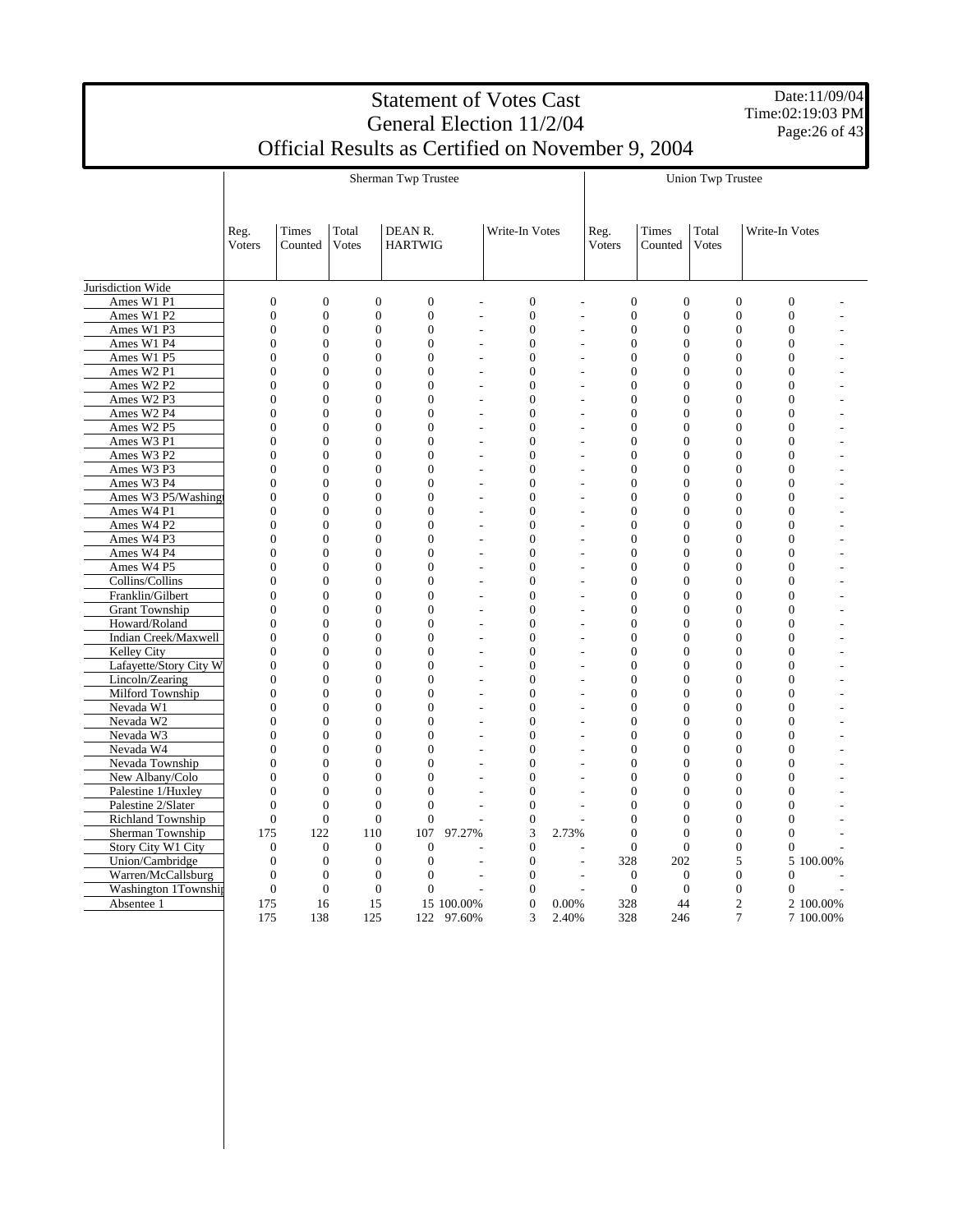Warren Twp Trustee

Date:11/09/04 Time:02:19:04 PM Page: 27 of 43

|                        | Reg.<br><b>Voters</b> | Times<br>Counted | Total<br><b>Votes</b> | <b>DAVID</b><br><b>GRANZOW</b> |                          | Write-In Votes   |       |  |
|------------------------|-----------------------|------------------|-----------------------|--------------------------------|--------------------------|------------------|-------|--|
|                        |                       |                  |                       |                                |                          |                  |       |  |
|                        |                       |                  |                       |                                |                          |                  |       |  |
| Jurisdiction Wide      |                       |                  |                       |                                |                          |                  |       |  |
| Ames W1 P1             | $\overline{0}$        | $\boldsymbol{0}$ | $\overline{0}$        | $\overline{0}$                 | L,                       | $\overline{0}$   |       |  |
| Ames W1 P2             | $\overline{0}$        | $\overline{0}$   | $\overline{0}$        | $\overline{0}$                 | L,                       | $\overline{0}$   |       |  |
| Ames W1 P3             | $\overline{0}$        | $\overline{0}$   | $\overline{0}$        | $\mathbf{0}$                   | $\overline{a}$           | $\mathbf{0}$     |       |  |
| Ames W1 P4             | $\overline{0}$        | $\boldsymbol{0}$ | $\boldsymbol{0}$      | $\overline{0}$                 | $\overline{\phantom{a}}$ | $\mathbf{0}$     |       |  |
| Ames W1 P5             | $\overline{0}$        | $\boldsymbol{0}$ | $\boldsymbol{0}$      | $\overline{0}$                 | L,                       | $\mathbf{0}$     |       |  |
| Ames W2 P1             | $\overline{0}$        | $\overline{0}$   | $\overline{0}$        | $\overline{0}$                 | $\overline{\phantom{a}}$ | $\mathbf{0}$     |       |  |
| Ames W2 P2             | $\overline{0}$        | $\overline{0}$   | $\overline{0}$        | $\mathbf{0}$                   | $\overline{\phantom{a}}$ | $\mathbf{0}$     |       |  |
| Ames W2 P3             | $\overline{0}$        | $\boldsymbol{0}$ | $\overline{0}$        | $\mathbf{0}$                   | $\overline{\phantom{a}}$ | $\overline{0}$   |       |  |
| Ames W2 P4             | $\overline{0}$        | $\overline{0}$   | $\overline{0}$        | $\theta$                       | $\overline{\phantom{a}}$ | $\overline{0}$   |       |  |
| Ames W2 P5             | $\overline{0}$        | $\overline{0}$   | $\overline{0}$        | $\theta$                       | $\overline{\phantom{a}}$ | $\overline{0}$   |       |  |
| Ames W3 P1             | $\overline{0}$        | $\overline{0}$   | $\overline{0}$        | $\overline{0}$                 | $\overline{\phantom{a}}$ | $\overline{0}$   |       |  |
| Ames W3 P2             | $\overline{0}$        | $\boldsymbol{0}$ | $\boldsymbol{0}$      | $\overline{0}$                 | $\overline{a}$           | $\boldsymbol{0}$ |       |  |
| Ames W3 P3             | $\overline{0}$        | $\boldsymbol{0}$ | $\boldsymbol{0}$      | $\overline{0}$                 | $\overline{a}$           | $\mathbf{0}$     |       |  |
| Ames W3 P4             | $\overline{0}$        | $\boldsymbol{0}$ | $\boldsymbol{0}$      | $\overline{0}$                 | $\overline{a}$           | $\overline{0}$   |       |  |
| Ames W3 P5/Washing     | $\overline{0}$        | $\boldsymbol{0}$ | $\boldsymbol{0}$      | $\mathbf{0}$                   | $\overline{a}$           | $\mathbf{0}$     |       |  |
| Ames W4 P1             | $\overline{0}$        | $\boldsymbol{0}$ | $\overline{0}$        | $\overline{0}$                 | $\overline{a}$           | $\mathbf{0}$     |       |  |
| Ames W4 P2             | $\overline{0}$        | $\boldsymbol{0}$ | $\boldsymbol{0}$      | $\overline{0}$                 | L.                       | $\overline{0}$   |       |  |
| Ames W4 P3             | $\overline{0}$        | $\overline{0}$   | $\overline{0}$        | $\overline{0}$                 | $\overline{a}$           | $\overline{0}$   |       |  |
| Ames W4 P4             | $\overline{0}$        | $\boldsymbol{0}$ | $\overline{0}$        | $\overline{0}$                 | $\overline{a}$           | $\mathbf{0}$     |       |  |
| Ames W4 P5             | $\overline{0}$        | $\boldsymbol{0}$ | $\boldsymbol{0}$      | $\overline{0}$                 | $\overline{a}$           | $\boldsymbol{0}$ |       |  |
| Collins/Collins        | $\overline{0}$        | $\boldsymbol{0}$ | $\boldsymbol{0}$      | $\overline{0}$                 | $\overline{a}$           | $\mathbf{0}$     |       |  |
| Franklin/Gilbert       | $\overline{0}$        | $\boldsymbol{0}$ | $\boldsymbol{0}$      | $\overline{0}$                 | $\overline{a}$           | $\boldsymbol{0}$ |       |  |
| <b>Grant Township</b>  | $\overline{0}$        | $\boldsymbol{0}$ | $\boldsymbol{0}$      | $\overline{0}$                 | $\overline{a}$           | $\mathbf{0}$     |       |  |
| Howard/Roland          | $\overline{0}$        | $\boldsymbol{0}$ | $\boldsymbol{0}$      | $\mathbf{0}$                   | L.                       | $\boldsymbol{0}$ |       |  |
| Indian Creek/Maxwell   | $\overline{0}$        | $\boldsymbol{0}$ | $\boldsymbol{0}$      | $\overline{0}$                 | $\overline{\phantom{a}}$ | $\boldsymbol{0}$ |       |  |
| Kelley City            | $\overline{0}$        | $\boldsymbol{0}$ | $\boldsymbol{0}$      | $\overline{0}$                 | $\overline{a}$           | $\overline{0}$   |       |  |
| Lafayette/Story City W | $\overline{0}$        | $\boldsymbol{0}$ | $\boldsymbol{0}$      | $\overline{0}$                 | $\overline{\phantom{a}}$ | $\mathbf{0}$     |       |  |
| Lincoln/Zearing        | $\overline{0}$        | $\boldsymbol{0}$ | $\boldsymbol{0}$      | $\overline{0}$                 | $\overline{a}$           | $\boldsymbol{0}$ |       |  |
| Milford Township       | $\boldsymbol{0}$      | $\boldsymbol{0}$ | $\boldsymbol{0}$      | $\boldsymbol{0}$               | L.                       | $\boldsymbol{0}$ |       |  |
| Nevada W1              | $\overline{0}$        | $\boldsymbol{0}$ | $\boldsymbol{0}$      | $\overline{0}$                 | $\overline{a}$           | $\boldsymbol{0}$ |       |  |
| Nevada W2              | $\overline{0}$        | $\boldsymbol{0}$ | $\boldsymbol{0}$      | $\mathbf{0}$                   | $\overline{a}$           | $\boldsymbol{0}$ |       |  |
| Nevada W3              | $\overline{0}$        | $\boldsymbol{0}$ | $\boldsymbol{0}$      | $\overline{0}$                 | $\overline{a}$           | $\boldsymbol{0}$ |       |  |
| Nevada W4              | $\boldsymbol{0}$      | $\boldsymbol{0}$ | $\boldsymbol{0}$      | $\overline{0}$                 | $\overline{a}$           | $\boldsymbol{0}$ |       |  |
| Nevada Township        | $\overline{0}$        | $\boldsymbol{0}$ | $\boldsymbol{0}$      | $\overline{0}$                 | $\overline{\phantom{a}}$ | $\mathbf{0}$     |       |  |
| New Albany/Colo        | $\overline{0}$        | $\boldsymbol{0}$ | $\boldsymbol{0}$      | $\mathbf{0}$                   | $\overline{\phantom{a}}$ | $\mathbf{0}$     |       |  |
| Palestine 1/Huxley     | $\boldsymbol{0}$      | $\boldsymbol{0}$ | $\boldsymbol{0}$      | $\boldsymbol{0}$               | $\overline{\phantom{a}}$ | $\boldsymbol{0}$ |       |  |
| Palestine 2/Slater     | $\boldsymbol{0}$      | $\boldsymbol{0}$ | $\boldsymbol{0}$      | $\boldsymbol{0}$               | $\overline{\phantom{a}}$ | $\boldsymbol{0}$ |       |  |
| Richland Township      | $\theta$              | $\boldsymbol{0}$ | $\boldsymbol{0}$      | $\boldsymbol{0}$               | L,                       | $\boldsymbol{0}$ |       |  |
| Sherman Township       | $\theta$              | $\boldsymbol{0}$ | $\boldsymbol{0}$      | $\Omega$                       | $\overline{a}$           | $\boldsymbol{0}$ |       |  |
| Story City W1 City     | $\overline{0}$        | $\overline{0}$   | $\mathbf{0}$          | $\mathbf{0}$                   | $\overline{a}$           | $\mathbf{0}$     |       |  |
| Union/Cambridge        | $\overline{0}$        | $\overline{0}$   | $\overline{0}$        | $\mathbf{0}$                   | $\overline{\phantom{a}}$ | $\Omega$         |       |  |
| Warren/McCallsburg     | 180                   | 136              | 98                    | 97                             | 98.98%                   | $\mathbf{1}$     | 1.02% |  |
| Washington 1Township   | $\overline{0}$        | $\overline{0}$   | $\mathbf{0}$          | $\overline{0}$                 |                          | $\Omega$         |       |  |
| Absentee 1             | 180                   | 30               | 24                    |                                | 24 100.00%               | $\Omega$         | 0.00% |  |
|                        | 180                   | 166              | 122                   | 121                            | 99.18%                   | $\mathbf{1}$     | 0.82% |  |
|                        |                       |                  |                       |                                |                          |                  |       |  |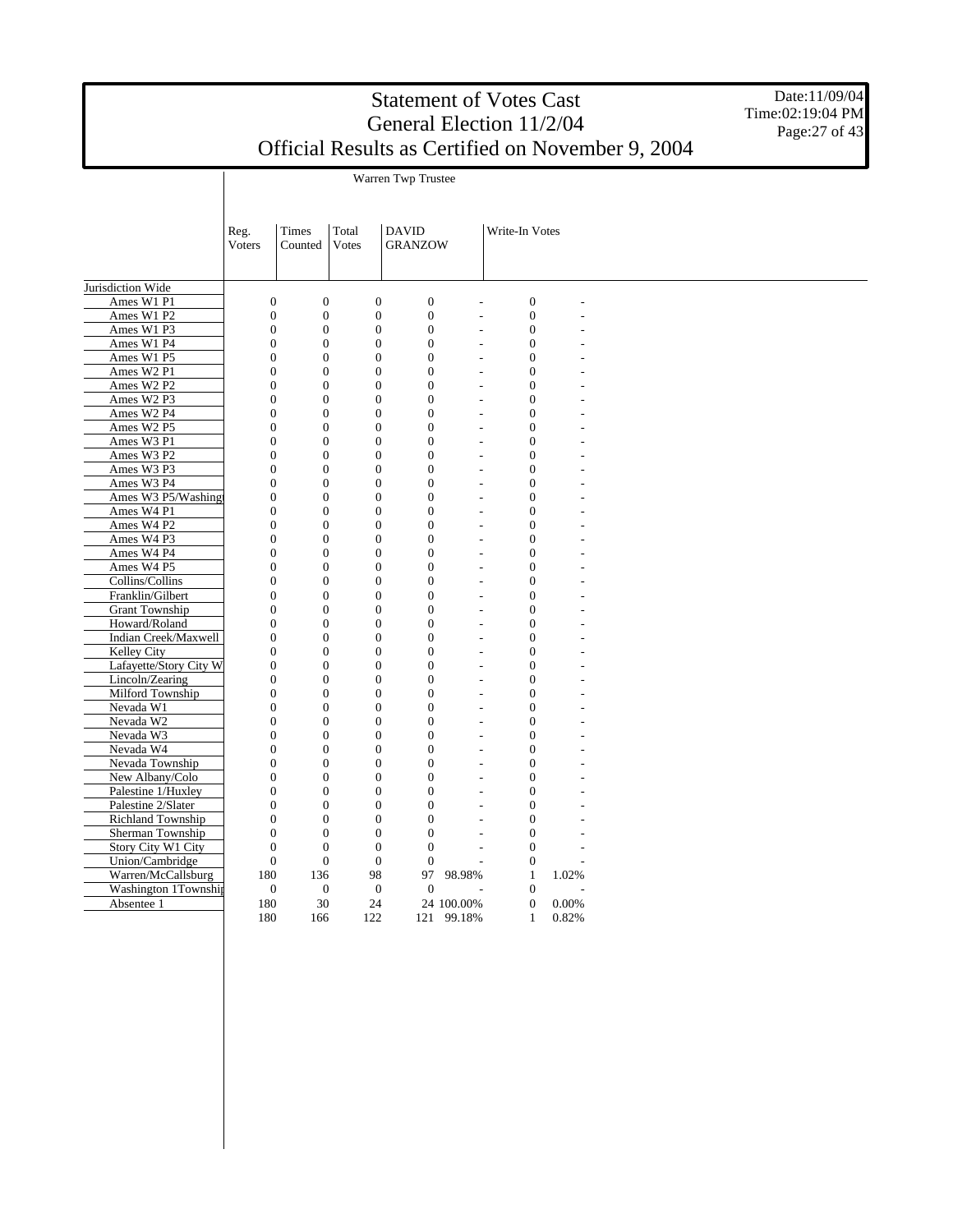Date:11/09/04 Time:02:19:04 PM Page: 28 of 43

|                        | Reg.<br>Voters   | Times<br>Counted | Total<br><b>Votes</b> | <b>GANNON</b><br><b>MICHAEL</b><br><b>HENDR</b> |                          | Write-In Votes   |        |  |
|------------------------|------------------|------------------|-----------------------|-------------------------------------------------|--------------------------|------------------|--------|--|
| Jurisdiction Wide      |                  |                  |                       |                                                 |                          |                  |        |  |
| Ames W1 P1             | $\boldsymbol{0}$ | $\boldsymbol{0}$ | $\overline{0}$        | $\boldsymbol{0}$                                |                          | $\boldsymbol{0}$ |        |  |
| Ames W1 P2             | $\boldsymbol{0}$ | $\overline{0}$   | $\overline{0}$        | $\overline{0}$                                  |                          | $\overline{0}$   |        |  |
| Ames W1 P3             | $\boldsymbol{0}$ | $\boldsymbol{0}$ | $\boldsymbol{0}$      | $\boldsymbol{0}$                                | L,                       | $\boldsymbol{0}$ |        |  |
| Ames W1 P4             | $\boldsymbol{0}$ | $\boldsymbol{0}$ | $\boldsymbol{0}$      | $\boldsymbol{0}$                                | L,                       | $\boldsymbol{0}$ |        |  |
| Ames W1 P5             | $\boldsymbol{0}$ | $\boldsymbol{0}$ | $\overline{0}$        | $\boldsymbol{0}$                                |                          | $\boldsymbol{0}$ |        |  |
| Ames W2 P1             | $\overline{0}$   | $\boldsymbol{0}$ | $\overline{0}$        | $\overline{0}$                                  | L,                       | $\mathbf{0}$     |        |  |
| Ames W2 P2             | $\mathbf{0}$     | $\overline{0}$   | $\overline{0}$        | $\overline{0}$                                  | $\overline{\phantom{a}}$ | $\mathbf{0}$     |        |  |
| Ames W2 P3             | $\overline{0}$   | $\mathbf{0}$     | $\overline{0}$        | $\overline{0}$                                  | $\overline{a}$           | $\mathbf{0}$     |        |  |
| Ames W2 P4             | $\boldsymbol{0}$ | $\boldsymbol{0}$ | $\boldsymbol{0}$      | $\boldsymbol{0}$                                |                          | $\boldsymbol{0}$ |        |  |
| Ames W2 P5             | $\boldsymbol{0}$ | $\boldsymbol{0}$ | $\boldsymbol{0}$      | $\boldsymbol{0}$                                | L,                       | $\boldsymbol{0}$ |        |  |
| Ames W3 P1             | $\boldsymbol{0}$ | $\boldsymbol{0}$ | $\boldsymbol{0}$      | $\boldsymbol{0}$                                | L,                       | $\boldsymbol{0}$ |        |  |
| Ames W3 P2             | $\boldsymbol{0}$ | $\boldsymbol{0}$ | $\overline{0}$        | $\boldsymbol{0}$                                | L                        | $\boldsymbol{0}$ |        |  |
| Ames W3 P3             | $\overline{0}$   | $\overline{0}$   | $\overline{0}$        | $\overline{0}$                                  | $\overline{a}$           | $\overline{0}$   |        |  |
| Ames W3 P4             | $\overline{0}$   | $\overline{0}$   | $\overline{0}$        | $\overline{0}$                                  | $\overline{\phantom{a}}$ | $\mathbf{0}$     |        |  |
| Ames W3 P5/Washing     | $\boldsymbol{0}$ | $\boldsymbol{0}$ | $\theta$              | $\boldsymbol{0}$                                | L,                       | $\boldsymbol{0}$ |        |  |
| Ames W4 P1             | $\boldsymbol{0}$ | $\boldsymbol{0}$ | $\overline{0}$        | $\boldsymbol{0}$                                |                          | $\boldsymbol{0}$ |        |  |
| Ames W4 P2             | $\boldsymbol{0}$ | $\boldsymbol{0}$ | $\boldsymbol{0}$      | $\boldsymbol{0}$                                | L,                       | $\boldsymbol{0}$ |        |  |
| Ames W4 P3             | $\boldsymbol{0}$ | $\boldsymbol{0}$ | $\overline{0}$        | $\boldsymbol{0}$                                | J.                       | $\boldsymbol{0}$ |        |  |
| Ames W4 P4             | $\boldsymbol{0}$ | $\boldsymbol{0}$ | $\overline{0}$        | $\overline{0}$                                  |                          | $\overline{0}$   |        |  |
| Ames W4 P5             | $\overline{0}$   | $\overline{0}$   | $\overline{0}$        | $\overline{0}$                                  | $\overline{a}$           | $\overline{0}$   |        |  |
| Collins/Collins        | $\mathbf{0}$     | $\overline{0}$   | $\overline{0}$        | $\overline{0}$                                  | $\overline{\phantom{a}}$ | $\mathbf{0}$     |        |  |
| Franklin/Gilbert       | $\boldsymbol{0}$ | $\boldsymbol{0}$ | $\overline{0}$        | $\overline{0}$                                  | L,                       | $\overline{0}$   |        |  |
| <b>Grant Township</b>  | $\boldsymbol{0}$ | $\boldsymbol{0}$ | $\overline{0}$        | $\overline{0}$                                  |                          | $\mathbf{0}$     |        |  |
| Howard/Roland          | $\boldsymbol{0}$ | $\boldsymbol{0}$ | $\boldsymbol{0}$      | $\boldsymbol{0}$                                | L,                       | $\boldsymbol{0}$ |        |  |
| Indian Creek/Maxwell   | $\boldsymbol{0}$ | $\boldsymbol{0}$ | $\overline{0}$        | $\boldsymbol{0}$                                | L.                       | $\boldsymbol{0}$ |        |  |
| Kelley City            | $\overline{0}$   | $\boldsymbol{0}$ | $\overline{0}$        | $\overline{0}$                                  |                          | $\overline{0}$   |        |  |
| Lafayette/Story City W | $\overline{0}$   | $\mathbf{0}$     | $\overline{0}$        | $\mathbf{0}$                                    | $\overline{a}$           | $\mathbf{0}$     |        |  |
| Lincoln/Zearing        | $\boldsymbol{0}$ | $\boldsymbol{0}$ | $\boldsymbol{0}$      | $\boldsymbol{0}$                                | ÷.                       | $\boldsymbol{0}$ |        |  |
| Milford Township       | $\boldsymbol{0}$ | $\boldsymbol{0}$ | $\overline{0}$        | $\overline{0}$                                  | L,                       | $\overline{0}$   |        |  |
| Nevada W1              | $\boldsymbol{0}$ | $\boldsymbol{0}$ | $\overline{0}$        | $\overline{0}$                                  |                          | $\mathbf{0}$     |        |  |
| Nevada W2              | $\boldsymbol{0}$ | $\boldsymbol{0}$ | $\boldsymbol{0}$      | $\boldsymbol{0}$                                | L,                       | $\boldsymbol{0}$ |        |  |
| Nevada W3              | $\boldsymbol{0}$ | $\boldsymbol{0}$ | $\overline{0}$        | $\boldsymbol{0}$                                |                          | $\overline{0}$   |        |  |
| Nevada W4              | $\overline{0}$   | $\overline{0}$   | $\overline{0}$        | $\overline{0}$                                  |                          | $\overline{0}$   |        |  |
| Nevada Township        | $\boldsymbol{0}$ | $\boldsymbol{0}$ | $\boldsymbol{0}$      | $\boldsymbol{0}$                                | $\overline{a}$           | $\boldsymbol{0}$ |        |  |
| New Albany/Colo        | $\boldsymbol{0}$ | $\boldsymbol{0}$ | $\boldsymbol{0}$      | $\boldsymbol{0}$                                | $\overline{a}$           | $\boldsymbol{0}$ |        |  |
| Palestine 1/Huxley     | $\boldsymbol{0}$ | $\boldsymbol{0}$ | $\overline{0}$        | $\overline{0}$                                  | L,                       | $\mathbf{0}$     |        |  |
| Palestine 2/Slater     | $\boldsymbol{0}$ | $\overline{0}$   | $\overline{0}$        | $\overline{0}$                                  | $\overline{a}$           | $\mathbf{0}$     |        |  |
| Richland Township      | $\overline{0}$   | $\overline{0}$   | $\overline{0}$        | $\boldsymbol{0}$                                | $\overline{a}$           | $\mathbf{0}$     |        |  |
| Sherman Township       | $\overline{0}$   | $\overline{0}$   | $\overline{0}$        | $\boldsymbol{0}$                                |                          | $\overline{0}$   |        |  |
| Story City W1 City     | $\boldsymbol{0}$ | $\boldsymbol{0}$ | $\boldsymbol{0}$      | $\boldsymbol{0}$                                |                          | $\boldsymbol{0}$ |        |  |
| Union/Cambridge        | $\boldsymbol{0}$ | $\boldsymbol{0}$ | $\boldsymbol{0}$      | $\boldsymbol{0}$                                |                          | $\boldsymbol{0}$ |        |  |
| Warren/McCallsburg     | 180              | 136              | 87                    | 82                                              | 94.25%                   | 5                | 5.75%  |  |
| Washington 1Township   | $\boldsymbol{0}$ | $\boldsymbol{0}$ | $\boldsymbol{0}$      | $\mathbf{0}$                                    |                          | $\overline{0}$   |        |  |
| Absentee 1             | 180              | 28               | 20                    | 15                                              | 75.00%                   | 5                | 25.00% |  |
|                        | 180              | 164              | 107                   | 97                                              | 90.65%                   | 10               | 9.35%  |  |

Warren Twp Clerk To Fill A Vacancy

 $\overline{\phantom{a}}$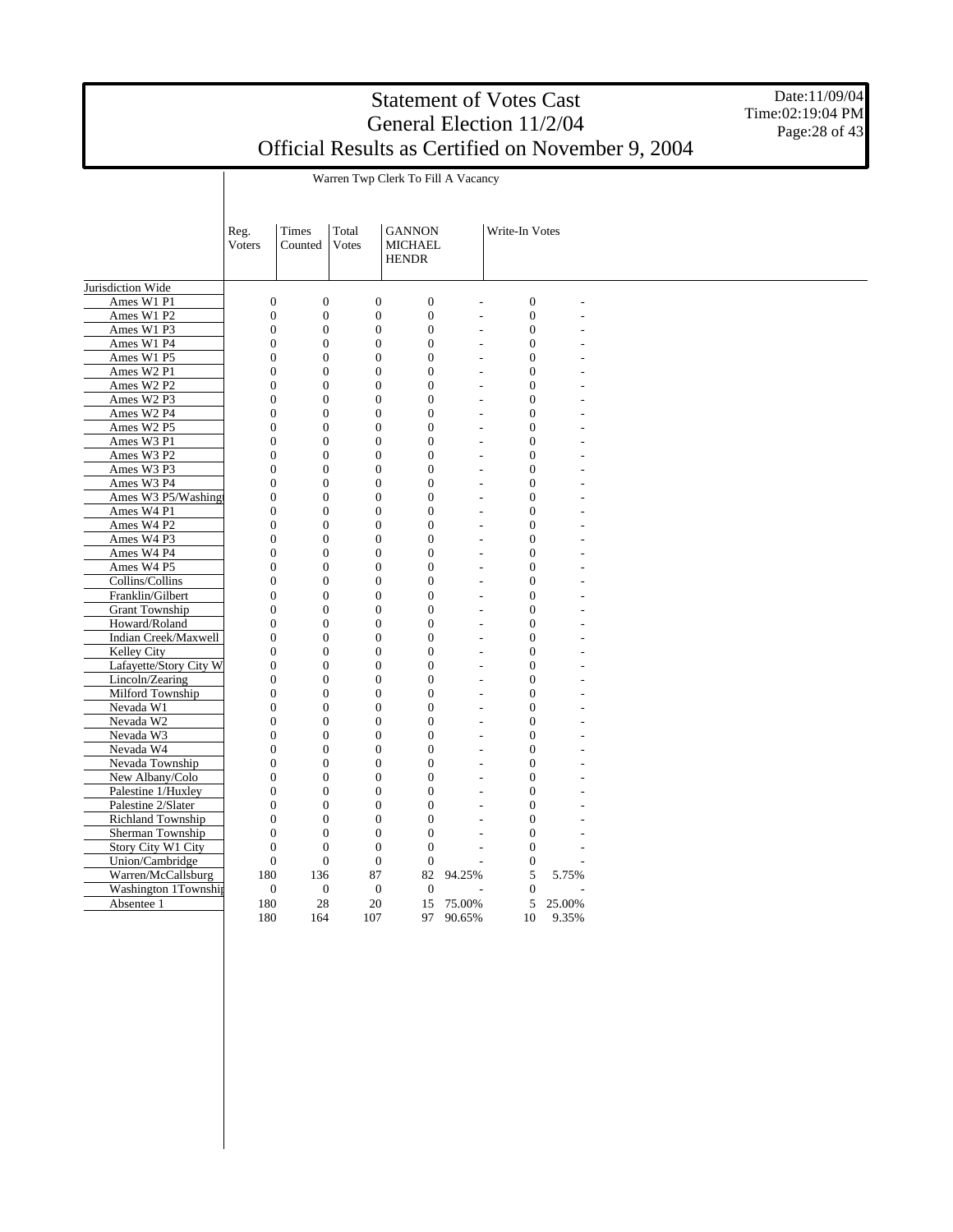Washington Twp Trustee

Date:11/09/04 Time:02:19:04 PM Page: 29 of 43

|                        |                  | Times            | Total            | <b>DAROLD</b>    |                          | Write-In Votes   |       |  |
|------------------------|------------------|------------------|------------------|------------------|--------------------------|------------------|-------|--|
|                        | Reg.<br>Voters   | Counted          | <b>Votes</b>     | <b>PRIMMER</b>   |                          |                  |       |  |
|                        |                  |                  |                  |                  |                          |                  |       |  |
|                        |                  |                  |                  |                  |                          |                  |       |  |
| Jurisdiction Wide      |                  |                  |                  |                  |                          |                  |       |  |
| Ames W1 P1             | $\overline{0}$   | $\boldsymbol{0}$ | $\overline{0}$   | $\overline{0}$   | $\overline{a}$           | $\boldsymbol{0}$ |       |  |
| Ames W1 P2             | $\overline{0}$   | $\boldsymbol{0}$ | $\overline{0}$   | $\boldsymbol{0}$ | $\overline{a}$           | $\mathbf{0}$     |       |  |
| Ames W1 P3             | $\overline{0}$   | $\boldsymbol{0}$ | $\boldsymbol{0}$ | $\overline{0}$   | ÷.                       | $\boldsymbol{0}$ |       |  |
| Ames W1 P4             | $\boldsymbol{0}$ | $\boldsymbol{0}$ | $\boldsymbol{0}$ | $\overline{0}$   | ÷,                       | $\boldsymbol{0}$ |       |  |
| Ames W1 P5             | $\overline{0}$   | $\boldsymbol{0}$ | $\boldsymbol{0}$ | $\boldsymbol{0}$ | $\overline{a}$           | $\overline{0}$   |       |  |
| Ames W2 P1             | $\overline{0}$   | $\boldsymbol{0}$ | $\boldsymbol{0}$ | $\boldsymbol{0}$ | $\overline{a}$           | $\mathbf{0}$     |       |  |
| Ames W2 P2             | $\overline{0}$   | $\boldsymbol{0}$ | $\boldsymbol{0}$ | $\overline{0}$   | $\overline{a}$           | $\overline{0}$   |       |  |
| Ames W2 P3             | $\boldsymbol{0}$ | $\boldsymbol{0}$ | $\boldsymbol{0}$ | $\boldsymbol{0}$ | ÷,                       | $\mathbf{0}$     |       |  |
| Ames W2 P4             | $\overline{0}$   | $\boldsymbol{0}$ | $\overline{0}$   | $\overline{0}$   | $\overline{a}$           | $\overline{0}$   |       |  |
| Ames W2 P5             | $\overline{0}$   | $\boldsymbol{0}$ | $\boldsymbol{0}$ | $\overline{0}$   | $\overline{a}$           | $\overline{0}$   |       |  |
| Ames W3 P1             | $\boldsymbol{0}$ | $\boldsymbol{0}$ | $\boldsymbol{0}$ | $\boldsymbol{0}$ | $\overline{a}$           | $\boldsymbol{0}$ |       |  |
| Ames W3 P2             | $\boldsymbol{0}$ | $\boldsymbol{0}$ | $\boldsymbol{0}$ | $\boldsymbol{0}$ | L,                       | $\boldsymbol{0}$ |       |  |
| Ames W3 P3             | $\overline{0}$   | $\boldsymbol{0}$ | $\boldsymbol{0}$ | $\boldsymbol{0}$ | $\overline{a}$           | $\mathbf{0}$     |       |  |
| Ames W3 P4             | $\overline{0}$   | $\boldsymbol{0}$ | $\boldsymbol{0}$ | $\boldsymbol{0}$ | $\overline{a}$           | $\overline{0}$   |       |  |
| Ames W3 P5/Washing     | 13               | $\boldsymbol{0}$ | $\boldsymbol{0}$ | $\boldsymbol{0}$ | L.                       | $\boldsymbol{0}$ |       |  |
| Ames W4 P1             | $\mathbf{0}$     | $\boldsymbol{0}$ | $\boldsymbol{0}$ | $\boldsymbol{0}$ | $\overline{\phantom{a}}$ | $\overline{0}$   |       |  |
| Ames W4 P2             | $\boldsymbol{0}$ | $\boldsymbol{0}$ | $\boldsymbol{0}$ | $\boldsymbol{0}$ | L,                       | $\Omega$         |       |  |
| Ames W4 P3             | $\overline{0}$   | $\overline{0}$   | $\overline{0}$   | $\overline{0}$   | $\overline{a}$           | $\Omega$         |       |  |
| Ames W4 P4             | $\overline{0}$   | $\overline{0}$   | $\overline{0}$   | $\overline{0}$   | L,                       | $\mathbf{0}$     |       |  |
| Ames W4 P5             | $\overline{0}$   | $\overline{0}$   | $\overline{0}$   | $\overline{0}$   | ÷,                       | $\overline{0}$   |       |  |
| Collins/Collins        | $\overline{0}$   | $\overline{0}$   | $\boldsymbol{0}$ | $\overline{0}$   | L.                       | $\Omega$         |       |  |
| Franklin/Gilbert       | $\overline{0}$   | $\boldsymbol{0}$ | $\overline{0}$   | $\overline{0}$   | L,                       | $\mathbf{0}$     |       |  |
| <b>Grant Township</b>  | $\overline{0}$   | $\overline{0}$   | $\overline{0}$   | $\overline{0}$   | $\overline{a}$           | $\overline{0}$   |       |  |
| Howard/Roland          | $\overline{0}$   | $\overline{0}$   | $\overline{0}$   | $\overline{0}$   | ÷,                       | $\overline{0}$   |       |  |
| Indian Creek/Maxwell   | $\overline{0}$   | $\overline{0}$   | $\overline{0}$   | $\overline{0}$   | $\overline{\phantom{a}}$ | $\Omega$         |       |  |
| Kelley City            | $\overline{0}$   | $\overline{0}$   | $\overline{0}$   | $\overline{0}$   | ÷,                       | $\overline{0}$   |       |  |
| Lafayette/Story City W | $\overline{0}$   | $\overline{0}$   | $\overline{0}$   | $\overline{0}$   | $\overline{a}$           | $\overline{0}$   |       |  |
| Lincoln/Zearing        | $\overline{0}$   | $\boldsymbol{0}$ | $\boldsymbol{0}$ | $\overline{0}$   | $\overline{a}$           | $\overline{0}$   |       |  |
| Milford Township       | $\boldsymbol{0}$ | $\boldsymbol{0}$ | $\boldsymbol{0}$ | $\overline{0}$   | ÷,                       | $\mathbf{0}$     |       |  |
| Nevada W1              | $\overline{0}$   | $\boldsymbol{0}$ | $\boldsymbol{0}$ | $\boldsymbol{0}$ | $\overline{a}$           | $\overline{0}$   |       |  |
| Nevada W2              | $\overline{0}$   | $\boldsymbol{0}$ | $\boldsymbol{0}$ | $\boldsymbol{0}$ | $\overline{a}$           | $\overline{0}$   |       |  |
| Nevada W3              | $\overline{0}$   | $\boldsymbol{0}$ | $\boldsymbol{0}$ | $\overline{0}$   | $\overline{a}$           | $\overline{0}$   |       |  |
| Nevada W4              | $\boldsymbol{0}$ | $\boldsymbol{0}$ | $\boldsymbol{0}$ | $\overline{0}$   | ÷,                       | $\overline{0}$   |       |  |
| Nevada Township        | $\overline{0}$   | $\boldsymbol{0}$ | $\overline{0}$   | $\overline{0}$   | $\overline{a}$           | $\overline{0}$   |       |  |
| New Albany/Colo        | $\overline{0}$   | $\boldsymbol{0}$ | $\boldsymbol{0}$ | $\overline{0}$   | $\overline{a}$           | $\overline{0}$   |       |  |
| Palestine 1/Huxley     | $\boldsymbol{0}$ | $\boldsymbol{0}$ | $\boldsymbol{0}$ | $\boldsymbol{0}$ | L,                       | $\boldsymbol{0}$ |       |  |
| Palestine 2/Slater     | $\boldsymbol{0}$ | $\boldsymbol{0}$ | $\boldsymbol{0}$ | $\boldsymbol{0}$ | L,                       | $\boldsymbol{0}$ |       |  |
| Richland Township      | $\boldsymbol{0}$ | $\boldsymbol{0}$ | $\boldsymbol{0}$ | $\boldsymbol{0}$ | L,                       | $\mathbf{0}$     |       |  |
| Sherman Township       | $\overline{0}$   | $\boldsymbol{0}$ | $\boldsymbol{0}$ | $\boldsymbol{0}$ |                          | $\overline{0}$   |       |  |
| Story City W1 City     | $\boldsymbol{0}$ | $\boldsymbol{0}$ | $\boldsymbol{0}$ | $\boldsymbol{0}$ | L.                       | $\boldsymbol{0}$ |       |  |
| Union/Cambridge        | $\boldsymbol{0}$ | $\boldsymbol{0}$ | $\boldsymbol{0}$ | $\boldsymbol{0}$ | $\overline{\phantom{a}}$ | $\overline{0}$   |       |  |
| Warren/McCallsburg     | $\boldsymbol{0}$ | $\mathbf{0}$     | $\boldsymbol{0}$ | $\boldsymbol{0}$ | $\overline{a}$           | $\Omega$         |       |  |
| Washington 1Township   | 543              | 261              | 177              | 175              | 98.87%                   | $\boldsymbol{2}$ | 1.13% |  |
| Absentee 1             | 556              | 136              | 103              | 100              | 97.09%                   | 3                | 2.91% |  |
|                        | 556              | 397              | 280              |                  | 275 98.21%               | 5                | 1.79% |  |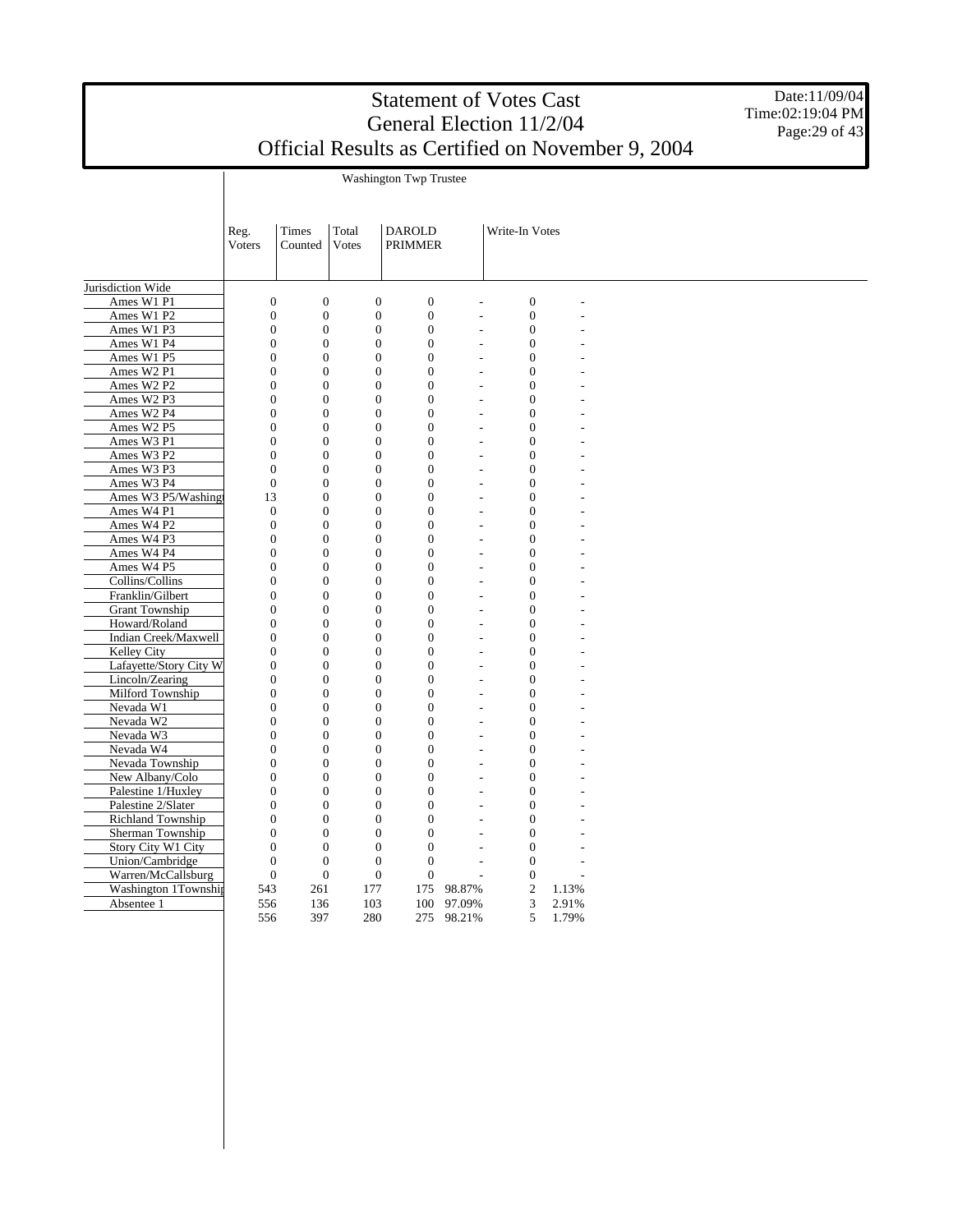Date:11/09/04 Time:02:19:04 PM Page: 30 of 43

Hospital Trustee

|                        | Reg.<br>Voters | Times<br>Counted | Total<br><b>V</b> otes | <b>GLENDA S.</b><br><b>BRADSHAW</b> |        | GAYLAN G.<br><b>SCOFIELD</b> |        | <b>MICHAEL</b><br><b>JAMES NUSBAU</b> |        | Write-In Votes   |       |  |
|------------------------|----------------|------------------|------------------------|-------------------------------------|--------|------------------------------|--------|---------------------------------------|--------|------------------|-------|--|
| Jurisdiction Wide      |                |                  |                        |                                     |        |                              |        |                                       |        |                  |       |  |
| Ames W1 P1             | 2407           | 1068             | 1455                   | 556                                 | 38.21% | 447                          | 30.72% | 451                                   | 31.00% | 1                | 0.07% |  |
| Ames W1 P2             | 2107           | 642              | 901                    | 364                                 | 40.40% | 263                          | 29.19% | 272                                   | 30.19% | $\mathbf{2}$     | 0.22% |  |
| Ames W1 P3             | 2383           | 844              | 1164                   | 448                                 | 38.49% | 346                          | 29.73% | 367                                   | 31.53% | 3                | 0.26% |  |
| Ames W1 P4             | 1942           | 773              | 1081                   | 393                                 | 36.36% | 338                          | 31.27% | 344                                   | 31.82% | 6                | 0.56% |  |
| Ames W1 P5             | 2017           | 867              | 1300                   | 485                                 | 37.31% | 403                          | 31.00% | 410                                   | 31.54% | $\overline{2}$   | 0.15% |  |
| Ames W2 P1             | 2320           | 1010             | 1488                   | 548                                 | 36.83% | 463                          | 31.12% | 466                                   | 31.32% | 11               | 0.74% |  |
| Ames W2 P2             | 1748           | 761              | 1160                   | 429                                 | 36.98% | 365                          | 31.47% | 360                                   | 31.03% | 6                | 0.52% |  |
| Ames W2 P3             | 2107           | 770              | 1125                   | 433                                 | 38.49% | 342                          | 30.40% | 347                                   | 30.84% | 3                | 0.27% |  |
| Ames W2 P4             | 2762           | 1355             | 2066                   | 726                                 | 35.14% | 665                          | 32.19% | 669                                   | 32.38% | 6                | 0.29% |  |
| Ames W2 P5             | 2719           | 1121             | 1624                   | 584                                 | 35.96% | 505                          | 31.10% | 527                                   | 32.45% | 8                | 0.49% |  |
| Ames W3 P1             | 3001           | 1303             | 1765                   | 659                                 | 37.34% | 550                          | 31.16% | 549                                   | 31.10% | 7                | 0.40% |  |
| Ames W3 P2             | 3303           | 1070             | 1372                   | 531                                 | 38.70% | 404                          | 29.45% | 431                                   | 31.41% | 6                | 0.44% |  |
| Ames W3 P3             | 2122           | 493              | 588                    | 220                                 | 37.41% | 182                          | 30.95% | 176                                   | 29.93% | 10               | 1.70% |  |
| Ames W3 P4             | 2127           | 705              | 994                    | 382                                 | 38.43% | 302                          | 30.38% | 307                                   | 30.89% | 3                | 0.30% |  |
| Ames W3 P5/Washingt    | 2480           | 913              | 1302                   | 473                                 | 36.33% | 407                          | 31.26% | 418                                   | 32.10% | 4                | 0.31% |  |
| Ames W4 P1             | 2450           | 860              | 1209                   | 448                                 | 37.06% | 378                          | 31.27% | 380                                   | 31.43% | 3                | 0.25% |  |
| Ames W4 P2             | 2371           | 959              | 1434                   | 525                                 | 36.61% | 444                          | 30.96% | 458                                   | 31.94% | 7                | 0.49% |  |
| Ames W4 P3             | 2096           | 686              | 878                    | 332                                 | 37.81% | 266                          | 30.30% | 274                                   | 31.21% | 6                | 0.68% |  |
| Ames W4 P4             | 2422           | 973              | 1278                   | 507                                 | 39.67% | 384                          | 30.05% | 379                                   | 29.66% | 8                | 0.63% |  |
| Ames W4 P5             | 1747           | 629              | 843                    | 320                                 | 37.96% | 258                          | 30.60% | 264                                   | 31.32% | 1                | 0.12% |  |
| Collins/Collins        | 575            | 346              | 473                    | 188                                 | 39.75% | 133                          | 28.12% | 152                                   | 32.14% | $\boldsymbol{0}$ | 0.00% |  |
| Franklin/Gilbert       | 2426           | 1178             | 1727                   | 643                                 | 37.23% | 539                          | 31.21% | 542                                   | 31.38% | 3                | 0.17% |  |
| <b>Grant Township</b>  | 352            | 195              | 303                    | 110                                 | 36.30% | 95                           | 31.35% | 97                                    | 32.01% | $\mathbf{1}$     | 0.33% |  |
| Howard/Roland          | 1376           | 755              | 1206                   | 415                                 | 34.41% | 410                          | 34.00% | 378                                   | 31.34% | 3                | 0.25% |  |
| Indian Creek/Maxwell   | 1082           | 603              | 917                    | 342                                 | 37.30% | 284                          | 30.97% | 290                                   | 31.62% | $\mathbf{1}$     | 0.11% |  |
| <b>Kelley City</b>     | 223            | 140              | 204                    | 77                                  | 37.75% | 60                           | 29.41% | 67                                    | 32.84% | $\overline{0}$   | 0.00% |  |
| Lafayette/Story City W | 1546           | 837              | 1248                   | 418                                 | 33.49% | 466                          | 37.34% | 362                                   | 29.01% | $\overline{2}$   | 0.16% |  |
| Lincoln/Zearing        | 625            | 346              | 543                    | 195                                 | 35.91% | 170                          | 31.31% | 177                                   | 32.60% | $\mathbf{1}$     | 0.18% |  |
| Milford Township       | 409            | 219              | 298                    | 113                                 | 37.92% | 92                           | 30.87% | 92                                    | 30.87% | 1                | 0.34% |  |
| Nevada W1              | 1158           | 477              | 722                    | 273                                 | 37.81% | 212                          | 29.36% | 236                                   | 32.69% | $\mathbf{1}$     | 0.14% |  |
| Nevada W2              | 1171           | 508              | 812                    | 286                                 | 35.22% | 244                          | 30.05% | 272                                   | 33.50% | 10               | 1.23% |  |
| Nevada W3              | 1265           | 537              | 864                    | 312                                 | 36.11% | 263                          | 30.44% | 289                                   | 33.45% | $\mathbf{0}$     | 0.00% |  |
| Nevada W4              | 1186           | 548              | 872                    | 334                                 | 38.30% | 259                          | 29.70% | 276                                   | 31.65% | 3                | 0.34% |  |
| Nevada Township        | 539            | 303              | 449                    | 164                                 | 36.53% | 127                          | 28.29% | 156                                   | 34.74% | $\overline{c}$   | 0.45% |  |
| New Albany/Colo        | 901            | 495              | 778                    | 284                                 | 36.50% | 235                          | 30.21% | 259                                   | 33.29% | $\boldsymbol{0}$ | 0.00% |  |
| Palestine 1/Huxley     | 2397           | 1107             | 1641                   | 623                                 | 37.96% | 490                          | 29.86% | 523                                   | 31.87% | 5                | 0.30% |  |
| Palestine 2/Slater     | 1468           | 830              | 1196                   | 452                                 | 37.79% | 362                          | 30.27% | 379                                   | 31.69% | 3                | 0.25% |  |
| Richland Township      | 282            | 160              | 291                    | 108                                 | 37.11% | 92                           | 31.62% | 90                                    | 30.93% | $\mathbf{1}$     | 0.34% |  |
| Sherman Township       | 175            | 122              | 200                    | 71                                  | 35.50% | 62                           | 31.00% | 67                                    | 33.50% | $\overline{0}$   | 0.00% |  |
| Story City W1 City     | 1231           | 686              | 989                    | 318                                 | 32.15% | 390                          | 39.43% | 281                                   | 28.41% | $\overline{0}$   | 0.00% |  |
| Union/Cambridge        | 939            | 528              | 711                    | 274                                 | 38.54% | 214                          | 30.10% | 223                                   | 31.36% | $\mathbf{0}$     | 0.00% |  |
| Warren/McCallsburg     | 399            | 231              | 354                    | 129                                 | 36.44% | 113                          | 31.92% | 112                                   | 31.64% | $\overline{0}$   | 0.00% |  |
| Washington 1Township   | 543            | 261              | 382                    | 150                                 | 39.27% | 111                          | 29.06% | 119                                   | 31.15% | $\overline{c}$   | 0.52% |  |
| Absentee 1             | 68899          | 15534            | 22886                  | 8214                                | 35.89% | 7241                         | 31.64% | 7311                                  | 31.95% | 120              | 0.52% |  |
|                        | 68899          | 44748            | 65093                  | 23856                               | 36.65% | 20376                        | 31.30% | 20599                                 | 31.65% | 262              | 0.40% |  |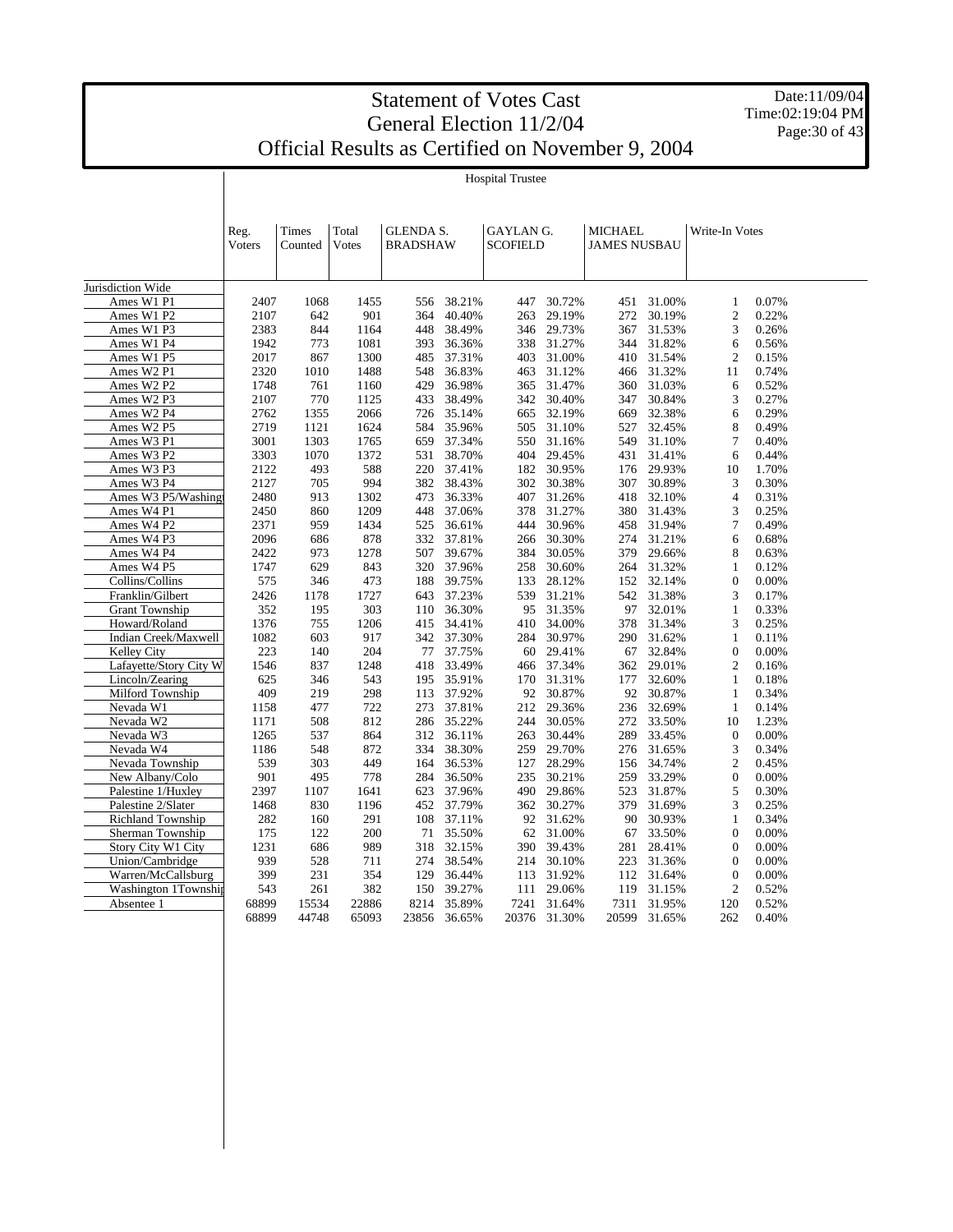Date:11/09/04 Time:02:19:05 PM Page: 31 of 43

|                        | Reg.<br><b>Voters</b> | Times<br>Counted | Total<br>Votes | ORSON D.<br>NADY |        | <b>DAVID VAN</b><br>WAUS |        | JERRY K.<br><b>RADKE</b> |        | <b>ERWIN KLAAS</b> |        |  |
|------------------------|-----------------------|------------------|----------------|------------------|--------|--------------------------|--------|--------------------------|--------|--------------------|--------|--|
| Jurisdiction Wide      |                       |                  |                |                  |        |                          |        |                          |        |                    |        |  |
| Ames W1 P1             | 2407                  | 1068             | 1367           | 291              | 21.29% | 350                      | 25.60% | 402                      | 29.41% | 324                | 23.70% |  |
| Ames W1 P2             | 2107                  | 642              | 851            | 171              | 20.09% | 210                      | 24.68% | 259                      | 30.43% | 210                | 24.68% |  |
| Ames W1 P3             | 2383                  | 844              | 1095           | 240              | 21.92% | 264                      | 24.11% | 309                      | 28.22% | 277                | 25.30% |  |
| Ames W1 P4             | 1942                  | 773              | 996            | 203              | 20.38% | 237                      | 23.80% | 251                      | 25.20% | 301                | 30.22% |  |
| Ames W1 P5             | 2017                  | 867              | 1188           | 240              | 20.20% | 277                      | 23.32% | 337                      | 28.37% | 333                | 28.03% |  |
| Ames W2 P1             | 2320                  | 1010             | 1390           | 283              | 20.36% | 327                      | 23.53% | 386                      | 27.77% | 388                | 27.91% |  |
| Ames W2 P2             | 1748                  | 761              | 1031           | 230              | 22.31% | 243                      | 23.57% | 292                      | 28.32% | 260                | 25.22% |  |
| Ames W2 P3             | 2107                  | 770              | 1066           | 251              | 23.55% | 240                      | 22.51% | 294                      | 27.58% | 280                | 26.27% |  |
| Ames W2 P4             | 2762                  | 1355             | 1861           | 353              | 18.97% | 458                      | 24.61% | 534                      | 28.69% | 509                | 27.35% |  |
| Ames W2 P5             | 2719                  | 1121             | 1417           | 309              | 21.81% | 364                      | 25.69% | 377                      | 26.61% | 362                | 25.55% |  |
| Ames W3 P1             | 3001                  | 1303             | 1593           | 353              | 22.16% | 392                      | 24.61% | 470                      | 29.50% | 372                | 23.35% |  |
| Ames W3 P2             | 3303                  | 1070             | 1240           | 285              | 22.98% | 308                      | 24.84% | 370                      | 29.84% | 269                | 21.69% |  |
| Ames W3 P3             | 2122                  | 493              | 531            | 117              | 22.03% | 136                      | 25.61% | 160                      | 30.13% | 113                | 21.28% |  |
| Ames W3 P4             | 2127                  | 705              | 922            | 205              | 22.23% | 212                      | 22.99% | 270                      | 29.28% | 233                | 25.27% |  |
| Ames W3 P5/Washing     | 2480                  | 913              | 1144           | 236              | 20.63% | 280                      | 24.48% | 323                      | 28.23% | 305                | 26.66% |  |
| Ames W4 P1             | 2450                  | 860              | 1069           | 231              | 21.61% | 265                      | 24.79% | 284                      | 26.57% | 283                | 26.47% |  |
| Ames W4 P2             | 2371                  | 959              | 1322           | 273              | 20.65% | 318                      | 24.05% | 362                      | 27.38% | 360                | 27.23% |  |
| Ames W4 P3             | 2096                  | 686              | 801            | 172              | 21.47% | 203                      | 25.34% | 224                      | 27.97% | 192                | 23.97% |  |
| Ames W4 P4             | 2422                  | 973              | 1189           | 287              | 24.14% | 283                      | 23.80% | 352                      | 29.60% | 248                | 20.86% |  |
| Ames W4 P5             | 1747                  | 629              | 754            | 163              | 21.62% | 192                      | 25.46% | 239                      | 31.70% | 156                | 20.69% |  |
| Collins/Collins        | 575                   | 346              | 495            | 114              | 23.03% | 142                      | 28.69% | 132                      | 26.67% | 107                | 21.62% |  |
| Franklin/Gilbert       | 2426                  | 1178             | 1643           | 358              | 21.79% | 395                      | 24.04% | 451                      | 27.45% | 435                | 26.48% |  |
| <b>Grant Township</b>  | 352                   | 195              | 320            | 96               | 30.00% | 61                       | 19.06% | 90                       | 28.13% | 73                 | 22.81% |  |
| Howard/Roland          | 1376                  | 755              | 1127           | 272              | 24.13% | 276                      | 24.49% | 322                      | 28.57% | 255                | 22.63% |  |
| Indian Creek/Maxwell   | 1082                  | 603              | 935            | 233              | 24.92% | 236                      | 25.24% | 258                      | 27.59% | 207                | 22.14% |  |
| Kelley City            | 223                   | 140              | 179            | 42               | 23.46% | 45                       | 25.14% | 49                       | 27.37% | 43                 | 24.02% |  |
| Lafayette/Story City W | 1546                  | 837              | 1116           | 235              | 21.06% | 285                      | 25.54% | 328                      | 29.39% | 262                | 23.48% |  |
| Lincoln/Zearing        | 625                   | 346              | 555            | 128              | 23.06% | 177                      | 31.89% | 133                      | 23.96% | 117                | 21.08% |  |
| Milford Township       | 409                   | 219              | 338            | 108              | 31.95% | 82                       | 24.26% | 85                       | 25.15% | 62                 | 18.34% |  |
| Nevada W1              | 1158                  | 477              | 769            | 268              | 34.85% | 160                      | 20.81% | 200                      | 26.01% | 138                | 17.95% |  |
| Nevada W2              | 1171                  | 508              | 865            | 275              | 31.79% | 197                      | 22.77% | 222                      | 25.66% | 167                | 19.31% |  |
| Nevada W3              | 1265                  | 537              | 888            | 274              | 30.86% | 197                      | 22.18% | 240                      | 27.03% | 176                | 19.82% |  |
| Nevada W4              | 1186                  | 548              | 896            | 291              | 32.48% | 191                      | 21.32% | 233                      | 26.00% | 179                | 19.98% |  |
| Nevada Township        | 539                   | 303              | 509            | 161              | 31.63% | 114                      | 22.40% | 131                      | 25.74% | 103                | 20.24% |  |
| New Albany/Colo        | 901                   | 495              | 859            | 189              | 22.00% | 294                      | 34.23% | 193                      | 22.47% | 179                | 20.84% |  |
| Palestine 1/Huxley     | 2397                  | 1107             | 1553           | 326              | 20.99% | 403                      | 25.95% | 439                      | 28.27% | 380                | 24.47% |  |
| Palestine 2/Slater     | 1468                  | 830              | 1139           | 230              | 20.19% | 295                      | 25.90% | 347                      | 30.47% | 265                | 23.27% |  |
| Richland Township      | 282                   | 160              | 325            | 104              | 32.00% | 88                       | 27.08% | 82                       | 25.23% | 50                 | 15.38% |  |
| Sherman Township       | 175                   | 122              | 210            | 55               | 26.19% | 68                       | 32.38% | 43                       | 20.48% | 43                 | 20.48% |  |
| Story City W1 City     | 1231                  | 686              | 851            | 193              | 22.68% | 207                      | 24.32% | 246                      | 28.91% | 205                | 24.09% |  |
| Union/Cambridge        | 939                   | 528              | 698            | 164              | 23.50% | 184                      | 26.36% | 191                      | 27.36% | 159                | 22.78% |  |
| Warren/McCallsburg     | 399                   | 231              | 382            | 100              | 26.18% | 107                      | 28.01% | 93                       | 24.35% | 82                 | 21.47% |  |
| Washington 1Township   | 543                   | 261              | 347            | 78               | 22.48% | 82                       | 23.63% | 95                       | 27.38% | 90                 | 25.94% |  |
| Absentee 1             | 68899                 | 15534            | 21288          | 4700             | 22.08% | 5177                     | 24.32% | 5751                     | 27.02% | 5549               | 26.07% |  |
|                        | 68899                 | 44748            | 61114          | 13887            | 22.72% | 15022                    | 24.58% | 16849                    | 27.57% | 15101              | 24.71% |  |

Soil/Water Conserv District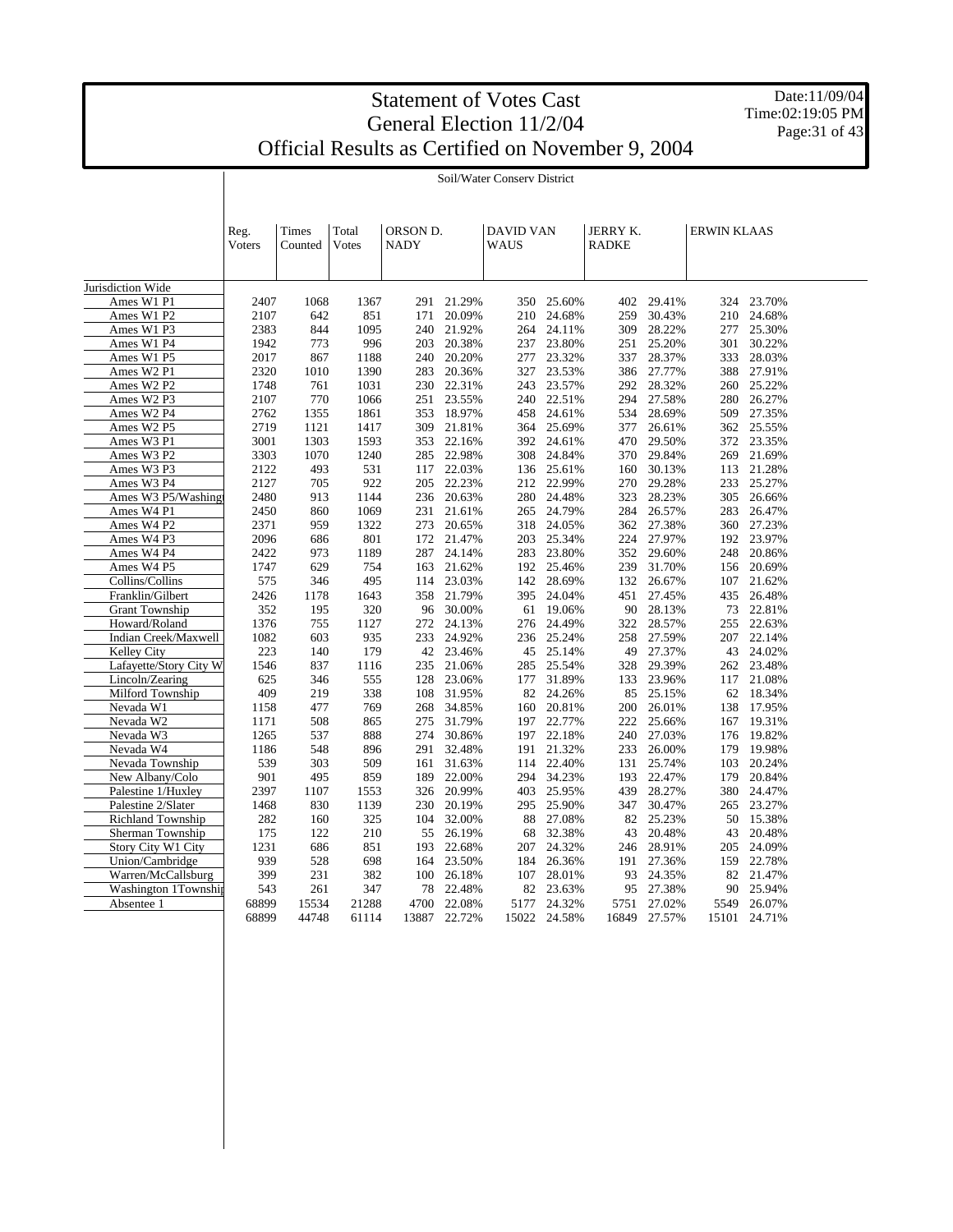|                                         |                                  |                | <b>Statement of Votes Cast</b><br>General Election 11/2/04<br>Official Results as Certified on November 9, 2004 | Date:11/09/04<br>Time:02:19:05 PM<br>Page: 32 of 43 |
|-----------------------------------------|----------------------------------|----------------|-----------------------------------------------------------------------------------------------------------------|-----------------------------------------------------|
|                                         | Soil/Water Conserv               |                |                                                                                                                 |                                                     |
|                                         | District                         |                |                                                                                                                 |                                                     |
|                                         |                                  |                |                                                                                                                 |                                                     |
|                                         | Write-In Votes                   |                |                                                                                                                 |                                                     |
|                                         |                                  |                |                                                                                                                 |                                                     |
|                                         |                                  |                |                                                                                                                 |                                                     |
|                                         |                                  |                |                                                                                                                 |                                                     |
| Jurisdiction Wide                       |                                  |                |                                                                                                                 |                                                     |
| Ames W1 P1<br>Ames W1 P2                | 0<br>1                           | 0.00%<br>0.12% |                                                                                                                 |                                                     |
| Ames W1 P3                              | 5                                | 0.46%          |                                                                                                                 |                                                     |
| Ames W1 P4                              | 4                                | 0.40%          |                                                                                                                 |                                                     |
| Ames W1 P5                              | 1                                | 0.08%          |                                                                                                                 |                                                     |
| Ames W2 P1                              | 6                                | 0.43%          |                                                                                                                 |                                                     |
| Ames W2 P2                              | 6                                | 0.58%          |                                                                                                                 |                                                     |
| Ames W2 P3                              | 1                                | 0.09%          |                                                                                                                 |                                                     |
| Ames W2 P4                              | 7                                | 0.38%          |                                                                                                                 |                                                     |
| Ames W2 P5                              | 5                                | 0.35%          |                                                                                                                 |                                                     |
| Ames W3 P1                              | 6                                | 0.38%          |                                                                                                                 |                                                     |
| Ames W3 P2<br>Ames W3 P3                | 8<br>5                           | 0.65%<br>0.94% |                                                                                                                 |                                                     |
| Ames W3 P4                              | $\boldsymbol{2}$                 | 0.22%          |                                                                                                                 |                                                     |
| Ames W3 P5/Washingt                     | $\boldsymbol{0}$                 | 0.00%          |                                                                                                                 |                                                     |
| Ames W4 P1                              | 6                                | 0.56%          |                                                                                                                 |                                                     |
| Ames W4 P2                              | 9                                | 0.68%          |                                                                                                                 |                                                     |
| Ames W4 P3                              | 10                               | 1.25%          |                                                                                                                 |                                                     |
| Ames W4 P4                              | 19                               | 1.60%          |                                                                                                                 |                                                     |
| Ames W4 P5                              | 4                                | 0.53%          |                                                                                                                 |                                                     |
| Collins/Collins                         | $\boldsymbol{0}$                 | 0.00%          |                                                                                                                 |                                                     |
| Franklin/Gilbert                        | 4                                | 0.24%          |                                                                                                                 |                                                     |
| <b>Grant Township</b>                   | $\boldsymbol{0}$                 | 0.00%          |                                                                                                                 |                                                     |
| Howard/Roland                           | 2                                | 0.18%          |                                                                                                                 |                                                     |
| Indian Creek/Maxwell                    | $\mathbf{1}$<br>$\boldsymbol{0}$ | 0.11%          |                                                                                                                 |                                                     |
| Kelley City<br>Lafayette/Story City W   | 6                                | 0.00%<br>0.54% |                                                                                                                 |                                                     |
| Lincoln/Zearing                         | $\boldsymbol{0}$                 | 0.00%          |                                                                                                                 |                                                     |
| Milford Township                        | 1                                | 0.30%          |                                                                                                                 |                                                     |
| Nevada W1                               | 3                                | 0.39%          |                                                                                                                 |                                                     |
| Nevada W2                               | 4                                | 0.46%          |                                                                                                                 |                                                     |
| Nevada W3                               | 1                                | 0.11%          |                                                                                                                 |                                                     |
| Nevada W4                               | 2                                | 0.22%          |                                                                                                                 |                                                     |
| Nevada Township                         | $\boldsymbol{0}$                 | 0.00%          |                                                                                                                 |                                                     |
| New Albany/Colo                         | 4                                | 0.47%          |                                                                                                                 |                                                     |
| Palestine 1/Huxley                      | 5                                | 0.32%          |                                                                                                                 |                                                     |
| Palestine 2/Slater<br>Richland Township | $\sqrt{2}$<br>$\mathbf{1}$       | 0.18%<br>0.31% |                                                                                                                 |                                                     |
| Sherman Township                        | $\mathbf{1}$                     | 0.48%          |                                                                                                                 |                                                     |
| Story City W1 City                      | $\boldsymbol{0}$                 | $0.00\%$       |                                                                                                                 |                                                     |
| Union/Cambridge                         | $\mathbf{0}$                     | 0.00%          |                                                                                                                 |                                                     |
| Warren/McCallsburg                      | $\boldsymbol{0}$                 | $0.00\%$       |                                                                                                                 |                                                     |
| Washington 1Township                    | $\boldsymbol{2}$                 | 0.58%          |                                                                                                                 |                                                     |
| Absentee 1                              | 111                              | 0.52%          |                                                                                                                 |                                                     |
|                                         | 255                              | 0.42%          |                                                                                                                 |                                                     |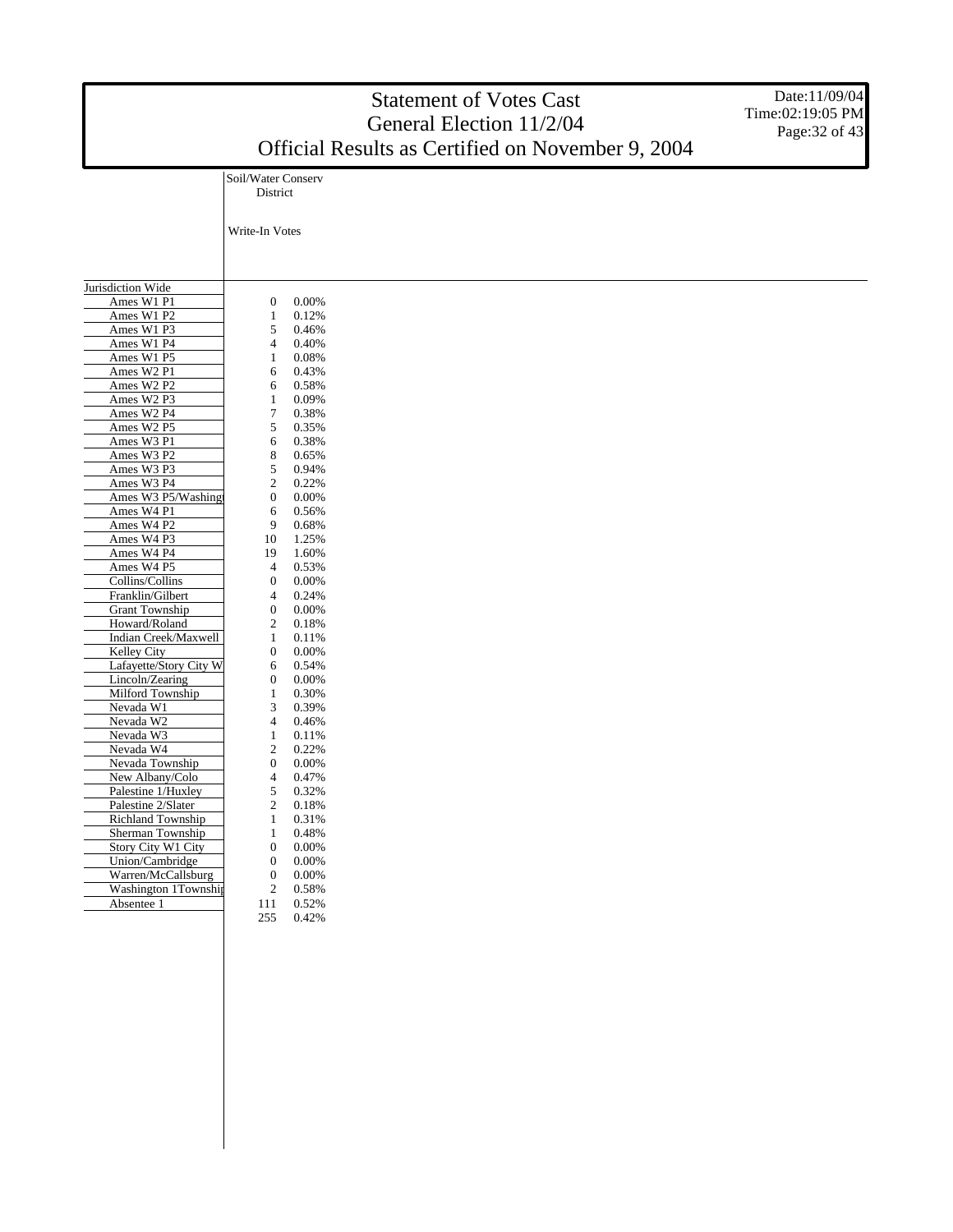Date:11/09/04 Time:02:19:06 PM Page: 33 of 43

Ag Ext Council

|                          | Reg.<br><b>V</b> oters | Times<br>Counted | Total<br><b>Votes</b> | <b>DENISE</b><br><b>CARLSON</b> |        | JEAN E.<br>SAVERAID |        |       |        | <b>CATHY MILLER PAUL TEIG</b> |        |  |
|--------------------------|------------------------|------------------|-----------------------|---------------------------------|--------|---------------------|--------|-------|--------|-------------------------------|--------|--|
| Jurisdiction Wide        |                        |                  |                       |                                 |        |                     |        |       |        |                               |        |  |
| Ames W1 P1               | 2407                   | 1068             | 1728                  | 392                             | 22.69% | 323                 | 18.69% | 371   | 21.47% | 333                           | 19.27% |  |
| Ames W1 P2               | 2107                   | 642              | 1098                  | 247                             | 22.50% | 197                 | 17.94% | 247   | 22.50% | 213                           | 19.40% |  |
| Ames W1 P3               | 2383                   | 844              | 1382                  | 336                             | 24.31% | 255                 | 18.45% | 290   | 20.98% | 251                           | 18.16% |  |
|                          | 1942                   | 773              | 1259                  | 278                             | 22.08% | 219                 | 17.39% | 281   | 22.32% | 244                           | 19.38% |  |
| Ames W1 P4               |                        |                  |                       |                                 |        |                     |        |       |        |                               |        |  |
| Ames W1 P5               | 2017                   | 867              | 1531                  | 338                             | 22.08% | 305                 | 19.92% | 313   | 20.44% | 302                           | 19.73% |  |
| Ames W2 P1               | 2320                   | 1010             | 1759                  | 371                             | 21.09% | 327                 | 18.59% | 351   | 19.95% | 348                           | 19.78% |  |
| Ames W2 P2               | 1748                   | 761              | 1310                  | 293                             | 22.37% | 235                 | 17.94% | 277   | 21.15% | 241                           | 18.40% |  |
| Ames W2 P3               | 2107                   | 770              | 1364                  | 287                             | 21.04% | 256                 | 18.77% | 277   | 20.31% | 293                           | 21.48% |  |
| Ames W2 P4               | 2762                   | 1355             | 2486                  | 533                             | 21.44% | 480                 | 19.31% | 516   | 20.76% | 503                           | 20.23% |  |
| Ames W2 P5               | 2719                   | 1121             | 1854                  | 399                             | 21.52% | 347                 | 18.72% | 408   | 22.01% | 358                           | 19.31% |  |
| Ames W3 P1               | 3001                   | 1303             | 2015                  | 454                             | 22.53% | 354                 | 17.57% | 448   | 22.23% | 372                           | 18.46% |  |
| Ames W3 P2               | 3303                   | 1070             | 1558                  | 364                             | 23.36% | 268                 | 17.20% | 333   | 21.37% | 315                           | 20.22% |  |
| Ames W3 P3               | 2122                   | 493              | 656                   | 140                             | 21.34% | 121                 | 18.45% | 162   | 24.70% | 111                           | 16.92% |  |
| Ames W3 P4               | 2127                   | 705              | 1179                  | 247                             | 20.95% | 214                 | 18.15% | 260   | 22.05% | 226                           | 19.17% |  |
| Ames W3 P5/Washing       | 2480                   | 913              | 1461                  | 327                             | 22.38% | 277                 | 18.96% | 294   | 20.12% | 302                           | 20.67% |  |
| Ames W4 P1               | 2450                   | 860              | 1418                  | 294                             | 20.73% | 276                 | 19.46% | 305   | 21.51% | 271                           | 19.11% |  |
| Ames W4 P2               | 2371                   | 959              | 1688                  | 364                             | 21.56% | 326                 | 19.31% | 359   | 21.27% | 324                           | 19.19% |  |
| Ames W4 P3               | 2096                   | 686              | 1014                  | 240                             | 23.67% | 183                 | 18.05% | 223   | 21.99% | 194                           | 19.13% |  |
| Ames W4 P4               | 2422                   | 973              | 1521                  | 360                             | 23.67% | 254                 | 16.70% | 326   | 21.43% | 296                           | 19.46% |  |
| Ames W4 P5               | 1747                   | 629              | 936                   | 193                             | 20.62% | 181                 | 19.34% | 215   | 22.97% | 185                           | 19.76% |  |
| Collins/Collins          | 575                    | 346              | 631                   | 136                             | 21.55% | 131                 | 20.76% | 132   | 20.92% | 123                           | 19.49% |  |
| Franklin/Gilbert         | 2426                   | 1178             | 2329                  | 555                             | 23.83% | 454                 | 19.49% | 412   | 17.69% | 463                           | 19.88% |  |
| <b>Grant Township</b>    | 352                    | 195              | 413                   | 98                              | 23.73% | 78                  | 18.89% | 84    | 20.34% | 92                            | 22.28% |  |
| Howard/Roland            | 1376                   | 755              | 1594                  | 347                             | 21.77% | 250                 | 15.68% | 263   | 16.50% | 485                           | 30.43% |  |
| Indian Creek/Maxwell     | 1082                   | 603              | 1152                  | 255                             | 22.14% | 210                 | 18.23% | 239   | 20.75% | 238                           | 20.66% |  |
| Kelley City              | 223                    | 140              | 238                   | 43                              | 18.07% | 54                  | 22.69% | 49    | 20.59% | 48                            | 20.17% |  |
| Lafayette/Story City W   | 1546                   | 837              | 1613                  | 385                             | 23.87% | 245                 | 15.19% | 264   | 16.37% | 472                           | 29.26% |  |
| Lincoln/Zearing          | 625                    | 346              | 705                   | 160                             | 22.70% | 130                 | 18.44% | 140   | 19.86% | 171                           | 24.26% |  |
| Milford Township         | 409                    | 219              | 407                   | 84                              | 20.64% | 79                  | 19.41% | 73    | 17.94% | 97                            | 23.83% |  |
| Nevada W1                | 1158                   | 477              | 916                   | 218                             | 23.80% | 158                 | 17.25% | 192   | 20.96% | 177                           | 19.32% |  |
| Nevada W2                | 1171                   | 508              | 1034                  | 244                             | 23.60% | 189                 | 18.28% | 202   | 19.54% | 213                           | 20.60% |  |
| Nevada W3                | 1265                   | 537              | 1054                  | 239                             | 22.68% | 192                 | 18.22% | 234   | 22.20% | 202                           | 19.17% |  |
| Nevada W4                | 1186                   | 548              | 1040                  | 236                             | 22.69% | 188                 | 18.08% | 213   | 20.48% | 201                           | 19.33% |  |
| Nevada Township          | 539                    | 303              | 517                   | 101                             | 19.54% | 91                  | 17.60% | 111   | 21.47% | 124                           | 23.98% |  |
| New Albany/Colo          | 901                    | 495              | 997                   | 234                             | 23.47% | 180                 | 18.05% | 206   | 20.66% | 207                           | 20.76% |  |
| Palestine 1/Huxley       | 2397                   | 1107             | 2109                  | 418                             | 19.82% | 511                 | 24.23% | 417   | 19.77% | 407                           | 19.30% |  |
| Palestine 2/Slater       | 1468                   | 830              | 1514                  | 327                             | 21.60% | 366                 | 24.17% | 287   | 18.96% | 303                           | 20.01% |  |
| <b>Richland Township</b> | 282                    | 160              | 376                   | 89                              | 23.67% | 70                  | 18.62% | 76    | 20.21% | 82                            | 21.81% |  |
| Sherman Township         | 175                    | 122              | 256                   | 60                              | 23.44% | 49                  | 19.14% | 41    | 16.02% | 72                            | 28.13% |  |
| Story City W1 City       | 1231                   | 686              | 1306                  | 323                             | 24.73% | 192                 | 14.70% | 211   | 16.16% | 386                           | 29.56% |  |
| Union/Cambridge          | 939                    | 528              | 916                   | 197                             | 21.51% | 222                 | 24.24% | 176   | 19.21% | 170                           | 18.56% |  |
| Warren/McCallsburg       | 399                    | 231              | 492                   | 107                             | 21.75% | 82                  | 16.67% | 98    | 19.92% | 138                           | 28.05% |  |
| Washington 1Township     | 543                    | 261              | 449                   | 98                              | 21.83% | 94                  | 20.94% | 81    | 18.04% | 99                            | 22.05% |  |
| Absentee 1               | 68899                  | 15534            | 27612                 | 6035                            | 21.86% | 5468                | 19.80% | 5708  | 20.67% | 5388                          | 19.51% |  |
|                          | 68899                  | 44748            | 78887                 | 17446                           | 22.12% | 15081               | 19.12% | 16165 | 20.49% | 16040                         | 20.33% |  |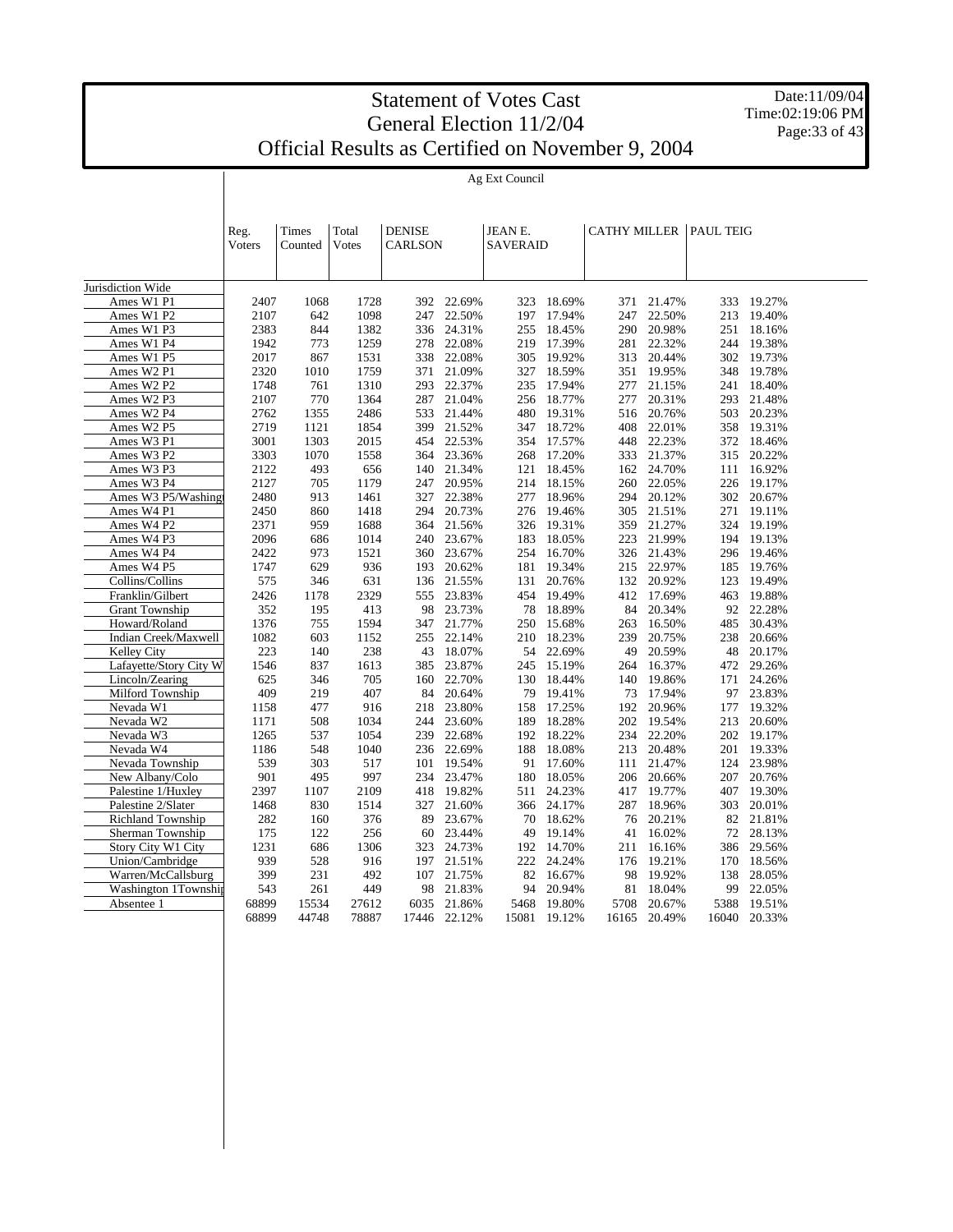|                                            |              | Date:11/09/04    |                                                   |                |                          |              |             |                  |                  |                |                       |                |
|--------------------------------------------|--------------|------------------|---------------------------------------------------|----------------|--------------------------|--------------|-------------|------------------|------------------|----------------|-----------------------|----------------|
|                                            |              | Time:02:19:06 PM |                                                   |                |                          |              |             |                  |                  |                |                       |                |
|                                            |              |                  |                                                   |                | General Election 11/2/04 |              |             |                  |                  |                |                       | Page: 34 of 43 |
|                                            |              |                  | Official Results as Certified on November 9, 2004 |                |                          |              |             |                  |                  |                |                       |                |
|                                            |              |                  | Ag Ext Council                                    |                |                          |              |             | David S. Wiggins |                  |                |                       |                |
|                                            |              |                  |                                                   |                |                          |              |             |                  |                  |                |                       |                |
|                                            |              |                  |                                                   |                |                          |              |             |                  |                  |                |                       |                |
|                                            | <b>KAREN</b> |                  | Write-In Votes                                    |                | Reg.                     | Times        | Total       | <b>YES</b>       |                  | N <sub>O</sub> |                       |                |
|                                            | McKILLIGAN   |                  |                                                   |                | Voters                   | Counted      | Votes       |                  |                  |                |                       |                |
|                                            |              |                  |                                                   |                |                          |              |             |                  |                  |                |                       |                |
| Jurisdiction Wide                          |              |                  |                                                   |                |                          |              |             |                  |                  |                |                       |                |
| Ames W1 P1                                 | 308          | 17.82%           | 1                                                 | 0.06%          | 2407                     | 1068         | 680         | 551              | 81.03%           | 129            | 18.97%                |                |
| Ames W1 P2                                 | 192          | 17.49%           | $\boldsymbol{2}$                                  | 0.18%          | 2107                     | 642          | 419         | 332              | 79.24%           | 87             | 20.76%                |                |
| Ames W1 P3                                 |              | 245 17.73%       | 5                                                 | 0.36%          | 2383                     | 844          | 538         | 415              | 77.14%           | 123            | 22.86%                |                |
| Ames W1 P4                                 | 232          | 18.43%           | 5                                                 | 0.40%          | 1942                     | 773          | 474         | 368              | 77.64%           | 106            | 22.36%                |                |
| Ames W1 P5                                 | 272          | 17.77%           | 1                                                 | 0.07%          | 2017                     | 867          | 559         | 448              | 80.14%           | 111            | 19.86%                |                |
| Ames W2 P1                                 | 355          | 20.18%           | 7                                                 | 0.40%          | 2320                     | 1010         | 653         | 523              | 80.09%           | 130            | 19.91%                |                |
| Ames W2 P2                                 |              | 256 19.54%       | 8                                                 | 0.61%          | 1748                     | 761          | 508         | 428              | 84.25%           | 80             | 15.75%                |                |
| Ames W2 P3                                 | 250          | 18.33%           | 1                                                 | 0.07%          | 2107                     | 770          | 535         | 424              | 79.25%           | 111            | 20.75%                |                |
| Ames W2 P4<br>Ames W2 P5                   | 448<br>340   | 18.02%<br>18.34% | 6<br>2                                            | 0.24%<br>0.11% | 2762<br>2719             | 1355<br>1121 | 882<br>690  | 756<br>578       | 85.71%<br>83.77% | 126<br>112     | 14.29%<br>16.23%      |                |
| Ames W3 P1                                 |              | 383 19.01%       | 4                                                 | 0.20%          | 3001                     | 1303         | 808         | 683              | 84.53%           | 125            | 15.47%                |                |
| Ames W3 P2                                 | 265          | 17.01%           | 13                                                | 0.83%          | 3303                     | 1070         | 620         | 539              | 86.94%           | 81             | 13.06%                |                |
| Ames W3 P3                                 |              | 119 18.14%       | 3                                                 | 0.46%          | 2122                     | 493          | 263         | 208              | 79.09%           | 55             | 20.91%                |                |
| Ames W3 P4                                 | 229          | 19.42%           | 3                                                 | 0.25%          | 2127                     | 705          | 446         | 350              | 78.48%           | 96             | 21.52%                |                |
| Ames W3 P5/Washing                         |              | 261 17.86%       | $\boldsymbol{0}$                                  | 0.00%          | 2480                     | 913          | 600         | 506              | 84.33%           | 94             | 15.67%                |                |
| Ames W4 P1                                 | 264          | 18.62%           | 8                                                 | 0.56%          | 2450                     | 860          | 564         | 444              | 78.72%           | 120            | 21.28%                |                |
| Ames W4 P2                                 | 309          | 18.31%           | 6                                                 | 0.36%          | 2371                     | 959          | 635         | 534              | 84.09%           | 101            | 15.91%                |                |
| Ames W4 P3                                 | 170          | 16.77%           | 4                                                 | 0.39%          | 2096                     | 686          | 390         | 324              | 83.08%           | 66             | 16.92%                |                |
| Ames W4 P4                                 | 264          | 17.36%           | 21                                                | 1.38%          | 2422                     | 973          | 609         | 531              | 87.19%           | 78             | 12.81%                |                |
| Ames W4 P5                                 | 156          | 16.67%           | 6                                                 | 0.64%          | 1747                     | 629          | 390         | 349              | 89.49%           | 41             | 10.51%                |                |
| Collins/Collins                            | 108          | 17.12%           | 1                                                 | 0.16%          | 575                      | 346          | 237         | 154              | 64.98%           | 83             | 35.02%                |                |
| Franklin/Gilbert                           | 443          | 19.02%           | $\mathfrak{2}$                                    | 0.09%          | 2426                     | 1178         | 784         | 606              | 77.30%           | 178            | 22.70%                |                |
| <b>Grant Township</b>                      | 61           | 14.77%           | $\boldsymbol{0}$                                  | 0.00%          | 352                      | 195          | 133         | 87               | 65.41%           | 46             | 34.59%                |                |
| Howard/Roland                              | 249          | 15.62%           | $\boldsymbol{0}$                                  | 0.00%          | 1376                     | 755          | 496         | 363              | 73.19%           | 133            | 26.81%                |                |
| Indian Creek/Maxwell                       | 208          | 18.06%           | $\overline{2}$                                    | 0.17%          | 1082                     | 603          | 423         | 268              | 63.36%           | 155            | 36.64%                |                |
| Kelley City<br>Lafayette/Story City W      | 44<br>238    | 18.49%<br>14.76% | $\boldsymbol{0}$<br>9                             | 0.00%<br>0.56% | 223<br>1546              | 140<br>837   | 87<br>553   | 59<br>416        | 67.82%<br>75.23% | 28<br>137      | 32.18%<br>24.77%      |                |
| Lincoln/Zearing                            | 102          | 14.47%           | $\mathfrak{2}$                                    | 0.28%          | 625                      | 346          | 240         | 163              | 67.92%           | 77             | 32.08%                |                |
| Milford Township                           | 74           | 18.18%           | $\mathbf{0}$                                      | 0.00%          | 409                      | 219          | 148         | 106              | 71.62%           | 42             | 28.38%                |                |
| Nevada W1                                  | 170          | 18.56%           | 1                                                 | 0.11%          | 1158                     | 477          | 337         | 260              | 77.15%           | 77             | 22.85%                |                |
| Nevada W2                                  | 178          | 17.21%           | 8                                                 | 0.77%          | 1171                     | 508          | 376         | 292              | 77.66%           | 84             | 22.34%                |                |
| Nevada W3                                  | 185          | 17.55%           | 2                                                 | 0.19%          | 1265                     | 537          | 372         | 299              | 80.38%           | 73             | 19.62%                |                |
| Nevada W4                                  | 199          | 19.13%           | 3                                                 | 0.29%          | 1186                     | 548          | 387         | 302              | 78.04%           | 85             | 21.96%                |                |
| Nevada Township                            | 90           | 17.41%           | 0                                                 | $0.00\%$       | 539                      | 303          | 202         | 132              | 65.35%           | 70             | 34.65%                |                |
| New Albany/Colo                            | 166          | 16.65%           | 4                                                 | 0.40%          | 901                      | 495          | 361         | 243              | 67.31%           | 118            | 32.69%                |                |
| Palestine 1/Huxley                         |              | 353 16.74%       | 3                                                 | 0.14%          | 2397                     | 1107         | 734         | 537              | 73.16%           |                | 197 26.84%            |                |
| Palestine 2/Slater                         |              | 230 15.19%       | 1                                                 | 0.07%          | 1468                     | 830          | 544         | 393              | 72.24%           | 151            | 27.76%                |                |
| Richland Township                          | 57           | 15.16%           | $\boldsymbol{2}$                                  | 0.53%          | 282                      | 160          | 119         | 76               | 63.87%           | 43             | 36.13%                |                |
| Sherman Township                           | 32           | 12.50%           | 2                                                 | 0.78%          | 175                      | 122          | 81          | 56               | 69.14%           | 25             | 30.86%                |                |
| Story City W1 City                         | 194          | 14.85%           | $\boldsymbol{0}$                                  | 0.00%          | 1231                     | 686          | 438         | 340              | 77.63%           | 98             | 22.37%                |                |
| Union/Cambridge                            | 151          | 16.48%           | $\boldsymbol{0}$                                  | 0.00%          | 939                      | 528          | 367         | 261              | 71.12%           | 106            | 28.88%                |                |
| Warren/McCallsburg<br>Washington 1Township | 67           | 13.62%           | $\boldsymbol{0}$                                  | 0.00%          | 399                      | 231          | 159         | 107              | 67.30%           | 52             | 32.70%                |                |
| Absentee 1                                 | 76<br>4921   | 16.93%<br>17.82% | $\mathbf{1}$<br>92                                | 0.22%<br>0.33% | 543<br>68899             | 261<br>15534 | 174<br>9386 | 130<br>7389      | 74.71%<br>78.72% | 44             | 25.29%<br>1997 21.28% |                |
|                                            |              | 13914 17.64%     | 241                                               | 0.31%          | 68899                    | 44748        | 28401       |                  | 22330 78.62%     |                | 6071 21.38%           |                |
|                                            |              |                  |                                                   |                |                          |              |             |                  |                  |                |                       |                |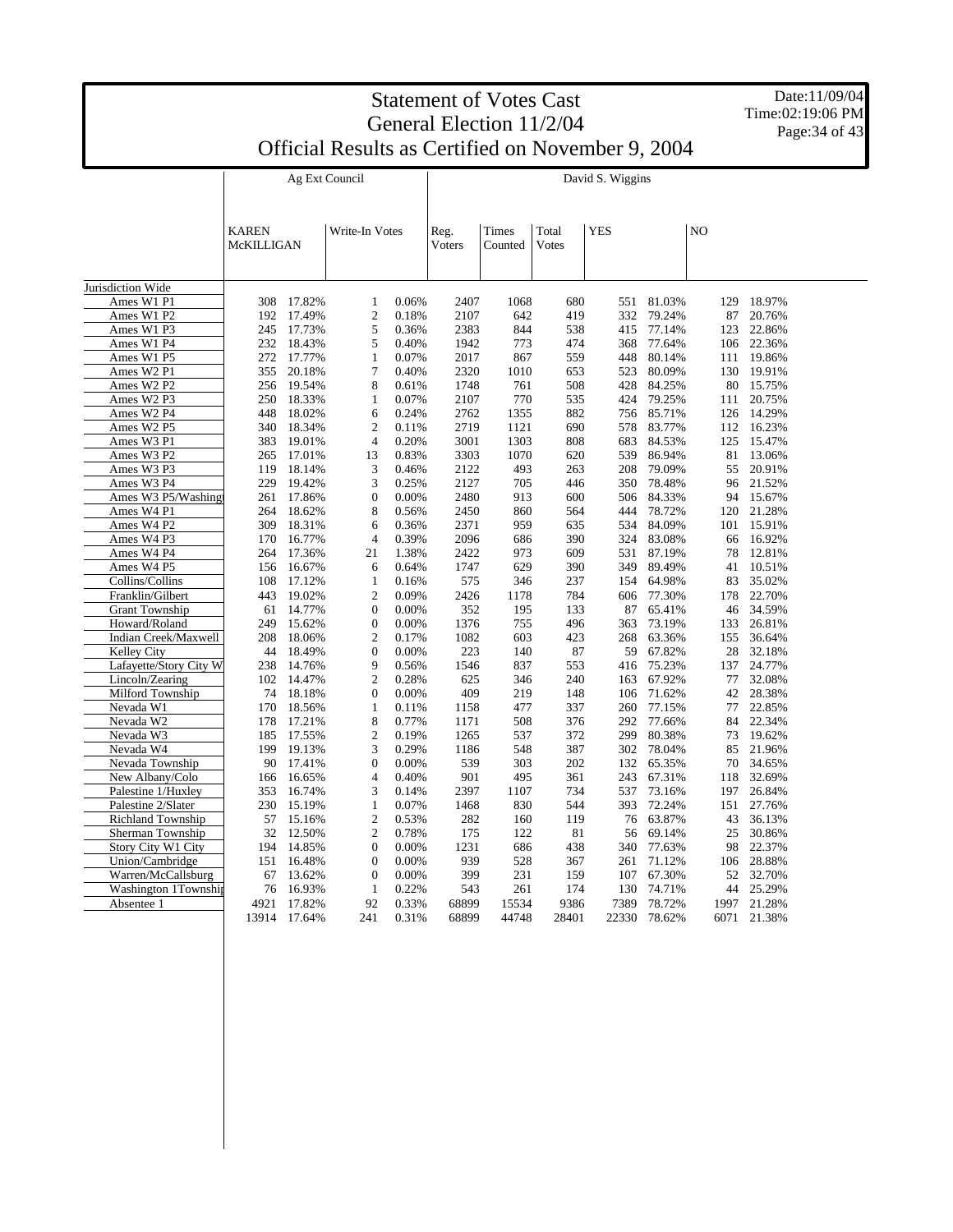Jerry L. Larson

Date:11/09/04 Time:02:19:06 PM Page: 35 of 43

|                          | Reg.   | Times   | Total | <b>YES</b> |        | N <sub>O</sub> |           |  |
|--------------------------|--------|---------|-------|------------|--------|----------------|-----------|--|
|                          | Voters | Counted | Votes |            |        |                |           |  |
|                          |        |         |       |            |        |                |           |  |
| Jurisdiction Wide        |        |         |       |            |        |                |           |  |
| Ames W1 P1               | 2407   | 1068    | 679   | 543        | 79.97% | 136            | 20.03%    |  |
| Ames W1 P2               | 2107   | 642     | 421   | 327        | 77.67% | 94             | 22.33%    |  |
| Ames W1 P3               | 2383   | 844     | 541   | 424        | 78.37% | 117            | 21.63%    |  |
| Ames W1 P4               | 1942   | 773     | 477   | 370        | 77.57% | 107            | 22.43%    |  |
| Ames W1 P5               | 2017   | 867     | 552   | 443        | 80.25% | 109            | 19.75%    |  |
| Ames W2 P1               | 2320   | 1010    | 654   | 520        | 79.51% | 134            | 20.49%    |  |
| Ames W2 P2               | 1748   | 761     | 509   | 425        | 83.50% | 84             | 16.50%    |  |
| Ames W2 P3               | 2107   | 770     | 529   | 423        | 79.96% | 106            | 20.04%    |  |
| Ames W2 P4               | 2762   | 1355    | 881   | 762        | 86.49% | 119            | 13.51%    |  |
| Ames W2 P5               | 2719   | 1121    | 689   | 587        | 85.20% | 102            | 14.80%    |  |
| Ames W3 P1               | 3001   | 1303    | 808   | 681        | 84.28% | 127            | 15.72%    |  |
| Ames W3 P2               | 3303   | 1070    | 620   | 522        | 84.19% | 98             | 15.81%    |  |
| Ames W3 P3               | 2122   | 493     | 264   | 211        | 79.92% | 53             | 20.08%    |  |
| Ames W3 P4               | 2127   | 705     | 441   | 348        | 78.91% | 93             | 21.09%    |  |
| Ames W3 P5/Washing       | 2480   | 913     | 601   | 513        | 85.36% | 88             | 14.64%    |  |
| Ames W4 P1               | 2450   | 860     | 561   | 451        | 80.39% | 110            | 19.61%    |  |
| Ames W4 P2               | 2371   | 959     | 629   | 524        | 83.31% | 105            | 16.69%    |  |
| Ames W4 P3               | 2096   | 686     | 393   | 329        | 83.72% | 64             | 16.28%    |  |
| Ames W4 P4               | 2422   | 973     | 607   | 519        | 85.50% | 88             | 14.50%    |  |
| Ames W4 P5               | 1747   | 629     | 387   | 339        | 87.60% | 48             | 12.40%    |  |
| Collins/Collins          | 575    | 346     | 234   | 160        | 68.38% | 74             | 31.62%    |  |
| Franklin/Gilbert         | 2426   | 1178    | 780   | 606        | 77.69% | 174            | 22.31%    |  |
| <b>Grant Township</b>    | 352    | 195     | 134   | 85         | 63.43% | 49             | 36.57%    |  |
| Howard/Roland            | 1376   | 755     | 488   | 356        | 72.95% | 132            | 27.05%    |  |
| Indian Creek/Maxwell     | 1082   | 603     | 419   | 269        | 64.20% | 150            | 35.80%    |  |
| Kelley City              | 223    | 140     | 88    | 62         | 70.45% | 26             | 29.55%    |  |
| Lafayette/Story City W   | 1546   | 837     | 559   | 428        | 76.57% | 131            | 23.43%    |  |
| Lincoln/Zearing          | 625    | 346     | 239   | 164        | 68.62% | 75             | 31.38%    |  |
| Milford Township         | 409    | 219     | 147   | 110        | 74.83% | 37             | 25.17%    |  |
| Nevada W1                | 1158   | 477     | 340   | 262        | 77.06% | 78             | 22.94%    |  |
| Nevada W2                | 1171   | 508     | 374   | 285        | 76.20% | 89             | 23.80%    |  |
| Nevada W3                | 1265   | 537     | 366   | 302        | 82.51% | 64             | 17.49%    |  |
| Nevada W4                | 1186   | 548     | 384   | 298        | 77.60% | 86             | 22.40%    |  |
| Nevada Township          | 539    | 303     | 199   | 133        | 66.83% |                | 66 33.17% |  |
| New Albany/Colo          | 901    | 495     | 360   | 239        | 66.39% | 121            | 33.61%    |  |
| Palestine 1/Huxley       | 2397   | 1107    | 732   | 541        | 73.91% | 191            | 26.09%    |  |
| Palestine 2/Slater       | 1468   | 830     | 546   | 411        | 75.27% | 135            | 24.73%    |  |
| <b>Richland Township</b> | 282    | 160     | 119   | 77         | 64.71% | 42             | 35.29%    |  |
| Sherman Township         | 175    | 122     | 84    | 58         | 69.05% |                | 26 30.95% |  |
| Story City W1 City       | 1231   | 686     | 428   | 325        | 75.93% | 103            | 24.07%    |  |
| Union/Cambridge          | 939    | 528     | 363   | 262        | 72.18% | 101            | 27.82%    |  |
| Warren/McCallsburg       | 399    | 231     | 161   | 118        | 73.29% | 43             | 26.71%    |  |
| Washington 1Township     | 543    | 261     | 175   | 130        | 74.29% | 45             | 25.71%    |  |
| Absentee 1               | 68899  | 15534   | 9341  | 7413       | 79.36% | 1928           | 20.64%    |  |
|                          | 68899  | 44748   | 28303 | 22355      | 78.98% | 5948           | 21.02%    |  |
|                          |        |         |       |            |        |                |           |  |
|                          |        |         |       |            |        |                |           |  |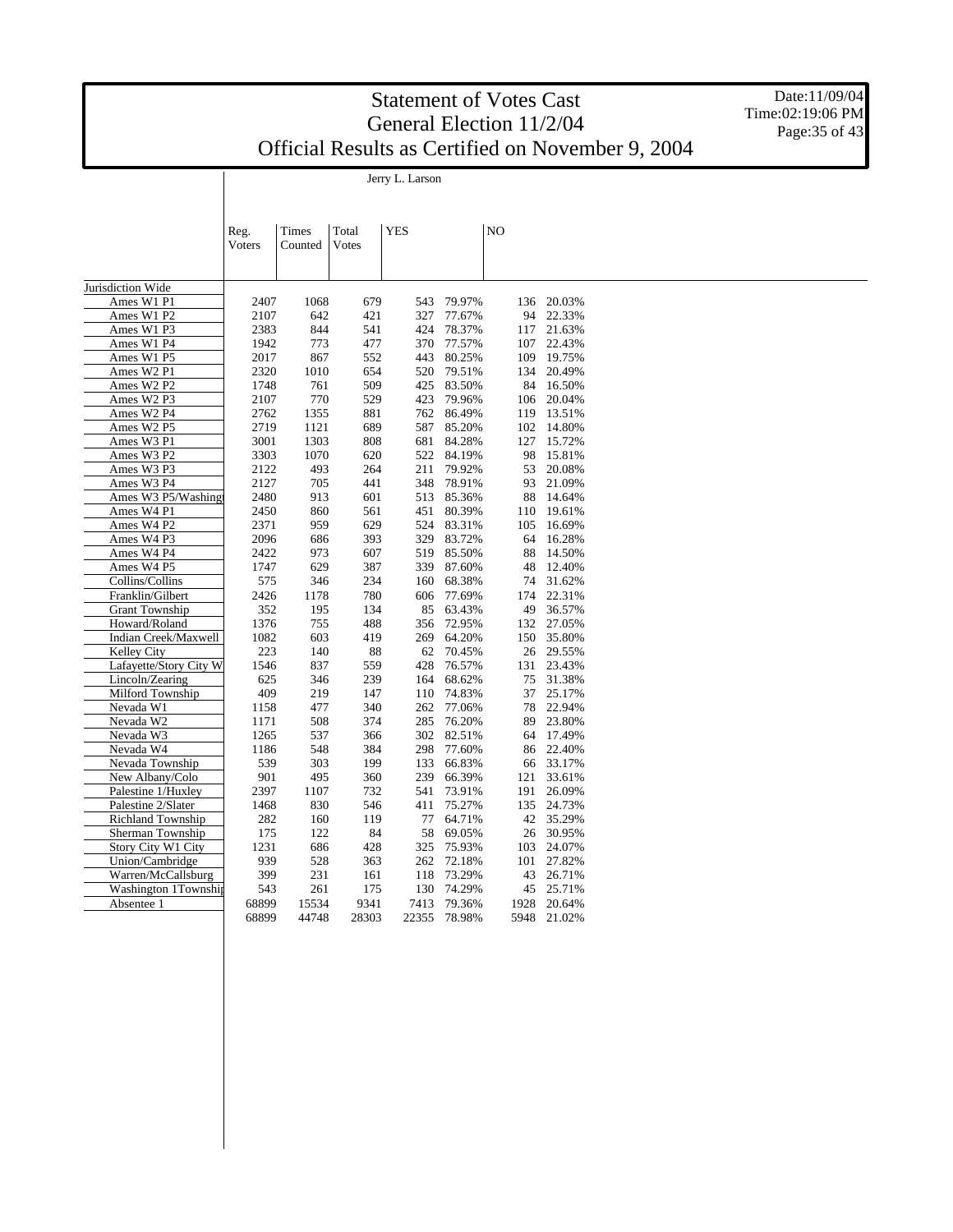Louis A. Lavorato

Date:11/09/04 Time:02:19:07 PM Page: 36 of 43

|                          | Reg.<br>Voters | Times<br>Counted | Total<br>Votes | <b>YES</b> |        | N <sub>O</sub> |             |  |  |
|--------------------------|----------------|------------------|----------------|------------|--------|----------------|-------------|--|--|
|                          |                |                  |                |            |        |                |             |  |  |
|                          |                |                  |                |            |        |                |             |  |  |
| Jurisdiction Wide        |                |                  |                |            |        |                |             |  |  |
| Ames W1 P1               | 2407           | 1068             | 674            | 521        | 77.30% | 153            | 22.70%      |  |  |
| Ames W1 P2               | 2107           | 642              | 420            | 319        | 75.95% | 101            | 24.05%      |  |  |
| Ames W1 P3               | 2383           | 844              | 541            | 406        | 75.05% | 135            | 24.95%      |  |  |
| Ames W1 P4               | 1942           | 773              | 469            | 353        | 75.27% | 116            | 24.73%      |  |  |
| Ames W1 P5               | 2017           | 867              | 555            | 427        | 76.94% | 128            | 23.06%      |  |  |
| Ames W2 P1               | 2320           | 1010             | 648            | 503        | 77.62% | 145            | 22.38%      |  |  |
| Ames W2 P2               | 1748           | 761              | 506            | 408        | 80.63% | 98             | 19.37%      |  |  |
| Ames W2 P3               | 2107           | 770              | 528            | 406        | 76.89% | 122            | 23.11%      |  |  |
| Ames W2 P4               | 2762           | 1355             | 871            | 722        | 82.89% | 149            | 17.11%      |  |  |
| Ames W2 P5               | 2719           | 1121             | 683            | 566        | 82.87% | 117            | 17.13%      |  |  |
| Ames W3 P1               | 3001           | 1303             | 807            | 661        | 81.91% | 146            | 18.09%      |  |  |
| Ames W3 P2               | 3303           | 1070             | 614            | 506        | 82.41% | 108            | 17.59%      |  |  |
| Ames W3 P3               | 2122           | 493              | 263            | 199        | 75.67% | 64             | 24.33%      |  |  |
| Ames W3 P4               | 2127           | 705              | 443            | 338        | 76.30% | 105            | 23.70%      |  |  |
| Ames W3 P5/Washing       | 2480           | 913              | 597            | 481        | 80.57% | 116            | 19.43%      |  |  |
| Ames W4 P1               | 2450           | 860              | 561            | 433        | 77.18% | 128            | 22.82%      |  |  |
| Ames W4 P2               | 2371           | 959              | 633            | 518        | 81.83% | 115            | 18.17%      |  |  |
| Ames W4 P3               | 2096           | 686              | 391            | 320        | 81.84% | 71             | 18.16%      |  |  |
| Ames W4 P4               | 2422           | 973              | 604            | 504        | 83.44% | 100            | 16.56%      |  |  |
| Ames W4 P5               | 1747           | 629              | 386            | 329        | 85.23% | 57             | 14.77%      |  |  |
| Collins/Collins          | 575            | 346              | 232            | 143        | 61.64% | 89             | 38.36%      |  |  |
| Franklin/Gilbert         | 2426           | 1178             | 778            | 577        | 74.16% | 201            | 25.84%      |  |  |
| <b>Grant Township</b>    | 352            | 195              | 130            | 77         | 59.23% | 53             | 40.77%      |  |  |
| Howard/Roland            | 1376           | 755              | 489            | 331        | 67.69% | 158            | 32.31%      |  |  |
| Indian Creek/Maxwell     | 1082           | 603              | 418            | 250        | 59.81% | 168            | 40.19%      |  |  |
| <b>Kelley City</b>       | 223            | 140              | 86             | 58         | 67.44% | 28             | 32.56%      |  |  |
| Lafayette/Story City W   | 1546           | 837              | 547            | 396        | 72.39% | 151            | 27.61%      |  |  |
| Lincoln/Zearing          | 625            | 346              | 237            | 151        | 63.71% | 86             | 36.29%      |  |  |
| Milford Township         | 409            | 219              | 146            | 102        | 69.86% | 44             | 30.14%      |  |  |
| Nevada W1                | 1158           | 477              | 335            | 239        | 71.34% | 96             | 28.66%      |  |  |
| Nevada W2                | 1171           | 508              | 373            | 275        | 73.73% | 98             | 26.27%      |  |  |
| Nevada W3                | 1265           | 537              | 371            | 293        | 78.98% | 78             | 21.02%      |  |  |
| Nevada W4                | 1186           | 548              | 382            | 281        | 73.56% | 101            | 26.44%      |  |  |
| Nevada Township          | 539            | 303              | 201            | 123        | 61.19% | 78             | 38.81%      |  |  |
| New Albany/Colo          | 901            | 495              | 357            | 225        | 63.03% | 132            | 36.97%      |  |  |
| Palestine 1/Huxley       | 2397           | 1107             | 733            | 506        | 69.03% | 227            | 30.97%      |  |  |
| Palestine 2/Slater       | 1468           | 830              | 544            | 380        | 69.85% | 164            | 30.15%      |  |  |
| <b>Richland Township</b> | 282            | 160              | 117            | 72         | 61.54% | 45             | 38.46%      |  |  |
| Sherman Township         | 175            | 122              | 81             | 50         | 61.73% | 31             | 38.27%      |  |  |
| Story City W1 City       | 1231           | 686              | 426            | 306        | 71.83% | 120            | 28.17%      |  |  |
| Union/Cambridge          | 939            | 528              | 361            | 243        | 67.31% | 118            | 32.69%      |  |  |
| Warren/McCallsburg       | 399            | 231              | 156            | 95         | 60.90% | 61             | 39.10%      |  |  |
| Washington 1Township     | 543            | 261              | 170            | 121        | 71.18% | 49             | 28.82%      |  |  |
| Absentee 1               | 68899          | 15534            | 9350           | 7124       | 76.19% | 2226           | 23.81%      |  |  |
|                          | 68899          | 44748            | 28214          | 21338      | 75.63% |                | 6876 24.37% |  |  |
|                          |                |                  |                |            |        |                |             |  |  |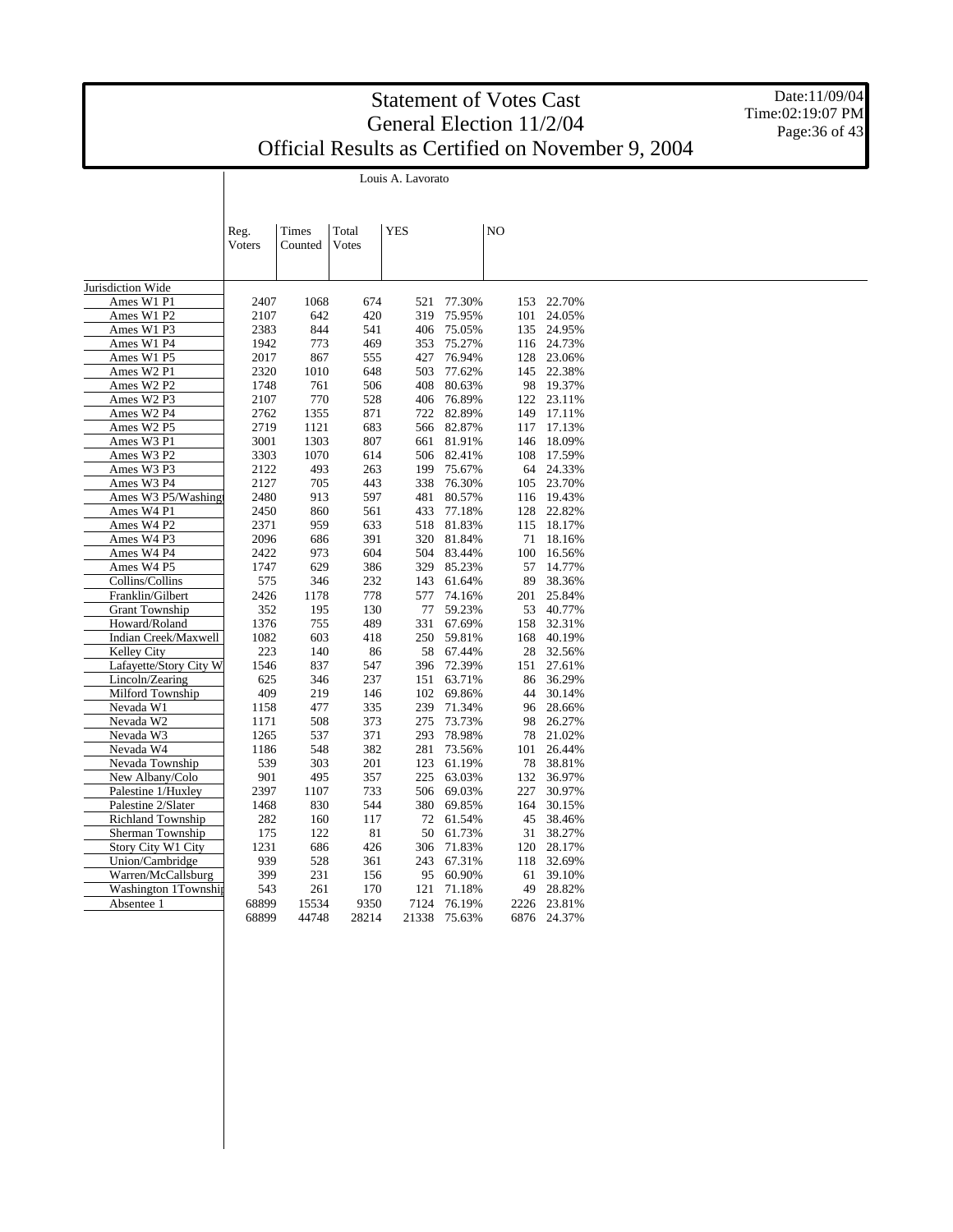Robert E. Mahan

 $\overline{\phantom{a}}$ 

Date:11/09/04 Time:02:19:07 PM Page: 37 of 43

|                           | Reg.          | Times   | Total | YES   |        | N <sub>O</sub> |        |  |
|---------------------------|---------------|---------|-------|-------|--------|----------------|--------|--|
|                           | <b>Voters</b> | Counted | Votes |       |        |                |        |  |
|                           |               |         |       |       |        |                |        |  |
|                           |               |         |       |       |        |                |        |  |
| Jurisdiction Wide         |               |         |       |       |        |                |        |  |
| Ames W1 P1                | 2407          | 1068    | 669   | 550   | 82.21% | 119            | 17.79% |  |
| Ames W1 P2                | 2107          | 642     | 412   | 324   | 78.64% | 88             | 21.36% |  |
| Ames W1 P3                | 2383          | 844     | 530   | 420   | 79.25% | 110            | 20.75% |  |
| Ames W1 P4                | 1942          | 773     | 463   | 358   | 77.32% | 105            | 22.68% |  |
| Ames W1 P5                | 2017          | 867     | 551   | 449   | 81.49% | 102            | 18.51% |  |
| Ames W2 P1                | 2320          | 1010    | 654   | 522   | 79.82% | 132            | 20.18% |  |
| Ames W2 P2                | 1748          | 761     | 504   | 415   | 82.34% | 89             | 17.66% |  |
| Ames W2 P3                | 2107          | 770     | 525   | 417   | 79.43% | 108            | 20.57% |  |
| Ames W2 P4                | 2762          | 1355    | 859   | 740   | 86.15% | 119            | 13.85% |  |
| Ames W2 P5                | 2719          | 1121    | 680   | 579   | 85.15% | 101            | 14.85% |  |
| Ames W3 P1                | 3001          | 1303    | 798   | 676   | 84.71% | 122            | 15.29% |  |
| Ames W3 P2                | 3303          | 1070    | 605   | 520   | 85.95% | 85             | 14.05% |  |
| Ames W3 P3                | 2122          | 493     | 257   | 208   | 80.93% | 49             | 19.07% |  |
| Ames W3 P4                | 2127          | 705     | 434   | 334   | 76.96% | 100            | 23.04% |  |
| Ames W3 P5/Washing        | 2480          | 913     | 595   | 512   | 86.05% | 83             | 13.95% |  |
| Ames W4 P1                | 2450          | 860     | 560   | 459   | 81.96% | 101            | 18.04% |  |
| Ames W4 P2                | 2371          | 959     | 622   | 522   | 83.92% | 100            | 16.08% |  |
| Ames W4 P3                | 2096          | 686     | 384   | 311   | 80.99% | 73             | 19.01% |  |
| Ames W4 P4                | 2422          | 973     | 594   | 527   | 88.72% | 67             | 11.28% |  |
| Ames W4 P5                | 1747          | 629     | 376   | 335   | 89.10% | 41             | 10.90% |  |
| Collins/Collins           | 575           | 346     | 232   | 151   | 65.09% | 81             | 34.91% |  |
| Franklin/Gilbert          | 2426          | 1178    | 770   | 593   | 77.01% | 177            | 22.99% |  |
| <b>Grant Township</b>     | 352           | 195     | 131   | 92    | 70.23% | 39             | 29.77% |  |
| Howard/Roland             | 1376          | 755     | 488   | 373   | 76.43% | 115            | 23.57% |  |
| Indian Creek/Maxwell      | 1082          | 603     | 418   | 271   | 64.83% | 147            | 35.17% |  |
| Kelley City               | 223           | 140     | 89    | 60    | 67.42% | 29             | 32.58% |  |
| Lafayette/Story City W    | 1546          | 837     | 548   | 416   | 75.91% | 132            | 24.09% |  |
| Lincoln/Zearing           | 625           | 346     | 239   | 162   | 67.78% | 77             | 32.22% |  |
| Milford Township          | 409           | 219     | 148   | 104   | 70.27% | 44             | 29.73% |  |
| Nevada W1                 | 1158          | 477     | 335   | 256   | 76.42% | 79             | 23.58% |  |
| Nevada W2                 | 1171          | 508     | 380   | 301   | 79.21% | 79             | 20.79% |  |
| Nevada W3                 | 1265          | 537     | 368   | 308   | 83.70% | 60             | 16.30% |  |
| Nevada W4                 | 1186          | 548     | 380   | 293   | 77.11% | 87             | 22.89% |  |
| Nevada Township           | 539           | 303     | 197   | 133   | 67.51% | 64             | 32.49% |  |
| New Albany/Colo           | 901           | 495     | 355   | 232   | 65.35% | 123            | 34.65% |  |
| Palestine 1/Huxley        | 2397          | 1107    | 726   | 540   | 74.38% | 186            | 25.62% |  |
| Palestine 2/Slater        | 1468          | 830     | 535   | 399   | 74.58% | 136            | 25.42% |  |
| Richland Township         | 282           | 160     | 117   | 75    | 64.10% | 42             | 35.90% |  |
| Sherman Township          | 175           | 122     | 81    | 57    | 70.37% | 24             | 29.63% |  |
| <b>Story City W1 City</b> | 1231          | 686     | 429   | 322   | 75.06% | 107            | 24.94% |  |
| Union/Cambridge           | 939           | 528     | 356   | 251   | 70.51% | 105            | 29.49% |  |
| Warren/McCallsburg        | 399           | 231     | 156   | 114   | 73.08% | 42             | 26.92% |  |
| Washington 1Township      | 543           | 261     | 168   | 122   | 72.62% | 46             | 27.38% |  |
| Absentee 1                | 68899         | 15534   | 9210  | 7368  | 80.00% | 1842           | 20.00% |  |
|                           | 68899         | 44748   | 27928 | 22171 | 79.39% | 5757           | 20.61% |  |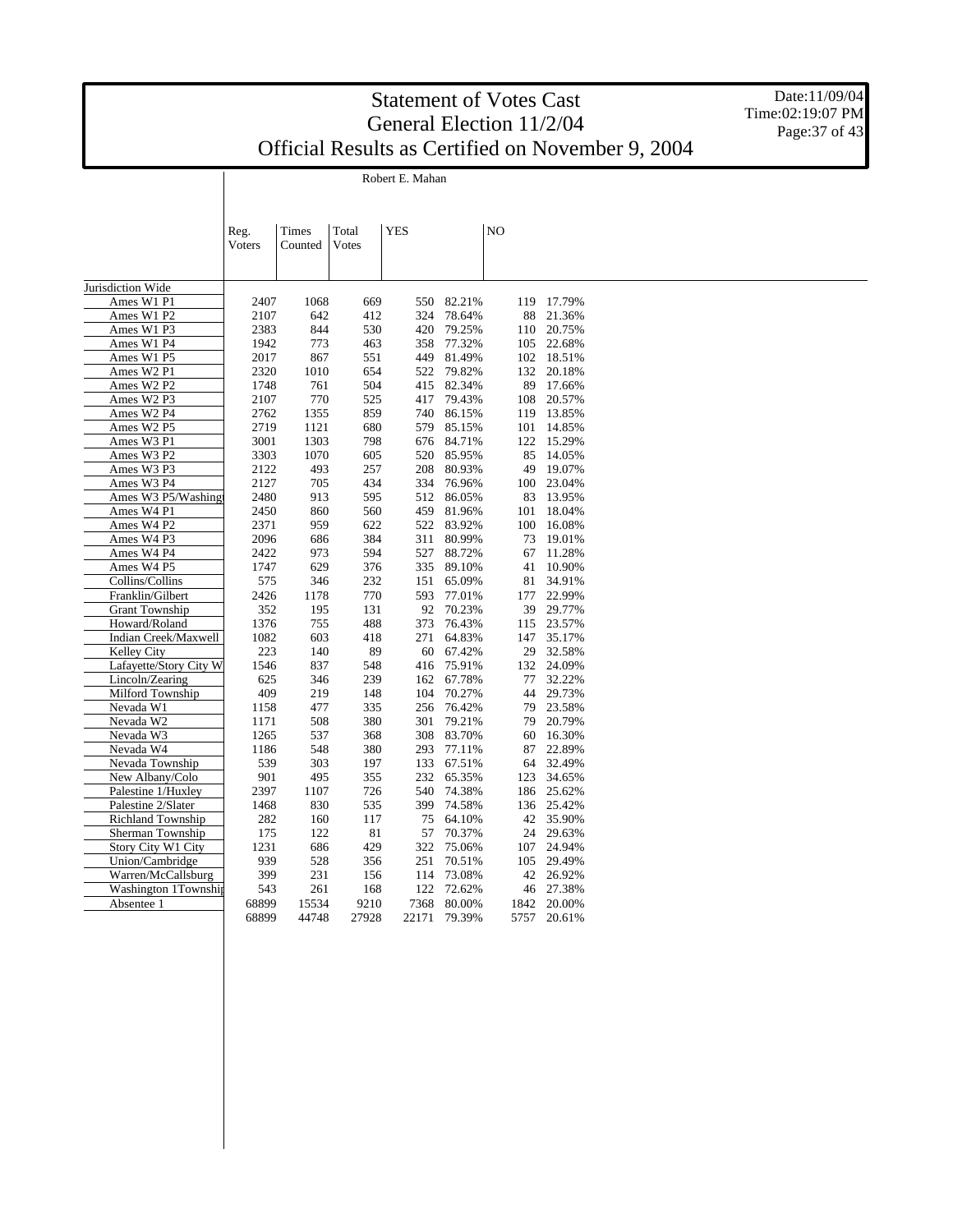Date:11/09/04 Time:02:19:07 PM Page: 38 of 43

Gayle Vogel

|                        | Reg.<br>Voters | Times<br>Counted | Total<br>Votes | <b>YES</b> |            | N <sub>O</sub> |             |
|------------------------|----------------|------------------|----------------|------------|------------|----------------|-------------|
|                        |                |                  |                |            |            |                |             |
| Jurisdiction Wide      |                |                  |                |            |            |                |             |
| Ames W1 P1             | 2407           | 1068             | 674            | 555        | 82.34%     |                | 119 17.66%  |
| Ames W1 P2             | 2107           | 642              | 413            | 336        | 81.36%     | 77             | 18.64%      |
| Ames W1 P3             | 2383           | 844              | 530            | 428        | 80.75%     |                | 102 19.25%  |
| Ames W1 P4             | 1942           | 773              | 466            | 373        | 80.04%     | 93             | 19.96%      |
| Ames W1 P5             | 2017           | 867              | 542            | 442        | 81.55%     |                | 100 18.45%  |
| Ames W2 P1             | 2320           | 1010             | 647            | 521        | 80.53%     |                | 126 19.47%  |
| Ames W2 P2             | 1748           | 761              | 503            | 423        | 84.10%     |                | 80 15.90%   |
| Ames W2 P3             | 2107           | 770              | 525            | 427        | 81.33%     | 98             | 18.67%      |
| Ames W2 P4             | 2762           | 1355             | 858            | 746        | 86.95%     |                | 112 13.05%  |
| Ames W2 P5             | 2719           | 1121             | 672            | 570        | 84.82%     |                | 102 15.18%  |
| Ames W3 P1             | 3001           | 1303             | 797            | 671        | 84.19%     |                | 126 15.81%  |
| Ames W3 P2             | 3303           | 1070             | 608            | 518        | 85.20%     | 90             | 14.80%      |
| Ames W3 P3             | 2122           | 493              | 254            | 213        | 83.86%     | 41             | 16.14%      |
| Ames W3 P4             | 2127           | 705              | 434            |            | 340 78.34% | 94             | 21.66%      |
| Ames W3 P5/Washing     | 2480           | 913              | 584            | 502        | 85.96%     | 82             | 14.04%      |
| Ames W4 P1             | 2450           | 860              | 559            | 454        | 81.22%     |                | 105 18.78%  |
| Ames W4 P2             | 2371           | 959              | 625            | 529        | 84.64%     |                | 96 15.36%   |
| Ames W4 P3             | 2096           | 686              | 385            | 317        | 82.34%     | 68             | 17.66%      |
| Ames W4 P4             | 2422           | 973              | 591            | 511        | 86.46%     | 80             | 13.54%      |
|                        | 1747           | 629              | 378            | 340        | 89.95%     | 38             | 10.05%      |
| Ames W4 P5             |                |                  |                |            |            |                |             |
| Collins/Collins        | 575            | 346              | 232            | 154        | 66.38%     | 78             | 33.62%      |
| Franklin/Gilbert       | 2426           | 1178             | 772            | 597        | 77.33%     | 175            | 22.67%      |
| <b>Grant Township</b>  | 352            | 195              | 129            | 86         | 66.67%     | 43             | 33.33%      |
| Howard/Roland          | 1376           | 755              | 486            | 362        | 74.49%     | 124            | 25.51%      |
| Indian Creek/Maxwell   | 1082           | 603              | 413            |            | 262 63.44% | 151            | 36.56%      |
| Kelley City            | 223            | 140              | 89             | 62         | 69.66%     | 27             | 30.34%      |
| Lafayette/Story City W | 1546           | 837              | 546            | 418        | 76.56%     | 128            | 23.44%      |
| Lincoln/Zearing        | 625            | 346              | 236            | 164        | 69.49%     |                | 72 30.51%   |
| Milford Township       | 409            | 219              | 145            | 111        | 76.55%     | 34             | 23.45%      |
| Nevada W1              | 1158           | 477              | 331            | 261        | 78.85%     |                | 70 21.15%   |
| Nevada W2              | 1171           | 508              | 374            | 293        | 78.34%     | 81             | 21.66%      |
| Nevada W3              | 1265           | 537              | 365            |            | 296 81.10% | 69             | 18.90%      |
| Nevada W4              | 1186           | 548              | 379            | 297        | 78.36%     | 82             | 21.64%      |
| Nevada Township        | 539            | 303              | 197            | 131        | 66.50%     |                | 66 33.50%   |
| New Albany/Colo        | 901            | 495              | 357            | 243        | 68.07%     |                | 114 31.93%  |
| Palestine 1/Huxley     | 2397           | 1107             | 732            | 565        | 77.19%     | 167            | 22.81%      |
| Palestine 2/Slater     | 1468           | 830              | 531            | 396        | 74.58%     |                | 135 25.42%  |
| Richland Township      | 282            | 160              | 118            | 81         | 68.64%     | 37             | 31.36%      |
| Sherman Township       | 175            | 122              | 81             | 55         | 67.90%     | 26             | 32.10%      |
| Story City W1 City     | 1231           | 686              | 422            | 319        | 75.59%     | 103            | 24.41%      |
| Union/Cambridge        | 939            | 528              | 354            | 259        | 73.16%     | 95             | 26.84%      |
| Warren/McCallsburg     | 399            | 231              | 158            | 116        | 73.42%     | 42             | 26.58%      |
| Washington 1Township   | 543            | 261              | 167            | 124        | 74.25%     | 43             | 25.75%      |
| Absentee 1             | 68899          | 15534            | 9223           | 7498       | 81.30%     | 1725           | 18.70%      |
|                        | 68899          | 44748            | 27882          |            |            |                |             |
|                        |                |                  |                | 22366      | 80.22%     |                | 5516 19.78% |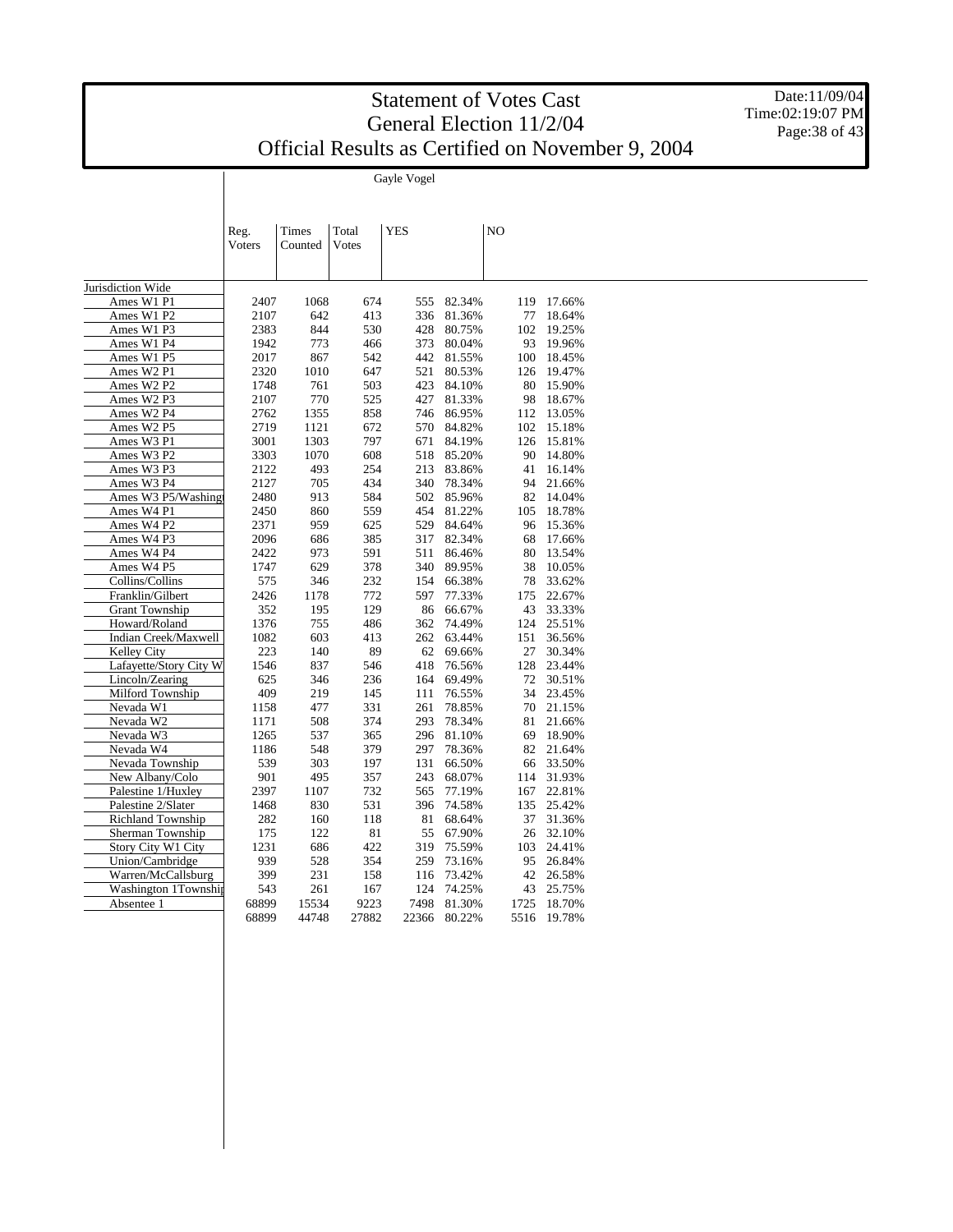David R. Danilson

 $\overline{\phantom{a}}$ 

Date:11/09/04 Time:02:19:08 PM Page: 39 of 43

|                          | Reg.<br><b>Voters</b> | Times<br>Counted | Total<br>Votes | <b>YES</b> |              | N <sub>O</sub> |            |  |
|--------------------------|-----------------------|------------------|----------------|------------|--------------|----------------|------------|--|
|                          |                       |                  |                |            |              |                |            |  |
|                          |                       |                  |                |            |              |                |            |  |
| Jurisdiction Wide        |                       |                  |                |            |              |                |            |  |
| Ames W1 P1               | 2407                  | 1068             | 671            | 554        | 82.56%       | 117            | 17.44%     |  |
| Ames W1 P2               | 2107                  | 642              | 415            | 333        | 80.24%       | 82             | 19.76%     |  |
| Ames W1 P3               | 2383                  | 844              | 530            | 434        | 81.89%       | 96             | 18.11%     |  |
| Ames W1 P4               | 1942                  | 773              | 468            | 370        | 79.06%       | 98             | 20.94%     |  |
| Ames W1 P5               | 2017                  | 867              | 550            | 460        | 83.64%       |                | 90 16.36%  |  |
| Ames W2 P1               | 2320                  | 1010             | 650            | 534        | 82.15%       |                | 116 17.85% |  |
| Ames W2 P2               | 1748                  | 761              | 496            | 423        | 85.28%       | 73             | 14.72%     |  |
| Ames W2 P3               | 2107                  | 770              | 530            | 429        | 80.94%       | 101            | 19.06%     |  |
| Ames W2 P4               | 2762                  | 1355             | 863            | 753        | 87.25%       |                | 110 12.75% |  |
| Ames W2 P5               | 2719                  | 1121             | 676            | 584        | 86.39%       |                | 92 13.61%  |  |
| Ames W3 P1               | 3001                  | 1303             | 797            | 686        | 86.07%       | 111            | 13.93%     |  |
| Ames W3 P2               | 3303                  | 1070             | 608            | 531        | 87.34%       | 77             | 12.66%     |  |
| Ames W3 P3               | 2122                  | 493              | 259            | 212        | 81.85%       | 47             | 18.15%     |  |
| Ames W3 P4               | 2127                  | 705              | 435            | 355        | 81.61%       | 80             | 18.39%     |  |
| Ames W3 P5/Washingt      | 2480                  | 913              | 592            | 520        | 87.84%       | 72             | 12.16%     |  |
| Ames W4 P1               | 2450                  | 860              | 553            | 453        | 81.92%       | 100            | 18.08%     |  |
| Ames W4 P2               | 2371                  | 959              | 622            | 534        | 85.85%       | 88             | 14.15%     |  |
| Ames W4 P3               | 2096                  | 686              | 386            | 323        | 83.68%       | 63             | 16.32%     |  |
| Ames W4 P4               | 2422                  | 973              | 588            | 533        | 90.65%       | 55             | 9.35%      |  |
| Ames W4 P5               | 1747                  | 629              | 376            | 343        | 91.22%       | 33             | 8.78%      |  |
| Collins/Collins          | 575                   | 346              | 236            | 160        | 67.80%       | 76             | 32.20%     |  |
| Franklin/Gilbert         | 2426                  | 1178             | 779            | 626        | 80.36%       | 153            | 19.64%     |  |
| <b>Grant Township</b>    | 352                   | 195              | 130            | 88         | 67.69%       | 42             | 32.31%     |  |
| Howard/Roland            | 1376                  | 755              | 488            | 375        | 76.84%       | 113            | 23.16%     |  |
| Indian Creek/Maxwell     | 1082                  | 603              | 422            | 279        | 66.11%       | 143            | 33.89%     |  |
| Kelley City              | 223                   | 140              | 89             | 59         | 66.29%       |                | 30 33.71%  |  |
| Lafayette/Story City W   | 1546                  | 837              | 558            | 441        | 79.03%       | 117            | 20.97%     |  |
| Lincoln/Zearing          | 625                   | 346              | 242            | 168        | 69.42%       | 74             | 30.58%     |  |
| Milford Township         | 409                   | 219              | 144            | 111        | 77.08%       | 33             | 22.92%     |  |
| Nevada W1                | 1158                  | 477              | 340            | 270        | 79.41%       | 70             | 20.59%     |  |
| Nevada W2                | 1171                  | 508              | 376            | 302        | 80.32%       | 74             | 19.68%     |  |
| Nevada W3                | 1265                  | 537              | 370            | 308        | 83.24%       | 62             | 16.76%     |  |
| Nevada W4                | 1186                  | 548              | 381            | 306        | 80.31%       | 75             | 19.69%     |  |
| Nevada Township          | 539                   | 303              | 198            | 130        | 65.66%       | 68             | 34.34%     |  |
| New Albany/Colo          | 901                   | 495              | 356            | 246        | 69.10%       |                | 110 30.90% |  |
| Palestine 1/Huxley       | 2397                  | 1107             | 728            | 567        | 77.88%       | 161            | 22.12%     |  |
| Palestine 2/Slater       | 1468                  | 830              | 537            | 411        | 76.54%       | 126            | 23.46%     |  |
| <b>Richland Township</b> | 282                   | 160              | 119            | 83         | 69.75%       | 36             | 30.25%     |  |
| Sherman Township         | 175                   | 122              | 84             | 63         | 75.00%       | 21             | 25.00%     |  |
| Story City W1 City       | 1231                  | 686              | 425            | 333        | 78.35%       | 92             | 21.65%     |  |
| Union/Cambridge          | 939                   | 528              | 360            | 262        | 72.78%       | 98             | 27.22%     |  |
| Warren/McCallsburg       | 399                   | 231              | 162            | 128        | 79.01%       | 34             | 20.99%     |  |
| Washington 1Township     | 543                   | 261              | 171            | 130        | 76.02%       | 41             | 23.98%     |  |
| Absentee 1               | 68899                 | 15534            | 9320           | 7593       | 81.47%       | 1727           | 18.53%     |  |
|                          | 68899                 | 44748            | 28080          |            | 22803 81.21% | 5277           | 18.79%     |  |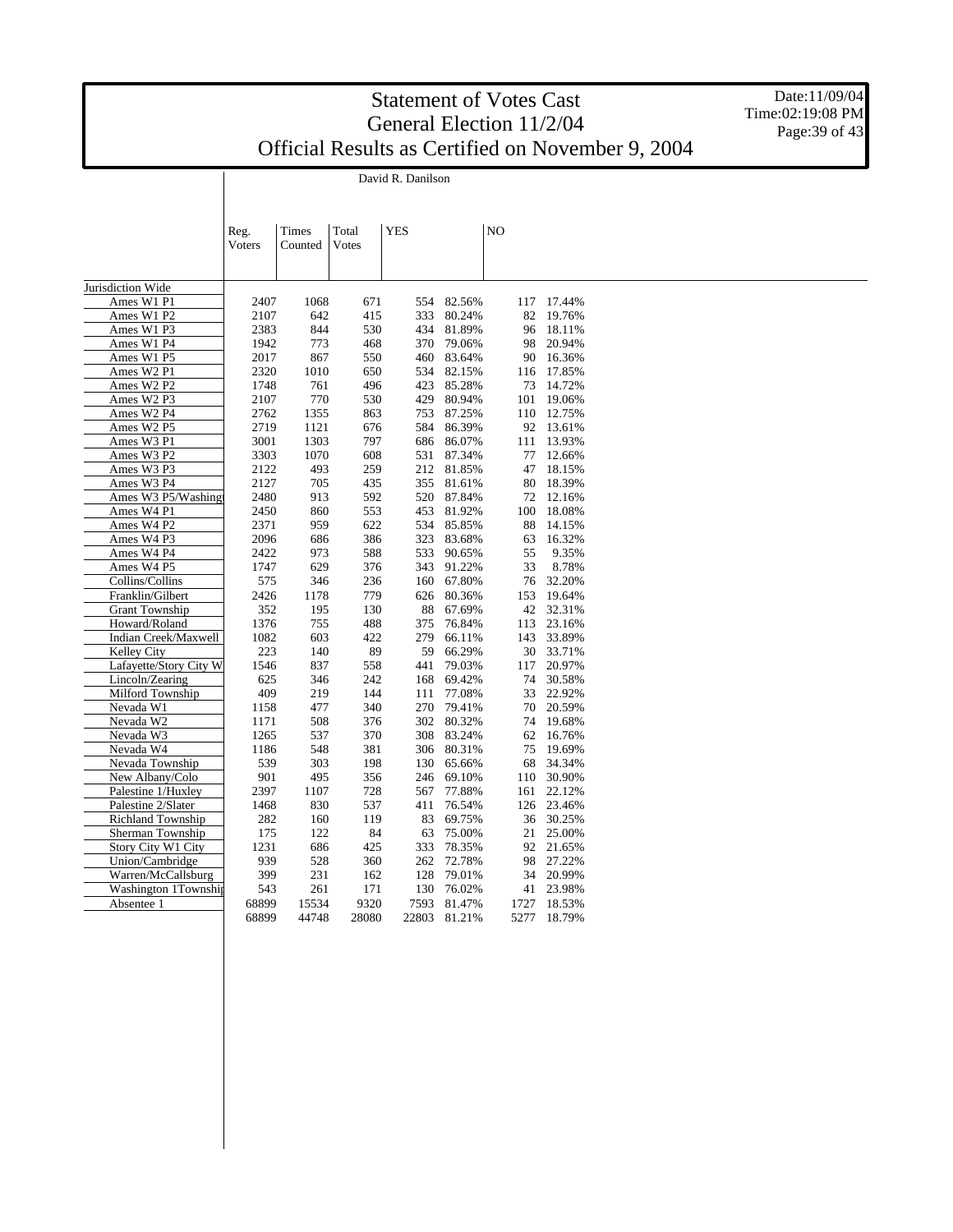Date:11/09/04 Time:02:19:08 PM Page:40 of 43

| Reg.<br><b>V</b> oters | <b>Times</b><br>Counted | Total<br><b>V</b> otes | <b>YES</b> |     |        | N <sub>O</sub> |     |            |
|------------------------|-------------------------|------------------------|------------|-----|--------|----------------|-----|------------|
|                        |                         |                        |            |     |        |                |     |            |
| 2407                   | 1068                    | 683                    |            | 551 | 80.67% |                |     | 132 19.33% |
| 2107                   | 642                     | 421                    |            | 331 | 78.62% |                | 90  | 21.38%     |
| 2383                   | 844                     | 543                    |            | 414 | 76.24% |                | 129 | 23.76%     |
| 1942                   | 773                     | 483                    |            | 366 | 75.78% |                | 117 | 24.22%     |
| 2017                   | 867                     | 571                    |            | 462 | 80.91% |                | 109 | 19.09%     |
| 2320                   | 1010                    | 661                    |            | 534 | 80.79% |                | 127 | 19.21%     |
|                        |                         |                        |            |     |        |                |     |            |

Thomas R. Hronek

Jurisdiction Wide Ames W1 P1

| Ames W1 P2                         | 2107  | 642   | 421   | 331   | 78.62% | 90   | 21.38% |
|------------------------------------|-------|-------|-------|-------|--------|------|--------|
| Ames W1 P3                         | 2383  | 844   | 543   | 414   | 76.24% | 129  | 23.76% |
| Ames W1 P4                         | 1942  | 773   | 483   | 366   | 75.78% | 117  | 24.22% |
| Ames W1 P5                         | 2017  | 867   | 571   | 462   | 80.91% | 109  | 19.09% |
| Ames W2 P1                         | 2320  | 1010  | 661   | 534   | 80.79% | 127  | 19.21% |
| Ames W2 P2                         | 1748  | 761   | 499   | 425   | 85.17% | 74   | 14.83% |
| Ames W2 P3                         | 2107  | 770   | 530   | 408   | 76.98% | 122  | 23.02% |
| Ames W2 P4                         | 2762  | 1355  | 895   | 772   | 86.26% | 123  | 13.74% |
| Ames W <sub>2</sub> P <sub>5</sub> | 2719  | 1121  | 688   | 583   | 84.74% | 105  | 15.26% |
| Ames W3 P1                         | 3001  | 1303  | 803   | 677   | 84.31% | 126  | 15.69% |
| Ames W3 P2                         | 3303  | 1070  | 603   | 511   | 84.74% | 92   | 15.26% |
| Ames W3 P3                         | 2122  | 493   | 252   | 198   | 78.57% | 54   | 21.43% |
| Ames W3 P4                         | 2127  | 705   | 446   | 340   | 76.23% | 106  | 23.77% |
| Ames W3 P5/Washing                 | 2480  | 913   | 605   | 520   | 85.95% | 85   | 14.05% |
| Ames W4 P1                         | 2450  | 860   | 561   | 448   | 79.86% | 113  | 20.14% |
| Ames W4 P2                         | 2371  | 959   | 636   | 529   | 83.18% | 107  | 16.82% |
| Ames W4 P3                         | 2096  | 686   | 390   | 316   | 81.03% | 74   | 18.97% |
| Ames W4 P4                         | 2422  | 973   | 590   | 519   | 87.97% | 71   | 12.03% |
| Ames W4 P5                         | 1747  | 629   | 374   | 330   | 88.24% | 44   | 11.76% |
| Collins/Collins                    | 575   | 346   | 233   | 148   | 63.52% | 85   | 36.48% |
| Franklin/Gilbert                   | 2426  | 1178  | 791   | 605   | 76.49% | 186  | 23.51% |
| <b>Grant Township</b>              | 352   | 195   | 127   | 85    | 66.93% | 42   | 33.07% |
| Howard/Roland                      | 1376  | 755   | 495   | 365   | 73.74% | 130  | 26.26% |
| Indian Creek/Maxwell               | 1082  | 603   | 422   | 263   | 62.32% | 159  | 37.68% |
| Kelley City                        | 223   | 140   | 90    | 58    | 64.44% | 32   | 35.56% |
| Lafayette/Story City W             | 1546  | 837   | 552   | 410   | 74.28% | 142  | 25.72% |
| Lincoln/Zearing                    | 625   | 346   | 245   | 169   | 68.98% | 76   | 31.02% |
| Milford Township                   | 409   | 219   | 144   | 108   | 75.00% | 36   | 25.00% |
| Nevada W1                          | 1158  | 477   | 340   | 250   | 73.53% | 90   | 26.47% |
| Nevada W2                          | 1171  | 508   | 377   | 293   | 77.72% | 84   | 22.28% |
| Nevada W3                          | 1265  | 537   | 373   | 295   | 79.09% | 78   | 20.91% |
| Nevada W4                          | 1186  | 548   | 386   | 302   | 78.24% | 84   | 21.76% |
| Nevada Township                    | 539   | 303   | 205   | 136   | 66.34% | 69   | 33.66% |
| New Albany/Colo                    | 901   | 495   | 358   | 242   | 67.60% | 116  | 32.40% |
| Palestine 1/Huxley                 | 2397  | 1107  | 733   | 538   | 73.40% | 195  | 26.60% |
| Palestine 2/Slater                 | 1468  | 830   | 534   | 385   | 72.10% | 149  | 27.90% |
| <b>Richland Township</b>           | 282   | 160   | 119   | 78    | 65.55% | 41   | 34.45% |
| Sherman Township                   | 175   | 122   | 80    | 49    | 61.25% | 31   | 38.75% |
| Story City W1 City                 | 1231  | 686   | 428   | 324   | 75.70% | 104  | 24.30% |
| Union/Cambridge                    | 939   | 528   | 364   | 247   | 67.86% | 117  | 32.14% |
| Warren/McCallsburg                 | 399   | 231   | 159   | 109   | 68.55% | 50   | 31.45% |
| Washington 1Township               | 543   | 261   | 180   | 134   | 74.44% | 46   | 25.56% |
| Absentee 1                         | 68899 | 15534 | 9545  | 7563  | 79.24% | 1982 | 20.76% |
|                                    | 68899 | 44748 | 28514 | 22390 | 78.52% | 6124 | 21.48% |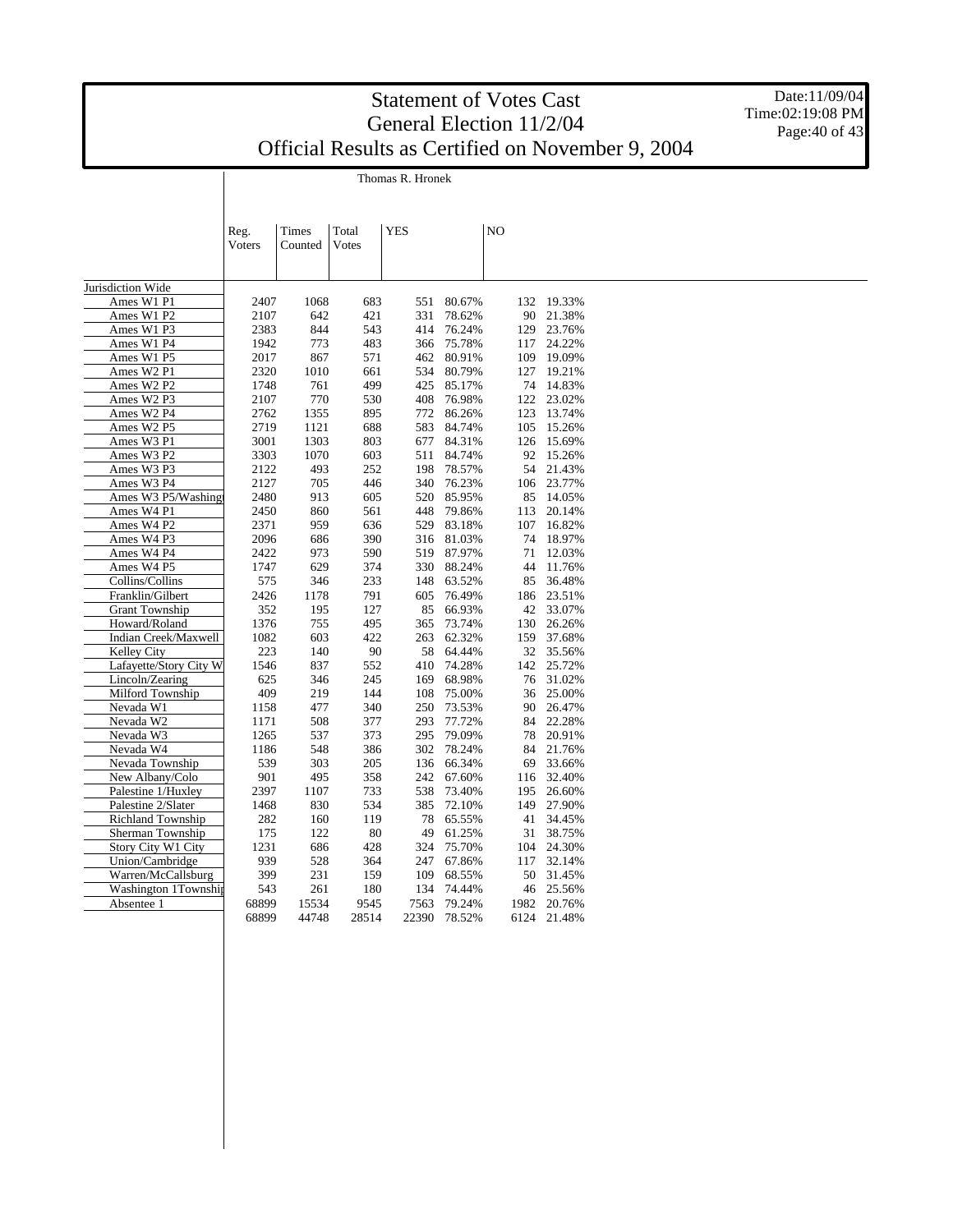Steven Van Marel

 $\overline{\phantom{a}}$ 

Date:11/09/04 Time:02:19:08 PM Page: 41 of 43

|                                            | Reg.       | Times      | Total        | <b>YES</b> |                  | NO |          |                  |  |  |  |
|--------------------------------------------|------------|------------|--------------|------------|------------------|----|----------|------------------|--|--|--|
|                                            | Voters     | Counted    | <b>Votes</b> |            |                  |    |          |                  |  |  |  |
|                                            |            |            |              |            |                  |    |          |                  |  |  |  |
|                                            |            |            |              |            |                  |    |          |                  |  |  |  |
| Jurisdiction Wide                          |            |            |              |            |                  |    |          |                  |  |  |  |
| Ames W1 P1                                 | 2407       | 1068       | 664          | 532        | 80.12%           |    | 132      | 19.88%           |  |  |  |
| Ames W1 P2                                 | 2107       | 642        | 424          | 347        | 81.84%           |    | 77       | 18.16%           |  |  |  |
| Ames W1 P3                                 | 2383       | 844        | 530          | 425        | 80.19%           |    | 105      | 19.81%           |  |  |  |
| Ames W1 P4                                 | 1942       | 773        | 483          | 381        | 78.88%           |    | 102      | 21.12%           |  |  |  |
| Ames W1 P5                                 | 2017       | 867        | 558          | 467        | 83.69%           |    | 91       | 16.31%           |  |  |  |
| Ames W2 P1                                 | 2320       | 1010       | 655          | 526        | 80.31%           |    | 129      | 19.69%           |  |  |  |
| Ames W2 P2                                 | 1748       | 761        | 499          | 420        | 84.17%           |    | 79       | 15.83%           |  |  |  |
| Ames W2 P3                                 | 2107       | 770        | 529          | 419        | 79.21%           |    | 110      | 20.79%           |  |  |  |
| Ames W2 P4                                 | 2762       | 1355       | 900          |            | 786 87.33%       |    | 114      | 12.67%           |  |  |  |
| Ames W2 P5                                 | 2719       | 1121       | 684          | 582        | 85.09%           |    | 102      | 14.91%           |  |  |  |
| Ames W3 P1                                 | 3001       | 1303       | 799          | 683        | 85.48%           |    | 116      | 14.52%           |  |  |  |
| Ames W3 P2                                 | 3303       | 1070       | 604          | 518        | 85.76%           |    | 86       | 14.24%           |  |  |  |
| Ames W3 P3                                 | 2122       | 493        | 254          | 203        | 79.92%           |    | 51       | 20.08%           |  |  |  |
| Ames W3 P4                                 | 2127       | 705        | 438          | 346        | 79.00%           |    | 92       | 21.00%           |  |  |  |
| Ames W3 P5/Washing                         | 2480       | 913        | 590          | 504        | 85.42%           |    | 86       | 14.58%           |  |  |  |
| Ames W4 P1                                 | 2450       | 860        | 554          | 455        | 82.13%           |    | 99       | 17.87%           |  |  |  |
| Ames W4 P2                                 | 2371       | 959        | 632          | 529        | 83.70%           |    | 103      | 16.30%           |  |  |  |
| Ames W4 P3                                 | 2096       | 686        | 385          | 314        | 81.56%           |    | 71       | 18.44%           |  |  |  |
| Ames W4 P4                                 | 2422       | 973        | 588          | 519        | 88.27%           |    | 69       | 11.73%           |  |  |  |
| Ames W4 P5                                 | 1747       | 629        | 371          | 330        | 88.95%           |    | 41       | 11.05%           |  |  |  |
| Collins/Collins                            | 575        | 346        | 232          | 155        | 66.81%           |    | 77       | 33.19%           |  |  |  |
| Franklin/Gilbert                           | 2426       | 1178       | 790          | 623        | 78.86%           |    | 167      | 21.14%           |  |  |  |
| <b>Grant Township</b>                      | 352        | 195        | 132          | 90         | 68.18%           |    | 42       | 31.82%           |  |  |  |
| Howard/Roland                              | 1376       | 755        | 494          | 371        | 75.10%           |    | 123      | 24.90%           |  |  |  |
| Indian Creek/Maxwell                       | 1082       | 603        | 420          | 273        | 65.00%           |    | 147      | 35.00%           |  |  |  |
| <b>Kelley City</b>                         | 223        | 140        | 90           | 65         | 72.22%           |    | 25       | 27.78%           |  |  |  |
| Lafayette/Story City W                     | 1546       | 837        | 552          | 426        | 77.17%           |    | 126      | 22.83%           |  |  |  |
| Lincoln/Zearing                            | 625        | 346        | 235          | 162        | 68.94%           |    | 73       | 31.06%           |  |  |  |
| Milford Township                           | 409        | 219        | 145          | 110        | 75.86%           |    | 35       | 24.14%           |  |  |  |
| Nevada W1                                  | 1158       | 477        | 338          | 259        | 76.63%           |    | 79       | 23.37%           |  |  |  |
| Nevada W2                                  | 1171       | 508        | 378          | 291        | 76.98%           |    | 87       | 23.02%           |  |  |  |
| Nevada W3                                  | 1265       | 537        | 367          | 297        | 80.93%           |    | 70       | 19.07%           |  |  |  |
| Nevada W4                                  | 1186       | 548        | 383          | 303        | 79.11%           |    | 80       | 20.89%           |  |  |  |
| Nevada Township                            | 539        | 303        | 203          | 137        | 67.49%           |    | 66       | 32.51%           |  |  |  |
| New Albany/Colo                            | 901        | 495        | 352          | 245        | 69.60%           |    | 107      | 30.40%           |  |  |  |
| Palestine 1/Huxley                         | 2397       | 1107       | 725          | 541        | 74.62%           |    | 184      | 25.38%           |  |  |  |
| Palestine 2/Slater                         | 1468       | 830        | 527          | 396        | 75.14%           |    | 131      | 24.86%           |  |  |  |
| Richland Township                          | 282        | 160        | 117          | 76         | 64.96%           |    | 41       | 35.04%           |  |  |  |
| Sherman Township                           | 175        | 122        | 80           | 56         | 70.00%           |    | 24       | 30.00%           |  |  |  |
| Story City W1 City                         | 1231       | 686        | 422          | 320        | 75.83%           |    | 102      | 24.17%           |  |  |  |
| Union/Cambridge                            | 939<br>399 | 528<br>231 | 357          | 258<br>120 | 72.27%<br>74.53% |    | 99       | 27.73%<br>25.47% |  |  |  |
| Warren/McCallsburg<br>Washington 1Township | 543        | 261        | 161<br>170   | 125        | 73.53%           |    | 41<br>45 | 26.47%           |  |  |  |
| Absentee 1                                 | 68899      | 15534      | 9450         | 7590       | 80.32%           |    | 1860     | 19.68%           |  |  |  |
|                                            | 68899      | 44748      | 28261        | 22575      | 79.88%           |    | 5686     | 20.12%           |  |  |  |
|                                            |            |            |              |            |                  |    |          |                  |  |  |  |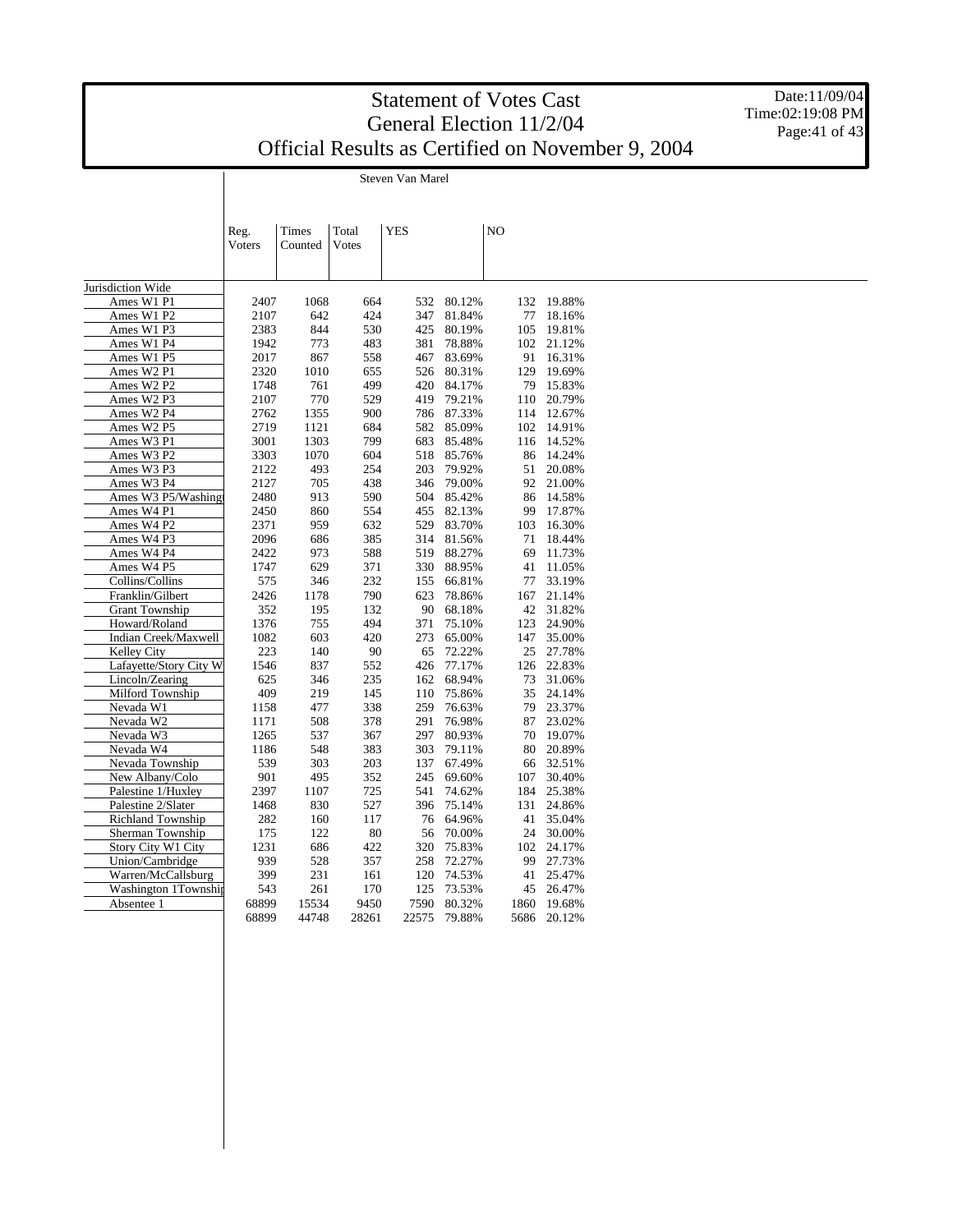Victor G. Lathrop

Date:11/09/04 Time:02:19:08 PM Page: 42 of 43

|                        | Reg.   | Times   | Total | <b>YES</b> |        | N <sub>O</sub> |        |  |  |
|------------------------|--------|---------|-------|------------|--------|----------------|--------|--|--|
|                        | Voters | Counted | Votes |            |        |                |        |  |  |
|                        |        |         |       |            |        |                |        |  |  |
|                        |        |         |       |            |        |                |        |  |  |
| Jurisdiction Wide      |        |         |       |            |        |                |        |  |  |
| Ames W1 P1             | 2407   | 1068    | 674   | 547        | 81.16% | 127            | 18.84% |  |  |
| Ames W1 P2             | 2107   | 642     | 418   | 336        | 80.38% | 82             | 19.62% |  |  |
| Ames W1 P3             | 2383   | 844     | 534   | 444        | 83.15% | 90             | 16.85% |  |  |
| Ames W1 P4             | 1942   | 773     | 487   | 392        | 80.49% | 95             | 19.51% |  |  |
| Ames W1 P5             | 2017   | 867     | 561   | 470        | 83.78% | 91             | 16.22% |  |  |
| Ames W2 P1             | 2320   | 1010    | 670   | 546        | 81.49% | 124            | 18.51% |  |  |
| Ames W2 P2             | 1748   | 761     | 518   | 444        | 85.71% | 74             | 14.29% |  |  |
| Ames W2 P3             | 2107   | 770     | 546   | 455        | 83.33% | 91             | 16.67% |  |  |
| Ames W2 P4             | 2762   | 1355    | 908   | 796        | 87.67% | 112            | 12.33% |  |  |
| Ames W2 P5             | 2719   | 1121    | 703   | 611        | 86.91% | 92             | 13.09% |  |  |
| Ames W3 P1             | 3001   | 1303    | 807   | 704        | 87.24% | 103            | 12.76% |  |  |
| Ames W3 P2             | 3303   | 1070    | 605   | 527        | 87.11% | 78             | 12.89% |  |  |
| Ames W3 P3             | 2122   | 493     | 259   | 214        | 82.63% | 45             | 17.37% |  |  |
| Ames W3 P4             | 2127   | 705     | 438   | 353        | 80.59% | 85             | 19.41% |  |  |
| Ames W3 P5/Washing     | 2480   | 913     | 595   | 516        | 86.72% | 79             | 13.28% |  |  |
| Ames W4 P1             | 2450   | 860     | 565   | 473        | 83.72% | 92             | 16.28% |  |  |
| Ames W4 P2             | 2371   | 959     | 642   | 544        | 84.74% | 98             | 15.26% |  |  |
| Ames W4 P3             | 2096   | 686     | 389   | 321        | 82.52% | 68             | 17.48% |  |  |
| Ames W4 P4             | 2422   | 973     | 590   | 519        | 87.97% | 71             | 12.03% |  |  |
| Ames W4 P5             | 1747   | 629     | 374   | 341        | 91.18% | 33             | 8.82%  |  |  |
| Collins/Collins        | 575    | 346     | 237   | 164        | 69.20% | 73             | 30.80% |  |  |
| Franklin/Gilbert       | 2426   | 1178    | 816   | 662        | 81.13% | 154            | 18.87% |  |  |
| <b>Grant Township</b>  | 352    | 195     | 132   | 90         | 68.18% | 42             | 31.82% |  |  |
| Howard/Roland          | 1376   | 755     | 505   | 383        | 75.84% | 122            | 24.16% |  |  |
| Indian Creek/Maxwell   | 1082   | 603     | 423   | 289        | 68.32% | 134            | 31.68% |  |  |
| <b>Kelley City</b>     | 223    | 140     | 90    | 61         | 67.78% | 29             | 32.22% |  |  |
| Lafayette/Story City W | 1546   | 837     | 564   | 446        | 79.08% | 118            | 20.92% |  |  |
| Lincoln/Zearing        | 625    | 346     | 243   | 182        | 74.90% | 61             | 25.10% |  |  |
| Milford Township       | 409    | 219     | 148   | 113        | 76.35% | 35             | 23.65% |  |  |
| Nevada W1              | 1158   | 477     | 342   | 263        | 76.90% | 79             | 23.10% |  |  |
| Nevada W2              | 1171   | 508     | 383   | 305        | 79.63% | 78             | 20.37% |  |  |
| Nevada W3              | 1265   | 537     | 372   | 297        | 79.84% | 75             | 20.16% |  |  |
| Nevada W4              | 1186   | 548     | 393   | 314        | 79.90% | 79             | 20.10% |  |  |
| Nevada Township        | 539    | 303     | 202   | 137        | 67.82% | 65             | 32.18% |  |  |
| New Albany/Colo        | 901    | 495     | 361   | 253        | 70.08% | 108            | 29.92% |  |  |
| Palestine 1/Huxley     | 2397   | 1107    | 736   | 573        | 77.85% | 163            | 22.15% |  |  |
| Palestine 2/Slater     | 1468   | 830     | 541   | 405        | 74.86% | 136            | 25.14% |  |  |
| Richland Township      | 282    | 160     | 115   | 80         | 69.57% | 35             | 30.43% |  |  |
| Sherman Township       | 175    | 122     | 83    | 61         | 73.49% | 22             | 26.51% |  |  |
| Story City W1 City     | 1231   | 686     | 422   | 331        | 78.44% | 91             | 21.56% |  |  |
| Union/Cambridge        | 939    | 528     | 365   | 266        | 72.88% | 99             | 27.12% |  |  |
| Warren/McCallsburg     | 399    | 231     | 165   | 118        | 71.52% | 47             | 28.48% |  |  |
| Washington 1Township   | 543    | 261     | 175   | 138        | 78.86% | 37             | 21.14% |  |  |
| Absentee 1             | 68899  | 15534   | 9612  | 7869       | 81.87% | 1743           | 18.13% |  |  |
|                        | 68899  | 44748   | 28708 | 23353      | 81.35% | 5355           | 18.65% |  |  |